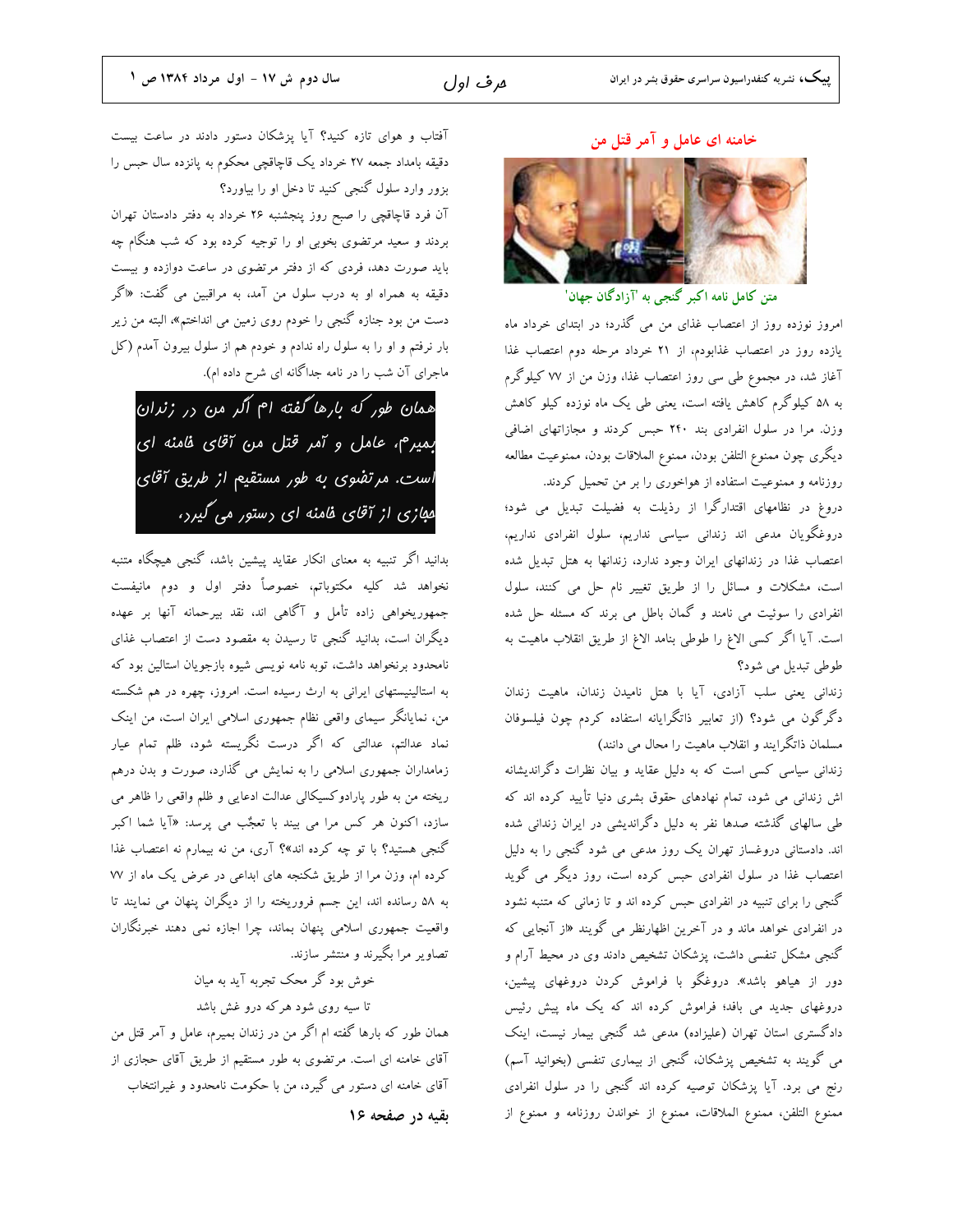#### الانتخابات الاير انيه!

روزنامه بحريني الايام روز چهار شنبه گذشته کاریکاتور روبرو را از خالد الهاشمى کاریکاتوریست این روزنامه به چاپ رساند.

این کاریکاتور که به تقلب انتخاباتی و دخالت خامنه ای در انتخابات اخیر ریاست جمهوری می پردازد مورد خشم شدید جمهوری اسلامی قرار گه فته است.

Švé.

### احضار سفیر اتریش به وزارت امورخارجه



یک روز بعد از احضار سفیر اتریش به وزارت خارجه و اعلام نارضايتي حكومت ایران از اظهارات مقامات اتریشی در مورد احتمال دست دادشتن محمود احمدى

نژاد در ترور رهبران مخالف کرد ایران در سال هزار و نهصد و هشتاد و نه، وزارت کشور اتریش اعلام کرد دادستانهای این کشور در مورد نقش رئیسجمهوری جدید ایران در ترور رهبران کرد مخالف تحقیقاتی را آغاز که ده است.

بنابر گزارش، "رادولف گولیا"، سخنگوی وزارت کشور اتریش تصریح کرد: دادستانهای اتریش با درخواست از نیروهای ضد تروریسم وزارت کشور برای بررسی این موضوع، تحقیقات خود را آغاز کردهاند.

به گزارش خبرگزاری رویترز، گولیا گفت: دادستانی کشور درخواست برای انجام تحقیقات را مطرح کرده است. این گزارش حاکی است که دادستانی اتریش نیز تأیید کرد که پرونده ترور را بازگشایی کرده است. "ارنست كلويبر"، سخنگوى دادستانى اتريش نيز گفت: تمايل داريم با شاهد دی که در پاریس اقامت دارد، مصاحبه کنیم.

"پیتر پیلز"، رهبر و سخنگوی حزب سبز اتریش در کنفرانسی خبری اعلام کرده بود: مدارک موثقی وجود دارد مبنی بر این که "محمود احمدی:زاد" در ترور قاسملو و دو تن دیگر از سیاستمداران کرد در سال هزار و نهصد و هشتاد و نه دست داشته است. وی در جمع خبرنگاران گفت: دیروز، دادستانی کشور از نیروهای ضد تروریسم خواست تا تحقیق در مورد این اتهامات را آغاز کند. پیلز ادعا کرد: علاوه بر احمدینژاد که در زمان این ترور، عضو ارشد سپاه پاسداران بود، اکبر هاشمی٫فسنجانی، رئیسجمهور سابق ایران نیز در کانون تحقیقات جدید قرار دارد. پیلز تصریح کرد: به نظر دادستانی بستگی دارد که تصمیم

بگیرد آیا هاشمی رفسنجانی و احمدینژاد را مورد بازجویی قرار دهیم یا خیر. وی اظهار داشت که این اتهامات، براساس اطلاعاتی است که از یک روزنامهنگار ایرانی مقیم فرانسه کسب کرده است. رویترز نوشت: پیلز این اطلاعات را در اختیار وزارت کشور اتریش و نیروهای ضد تروریسم قرار داده است. سخنگوی حزب سبز اتریش در عین حال اذعان کرد: من شخصاً نمیتوانم بگویم که آیا اتهامات مطرحشده از سوی این شاهد درست است یا خیر اما میتوانم بگویم این اتهامات، موثق هستند. وی گفت: شاهد "دی" اطلاعات را از یک فرد مسلح کسب کرده که در سال دوهزار و یک با شاهد "دی" تماس گرفته است.

پیلز گفت: یک دلیل برای موثقبودن اطلاعات شاهد "دی" این است که وی جزئیاتی را میداند که تنها فردی که به پروندههای محرمانه بازرسان اتریشی دسترسی دارد میتواند از آن مطلع باشد.

ا در آن از نظر سوء تغذیه کو دکان در رتبه ۷۳ جهان قرار دارد بانک جهانی در گزارشی اعلام کرد: ۱۰/۹ درصد از کودکان ایرانی دچار سوء تغذيه هستند.

بانک جهانی در گزارشی به بررسی میزان سوء تغذیه کودکان در ۲۰۷ کشور جهان پرداخته است که نتایج آن نشان میدهد، ایران از لحاظ سوء تغذیه کودکان در رتبه ٧٣ جهان قرار دارد و به عبارتی کودکان ١٣٤ کشور جهان سوء تغذیه کمتری نسبت به کودکان ایرانی دارند.

بنابراین گزارش، کودکان بنگلادشی بیشترین سوء تعذیه را در جهان دارند و به عبارتی ۵۲/۳ درصد کودکان این کشور از سوء تغذیه رنج می برند و کودکان افغانستان با نرخ سوء تغذیه ۴۹/۳ درصدی پس از بنگلادش در رتبه دوم قرار دارند

بانک جهانی افزود: ۴۷/۲ درصد کودکان اتیوپی دچار سوء تغذیه هستند و این کشور در رتبه سوم جهان قرار دارد.

براساس این گزارش، درصد سوء تغذیه کودکان در کشورهای هند ۴۶/۷ درصد، یمن ۶/۱۱درصد، کامبودج ۴۵/۲ درصد، بروندی ۴۵/۱ درصد، سودان ۴۰/۷ درصد، بورکینافاسو ۳۷/۷ درصد، پاکستان ۳۵ درصد و آنگولا ۳۰/۵ درصد می باشد و این کشورها به ترتیب در رتبه های چهارم تا یازدهم قرار دارند.

براساس گزارش بانک جهانی، درصد سوء تغذیه کودکان در کشورهای عراق ١۵/٩ درصد، تايلند ١٧/۶، اندونزى ٢٧/٣، بحرين ٨/٧ شيلي ٠/٨، چین ۱۰، مصر ۸/۶ اردن ۴/۴، کویت ۱/۷، امارات ۷، سنگاپور ۳/۴، قطر ۵/۵ و برزیل ۵/۷ درصد میباشد.

كميته دفاع از مقوق بشر در ايران www.polpiran.com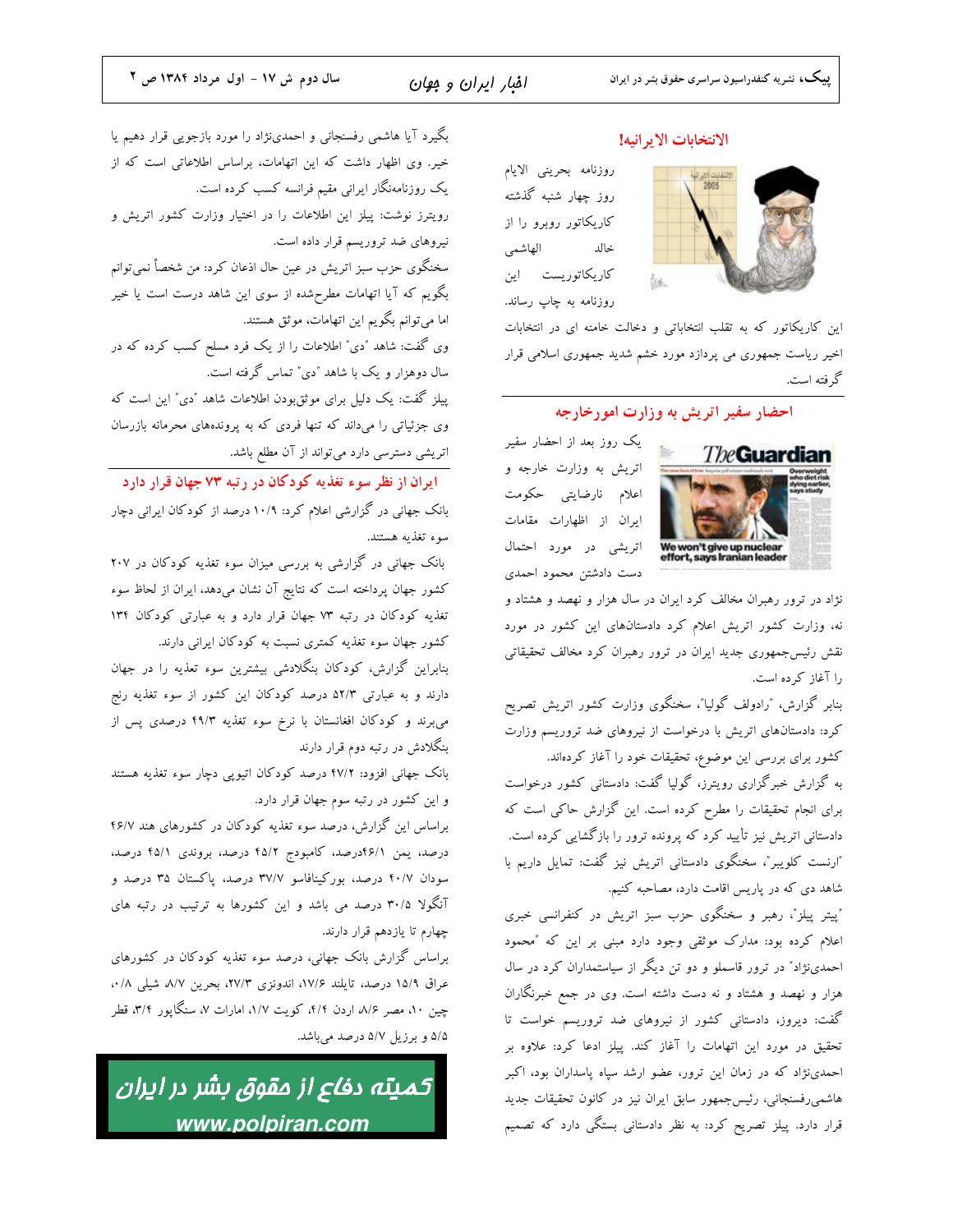#### ننگ بر دشمنان آزادی



زندان اوین- برادر ارجمند جناب آقای اکبر گنجی ٌدامت توفیقاته ؒ پس از سلام و تحیت،اینجانب شدیدان نگران وضعیت جسمانی شما هستم،زیرا اگر اعتصاب غذای شما به فاجعه ای منتهی شود دوست ودشمن دچار خسران می گردند. در زندان اوین رژیم گذشته من خود شاهد صحنه ای بودم که بسیار متعجب گشتم. روزی بازجو ازغندی آمد و عباس اشراقی را – که از مجاهدین خلق ومحکوم حبس ابد ومبتلا به صرع بود-با خود برد. از او پرسیدم با اشراقی چه کردید؟ جواب داد آزادش کردیم تا مبادا مشکلی پیش آید و باعث آبروریزی شود؛ ولی متاسفانه امروزه در جمهوری اسلامی مسولین امور با همه اعاهایشان متوجه عواقب و پیامدهای اعمال خودسرانه وعیر اصولی خود نیستند وصراحتا وبدون هيچ گونه پروابا وقاحت تمام اعلام مي دارند كه″خيلي ها در زندان می میرند". اینجانب دردمندانه ومصرانه درخواست حضرات آقايان دكتر سروش،مهندس سحابي،حجه الاسلام كديور، سعيدحجاريان وعلوی تبار را تایید وتاکید میکنم وپدرانه ازشما می خواهم به اعتصاب غذای خودخاتمه داده ودوستان وخانواده محترمتان را پایان بخشید وبا صبر انقلابی خود اجر اخروی را برای خود وننگ را برای دشمنان آزادی فرهم آوريد. "انما يوْتمي الصابرون اجرهم بغير حساب"

والسلام علیکم ورحمه الله وبرکاته /۲۵ /تیرماه/ ۱۳۸۴حسین علی منتظری

#### نقض حقوق بشر

#### ینج گزارشگر ویژه سازمان ملل از اکبر گنجی حمایت کردند

پنج گزارشگر حقوق بشر سازمان ملل متحد، روز پانزدهم ژوئیه در اطلاعیه ای "نگرانی عميق" خود را درباره سلامتي و نقض حقوق آقای گنجی ابراز کردند. امضاکنندگان این اطلاعیه مشترک، که توسط کمیسریای عالی



حقوق بشر سازمان ملل مستقر در ژنو صادر شد، گزارشگران ویژه و کارشناسان بلندیایه سازمان ملل متحد هستند: آمبئی لیگابو، گزارشگر ویژه در زمینه حق آزادی بیان/ مانفرد نواک، گزارشگر ویژه در زمینه شکنجه/ هینا جیلانی، نماینده ویژه دبیر کل در امور مدافعان حقوق بشر/ لیلا زراگوی، رئیس و مخبر کارگروه بررسی بازداشتهای خودسرانه/ پل هانت، گزارشگر ویژه در زمینه حق همگانی دسترسی به بالاترین استانداردهای ممکن برای سلامتی جسمی و روانی.

پنج گزارشگر سازمان ملل خواستار تضمین امکانات پزشکی مناسب برای آقای گنجی و رسیدگی عادلانه به پرونده او شدند. در این اطلاعیه، حبس آقای گنجی

به منزله "نقض هنجارها و معیارهای بین المللی حقوق بشر درباره حق آزادی عقیده و بیان و میثاقهای بین المللی مربوط به تامین آزادیهای اساسی و حقوق پذیرفته شده شهروندی" تلقی شده است. گزارشگران ویژه سازمان ملل از مقامات جمهوری اسلامی خواستند که "تمامی تدابیر لازم" را اتخاذ کنند تا آقای گنجی در دوران بازداشت از شرایط مناسب، از جمله مراقبتهای پزشکی ضروری که باتوجه به وضع سلامتی او مورد نیاز است، برخوردار شود. این کارشناسان تاکید کردند که بر اساس گزارشها، درمانگاه زندان اوین فاقد امکانات و تجهیزات لازم برای درمان نارسایی شدید تنفسی آقای گنجی است. گزارشگران سازمان ملل همچنین بر حق عموم برای محروم نشدن از آزادی به شیوه خودسرانه و نیز برخورداری از محاکمه عادلانه در برابر یک دادگاه بیطرف و مستقل تاکید کردند و از دولت ایران خواستند تا این حقوق اساسی آقای گنجی را تضمین

## .<br>اکبر گنجی در بیمارستان میلاد بستری شد



اکبر گنجی زندانی سیاسی و مطبوعاتی پس از سی و شش روز اعتصاب غذا به بیمارستان منتقل شد.

عیسی سحرخیز، عضو تیم سه نفره مذاکره کننده با مقامات دادستانی و

زندان اوین درباره اکبر گنجی- با اعلام این خبر به سایت امروز گفت: بنا به اطلاع واصله اکبر گنجی به بیمارستان میلاد تهران منتقل شده است و بخشی که وی در آن بستری است به صورت قرنطینه در آمده است. این فعال سیاسی در ادامه افزود: از روز پنج شنبه هفته گذشته تیم سه نفره متشکل از وی، سعید حجاریان و رضا تهرانی تلاش گسترده ای را برای متقاعد کردن گنجی برای پایان دادن اعتصاب غذای خود آغاز کردند و با اینکه گنجی به صراحت مخالفت خود را با شکستن اعتصاب غذا تا محقق شدن خواستههای خود اعلام کرده بود، اما پذیرفت که در صورت بستری شدن در بیمارستان خارج از زندان تحت نظر پزشکان معالج قرار گیرد. عیسی سحرخیز در ادامه این گفتگو تاکید کرد با توجه به اعتصاب غذای ۳۶ روزه گنجی عضلات وی تحلیل رفته و ستون مهره های وی بر نخاع فشار آورده و احتمال آسیب های جدی و برگشت ناپذیری گنجی را تهدید می کند. این عضو تیم سه نفره به نقل از پزشکان در جریان این پرونده گفت: با توجه بیماریهایی که گنجی در مدت زندان به آن دچار شده از قبیل آسم، دیسک کمر، آسیب دیدگی زانو و همچنین تجویز یک ماه استراحت مطلق برای اکبر گنجی به احتمال زیاد گنجی تا چهار-پنج ماه آینده در مرخصی استعلاجی خواهد بود. گفتنی است خبرنگار امروز در تماس با خانواده گنجی کسب اطلاع کرد که آنها هنوز موفق به ملاقات با وی نشده اند و در سالن بیمارستان میلاد منتظر اجازه ملاقات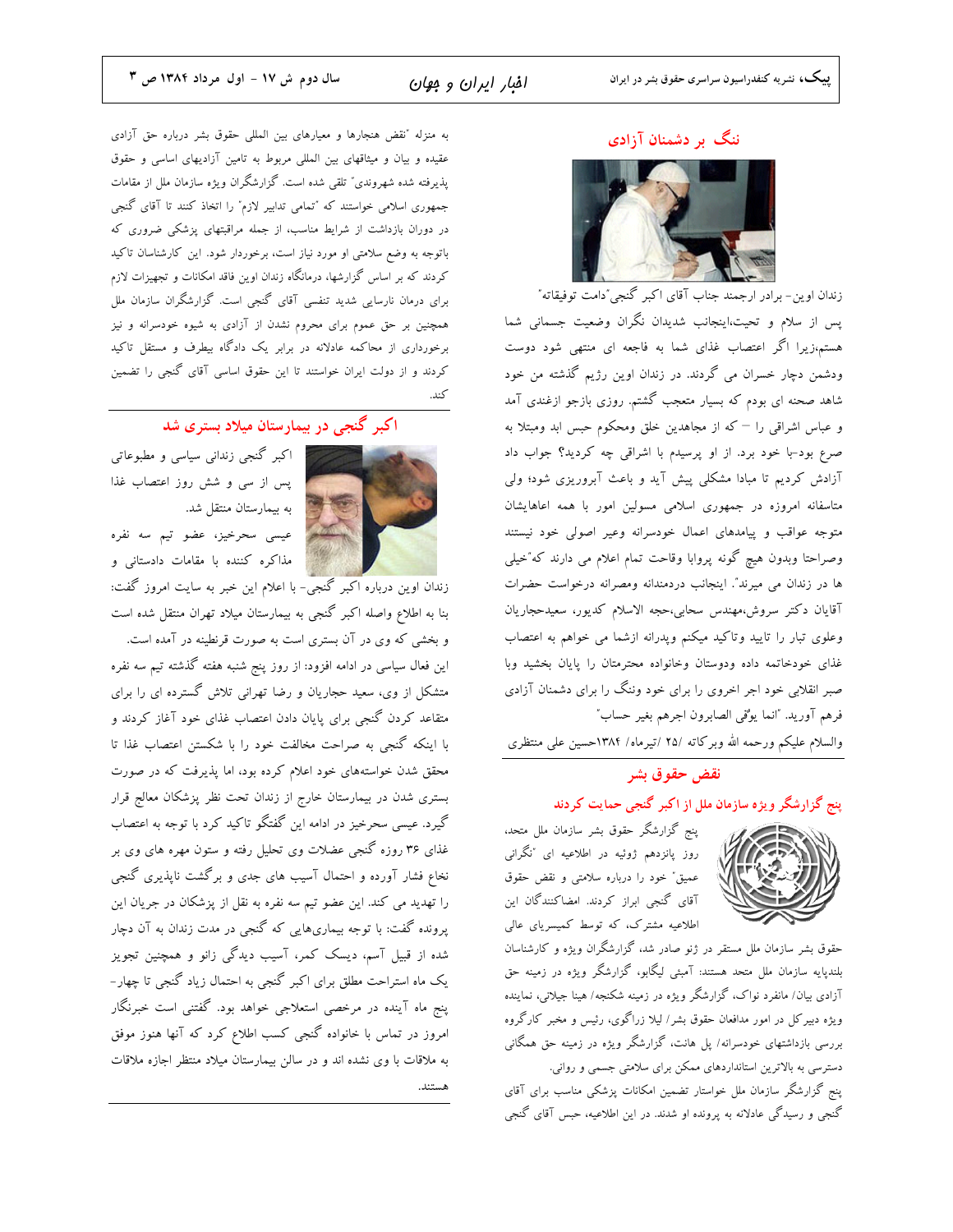صدام تفهیم اتهام شد دادگاه ویژه عراق صدام حسین، دیکتاتور سابق این کشور را برای اولین بار رسما

تفهيم اتهام كرد. این اتهام به کشتار شیعیان در روستای دوجیل در شمال بغداد در سال ۱۹۸۲ بعد از ترور نافرجام صدام مربوط مي شود. البته

این جدی ترین اتهام وارده به رهبر سابق حزب بعث نیست، ولی تنها موردی است که تحقیقات درباره آن پیشرفت داشته است. خبرنگاران در بغداد می گویند که تاریخ محاکمه صدام ظرف چند روز آینده اعلام خواهد شد. در صورت محکومیت، رییس جمهور سابق عراق که در دسامبر ۲۰۰۳ بازداشت شد، به اعدام محکوم خواهد شد. قاضی ارشد این دادگاه اعلام کرده که تحقیقات درباره پرونده روستای دوجیل تکمیل شده است. این گفته بدین مفهوم است که دیکتاتور سابق عراق شاید در اوایل سپتامبر محاکمه شود. در سال ۱۹۸۴ بعد از سوء قصد به جان صدام نیروهای ارتش عراق به کمک هلی کوپتر به روستای شیعه نشین دوجیل در ۴۰ کیلومتری شمال بغداد حمله کردند. بیش از ۱۴۰ نفر اعدم و شمار زیادی شکنجه شدند. علاوه بر صدام، دامادش برزان ابراهیم الحسن، طه یاسین رمضان، معاون سابق رییس جمهور و عواد بدر البندر از قضات عالیرتبه حکومت بعث در ارتباط با این پرونده محاکمه خواهند شد. دولت عراق اعلام کرده است که صدام حسین فقط برای ۱۲ فقره اتهام محاکمه خواهد شد، هرچند ۵۰۰ اتهام علیه وی مطرح شده است. برخی از این اتهامات به بمباران شیمیایی روستای کردنشین حلبچه در سال ۱۹۸۸ و تجاوز به کویت در ۱۹۹۰ و سرکوب شیعیان در ۱۹۹۱ مربوط می شود. رهبر سابق عراق در نقطه ای نامعلوم در عراق توسط نیروهای آمریکایی نگهداری می شود. یک محکمه ویژه که در سال ۲۰۰۳ تشکیل شد از آن زمان تاکنون سرگرم جمع آوری شواهد علیه وی بوده است.

### از قتل عام مسلمانان بو سنیایی ده سال گذشت



شماری از رهبران سیاسی جهان برای شرکت در مراسمی به مناسبت دهمین سالگرد قتل عام هزاران مسلمان بوسنيايي توسط نیروهای صرب، روز دوشنبه (۱۱ ژوئیه) در

شهر سربرنیتسا بوسنی گردهم آمده اند. هزاران نفر، در مراسم یادبود قتل عام هشت هزار مرد و پسر مسلمان در یوگسلاوی سابق، که فجیع ترین کشتار در اروپا از زمان جنگ جهانی دوم نامیده شده است، شرکت کرده

اند. در جریان درگیری های یوگسلاوی سابق در سال ۱۹۹۵ نیروهای صرب با غلبه بر نیروهای حافظ صلح هلندی شهر سربرنیتسا را تصرف و اقدام به کشتار دسته جمعی مسلمانان بوسنیایی کردند. بقایای ششصد تن از کشته شدگان این درگیری ها، که به تازگی شناسایی شده اند، نیز در این مراسم خاکسپاری می شوند. بوریس تادیچ، رئیس جمهور صربستان، نیز برای اولین بار در این مراسم حضور دارد. کارلا دلپونته، دادستان پرونده جرایم جنگی یوگسلاوی سابق، در اعتراض به ناموفق بودن تلاش ها برای دستگیری مسببین این قتل عام مراسم سربرنیتسا را تحریم کرده است. مراسم روز چهارشنبه همراه با تدابیر شدید امنیتی برگزار می شود و بیش از ۱۵۰۰ تن پلیس برای حفظ امنیت به این مکان بسیج شده اند. سربرنیتسا اکنون در بخشی از بوسنی قرار گرفته که تحت کنترل صر بستان است.

انکار حضور رئیس جمهوری صربستان مورد انتقاد شدید تندروان صرب قرار گرفته و محکوم شده است. بسیاری در صربستان همچنان بر این عقیده اند که قتل عام مسلمان بوسنیایی هرگز رخ نداده است. اما ماه گذشته تصاویر ویدیویی تازه ای از کشتار غیرنظامیان مسلمان، مردم صربستان را بهت زده کرد. رادووان کاراجیچ (رهبر صرب تبار بوسنیایی در زمان جنگ) و راتکو ملادیچ (فرمانده نظامی وی)، که گفته می شود عاملان این قتل ها بوده اند، هنوز متواری هستند. تاکنون اجساد ۱۳۰۰ تن از درون گورهای دسته جمعی کشف و پس از شناسایی توسط آزمایش دی ان ای خاکسپاری شده اند. اما بیش از ۴۵۰۰ کیسه جسد حاوی بقایای کشته شدگان هنوز باید مورد تجزیه و تحلیل و شناسایی قرار بگیرد. بر اساس آمار صلیب سرخ جهانی، در سال های ۱۹۹۲ تا ۱۹۹۵ بیش از سیصد هزار نفر، از جمله ۲۰۰ هزار نفر مسلمان بوسنیایی، در درگیری ها این منطقه کشته شدند.

#### تظاهرات مبارزه با فقر در اسکاتلند

بیش از صدهزار نفر روز شنبه در خیابان های ادینبورگ به راهپیمایی پرداختند. تظاهر کنندگان خواهان انجام اقدامی قاطع برای مبارزه با فقر در آفریقا شدند. راهپیمایی در نزدیکی محل برگزاری نشست اعضای گروه هشت که در این هفته انجام خواهد شد صورت گرفت. انجام راهپیمایی با عنوان «فقر را به تاریخ بسپاریم» همزمان شده است با برگزاری کنسرت های لایو ایت در نه کشور جهان. این کنسرتها نیز با هدف مبارزه با فقر و بخشیده شدن بدهی های کشورهای آفریقایی از سوی کشورهای ثروتمند برگزار می شود. هدف از راهپیمایی روز شنبه و کنسرت های لایو ایت آن است که رهبران کشورهای عضو گروه هشت زیر فشار گذاشته شوند تا در نشست اعضای این گروه با طرح یک برنامه کمکی، بخشودگی بدهی ها و اصلاحات تجاری، کشورهای آفریقایی را از فقر نجات دهند. راهپیمایان در پایتخت اسکاتلند در حالی که لباس سفید بر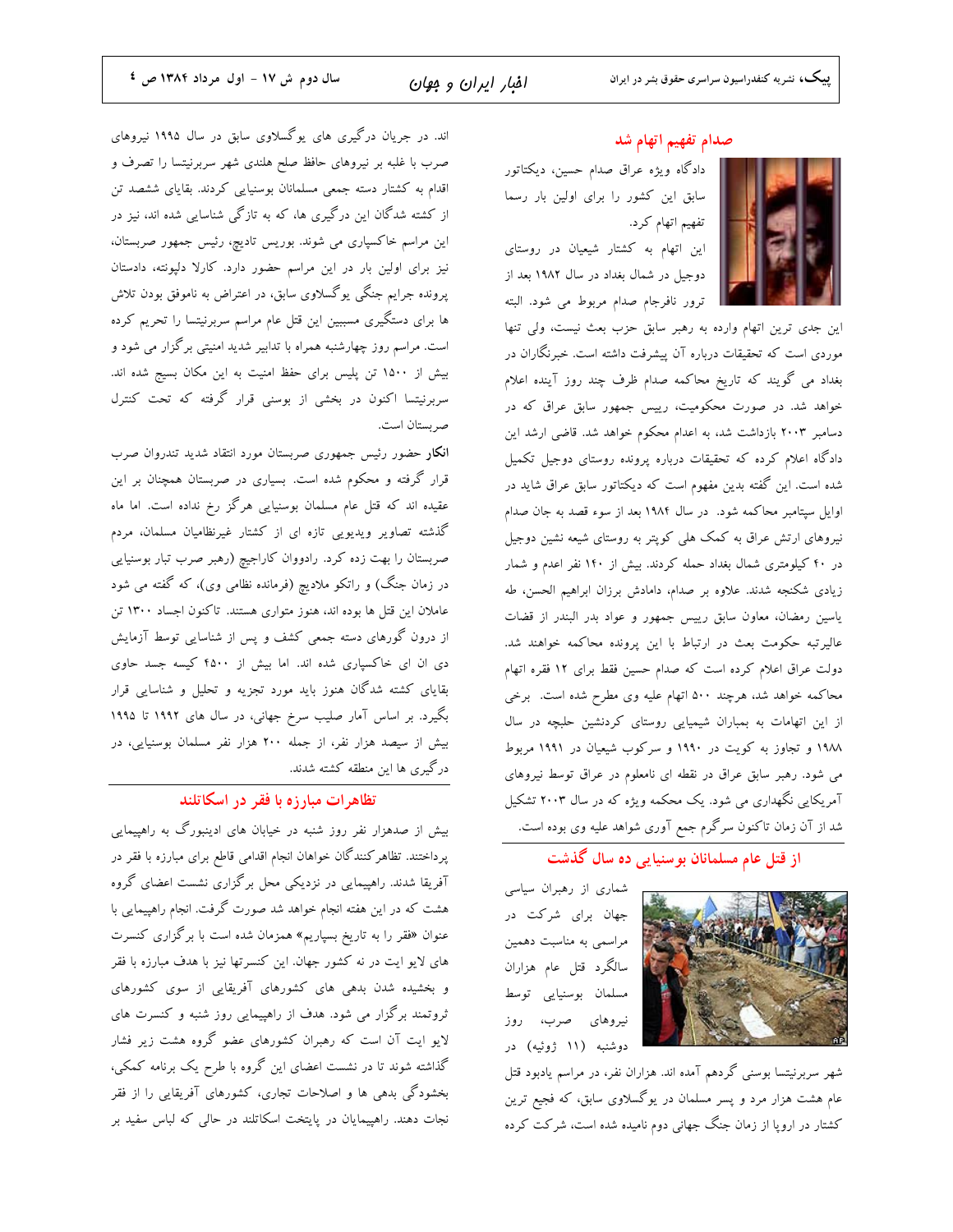تن داشتند، به زدن تبل و شیپور پرداختند. مقامات محلی تعداد شرکت کنندگان در تظاهرات را بیش از یکصدهزار نفر اعلام کردند

## نماینده عراق تفنگداران آمریکایی را به جنایت متهم کرد

سمير صميدعي، نماينده عراق در سازمان ملل متحد طی نامه سرگشاده ای به نمایندگان دیگر دولتها در این سازمان از كشته شدن يسرعموي

۲۱ ساله خود به دست تفنگداران دریایی آمریکایی خبر داد و با متهم کردن نظامیان آمریکایی به قتل عمد و جنایت در حق هر دو ملت آمریکا و عراق، خواستار تحقیق و تفحص در این زمینه شد.

آن گونه که در نامه آقای صمیدعی آمده، حدود ده تفنگدار دریایی آمریکایی همراه با یک مترجم مصری در ساعت ده بامداد روز ۲۵ ژوئن گذشته (به وقت محلی) به محل سکونت محمد، پسرعموی وی در روستای شیخ حدید در استان انبار در غرب عراق مراجعه می کنند و وی که در را به روی آنان باز می کند خوشحال بوده است که می تواند با تفنگداران آمریکایی به تمرین مکالمه زبان انگلیسی بپردازد.

به نوشته آقای صمیدعی، تفنگداران از پسرعمویش محمد می پرسند آیا در خانه شان سلاحی هست و او آنها را به داخل اتاقی می برد که تفنگی خالی در آن نگهداری می شده، پس از آن تفنگدارها دیگر اعضای خانواده را به بیرون از خانه می رانند و برادر محمد را به درون خانه می برند و به باد کتک می گیرند.

سمیر صمیدعی نوشته که تفنگداران آمریکایی پس از یک ساعت در حالی که به یکدیگر لبخند می زدند خانه را ترک می کنند و مترجم آنها به مادر محمد می گوید که پسرش را به قتل رسانده اند. در نامه نماینده عراق در سازمان ملل آمده که مادر محمد با جسد غرق در خون او در حالی که گلوله ای گلویش را سوراخ کرده بوده رودررو می شود.

در پاسخ به این نامه، سرلشکر استیون جانسون، از فرماندهان نظامی آمریکا در عراق اعلام کرده است که موضوع را با قدرت و جدیت پیگیری می کند و آن پاترسون، نماینده موقت آمریکا در سازمان ملل نیز ابراز تأسف و تسلیت کرده و از وزارت دفاع کشورش خواسته است بلافاصله موضوع را بررسی کنند.

خبرنگار نیو یو رک تایمز به زندان افتاد



.<br>نام قاضی دادگاهی در واشنگتن، جودیت میلر خبرنگار روزنامه نیویورک تایمز را به زندان فرستاد؛ به این دلیل که خانم میلر، در دادگاه از افشاء نام یکی از افراد دولت بوش که به او نام یک مأمور مخفی

سیا را داده بود، خودداری کرد. خانم میلر، یا تا ماه اکتبر- سه ماه دیگر که تحقیقات قضایی در مورد این پرونده به انجام می رسد، در زندان خواهد ماند و یا تا زمانی که نام فرد مورد نظر را به دادگاه بدهد. مَّتیو کوپر، خبرنگار مجله تایم، از رفتن به زندان، رهایی یافت زیرا به قاضی گفت که منبع او اجازه افشا شدن نامش برای دادگاه را صادر کرده است. متیو کوپر، روز گذشته، درپی زندانی شدن جودیت میلر، گفت: امروز اندوهباری، نه تنها برای روزنامه نگاران، بلکه برای کشور آمریکاست. متیو کوپر گفت: غم انگیز است وقتی که دو روزنامه نگار که کارشان را .<br>انجام میدهند و میکوشند منبع گزارشهایشان را محرمانه نگه دارند و گزارش از رویدادهای مهمی را منعکس کنند، باید با چشم انداز به زندان رفتن روبرو شوند.

کودکان اسیر در بازداشتگاههای آمریکا در عراق و افغانستان



روزنامه نیویورک تایمز در شماره چهارشنبه ۲۹ ژوئن مقاله ای به قلم پروفسور آرلی هخ اشمیت استاد جامعه شناسی دانشگاه برکلی كاليفرنيا پيرامون اسراى کودک در بازداشتگاههای

ارتش آمریکا در افغانستان و عراق به چاپ رسانده است که در آن موارد تکان دهنده ای از شکنجه و آزار اسرای خردسال نقل شده است.

آرلی هخ اشمیت پس از اشاره به نگرانیهایی که ا از جانب یکی ازمقامات وزارت خارجه آمریکا پیرامون قاچاق کودک ابراز شده بود می نویسد که نقض حقوق کودکان درحال حاضریکی از نگران کننده ترین مسائل مربوط به حقوق بشر است اما باید رسیدگی به آن را از بازداشتگاه های ارتش آمریکا در عراق، افغانستان و گوانتانومو آغاز کرد.

پروفسور آرلی هخ اشمیت در ادامه مطلب خود درنیویورک تایمز می نویسد که براساس حقوق بین الملل سن بلوغ ۱۸ سال تعیین شده است اما آن گونه که از گزارش سازمانهای مدافع حقوق بشر نظیر عفو بین المل و نظارت بر حقوق بشر بر می آید وزارت دفاع آمریکا مرز کودکی و بزرگسالی را به ۱۶ سال تقلیل داده است. از این روی نمی توان آمار دقیقی از تعداد اسرای خردسال در زندانهای ارتش آمریکا به دست آورد. آرلی هخ اشمیت در این رابطه به آماری که سازمان صلیب سرخ جهانی سال گذشته قبل ازتفویض قدرت به دولت موقت عراق و پس از بازدید از شش زندان تحت کنترل نیروهای ائتلافی انتشار داد اشاره می کند که حاکی از وجود ۱۰۷ زندانی زیر ۱۸ سال بود و درمیان آنها چند کودک ۸ ساله نیز وجود داشت. اما به گزارش سازمان نظارت برحقوق بشر این تعداد اكنون افزايش يافته است.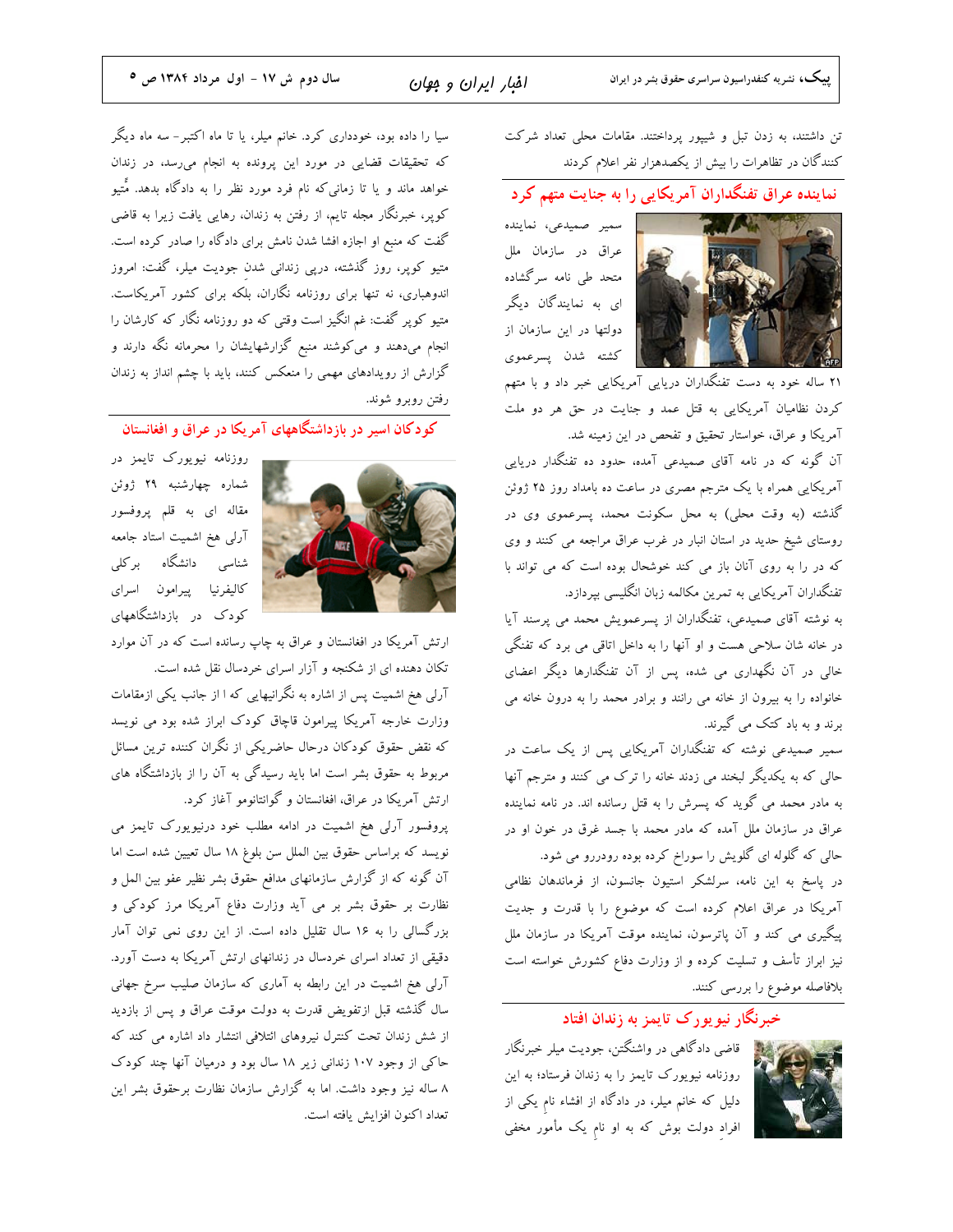آرلی هخ اشمیت دراین قسمت از مقاله خود در نیویورک تایمز آمار مربوط به اسرای کودک در افغانستان را نگران کننده تر توصیف کرده وبه گزارشی از سیمور هرش اشاره می کند که در روزنامه گاردین چاپ بریتانیا ماه گذشته انتشار یافت و د ر آن این روزنامه نگاراز یادداشتی که اندکی پس از اشغال عراق برای دونالد رامسفلد وزیر دفاع آمریکا ارسال شده بود نام می برد که حاوی آماری مبنی بر وجود ۸۰۰ البی ۹۰۰ نوجوان ۱۳ تا ۱۵ سال پاکستانی در بازداشتگاه های آمریکا بود.

نویسنده مقاله نیویورک تایمز آنگاه چنین ادامه می دهد که در بازداشتگاه های ابوغریب و بگرام با زندانیان رفتاری مشابه با اسرای بزرگسال در پیش گرفته می شود و بنا به گزارش سازمانهای مدافع حقوق بشر و هم چنین شواهدی که خود وزارت دفاع آمریکا از سربازانی که در این بازداشتگاه ها خدمت می کرده اند بدست آورده است شکنجه و آزار کودکان به مانند سایر اسرا انجام می گیرد. آرلی هخ اشمیت به نقل از سازمان عفو بین الملل می نویسد که یک نوجوان ۱۳ ساله افعانی اواخر سال ۲۰۰۲ در افغانستان بازداشت شد و به مدت یک سال نخست در بازداشتگاه بگرام و سپس گوانتانومو بدون محاکمه زندانی بود. این نوجوان به گزارشگر سازمان عفو بین المل گفته است که با جلوگیری از خوابیدن او و ساعتها سر پا ایستادن مورد شکنجه قرار گرفته بود.

مورد دیگر به نوشته آرلی هخ اشمیت یک نوجوان ۱۵ ساله کانادایی بنام عمرخدر است که در سال ۲۰۰۲ در افغانستان به اسارت در آمد و به گوانتانومو فرستاده شد و به او برای مدت دوسال ونیم اجازه تماس با خانواده و یا وکیل داده نشد. اما تکان دهنده ترین موارد شکنجه کودکان در بازداشتگاه های ارتش آمریکا که درمقاله آرلی هخ اشمیت به آن اشاره می شود ازمنابع ارتش آمریکا بدست آمده است. وی در این زمینه به تحقیقاتی که سال گذشته توسط ژنرال جورج فی برای وزارت دفاع آمریکا انجام گرفت اشاره می کند که در آن جورج فی نوشته بود که در ماه ژانویه سال ۲۰۰۴ یک سرباز آمریکایی سگ قلاده دار اما بدون دهان بند خود را به سلول دو اسیر خردسال رها کرد که هدف از آن به وحشت انداختن این دو اسیر بوده است. ژنرال فی هم چنین به نقل از ژنرال کارپینسکی رئیس پیشین زندان ابوغریب از نگاهداری یک کودک ۱۱ ساله دریکی از سلولهای ویژه افراد بسیار خطرناک گزارش می دهد حاکی از آن که این کودک بسیار بی قراری می کرده و خواهان تماس با مادرش بوده است. پروفسور آرلی مقاله خود را در روزنامه نیویورک تایمز چنین ادامه می دهد که اگرچه بعضی از این کودکان به دلیل حمل اسلحه یا اعمالی مشابه بازداشت شده اند اما آنگونه که افسران اطلاعاتی نیروهای ائتلافی به صلیب سرخ جهانی گفته اند ۷۰ تا ۹۰ در صد از آنها سرانجام بی گناه تشخیص داده شده و از زندان آزاد می شوند.پروفسور آرلی هخ اشمیت سپس مقاله خود را چنین به پایان می برد که آمریکا

باید بر کنوانسیون حقوق کودکان که تنها این کشور و سومالی از تصویب آن خودداری کرده اند هر چه زودتر صحه بگذارد. و اگر وزارت دفاع مجبور به اسارت خردسالان است باید آنها را در شرایط انسانی نگاه دارد و حق دسترسی و دیدار با والدین را برای آنان قائل شود و سرانجام آمریکا باید در زندانهای خود را به روی بازرسان حقوق بشر باز بگذارد تا جلوی صدماتی که بر این کودکان وارد می آید هرچه زودتر گرفته شود.

پرونده جنجالی تجاوز گروهی در پاکستان



دیوان عالی پاکستان امروز بررسی درخواست تجدید نظری را شروع خواهد کرد که به پرونده یک تجاوز دسته جمعی مربوط می شود و دارای بازتاب جهانی بوده است. دادگاه تجدید نظر باید حکم دهد که آیا ۶ مردی که به اتهام تجاوز به زنی به نام مختار مای

در یک روستا در سال ۲۰۰۲ بازداشت شده اند مجرم اند یا نه. بنا به ادعا، شورای این روستا حکم به تجاوز به این زن را صادر کرده بوده به این دلیل که رفتار ناپسندی از برادر این زن سر زده بوده است. پرونده این قضیه پس از آنکه دادگاه لاهور در ماه مارس ۵ نفر از مردان را تبرئه اعلام کرد به جنجال کشید. این پرونده با دستور رئیس جمهور مشرف در ممنوع الخروج كردن خانم مختار از كشور ابعاد سياسي نيز پیدا کرد. مشاور نخست وزیر در امور زنان به بی بی سی گفت که ژنرال مشرف به این دلیل خروج از کشور را برای خانم مختار ممنوع کرده است که یک سازمان غیردولتی او را به آمریکا دعوت کرده است تا برای سیاه نمایی اوضاع پاکستان از او بهره برداری کند.

دولت پاکستان پلیس ۲۴ ساعته برای مراقبت از منزل خانم مختار گماشته است و او شکایت دارد که در واقع تحت حبس خانگی درآمده است. روز یکشنبه مختار مای برای شرکت در جلسه دادگاه با هواپیما به اسلام آباد منتقل شد. منتقدان سیستم اجتماعی و قضایی پاکستان می گویند که خانم مختار نمونه ای است از رفتار وحشیانه ای که با زنان بخصوص زنان مناطق فئودال نشین و روستایی انجام می شود. ژنرال مشرف بر خلاف آنها معتقد است که این قضیه حکم نمونه ندارد و استثنایی است. او در سفر اخیر خود به نیوزیلند به خبرنگاران گفت: "وضع ما بدتر از هیچ کشور در حال توسعه دیگری نیست." "این قضیه تجاوز مربوط به یک بخش دورافتاده پاکستان است و چیزی نیست که هر جا و هر روز در كشور اتفاق بيفتد." هم خانم مختار و هم دولت از ديوانعالي خواسته اند که در حکم تبرئه متهمان تجدید نظر شود. وی از معدود زنانی است که پس از قربانی شدن در تجاوز ماجرا را علنی می کند و برای مجازات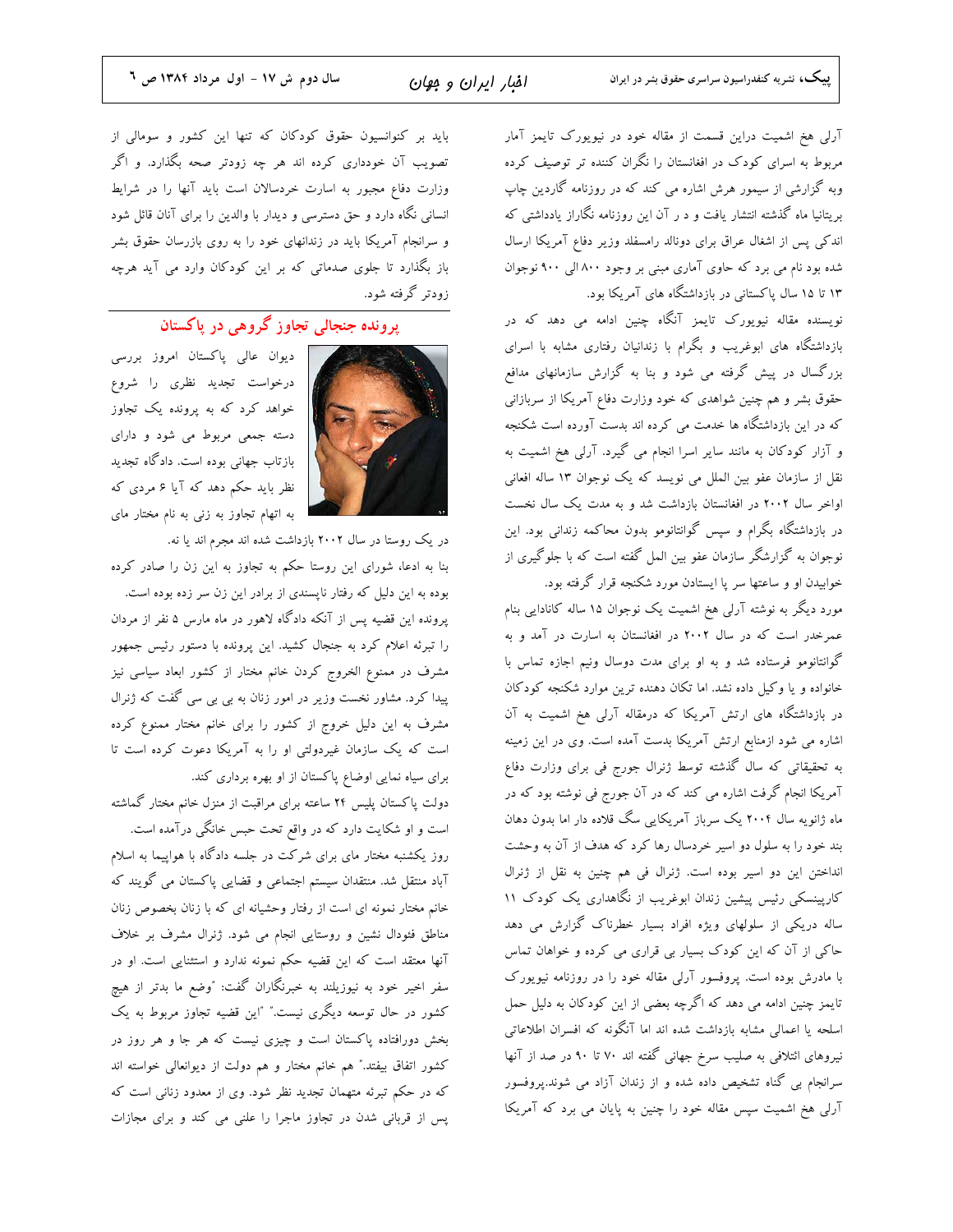متهمان می جنگد. در مجموع ۱۴ مرد به اتهام تجاوز در این قضیه بازداشت شده اند. دادگاه عالی لاهور ۵ نفر از آنها را تبرئه کرد و حکم نفر ششم را از مجازات مرگ به حبس ابد تخفیف داد. مختار مای بر خلاف تصور بسیاری از مردم که فکر می کردند او مثل دیگر قربانیان این نوع تجاوزها دست به خودکشی خواهد زد مبارزه حقوقی طولانی خود را برای احقاق حق خویش آغاز کرد. او همچنین در روستای خود با پولی که به خاطر جبران حادثه به او پرداخت شد دو مدرسه راه انداخته است و اکنون در سطح بین المللی برای حقوق زنان فعالیت می کند. "وجود این مدرسه ها و پسران و دخترانی که در آن درس می خوانند رنگ تازه ای به زندگی من داده است." او خود هرگز مدرسه ندیده است. اما می گوید: "آموزش می تواند مردم را تغییر دهد و به آنها را به حقوق خود آگاه سازد. ما اگر می خواهیم وضع حقوق زنان را بهبود بخشیم باید اذهان پسران و دختران مان را بسازیم."

## روز جهانی همبستگی با قربانیان شکنجه در جهان

سازمان عفو بين الملل معتقد است که در بیش از ۷۰ کشور جهان، از جمله ايران، شكنجه زندانيان بطور مستمر انجام می گیرد

از طرف سازمان ملل متحد روز ۲۶

ماه ژوئن، برابر با پنجم تیرماه، روز منع اعمال شکنجه و همبستگی جهانی با قربانیان این جنایت در جهان اعلام شده است. اعمال شکنجه یکی از شدیدترین موارد نقض حقوق بشر قلمداد می شود. در قطعنامه سازمان ملل که در روز ۲۶ ژوئن سال ۱۹۸۷ میلادی به امضای ۱۳۶ کشور جهان رسیده، اعمال هرگونه شکنجه در مورد زندانیان منع شده است. ولی در گزارش سالیانه سازمان عفو بین الملل ما شاهد نقض مکرر مواد این قطعنامه حتى در كشورهاي امضاء كننده آن هستيم.

به مناسبت روز جهانی منع اعمال شکنجه خانم باربارا لوخ بیلر، دبیر بخش آلمانی سازمان عفو بین الملل، در مجله ژوئن ۲۰۰۵ این سازمان می نویسد: ما با انتشار اسناد و مدارک مربوط به زندگی قربانیان اعمال شکنجه در جهان، خواستار بررسی وضعیت آنان و محاکمه عاملان این جنایات شده ایم. سازمان ما بطور پیگیر در جهت پیشبرد کنوانسیون سازمان ملل درباره ً منع اعمال هرگونه شکنجه و به تصویب رساندن آن در کشورهای مختلف تلاش می ورزد. در اجلاس امسال کمیسیون حقوق بشر سازمان ملل متحد بسیاری از سیاستمداران قول دادند که علیه هرگونه تعدیل و توجیه ممنوعیت تام شکنجه تلاش ورزند. گزارش سالانه سازمان عفو بين الملل موارد متعدد اجراي شكنجه در مورد زندانيان را در كشورهاي گوناگون جهان نشان می دهد. اين امر وظيفه ما را در ارتباط

با جلب توجه افكار عمومي به اين جنايت و افشاي مدارک، عکس ها و گفته های قربانیان، افزایش می دهد.

در تلاش برای قبول ممنوعیت اعمال هرگونه شکنجه درمورد زندانیان، لازم است که همزمان، با عدم مجازات عاملان شکنجه در کشورهای گوناگون جهان مبارزه شود. شکایت هر قربانی مبنی بر اجرایِ شکنجه در مورد وي مي بايد بطور ويژه مورد بررسی قرار گيرد و در حضور دادگاه های مسئول و بی طرف مطرح گردد. این امر در بسیاری از کشورهای جهان هنوز امر بدیهی نیست. حتی فشارهایِ جهانی ناشی از انتشار عکس های تکان دهنده از شکنجه زندانیان عراقی در زندان ابوغریب بغداد نیز نتوانستند موجب تشكيل يك كميسيون بيطرف تحقيق درباره مجازات عاملان این شکنجه ها گردند. این عکسها که در فروردین ماه سال گذشته منتشر شدند، خشم و انزجار شدید مردم جهان را نسبت به عاملان اجراي اين شكنجه ها برانگيختند. با وجود اين حتى كارشناسان بررسي وضعیت زندانیان نیز اجازه نیافتند که به این زندان راه یابند. بعد از گذشت يكسال از انتشار عكس هاي سوء رفتار با زندانيان عراقي هنوز نیز اکثریت عاملان و مسئولان اعمال این شکنجه ها حتی مورد تعقیب قانونی نیز قرار نگرفته اند. هزاران عکس از شکنجه زندانیان در زندان



ابوغريب در بغداد تهيه شده و هزاران بار از شکنجه های موجود عکسی برجای نمانده است. دولت آمریکا تلاش کرد که عکس های منتشر شده از

شكنجه اسراي عراقي و بقيه زندانيان را در زندان هاي ابوغريب و گوانتاناموی کوبا محدود و ناچیز جلوه دهد و آن را فقط اشتباه چند مأمور ويژه بخواند. اين عمل مورد انتقاد بسيار سخت سازمان هاى مدافع حقوق بشر آمریکا و دیگر کشورهای جهان قرار گرفت. آقای داوید بارتل سخنگوي سازمان عفو بين الملل در آلمان در اين باره مي گويد: "متأسفانه در نواحی تصرف شده توسط نیروهای آمریکایی و انگلیسی در عراق و در گوانتانامو زندانیان مورد شکنجه و آزار قرار گرفته اند. در گوانتانامو بعد از گذشت بیش از سه سال، زندانیان بدون داشتن وکیل مدافع، در جبس بسر می برند. این ها همه موارد نقض حقوق بشرند، در آمریکا؛ درست در کشوری که ادعای داشتن بزرگترین دموکراسی را در حهان دارد."

در این مورد و موارد بسیار دیگري می توان شاهد عدم خواست دولت هاي مربوطه بود كه اقدامات لازم را در جهت افشاي جنايت شكنجه گران انجام نمی دهند. خانم باربارا لوخ بیلر دبیر بخش آلمانی سازمان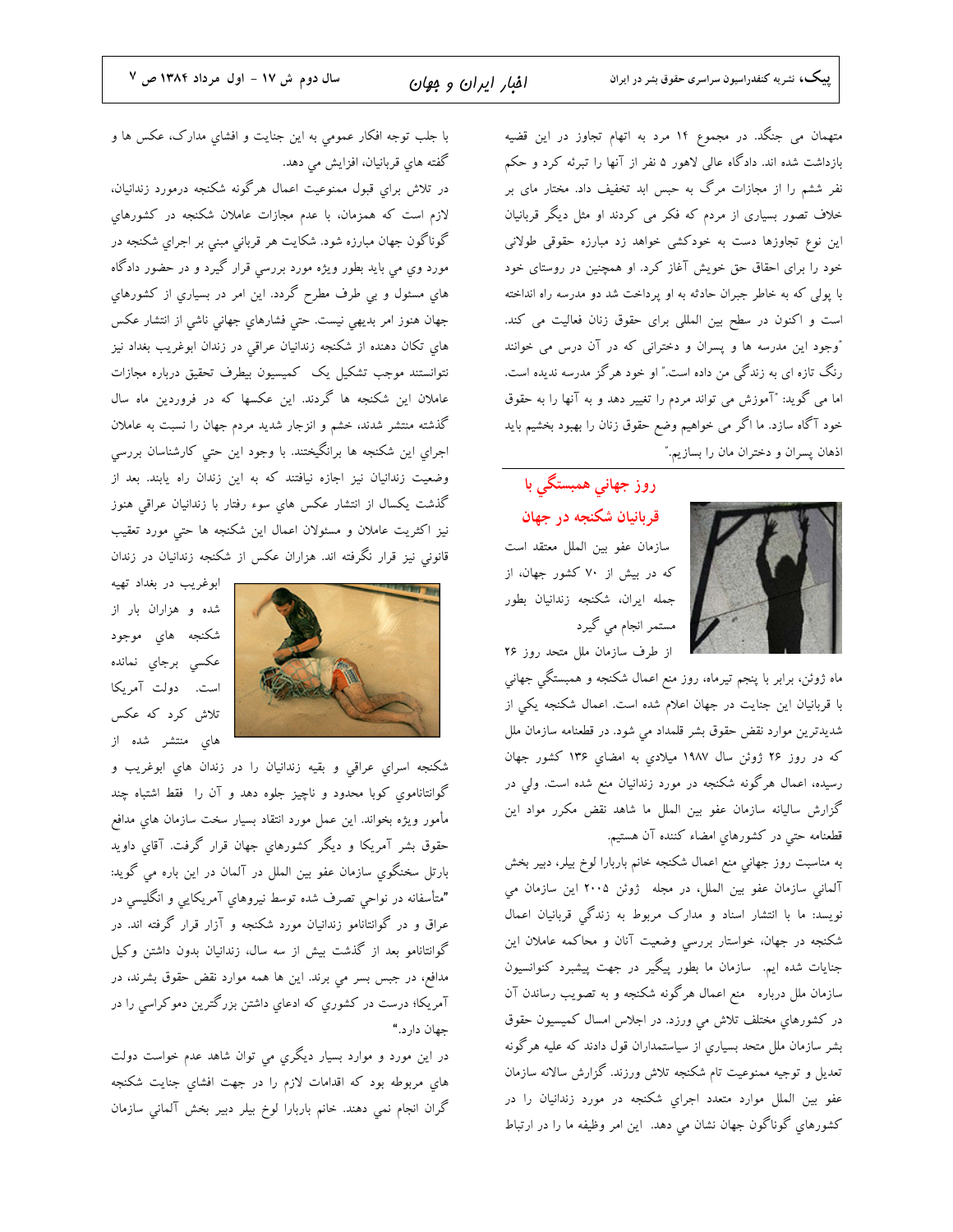عفو بين الملل معتقد است به اين منظور مي بايد در كشور آلمان هم از هرگونه تلاش برای ناچیز جلوه دادن اعمال شکنجه جلوگیری به عمل آورد. با توجه به بحث های اخیر در روزنامه های کشور آلمان که در آن برخی از سیاستمداران تلاش داشتند انجام "کمی" شکنجه را در موارد "لازم" موجه جلوه دهند، لزوم تأكيد بر ممنوعيت انجام هرگونه اعمال خشونت و شکنجه زندانیان بیش از پیش می گردد.

از تاریخ ۱۲ ماه مه، یعنی ۲۲ اردیبهشت ماه امسال سازمان عفو بین الملل فراخوان خود را با نام "منع اعمال شكنجه و پیشبرد حكومت قانون" منتشر کرده است. به همین دلیل بیش از ۱۸۰ نفر از سیاستمداران نامی و هنرمندان و روشنفکران سرشناس آلمانی بیانیه ای را در دفاع از ممنوعیت اعمال هرگونه شکنجه و خطر کوچک جلوه دادن این جنایت منتشر کرده اند. از جمله خانم پرفسور گزینه شوان رئیس دانشگاه اروپایی فرانکفورت آن در اودر آلمان می گوید: "نه جنگ و نه امکان خطري خاص و یا شرایط ویژه انجام شکنجه را توجیه می کنند. زیرا این عمل کرامت انسانی را نابود و به دنبال آن پایه حکومت قانونی را به تلاشی می کشاند. بسیاری از سازمان های مدافع حقوق بشر روز منع شکنجه را بهانه ای برای نشان دادن اعتراض و مخالفت خود با انجام این جنایت در کشورهای مختلف جهان قرار داده اند. از جمله ولفگانگ هوبر مسئول شورای مرکزی کلیسای پروتستان آلمان نیز در روز سه شنبه گذشته در شهر هانوفر اعلام کرد، که برای یک حکومت مبتنی بر قانون، هیچ راه دیگری به غیر از منع بدون استثناء انجام هرگونه شکنجه موجود نیست. او بر این امر تأکید کرد که حتی بهانه برای بدست آوردن هدف های بسیار ضروري نيز نمي تواند انجام شكنجه را توجيه كند.

برای مبارزه با اعمال شکنجه در کشورهای مختلف جهان راه بسیار درازی در پیش است. تا بحال گزارش هایی مبنی بر انجام شکنجه و سوء رفتار با زندانیان در بیش از ۱۳۰ کشور جهان و از جمله ایران منتشر شده اند. سازمان هاي مدافع حقوق بشر خواستار امضاي پروتكل الحاقي قطعنامه مبارزه با شکنجه سازمان ملل متحد هستند. این پروتکل که در سال ۲۰۰۲ میلادی، یعنی سه سال پیش، در سازمان ملل متحد تصویب شده، تا بحال تنها به امضای ۹ کشور جهان رسیده است و زمانی امکان اجرا می یابد که حداقل به امضای ۲۰ کشور عضو رسیده باشد. در این سند از جمله آمده است که کارشناسان بین المللی در هر لحظه امکان بازدید از زندان ها و مراکز بازداشت کشور امضاء کننده را داشته باشند.

لزوم امضای این قطعنامه بعد از رسوایی شکنجه و سوء رفتار با اسیران زندان ابوغريب و گوانتانامو افزايش يافته است. عليرغم اينكه دولت آمریکا اعلام داشته که به وضعیت اسرای این زندان ها رسیدگی کرده، اما هنوز به کارشناسان جهانی و سازمان های مدافع حقوق بشر اجازه تحقیق در این زمینه و گفتگو با زندانیان داده نشده است. به همین دلیل

در كشور آلمان نيز سازمان هاي مدافع حقوق بشر خواستار امضاي پرتکل الحاقي اين کنوانسيون از جانب کشورشان هستند.



رفتار 'غیرقانونی' آمريكا با مظنونان تروريسم

وزرات دادگستری آمریکا متهم شده است که به دنبال حوادث ۱۱ سیتامبر هفتاد نفر از

مردان مسلمان را دستگیر و به صورت نامحدود در بازداشت نگه داشته است. گزارش دیده بان حقوق بشر و نیز اتحادیه آزادیهای مدنی آمریکا می گوید که این مردان بدون تفهیم اتهام و بر اساس ظن بی پایه مرتبط بودن با ترویست ها بازداشت شده بودند.

این گزارش می گوید هر چند که مقامات آمریکایی به دخالت داشتن این افراد در تروریسم مظنون بوده اند اما آنها را در واقع به عنوان شاهد و مطلع و نه مظنون در بازداشت نگه داشته اند. مستند قانونی این بازداشتها برداشت وسیعی از قانونی با دامنه محدود است که اجازه می دهد کسانی را که اطلاعی در باره جنایتی دارند اما ممکن است بگریزند دستگیر کرد. تقریبا نیمی از این افراد هرگز برای ادای شهادت فراخوانده نشدند. تنها چند نفری از آنها به ارتباط داشتن به تروریست ها تفهیم اتهام شدند. سیزده نفر از آنها از دولت عذرخواهی رسمی دریافت کرده اند که می گوید بازداشت آنها به خطا صورت گرفته بوده است.

این گزارش همچنین می گوید که وزارت دادگستری آمریکا حقوق قانونی متهمان را زیر پا گذاشته است و به آنها دلیل بازداشت ایشان را اطلاع نداده است. بعلاوه بازداشت شدگان اجازه دسترسی به وکیل نداشته اند و قادر نبوده اند که از شواهد علیه خود آگاه شوند. گزارش دیده بان حقوق بشر و اتحادیه آزادی های مدنی آمریکا می

گوید این افراد که با حمایت پلیس مسلح بازداشت شده اند در انفرادی نگهداری شده اند و با رفتار تحقیر آمیز با آنها برخورد شده است.

هیچ کس نباید شکنجه شود یا تحت مجازات<mark></mark> یارفتارظالمانه، ضد انسانی یا تحقیرآمیز قرار **گیبر د.** ماده ۵ اعلامیه جهانی حقوق بشر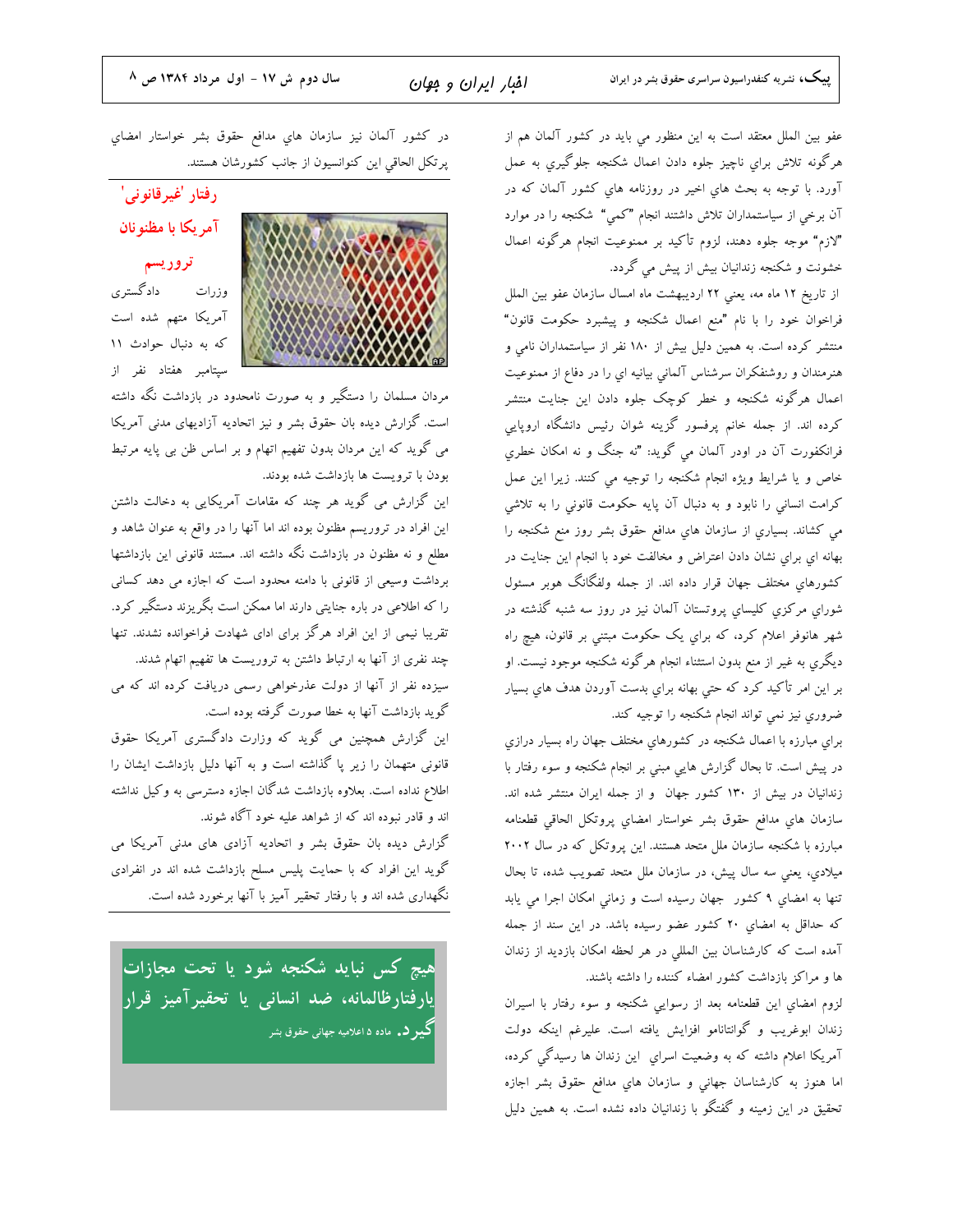#### عبدالكريم لاهيجي

### تداوم مصونیٌّت شکنجه گران

امروز مقارن است با دومیٌّن سالگرد اعلام رسمی مرگ زهرا کاظمی. هرچند به دلالت گزارش هیأت ویژه منتخب از سوی رئیس جمهور, وی «در ساعت ۱۳/۳۰ روز ۸۲/۴/۶ دچار مرگ مغزی شده» بود ول<sub>ی</sub> تاریخ فوت را ۱۹ تیر اعلام کردند تا دکتر رضا موځدی پزشک وزارت اطلاعات قادر

نباشد به لحاظ « گذشت بیش از ۱۵ روز از مرگ مغزی و جذب شدن

مناطق هماتوم» آثار شکنجه را بر بدن زهرا کاظمی ملاحظه کند. پزشک دیگر, دکتر عباس حکیم, همانروز انتقال زهرا کاظمی به بیمارستان, ۸۲/۴/۶, چنین گفته است : « در حال حاضر بیمار در آی سی یو بستری است و در حال کوما می باشد و به هیچ تحریکی پاسخ نمی دهد و دچار مرگ مغزی است».

دیگر اینکه, سعید مرتضوی مسئولیت هیاتی از مأموران اطلاعاتی ــ انتظامی و قضایی را از یکماه پیش از سالگرد ۱۸ تیر به عهده گرفته بود, تا هرگونه تلاش و اقدامی در راستای برگذاری مراسم سالگرد یورش وحشیانه به کوی دانشگاه تهران را عقیم کنند. اعلام مرگ زهرا کاظمی در روزهای قبل از ۱۸ تیر, بر خشم و هیجان مردم به ویژه زنان و جوانان مي افزود.

امٌا آثار و علائم شکنجه و ضرب وشتم بر بدن زهرا کاظمی چنان گسترده بوده که پزشک قانونی در گزارش معاینه جسد مورخ ۸۲/۴/۲۱ , نوزده روز پس از بازداشت زهرا کاظمی, چنین اظهار نظر کرده است : « الف ــ کبودی در حال جذب روی سینه چپ و راست. ب ــ کبودی در حال جذب روی دست راست. پ ــ خون مردگی در حال جذب در ناحیه پس سری چپ. ت ــ در بررسی کف جمجمه خط شکستگی به صورت تَرَّک در ناحیه خلف استخوان پتروس تا فورامن مگنوم در سمت چپ و تَرَّک دیگری در سطح داخلی استخوان پس سری چپ رؤیت شد. ث \_ در بررسی حلق و حنجره در نسوج نرم سمت راست تیروئید خونمردگی وجود داشت. کمیسیونی مرکب از پزشکان قانونی هم در تاریخ ۸۲/۶/۱ اظهار نظر کرده اند که ضربه یا ضربه های وارده بر زهرا کاظمی «نوعاً کشنده بوده است». این موارد هم از پرونده بالینی بیمار استخراج شده : «بیمار دارای اکیوز روی هر دو پا, انگشتان پا و آرنج دست راست است. زخم سطحی در میم یای چپ مشاهده میشود. خراشیدگی به طول ۶ سانتیمتر روی پای چپ بیمار. خراشیدگی سطحی به طول ۲ سانتیمتر روی قفسه صدری».در گزارش اطلاعات ناجا از قول زهرا کاظمی چنین آمده : « شب قبل در زندان اوین بودم. بینی ام را

شکسته و انگشت شست مرا شکسته اند و همینطور انگشت پای مرا شکسته اند».



این گزارش ها در پرونده قضایی موجودند, هر چند که همه گزارش ها و اسناد و مدارک مربوط به این جنایت در آن پرونده وجود ندارند. شهودی که حاضر و ناظر بر چگونگی دستگیری و ضرب و شتم زهرا کاظمی

بوده اند, بیش از ۲۰ تن, به صراحت گفته اند که محمّد بخشی رئیس حفاظت اطلاعات زندان اوین و مظفر بابایی معروف به تهرانی برای گرفتن کیف و دوربین زهرا کاظمی به وی هجوم آورده اند و چنان ضربه ای بر سروصورت او کوفته اند که « زن با سمت چپ به زمین خورد و کیف را گرفتند و زن جیغ وحشتناک<sub>ی</sub> کشید ....». محرٌم رحیمی کارمند خدمات اوین به بازپرس می گوید که اصغرزاده از قضات مقیم زندان اوین اتومبیل او را متوقف می کند و از او می خواهد که زهرا کاظمی و دو مأمور زن را به داخل زندان منتقل کند. وی چنین ادامه می دهد : « با زور او را آوردند و سوار ماشین کردند, وسط نشست دو تا خانم هم عقب, سمت چپ و راست او نشستند و یک آقایی حدود ۴۵ ساله هم جلو نشست. آقا گفت حرکت کن. آقای قاضی (اصغرزاده) هم .<br>جلو آمدند و گفتند به این خانم یک هفته آب و نان و ملاقات ندهید. ما هم حرکت کردیم. رفتیم بند نسوان, توقف کردیم. اول خانم سمت چپ پیاده شد و گفت خانم بیا پائین. دید نمی آید و گفت خانم غش کرده است. خانم سمت راست پیاده شد و آمد کمک ایشان. آقایی که جلو نشسته بود به سرباز دم در گفت بیا کمک کن. سرباز آمد و کمک کرد, دو تا پای خانم را گرفت. دو خانم دیگر هم از سمت راست و چپ زیر بغل های او را گرفته و تا جلوی در روی دست او را بردند. خودش راه نمي رفت ....».

بدینسان تردیدی نیست که زهرا کاظمی بر اثر ضربه های وارده بر سر و صورتش به هنگام دستگیری, خونریزی مغزی کرده و به جای اینکه او را به بهداری زندان یا به بیمارستان منتقل کنند, بیهوش به سلول انفرادی انداخته اند. المٌا به اینهم اکتفا نمی کنند و سعید مرتضوی با آگاهی از اینکه یک خبرنگار\_ عکاس خارجی را جلوی زندان اوین دستگیر کرده اند, خود به زندان می آید و از ساعت ۲۲/۳۰ تا ۲/۳۰ بامداد روز ۳ تیر به همراه ارجمندی معاونش و چند تن از « بازجویان», علی رغم وخامت حال زهرا كاظمى, به استنطاق او مى پردازند و كارى با او مى كنند كه چند ساعت بعد که او را تحویل اطلاعات ناجا می دهند, بینی و شست و انگشت پای زهرا کاظمی شکسته بوده و طّی دو روزی که وی بین زندان اوین, اطلاعات ناجا و وزارت اطلاعات دست به دست می گشته, مدام یا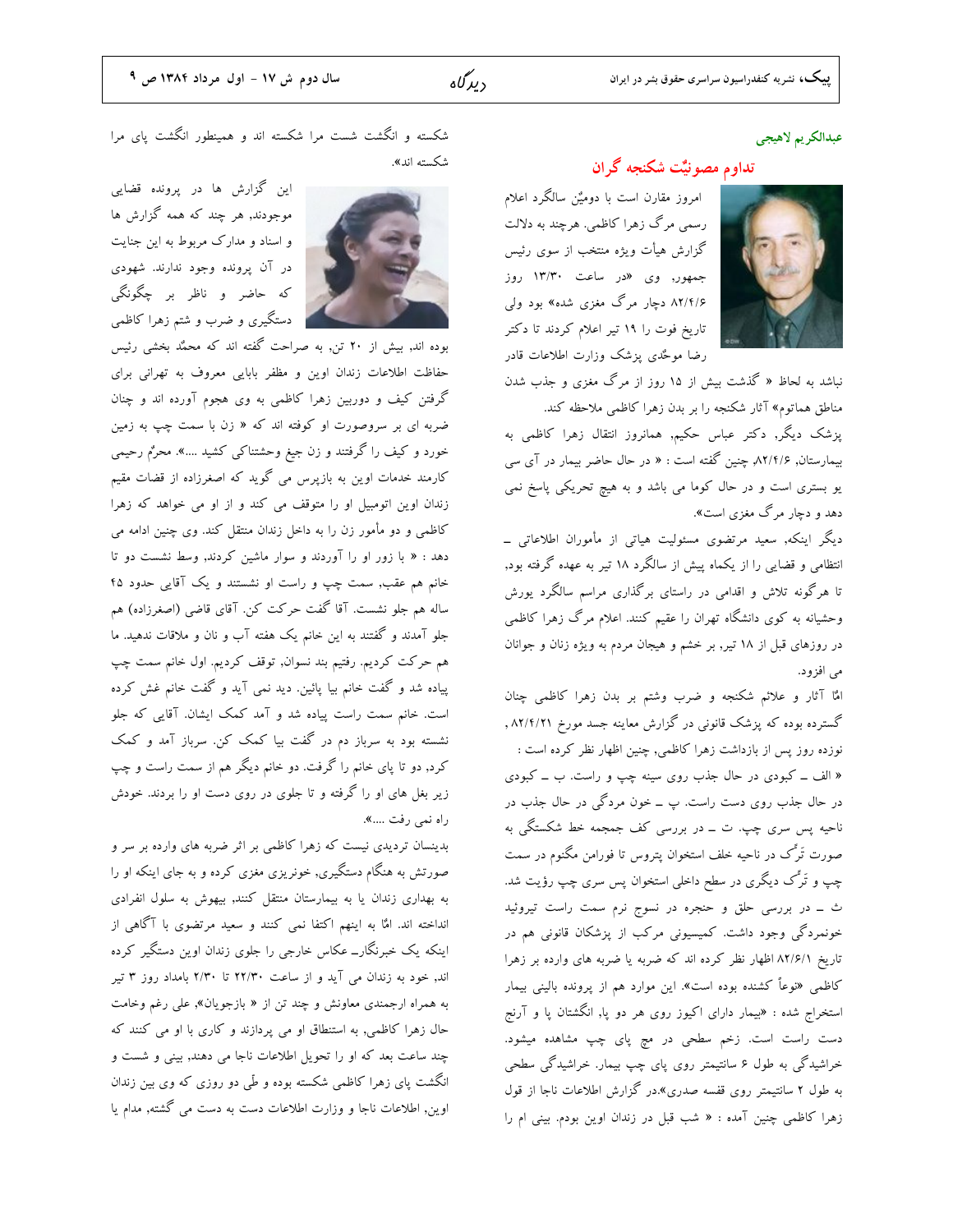در حال استفراغ بوده و یا در حالت غش. سعید مرتضوی به اطلاعات ناجا دستور می دهد که در مورد « جاسوس بودن» زهرا کاظمی تحقیق کنند و با اینکه هم اطلاعات ناجا و هم وزارت اطلاعات اتهٌام جاسوسی را بی مورد می دانند, وی و حسن مقدٌس احمدی معاون دیگرش اصرار بر جاسوس بودن متهٌم مي كنند و قرار بازداشت زهرا كاظمى صادر ميشود. این قرار در تاریخ ۱۵ تیر, ۱۰ روز پس از «مرگ مغزی» زهرا کاظمی به قرار وثيقه تبديل ميشود.

امٌا سعید مرتضوی دست بردار نیست. ابتدا خوشوقت مدیرکل مطبوعات وزارت ارشاد را به عنوان « معاونت در جاسوسی» زیر فشار می گذارد و بعد که متوجه میشود که وی از بستگان سببی « رهبر» است از باب همراهی از او می خواهد که چون « این خبرنگارها جاسوس هستند, می آیند و خط می دهند و مشکل ایجاد می کنند, شما مساعدت کنید و خبرنگاران خارجی را تا انتهای تیر ماه اجازه ورود به ایران ندهید».

با « مرگ مغزی» و اغمای زهرا کاظمی, سعید مرتضوی متوجٌه وخامت موضوع میشود. در پرونده جعل و الحاق های متعددی به دستور وی صورت می گیرند و از جمله : ذیل صورت مجلس بازداشت زهرا کاظمی که به امضای مدیر زندان اوین رسیده, عبارت «لازم به ذکر است که نامبرده مشغول عکسبرداری از منطقه ممنوعه زندان بوده است» را اضافه کرده اند که اتهْام جاسوسی را توجیه کنند. ذیل اوراق بازجویی شامگاه ۲ تیر تا بامداد ۳ تیر امضای بازپرسی را گذارده اند که در آن تاریخ مشغول خدمت نبوده است .... سپس در صدد برمی آید که با تهیه گزارش خلاف واقع علَّت مرگ مغزی را توجیه کند. ابتدا اعتصاب غذا را عنوان می کند, ولی بعد به سکته مغزی متوسل میشود. احسان موسوی کارمند وزارت اطلاعات به بازپرس می گوید که پس از مذاکره با مرتضوی « مقررٌ شد که نامه دیگری که حسب گزارش بچه های عملیٌّات از بیمارستان که نامبرده سکته نموده است, تهیه و به دادسرا ارسال و نامه اوْلی که ارسال شده است توسط دادسرا عودت گردد». وی در قبال این سئوال بازپرس كه « ناراحتى مغزى خانم زهرا كاظمى در مورخّه ٨٢/٤/٧ در زمان ارسال نامه به بازپرس شعبه ۱۲ چگونه احراز گردید ؟» چنین پاسخ می دهد : « نامه اوْلْ که مورْخ ۸۲/۴/۶ ارسال گردید, بحث اعتصاب غذا و عوارض ناشی از آن در آن آورده شده است. لکن پس از اعزام متهٌم به بیمارستان و اظهار احد از نیروی عملیات که همراه متهٌم بوده از قول پرستاران بیمارستان مبنی بر پارگی رگ مغز و سکته و ..... در نامه دوٌم لفظ سکته مغزی یا ناراحتی مغزی ذکر گردیده است....».

بدینسان نه تنها گزارش های هیأت منتخب رئیس جمهور و کمیسیون اصل ۹۰ مجلس دلالت بر دخالت و مسئولیت مستقیم سعید مرتضوی و همکاران وی و ارتکاب جرایم متعدٌد از سوی آنان (شکنجه و ضرب و شتم منتهی به مرگ, بازداشت غیرقانونی, جعل و الحاق در اسناد رسمی,

گزارش خلاف واقع, سوء استفاده از مقام, عدم رساندن بیمار به پزشک و بیمارستان ....) دارند که در پرونده قضایی هم دلایل کافی بر مجرمیٌت آنان وجود دارند. المٌا در حکومتی که قوه قضائیه به جای اینکه مرجع تظلّم و احقاق حق باشد, دستگاه پرونده سازی و اهرم سرکوب و حبس و زجر مخالفان حکومت و دگراندیشان است, عدم تعقیب سعید مرتضوی, ارجمندی, محمَّد بخشی, مظفر بابایی و …. شگفتی نمی آفریند. مگر در یرونده قتل های سیاسی معروف به زنجیره ای به جای آمران و صادر کنندگان احکام شرعی آن قتل ها, اکبر گنجی را که « جرمش این بود که اسرار هویدا می کرد» و ناصر زرافشان وکیل خانواده قربانیان را به زندان نینداختند ؟ مگر در پرونده یورش به کوی دانشگاه, آمران و عاملان ضرب و جرح و قتل و غارت دانشجویان راتبرئه نکردند و حکم محکومیٌت مقتول آن فاجعه را صادر نکردند و دهها دانشجو را به حبس های طولانی محکوم ننمودند ؟ مگر ماجراهایی همچون کنفرانس برلن, نوارسازان و دهها پرونده سازی دیگر برای آزادیخواهان و مبارزان با خودکامگی محصول و مصنوع این دادگستری نبودند ؟

آنروز که از اجابت ابتدایی ترین درخواست تنها پسر زهرا کاظمی مبنی بر اعزام جسد مادرش به کانادا امتناع ورزیدند, بر نگارنده محرز و مسلّم شد که قصد پایمال کردن خون وی را دارند و نمی خواهند که کالبد شکنجه شده و مصدوم و مجروح قربانی خود را به عنوان سند جنایتشان در اختیار فرزندش بگذارند. ما به تجربه دریافته ایم که بی آزرمی کلبی مسلکان را حٌد و حصری نیست و باکی ندارند از اینکه داغ ننگ تازه ای بر جبین آنان در کنار داغ هزاران جنایت دیگر نقش بندد. از اینرو از نخستین روزها بارها و بارها به استفان هاشمی و وکلای کانادایی او گوشزد کردم که ساده لوحانه انتظار نداشته باشند که دادگستری جمهوری اسلامی به کشف حقیقت و تعقیب و مجازات دست اندرکاران این جنایت دست یازد که به گفته سعدی :

زمین شوره سنبل بر نیارد درو تخم و عمل ضایع مگردان بدینسان در دومیٌن سالگرد مرگ زهرا کاظمی, سعید مرتضوی همچنان بر مسند دادستانی تهران تکیه زده و احتمال دارد که طّی روزهای آینده به وزارت دادگستری هم ارتقاء مقام یابد. یکی از هم مسلکان و همگنان او به ریاست جمهوری دست یافته, پس مقتضی موجود است و مانع مفقود. شریک جرمهای سعید مرتضوی هم در مشاغل و مأموریت هایشان هستند وممكن است كه آنان هم ترفيع مقام يابند !

ولی مصونیت ستمکاران و جنایتکاران ابدی نیست که طلیعه « صلاحیت جهانی» از راه می رسد و روزنه امیدی فرا روی ستمدیدگان و دادخواهان باز می شود. امَّا شکنجه گران و آدم ربایان و آدمکشان را این مقوله خوش نیاید, زیراکه ناباورانه صدای زنگهایی را که برای آنان به صدا در آمده اند, می شنوند. یکی از آنان که در گذشته نه چندان دور بازجوی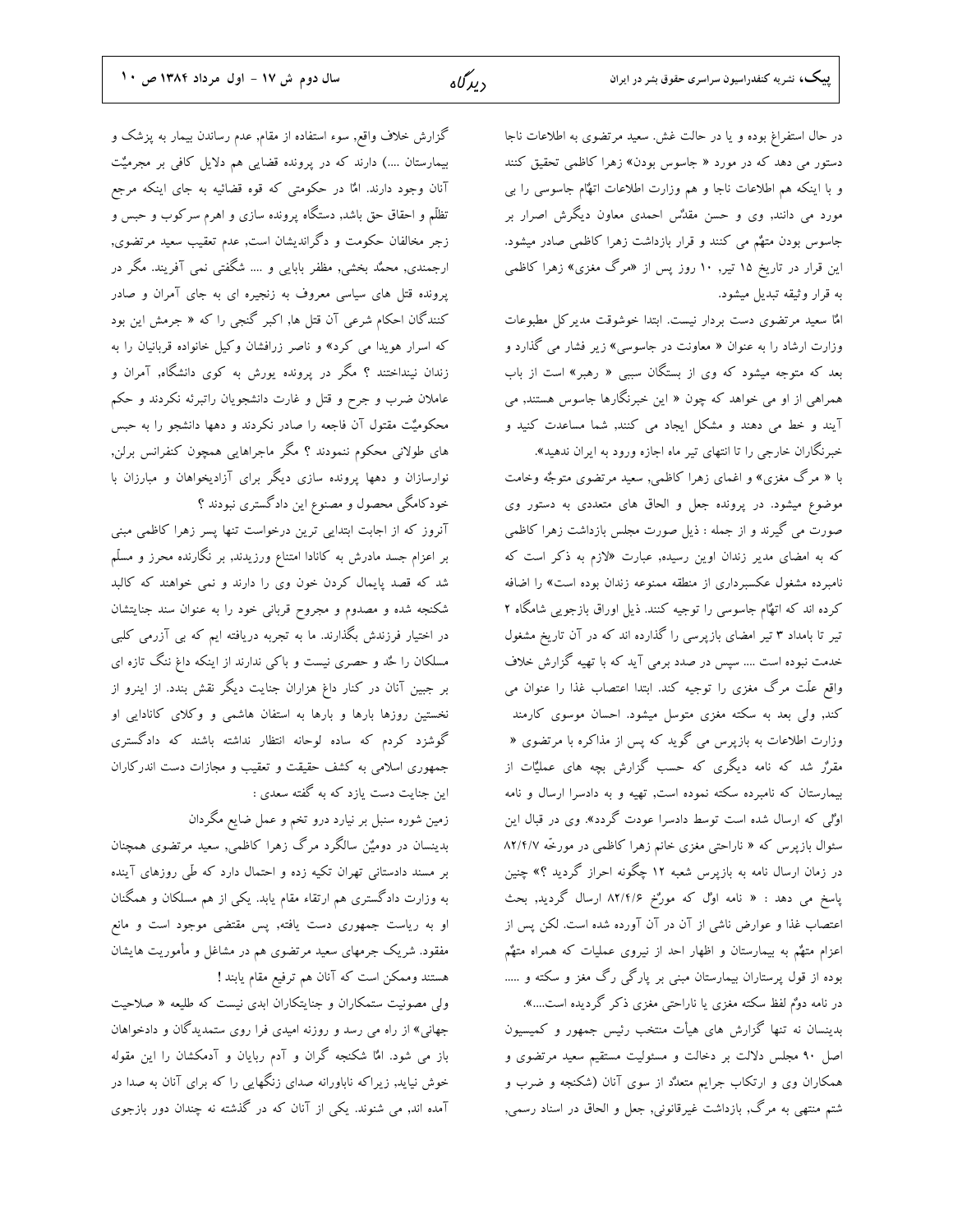زندان اوین بود و وظیفه داشت که غیر مؤمنان به جمهوری اسلامی نظیر سعیدی سیرجانی را به توبه و استغفار بکشاند و در این جهاد مقدٌس, مدیریت روزنامه کیهان غنیمتی بود که از بیت المال مسلمین نصیب وی شد تا دیگر ترور فیزیکی را رها کند و به ترور شخصیتّی بپردازد, ما رابه دشنام و سخط و افتراء گرفت که اصطلاح « صلاحیت جهانی» را جعل کرده ایم و مبتدیان حقوق هم می دانند که چنین مقوله ای وجود خارجی ندارد. او راست می گوید زیراکه معلمان و مربیٌانی که نزد آنان کتاب حدود و تعزیرات را آموخته و سپس مأمور اجرای آنها شده, با چنین مقولاتی آشنایی ندارند. نفرت و کینه ای که خودکامگان و مستبدان و ابواب جمعی آنان نسبت به مدافعان حقوق بشر ابراز می کنند, بازتاب تلاش ها, کوشش ها و مبارزاتی است که اینان برای اعتلای شخصیت و کرامت انسان و احترام به حقوق و آزادی های اساسی او و تعقیب و مجازات متجاوزان به این حقوق و آزادیها, وجهه همٌت خویش قرار داده اند. تشکیل دادگاه جزایی بین المللی, پنجاه سال پس از تصویب اعلامیه جهانی حقوق بشر, مؤید این تجربه و واقعیت بود که خصیصه جهان شمول بودن حقوق بشر بدون ضمانت اجرایی مؤثر از سوی یک مرجع بین المللی, عینیٌت نخواهد یافت. و این مبارزه تا پایان دوران مصونیت شکنجه گران و آدمکشان و تجاوزگران به حقوق مردم ادامه خواهد یافت. سی سال مبارزه خانواده های قربانیان نقض حقوق بشر در کنار مدافعان حقوق بشر, در آرژانتین, برزیل, شیلی, اروروگوئه, افریقای جنوبی, مراکش …. به ثمر می نشینند. شکنجه گران و آدم ربایان و مرتکبان جنایات بین المللی یکی پس از دیگری در دادگاههای بین المللی یا ملّی محکوم میشوند. حقوق بشر جهانگیر شده و جهانگیرتر خواهد شد زیراکه با سرنوشت بشر عجین شده است. چه باک که این مقوله دشمنان حقوق بشر را خوش نیاید که : شب پره گر وصل آفتاب نخواهد رونق بازار آفتاب نكاهد. عبدالكريم لاهيجي رئيس جامعه دفاع از حقوق بشر در ايران

#### بقيه از صفحه ٣٧

وی در ماه می ۱۹۹۷ (۱۳۷۶) نقشی مهم برعهده داشتند. آقای خاتمی، تهاجم روز پنجشنبه پلیس و شبهنظامیان را محکوم کرد که این حمله حداقل یک و یا شاید تا هفت کشته باقی گذاشت. دولت نسبتاً میانهرو او اعلام کرده است دو مقام امنیتی را که مسئول حملهها هستند، تنبیه انضباطی خواهد کرد. اما دولت هنوز علیه تیمسار هدایت لطفیان اقدامی نکرده است. او رئیس پلیس ملی است که دانشجویان، افراد زیر فرمان او را به حمله متهم می کنند.

#### اومانیته (چاپ فرانسه): چه کسی پیروز خواهد شد؟

**l'Humanit** 

روزنامه فرانسوى زبان اومانيته در شمارههای همزمان خود با

سال دوم ش ١٧ - اول مرداد ١٣٨٤ ص ١١

واقعه هجدهم تیر و بحرانهای بعدی با نگاهی تحلیلی به موضوع نگریست و در بخشی از یک مقاله خود چنین نوشت: نگرانی مردم در برابر سقوط سطح زندگی و تعدد تظاهرات خیابانی از آغاز دهه ۹۰ عوامل مهم بیداری فکری این مردم بوده است. انتخاب خاتمی به معنای رد ساختارهایی بود که ایرانیان، دیگر آن را مناسب با اجتماع و آرمانهای خود در جهت تغییر جامعه نمیدانستند. اما طی دوسال جاری چیزی از خشونت جناح تندرو كاسته نشده است. امروز نيز جناح محافظه كار با اعلان خود مبنى بر پاکسازی در جناحهای رقیب ممکن است با تضعیف خاتمی به یک پیروزی دست یافته باشد، اما جنگ را نبرده است. تشخیص این که چه كسي از اين بحران پيروز بيرون خواهد آمد، ممكن نيست. اما آنچه مسلم است این که، عواقب این مبارزات عمیق ناپایان خواهد بود. آنچه امروز در ایران میگذرد از شکست یک برداشت واپسگرا از انقلاب و از اجتماع حکایت میکند که البته به این معنا نیست که این جنبشها از توانایی آسیب رسانی خویش محروم شدهاند.

واشنگتن پست (چاپ امریکا): مواضع محتاطانه امریکا

# The Washington Post

روزنامه امریکایی واشنگتن پست پس از برگزاری راهپیمایی ۲۳ تیر که به دعوت مسئولان رده بالای نظام و به واسطه دعوت سازمان تبلیغات اسلامی در راستای خاتمهبخشیدن به غائله آشوبهای خیابانی برپا شد، سرفصل یکی از مقالات خویش را پرداختن به موضوع یادشده قرار داد و ازجمله نوشت: در راهپیمایی روز چهارشنبه بیش از ۱۰۰هزارنفر که شعارهایی ازقبیل مرگ بر امریکا در آن سر میدادند، شرکت کردند. نمایندگان برخی از سازمانهای هوادار آقای خاتمی نیز در این راهپیمایی شرکت کردند که این کار بر تمایل رهبران ایران برای برقراری آرامش و پایاندادن به آشوبهای خیابانی دلالت دارد. امریکا از بیم آن که هرگونه ابراز نظر و حمایت از جنبش دانشجویی به ضرر حرکت آنها تمام شود از صدور بیانیههایی که مستقیماً از دانشجویان پشتیبانی می کند، یرهیز کرده است و محتاطانه و به صورت کلمی درباره جریانهای ایران اظهار عقیده می کند. سخنگوی وزارتخارجه امریکا در این زمینه گفته است که: "در وقایع اخیر در ایران حایز اهمیت بسیاری است و ما از نزدیک این تحولات را دنبال میکنیم. با این حال بهدلیل نداشتن نمایندگی و سفارتخانه در محل قادر نیستیم آنطور که باید و شاید این جریان را پیگیری کنیم. به همین خاطر نیز از حدس و گمان در این زمینه پرهیز میکنیم." تحلیلگران خارجی معتقدند که بیانات رهبران ایران درباره دستگیری عوامل ایجاد درگیری و ضرب و شتم دانشجویان در تهاجم به خوابگاه آنها در دانشگاه تهران نمایانگر این واقعیت است كه دولت به شدت از اين جريان تكان خورده است... .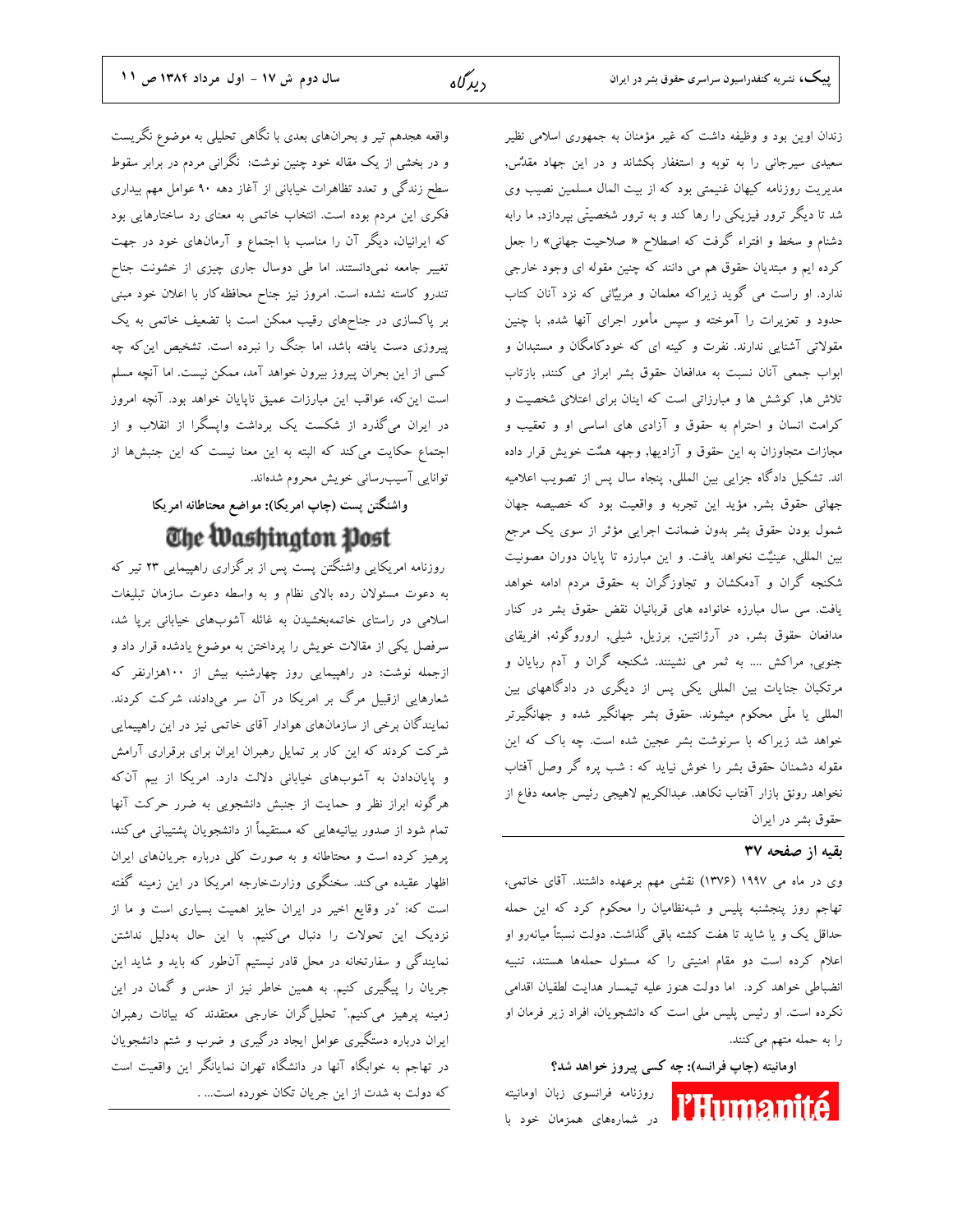بهرام محبى

# فلسفه ی حقوق بشر (گفتار ششم)

توماس هابس و حقوق بشر

گام اصلی در گذار از حق طبیعی به حقوق بشر در دوران جدید، در دوره ی خردگرایی و روشنگری اروپا برداشته شد. ژان



این دوره گفته بود: «انسان آزاد زاده شده است و همه جا در زنجیر است». فلسفه ی روشنگری، با اعتماد به نیروی خرد انسانی، می خواست بشریت را از زنجیر قیمومت کلیسا و اقتدارگرایی وارهاند. هدف روشنگری، افسون زدایی از جهان، برچیدن اسطوره و سرنگونی پندار به يارې دانش بود.

فلسفه ی روشنگری، با تلاشهای فکری و عرقریزان روحی اندیشمندان بزرگ خود توانست، شالوده های نظری حقوق بشر در دوران جدید را مستحکم سازد. در فلسفه ی روشنگری، خرد انسانی به مثابه تنها سنجیدار تعیین حق طبیعی مطرح شد و سلطه ی آموزه های دینی و اقتدارگرایانه در این زمینه بی اعتبار اعلام گردید. اما این امر چگونه صورت تحقق پذیرفت؟ برای پاسخی ولو کوتاه به این پرسش، باید به بازخوانی خطوط اساسی تلاشهای فکری اندیشمندان روشنگری پرداخت. ما این کار را با توماس هابس (Thomas Hobbes) متفكر انگليسي اواخر سده ي شانزدهم تا اواخر سده ی هفدهم می آغازیم.

شاید در نگاه اول، برقراری پیوند میان آرای هابس و اندیشه ی حقوق بشر کمی عجیب به نظر آید. چرا که بسیاری از پژوهشگران تاریخ اندیشه، وی را به عنوان اندیشه پرداز نظریه ی حکومت مطلقه می شناسند. اگر چه هابس به مفهوم امروزین، یک فیلسوف حقوق بشری نیست، اما بی تردید می توان رگه هایی ناب از اندیشه ی دوران جدید در مورد حقوق بشر را در آرا و عقاید او تشخیص داد. برای آشنایی با اندیشه های هابس، درنگ بر برخی مفاهیم کانونی ژرفکاویهای او چون «وضعیت طبیعی»، «حق طبیعی»، «قانون طبیعی» و «قرارداد دولتی» ضروری است.برای هابس، «وضعیت طبیعی» از ساختاری متدیک و الگو مانند برخوردار است و نباید آن را با یک دوره<sup>-</sup>ی واقعی در تاریخ بشریت یکسان گرفت. هابس در روش بررسی خود، از یک نقطه $^-$ ی صفر می آغازد که در آن هنوز هیچگونه حق موضوعه و نظام دولتی اعتبار ندارد. در این وضعیت طبیعی فرضی، همه¬ی انسانها آزاد، برابر حقوق و صاحب اختیارند تا علایق خود را تا آنجا که قدرتشان اجازه می دهد، بی هیچ مانعی دنبال کنند. هر انسانی از این «حق طبیعی» برخوردار است که بویژه و پیش از هر چیز، برای بنیادی ترین حق خود، یعنی حفظ

خویشتن تلاش کند. بنابراین، هابس «حق طبیعی» را با آزادی انسان در تکیه بر قدرتش برای حفظ زندگی خویشتن تعریف می کند. بر طبق چنین دریافتی، انسان مجاز است هر اقدام یا وسیله ای را که نیروی داوری و خرد او درست تشخیص می دهد، برای حفظ خویشتن به کار گیرد. اما از آنجا که نگاه هابس به انسان بسیار بدبینانه است و وی آدمی را گرگ آدمی می داند، روشن است که چنین وضعیتی، یعنی «وضعیت طبیعی»، پیامدی جز منازعه ای مستمر بر سر علایق گوناگون و از جمله با کاربرد ابزار قهرآمیز ندارد. هابس این وضعیت منازعه $_2$  مستمر را « جنگ همه علیه همه» می نامد. حال می توان پرسید که پس این «وضعیت طبیعی» دارای کدامین کارکرد استدلالی در اندیشه ی هابس است؟ در پاسخ می توان گفت که هابس با اندیشیدن طرح «وضعیت طبیعی»، این هدف را دنبال می کند که بصورتی رادیکال، هر حق موضوعه و نظام دولتی را ملتزم به حقانیت و مشروعیت سازد. برای او در وضعیت طبیعی که قانون و نظم دولتی اعتبار ندارد، فرد تنها چیزی است که باقی می ماند و منطقا" می تواند خاستگاه و شالوده ی توجیه قرار گیرد. همین جایگاه فرد در اندیشه ی سیاسی هابس، گسست از سنت فلسفه های سیاسی پیشین است که همگی بر شالوده ای متافیزیکی و یا هستی شناسانه (انتولوژیک) استوار بودند و تلاش می کردند حقوق و قوانین را نه ساخته و پرداخته ی انسان، بلکه ناشی از نظامی الهی یا هستانی قلمداد نمایند.

شاخص دیگر در اندیشه ی سیاسی هابس، خردباوری اوست. اگر چه به نظر او در «وضعیت طبیعی»، قوانین وضع شده توسط انسان و یا نظام دولتي وجود ندارد، اما «قانوني طبيعي» حاكم است. اين «قانون طبيعي» از نظر هابس اما، دستور یا قاعده ای است که از طریق خرد انسان کشف شده و برای هر ذات خردمندی معتبر است. به این ترتیب، نزد هابس «قانون طبیعی» برخاسته از اراده ای الهی یا فوق بشری نیست، بلکه بایسته ای عمومی ناشی از بصیرت انسان و خرد خود بنیاد اوست.

شاخص سوم در اندیشه ی سیاسی هابس، امر حقانیت دولت است. بر طبق نظریه ی قرارداد او، دولت حقانیت خود را مرهون انسانهایی است که از حق طبیعی خود به نفع تشکیل دولت و در خدمت پایان دادن به ترس و نکبت و بی ثباتی صرفنظر کرده اند. اگر در نظر آوریم که حتا در فلسفه ی سیاسی ارسطو، انسان «طبیعتا"» موجودی سیاسی و دولتساز قلمداد شده بود، می توان پی برد که اندیشه ی سیاسی هابس، نه تنها گسستی قطعی از تفكر قرون وسطايي در مورد دولت، بلكه حتا انفصال از فلسفه ي سیاسی یونان باستان و در واقع تجلی اندیشه ی سیاسی دوران جدید است؛ اندیشه ای که در سپهر آن، دولت دیگر نه نهادی متافیزیکی یا آسمانی یا حتا طبیعی، بلکه ساخته ی دست انسان است. همین چرخش در اندیشه ی سیاسی هابس، بسیار فراتر از عصر روشنگری و حتا تا امروز، درک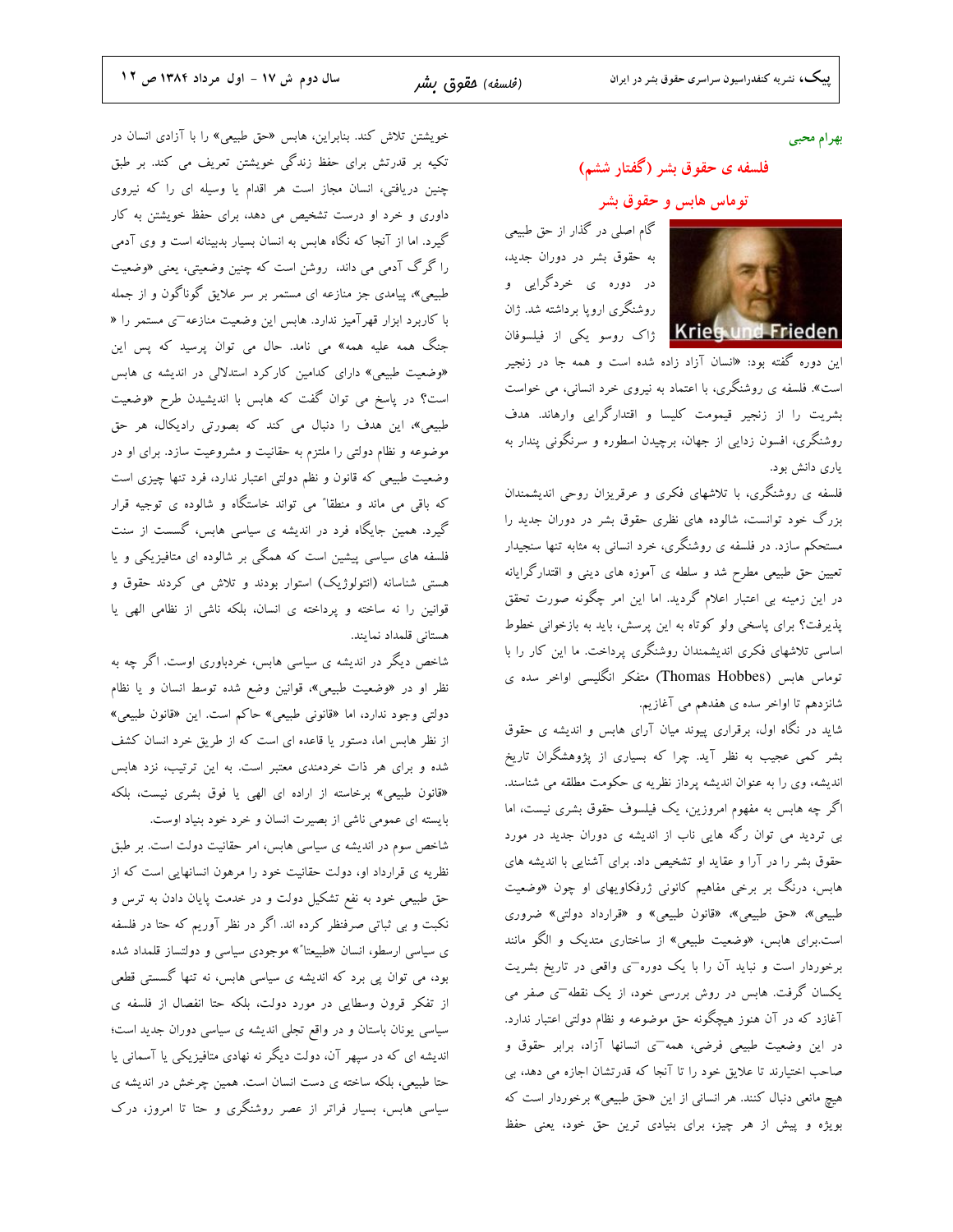مدرن از دولت را متعین می سازد. اما از آنجا که هابس در جریان توفان های ناشی از منازعات خونین داخلی انگلستان و جنگهای موسوم به سی .<br>ساله که اکثرا" خصلت مذهبی داشتند می اندیشید، برای رسیدن به ثبات و آرامش، در نظریه ی قرارداد خود آنچنان راه افراط می رود و قدرت و اختیاراتی برای دولت قائل می شود که مآلا" کلیه ی حقوق فرد را در سایه قرار می دهد و از اعتبار ساقط می سازد. و این امر، یکی از نکات متناقض و پرتنش در اندیشه ی سیاسی هابس است.

هابس از طرفی برای هر فردی حق حفظ خویشتن را قائل است. به نظر او، هر انسانی فقط مشروط بر اینکه بتواند از حق حیات برخوردار باشد، از حق طبیعی خود به نفع حقوق موضوعه ی شهروندی صرفنظر می کند و انحصار اعمال قهر را به دولت وامی گذارد. از طرف دیگر، هنگامی که دولت تأسیس شد، مردم در قبال آن چنان متعهدند که دستاویزی واقعی برای اعاده ی حقوق خود نمی یابند.

علیرغم این تناقض و تنش در آرای هابس، وی با گسست از اندیشه ی سیاسی سنتی، شالوده های محکمی برای نظریه ی حقوقی و دولت و نتيجتا" تكامل موضوع حقوق بشر در دوران جديد ريخت. تمام فلسفه های سیاسی پس از هابس، در تداوم و یا واکنش سنجشگرانه و نقدی نسبت به پرسشهایی شکل گرفته اند که نخستین بار در نظریه های قرارداد و نظام دولتی وی طرح شده بود. و این واقعیت، توماس هابس را خواسته یا ناخواسته، به نوعی طلایه دار اندیشه ی حقوق بشر در دوران جدید تبدیل می سازد.

#### بقيه از صفحه ۴۵

كسى صحبت نكند. آنها گفتند كه:" آژانس خبرى دانشجويان ISNA)) و آژانس خبری جمهوری اسلامی IRNA)) و بنگاه خبر پراکنی انگلستان BBC)) ممکن است با تو تماس بگیرند، مراقب باش که به آنها چه مي گوئي".(١٣٩)

نبوی که به ایران نمی تواند بازگردد، به نوشتن در باره موضوعاتی در باره ایرانیان ادامه می دهد و آنها را در وب ساید خود منتشر می کند.( ۱۴۰)

#### ح-علي. ک

علی. ک (۱۴۱) دانشجوئی که در ۹ جولای ۲۰۰۳ یعنی سالگرد جنبش دانشجوئی ۱۹۹۹ دستگیر شد. بارها نزد قاضی و دادیار زندان اوین جهت بازجوئی حاضر شد. در این بازجوئی ها به اطلاع او رساندند که به جرم "فعاليت عليه امنيت ملي" و "اغتشاش عمومي" دستگير شده است. علي. ک بیاد می آورد، افرادی که او را در تابستان ۲۰۰۳ بازداشت کرده بودند اغلب از عمل "قانونی" خود در شک و تردید بودند. بیشتر افراد ۳ یا ۴ مرتبه در مقابل قضات با افکاری متفاوت از یکدیگر قرار می گرفتند و به موضوع های مختلفی که مطرح می کردند، پاسخ می دادند. برای مثال،

گاهی اوقات قضات می گفتند که اگر با آنها همکاری کنیم، آزاد خواهیم شد و وقت دیگر اظهار می کردند که آنها در زندان به مدت های نامعلوم و بسیار بسیار طولانی خواهند ماند. ما از ضد و نقیض گویی های آنها نمی دانستیم که چه اتفاقی خواهد افتاد و آنجا هم کسی نبود که به ما توضیح دهد در نتیجه کار را برای ما مشکل می ساخت.(۱۴۲)

او ملاقات خود با دادیاری که مسئول رسیدگی به پرونده اش در زندان بود را بیاد می آورد و می گوید که "او یکی از افراد ترسناکی بود که تا بحال ديده بودم. من وقتى به دفتر او جهت بازجوئى احضار شدم، ديدم که روی میزش، توده ای از پرونده ها قرار داشت. او یک سئوال را بارها و بارها از من می پرسید، وقتی به من گفت که در زندان برای سالیان درازی خواهم ماند حرفش را باور کردم زیرا روی میز او پرونده های بسیاری قرار داشت. او به من گفت که: "جرمت خیلی جدی است، حالا این به عهده و مسئولیت تو است که ثابت کنی این اتهامات نادرست است".(١٢٣)

علی.ک بر این باور بود که بزودی آزاد خواهد شد زیرا دارای خانواده متمولی بود و پدرش براحتی می توانست مبلغ ۵ میلیون تومان وثیقه را بپردازد.(۱۴۴) او در اواخر سال ۲۰۰۳ به جرم "فعالیت علیه امنیت ملی" در دادگاه محاکمه شد و (اینک که در خارج از کشور است) هیچ طرحی برای فعالیت سیاسی مجدد ندارد.

ط- پاداش بي عدالتي

در خلال تهیه این گزارش، قضاتی که نامشان در این بخش ذکر شده است، همراه با نماینده دادستان عمومی به خاطر بی عدالتی ترفیع گرفته اند و به مقامات بالاتری منصوب شده اند. سعید مرتضوی اینک دادستان کل تهران است و عباس علیزاده رئیس کل دادگستری استان تهران می باشد و علی اصغر تشکری نیز بعنوان رئیس بخش قضائیه منصوب شده است. همانطور که این گزارش نشان میدهد، تاکنون هیچ قاضی نتوانسته است بطور مستقل قضاوت نماید و پرونده های متهمین را مورد تحقیق و رسیدگی قرار دهد. همچنین هیچ قاضی پیدا نشده است که احکامی بر اساس قوانین جزائی ایران و در ارتباط با رعایت حقوق متهمین و رفتار شایسته با آنان و عدم شکنجه، صادر نماید.(۱۴۶)

### ماره سوم

رولت*های عمدو این میناق متعهر می شونر که* مق م*ساوی* مرران *و زنان را در بر*فو*ر*داری از تما<sup>م</sup> مقوق<mark>|</mark> اقتصاری، امتم*اعی* و فرهن*گی که* در این میثاق آمده، تامین نماینر. بیتاق بین المللی مقوق اقتصاری، امتماعی و فرهنگی سازمان ملل متمر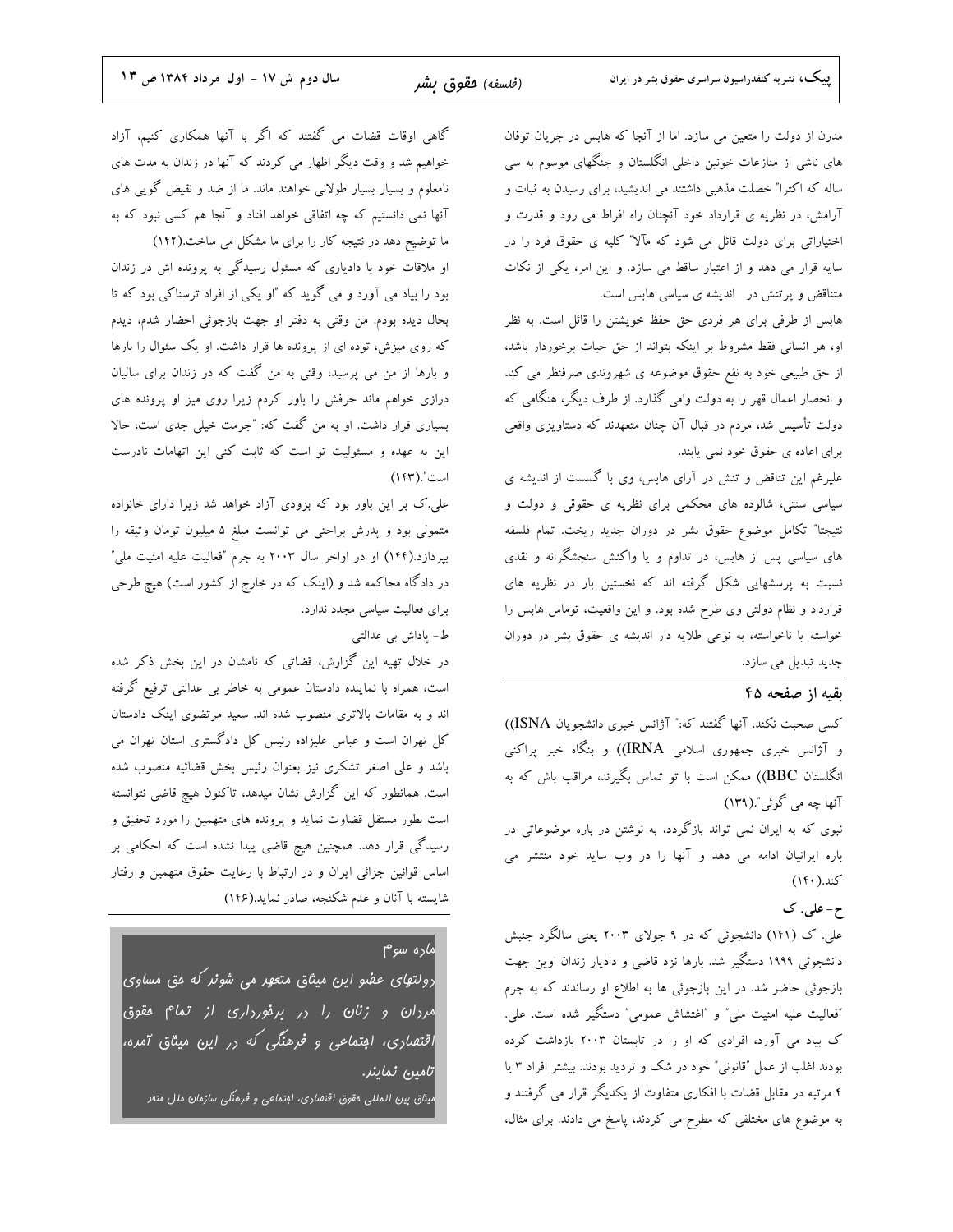#### ۶۰ سال فعالیت سازمان ملل متحد

سازمان ملل متحد ۶۰ ساله شد. این سازمان در دوران موجودیت خود، فراز و نشیب های بسیاری را پشت سر گذارده و در برهه های زمانی گوناگون،



گاه مورد محبت بوده و به عنوان تحقق بخش صلح مورد تشویق قرار گرفته، و گاه به عنوان سازمانی که حامی منافع فقط بخشی از جامعه جهانی ست مورد انتقادهایی شدید واقع شده است.

كنفرانس هاي سازمان ملل متحد به موضوع هايي بسيار متنوع مي پردازند. از سوادآموزی گرفته تا تحقق جامعه مدنی و از محیط زیست تا بيماري ايدز. پائيز امسال، كنفرانس سران كشورهاي عضو در مورد رفرم هایی بسیار حساس در این سازمان جهانی به تصمیم گیری می پردازند و ساختار آن که به قول بعضی بسیار قدیمی و زنگ زده است، و از ۶۰ سال پیش تا کنون بدون تغییر بوده، متحول خواهد شد.

بله، شصت سال از تاسیس سازمان ملل متحد می گذرد. از زمانی که جنگ جهانی دوم به پایان رسید. در ماه مه سال ۱۹۴۵نیروهای متفقین، آلمان فاشیستی را اشغال کردند. آمریکا شدت حملات خود را به ژاپن افزایش داد و دیگر مشخص بود که به زودی جنگ جهانی دوم به پایان می رسد.

در سالن اپراي War Memorial در شهر سان فرانسيسكو، نمايندگان ۵۰ کشور جهان حضور یافتند و بحث بر سر تاسیس سازمانی جهانی را .<br>آغاز نمودند. به خاطر عدم شرکت کشورهای پرقدرتی چون آمریکا و اتحاد شوروی در سازمان اتحاد ملل، یعنی ارگانی که بعد از جنگ جهانی اول تاسیس شد، این سازمان کارایی کافی برای بر طرف کردن مشکلات جهانی را نیافت. به همین جهت پرزیدنت فرانکلین د. روزولت، رئیس جمهور وقت آمریکا، در فکر تاسیس سازمان جهانی دیگري بود. او ابتدا با وینستون چرچیل، نخست وزیر بریتانیا، در این مورد به مشورت پرداخت و بعد چين و اتحاد شوروي را نيز به همکاري تشويق کرد.

در سپتامبر سال ۱۹۴۴ میلادیِ اصول اولیه سازمان ملل متحد به تصویب رسید و منشور آن یک سال بعد در اجلاس سانفرانسیسکو مورد قبول شركت كنندگان واقع شد.

هنوز چندي از تاسيس اين سازمان جهانی نگذشته بود که مشخص شد سیستمی دوگانه در تشکیلات آن حکمروایی می کند. روزولت، چرچیل و استالین به هیچ وجه خواستار از دست دادن قدرت جهانی خود نبودند و به این جهت، مجمع عمومی سازمان ملل متحد را، که در آن همه کشورهاي جهان حضور داشتند، به محفلی بی بو و خاصیت تبدیل

کردند. آنها در کنار مجمع عمومی، مرکزي پرقدرت تر به نام <mark>شوراي</mark> امنیت بوجود آوردند که در آن فقط ۵ عضو دائمی حضور داشتند و برای سراسر جهان تصمیم می گرفتند. البته گویی این اقدام هنوز کافی نبود، آنها با دادن حق وتو به اين پنج كشور، حق رد هر لايحه اي را كه به نفع شان نبود براي شان تامين كردند.

در سال ۱۹۴۸ منشور حقوق بشر سازمان ملل متحد به تصویب رسید و پايه هاي اوليه حقوق بين الملل بنياد نهاده شد. اما به تدريج متحدان سابق، به دشمنانی پر کینه تبدیل شدند و جناح کشورهاي کمونیستی در مقابل کشورهاي آزادي خواه غربي صف آرايي کردند و شوراي امنيت به دو قطب آشتی ناپذیر تبدیل شد.

مدت ها مسئله بغرنج سازمان ملل متحد این بود که کدام بخش چین باید به طور قانونی حق نمایندگی چینیان را در این سازمان جهانی داشته باشد، چین کمونیست و یا دولت ملی که به تایوان گریخته بود. در اختلاف ميان آمريكا و اتحاد شوروي، روس ها به عنوان اعتراض حتى نماينده خود را از شوراي امنيت فراخواندند، اما آمريكا از اين فرصت استفاده کرد و در سال ۱۹۵۰ جنگ کره را آغاز کرد و شوروي در شوراي امنيت حضور نداشت تا بتواند با وتوي خود جلوي ورود سربازان آمریکایی به کره را بگیرد.

با تقاضاي آمريكا، سازمان ملل متحد موافقت خود را با اعزام نظاميان اين کشور به کره اعلام کرد و چندي بعد سربازان آمريکايي به همراه نظامیان کره جنوبی در مقابل نیروهایِ کره شمالی قرار گرفتند، نیروهایی که از طرف چین حمایت می شدند و شوروی نیز در مجموع موافق اقدامات آنها بود. نتیجه این که در سال ۱۹۵۳ کره به دو بخش شمالي و جنوبی تقسیم شد. با بازگشت اتحاد شوروی به شورای امنیت سازمان ملل متحد ، بار دیگر ترکیب گذشته یِ تقسیم قدرت در این سازمان جهانی برقرار شد و سال هاي سال اين مبارزه ميان دو ابرقدرت و اقمارش همچنان ادامه داشت تا این که با فروپاشی اتحاد شوروي در پایان دهه هشتاد، که بنیادش در فروریختن دیوار برلین بود، مقابله شرق و غرب نیز از ميان رفت. از آن زمان تا كنون پنج قدرت صاحب وتو در شوراي امنیت به ندرت از حق خود براي بازداشتن قوانين مطرح شده استفاده كرده اند. از آن زمان سازمان ملل متحد قدرتي مضاعف يافته و بخصوص در زمينه برقراري صلح در جهان، فعاليت هاي بسياري كرده است.

در سال ۱۹۸۸ جایزه صلح نوبل به سازمان ملل متحد تعلق یافت. از آن زمان طرح اعزام سربازان كلاه آبي سازمان ملل متحد، براي برقراري صلح در مناطق بحراني جهان هر دم افزون تر مي گردد. ميان سال هاي ۱۹۸۸ تا ۱۹۹۳ میزان اعزام کلاه آبي ها به مناطق بحراني جهان بیش از ۴۰ سال فعالیت قبلی این سازمان جهانی در این زمینه بود. البته این را نیز باید خاطر نشان کرد که اعزام این سربازان همیشه موفقیت آمیز نبوده است.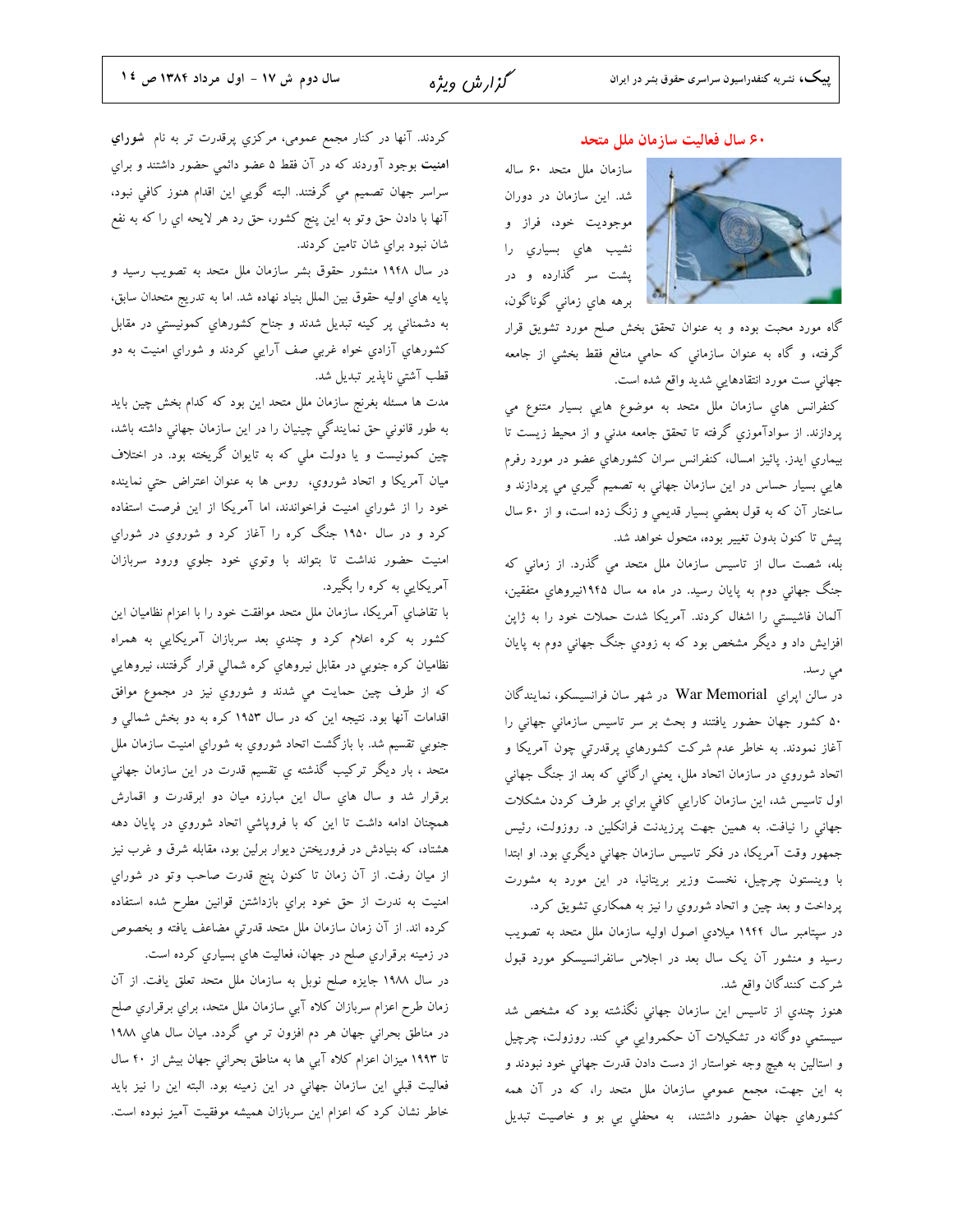آنها نتوانستند جلوی جنگ داخلی در سومالی و یا کشتار خلق ها در رواندا را بگیرند. حتی در بوسنی هرزگوین هم کلاه آبی های سازمان ملل متحد با انتقاد های بسیاری روبرو شدند. آنها را متهم کردند که هیچ واكنشى نسبت به خلق كشى صرب ها در منطقه از خود نشان ندادند. با افزایش اعزام کلاه آبی های سازمان ملل متحد به مناطق بحرانی جهان، مخارج این سازمان جهانی نیز به شدت افزایش یافته است. این در حالی ست که ایالات متحده ی آمریکا، یعنی کشوری که هنوز هم بیشترین بخش بودجه سازمان ملل را تامين مي كند، نه تنها علااقه اي به پرداخت بودجه ای بیشتر را ندارد، بلکه سعی در کاهش پرداختی های خود می کند. در چنین شرایطی ست که آلمان و ژاپن به جمع کمک رسانان مالی این سازمان جهانی افزوده شده اند. اکنون این دو کشور، بعد از آمریکا، به عنوان دومین و سومین کشور یاری رسان سازمان ملل محسوب می شوند. آلمان و ژاپن اما در ازاي كمک هاي مالی خود، منافعی را نيز طلب می کنند و به همراه هند و برزیل خواستار عضویت دائمی در شوراي امنيت سازمان ملل متحد شده اند. قرار است در مجمع عمومی سازمان ملل متحد در پائیز امسال بر سر این طرح اصلاحی ، در کنار طرح هاي وسيع ديگر، كه كوفى عنان، دبير كل كنونى سازمان ملل متحد، پیشنهاد کرده، تصمیم گیری شود.

برای قبول تقاضاها، باید دو سوم اعضای سازمان ملل متحد موافقت کنند و شوراي امنيت نيز بايد موافق آن باشد. اين در شرايطي ست كه چين به شدت مخالف عضويت ژاپن، دشمن قديمي خود در شوراي امنيت است و آمریکا نیز چندان تمایلی به افزایش اعضای این مهم ترین ارگان تصمیم گيري جهان از خود نشان نمي دهد.

#### تقيه از صفحه ۴۲

عذرخواهی می کنم. من به جای آقای خامنهای از ملّت شریف ایران برای آن چه شورای نگهبان و قوهی قضائیه در طول سال@ای گذشته کردهاند طلب بخشش می کنم. ۶ روز دیگر (شنبه ۲۵ تیر ماه۱۳۸۴) دو هزارمین روز (نود روز بازداشت اول در سال ۱۳۷۶ به علاوه ۱۹۱۰ روز در بازداشت فعلی) حبس من پایان خواهد یافت. یعنی در دورهی رهبری آقای خامنه ای، به دلیل بیان اعتقادات و نظرات دگراندیشانه، مجبور به تحمل دو هزار روز زندان شدهام. امٌا دو هزار روز حبس برای دگربودگی (otherness) ، عرف شکنی و دگراندیشی در نظام سلطانیسم کفایت نمی کند، مجازات «تفاوت» بسیار سنگین است. مدارا با تفاوت مؤلفهی اصلی و جدایی ناپذیر سیاست دموکراتیک است. ناشکیبایی و سرکوب، مؤلفهی اصلی رژیمهای اقتدارگرا است. من هیچ گاه به روشهای خشونت آمیز توسل نجسته و فقط به روشهای مسالمت آمیز خواستار تغییر رژیم سیاسی موجود شدهام.

در دفتر اول مانیفست جمهوری خواهی (فرودین ۸۱) پیشنهاد کردم تا رژیم، اقدام به برگذاری رفراندوم کند. امٌا چون روشن است که رژیم هیچ گاه زیر بار چنین مطالبهای نخواهد رفت، تنها راه رسیدن به مقصود را در نافرمانی مدنی میدیدم. از سالها پیش جمهوری را بر نظام ولایت فقیه ترجیح میدادم و نافرمانی مدنی را مسیری که بدان منتهی خواهد شد، مىدانستم.

این شمع در حال خاموش شدن است. ولی این صدا خاموش نخواهد شد. این صدا، صدای زندگی مسالمت آمیز، تحمل دیگری، عشق به انسانیت، ایثار برای مردم، حقیقت طلبی، آزادیخواهی، دموکراسی خواهی، احترام گذاردن به مخالفان، پذیرش سبکهای مختلف زندگی، تفکیک دولت از جامعهی مدنی، تفکیک سپهر خصوصی از سپهر عمومی، تمایز نهاد دین از نهاد دولت، برابری تمامی انسانها، عقلانیت، فدرالیسم در چارچوب ایران دموکرات، نفی خشونت و… است.

این شمع در حال خاموش شدن است امًّا این صدا، صداهای بلندتری به دنبال خواهد آورد: / شب با تابوت سیاه، / نشست توی چشمهاش خاموش شد ستاره / افتاد روی خاک – گنجی اوین ۱۳۸۴/۰۴/۱۹

کمیته <sub>د</sub>فاع از مقوق بشر <sub>د</sub>ر ایران منتشر کر<sub>د</sub>ه است: ا– مثل مر<sub>د</sub>ہ <sub>د</sub>ر ت*ابوت ؓ، گزارش کا*مل ن*اظران* مقوق بشر در ایران – ژوئن ۲۰۰۴ (فرداد ۱۳۸۲) ۲– "ماموریت در ممهوری اسلامی"، گزارش کامل آمیئی بیگابو نماینره ویژه سازمان ملل در مورد آزادی عقیره و یان در ایران ۳– مهمترین قرار رارهای بین المللی مقوق بشر ۴– متن کامل گزارش سال ۲۰۰۵ سازمان عفو بین المللی رر مورر مقوق بشر رر ایران ۵– متن کامل گزارش سال ۲۰۰۴ سازمان عفو بین المللی زر مورر مقوق بشر رر ایران ۶– متن کامل گزارش سال ۲۰۰۳ سازمان عفو بین المللی رر مورر مقوق بشر در ایران ۷– متن کامل گزارش سال ۲۰۰۲ سازمان عفو بین المللی رر مورر مقوق بشر رر ایران ۸ – متن کامل گزارش سال ۲۰۰۱ سازمان عفو بین المللی رر مورر مقوق بشر رر ایران ۹- نامه ها و بیانیه های کمیته <sub>د</sub>فاع از مقوق قرباتیان قتلهای زنهیره ای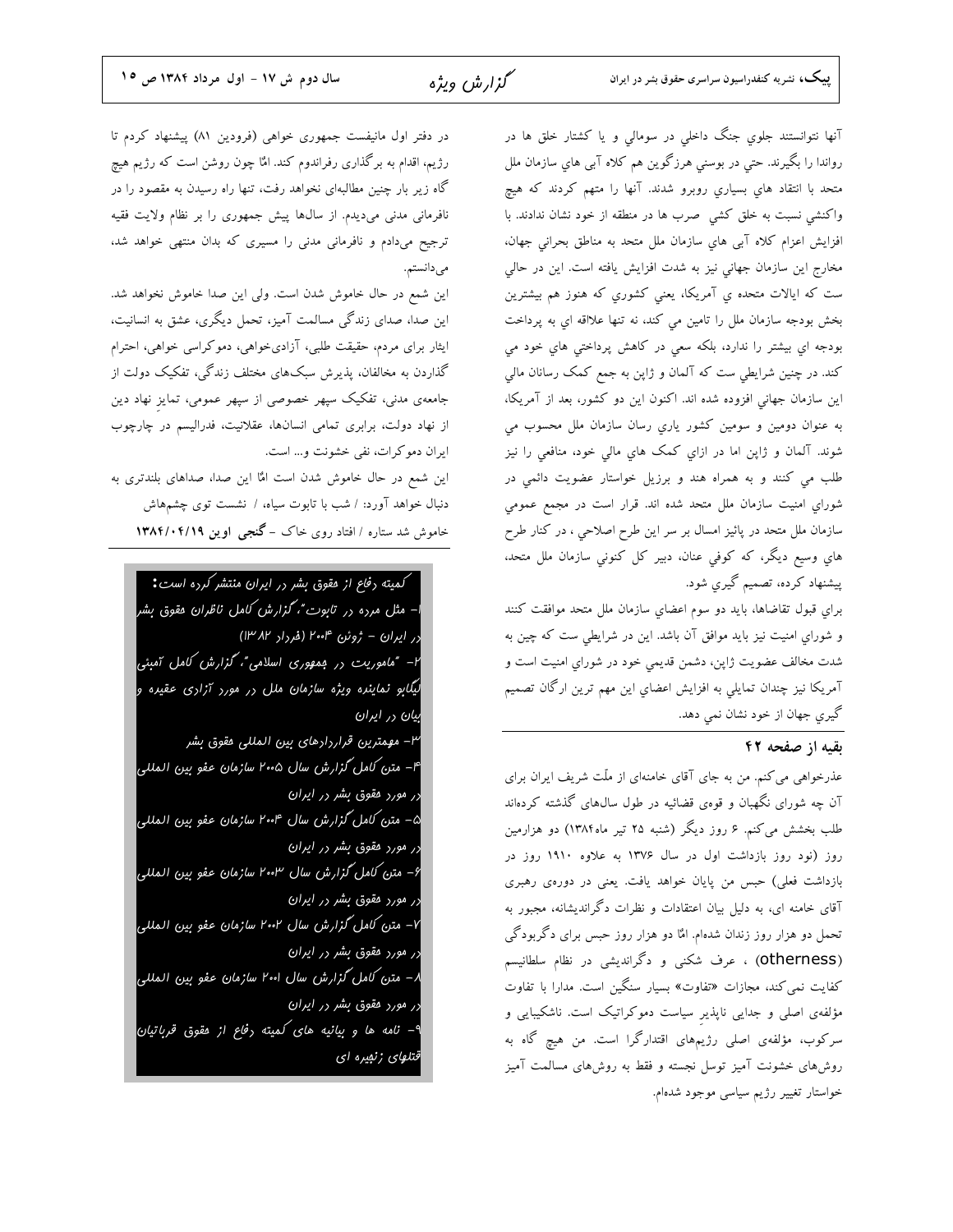# گنجی در خطر است، او را دریابید نامهی معصومه شفیعی و شیرین عبادی به خاویر سولانا

جناب آقاى خاوير سولانا، مسئول محترم روابط خارجي اتحاديه اروپا! با سلام،

جنابعالی به خوبی مستحضرید که رعایت حقوق بشر از مسائل بسیار مسلم و بدیهی در دنیای امروز است و عدم پایبندی به این



اصول می تواند تأثیر سوء بر روابط دولتها در همه زمینهها داشته باشد. از آنجاکه اتحادیه اروپا تا کنون در این مورد تذکراتی به دولت ایران داده و حفظ و گسترش روابط خود با ایران را منوط به پایبندی حکومت ایران به مفاد اعلامیه جهانی حقوق بشر– خصوصاً زندانیان سیاسی – نموده است، لذا شایسته است در این مورد نکاتی را به عرض برسانیم:

آقای اکبر گنجی که از منتقدان سیاسی حکومت ایران به شمار میآید در اردیبهشت ماه سال ۱۳۷۹ به بهانه شرکت در کنفرانس برلین و در واقع به خاطر افشاگری در مورد قتلهای زنجیرهای روشنفکران و دگر اندیشان ایرانی، ابتدا به ١٠ سال حبس و ۵ سال تبعید محکوم شد. این حکم در دادگاه تجدید نظر به ۶ ماه کاهش یافت؛ ولی آقای علیزاده  $-$ رئیس کل دادگستری استان تهران – در واکنش به این حکم در نقش مدعی العموم ظاهر شد و به این حکم اعتراض کرد؛ سپس پرونده را به همان شعبهای فرستاد که طبق قانون، خود، رئیس آن شعبه بود. بدیهی است وقتی شاکی و قاضی، شخص واحدی باشند، حکم نهایی چه خواهد شد. لذا برای آقای گنجی به دلیل داشتن فتوکپی روزنامههای خارج از کشور، توهین به رهبری و تبلیغ علیه نظام، جمعا ً۶ سال حبس مقرر گردید. اکنون ۵ سال و ۳ ماه از این حبس سپری شده است. از آنجاکه آقای گنجی به شدت بیمار است و از آسم، آلرژی و بیماریهای استخوانی رنج میبرد و به تشخیص پزشکان متخصص و تأیید کتبی آنان، نیاز مبرم به مراقبت ویژه و مستمر و درمان در خارج از زندان دارد، ولی دستگاه قضایی ایران به

دلایل سیاسی از دادن مرخصی استعلاجی به وی خودداری می کند. خانواده گنجی جهت رسیدن به این حق ابتدایی و اساسی انسانی، به تمامی مراجع قضایی مربوطه مراجعه کرده ولی نتیجهای نگرفته است. در نهایت، آقای گنجی از روی ناچاری، برای رسیدن به این حق انسانی – یعنی معالجه بیماری – دست به اعتصاب غذا زد. در این مرحله، دادستانی تهران پس از مذاکرات بسیار به او مرخصی استعلاجی داد ولی پس از یک هفته مرخصی، در ابتدای معالجات پزشکی، دوباره وی را به زندان بازگرداند؛ آن هم زندان انفرادی که در آن از هواخوری، تلفن، روزنامه و ملاقات محروم است. آقای گنجی پس از بازگشت به زندان در تاریخ ۲۱ خرداد ۸۴ دوباره اعتصاب غذای خود را شروع کرد. وزن وی از ۷۷

کیلوگرم به ۵۸ کیلوگرم کاهش یافته است. حال عمومی وی وخیم است، بیماری اش تشدید یافته و هر لحظه امکان حادثه ناگواری میرود. آقاي سولانا!

گنجی در خطر است، او را دریابید. در تاریخ ۲۷ خرداد ماه سال جاری، سناریویی را برایش رقم زدند تا در یک درگیری ساختگی با یک قاچاقچی مواد مخدر <sup>—</sup> که محکوم به ۱۵ سال حبس میباشد <sup>—</sup> او را از پای درآورند و سپس آنرا حادثهای غیر قابل پیش بینی و پیش گیری جلوه دهند؛ ولی با هوشیاری و مقاومت گنجی و نگهبانان بند، این توطئه خنثی شد. تراژدی تلخ زهرا کاظمی، همواره در برابر چشمان ماست؛ ما از تکرار آن در هراسیم.

#### آقاى سولانا!

اتحادیه اروپا مدعی دفاع از حقوق بشر است و مدعی است که می خواهد دموکراسی را در کل جهان گسترش دهد. وضعیت کنونی آقای گنجی مصداق بارز نقض حقوق بشر است. لذا با توجه به اعلامیه جهانی حقوق بشر که از سوی شما و جمهوری اسلامی ایران - هر دو - به رسمیت شناخته شده است و اغلب کشورها نیز متعهد شدهاند از نقض حقوق بشر در سایر کشورها جلوگیری کنند، از شما درخواست میشود به هر شکل ممکن، توجه حکومت جمهوری اسلامی ایران را به تعهدات بین المللی خود در ارتباط با نقض حقوق بشر جلب نمائید. بدیهی است که اقدامات مؤثر شما در این زمینه از چشم جهانیان — خصوصاً فعالان حقوق بشر — پوشیده نخواهد ماند. با تقدیم احترام ١٣٨٤/٢/١٩

معصومه شفیعی (همسر اکبر گنجی) شیرین عبادی (وکیل اکبر گنجی)

#### بقيه از صفحه ١

آقای خامنه ای مخالفت کرده ام، گفته ام قدرت مطلق غیرپاسخگوی مادام العمر با مردمسالاری تعارض دارد.گفتم بیان این نظر با واکنش تند و سریع آقای خامنه ای مواجه خواهد شد، آنچه پیش آمد نشان داد که تشخیص من درست بود، او انتقاد از خودش را به هیچ وجه تحمل نمی کند، کروبی و معین و هاشمی رفسنجانی هم در این انتخابات مزه مردمسالاری دینی خامنه ای را چشیدند. دخالت گسترده و تشکیلاتی سپاه و بسیج، صدای ستاد لاریجانی و شخص محسن رضایی را هم در آورد. نظام سلطانی با دموکراسی تعارض دارد، در این نظام سلطان همه کاره است و دیگران گوش به فرمان، مرتضوی به همسر من گفته است: «مگر گنجی بمیرد چه خواهد شد؟ روزانه بیش از دهها نفر در زندانها می میرند، گنجی هم یکی از آنها».

این سخن آقای خامنه ای است که از زبان مرتضوی به گوش می رسد، گنجی می میرد امٌا آزادی طلبی، دموکراسی خواهی، عدالتخواهی سیاسی، امید و آرزو و آرمان نخواهد مرد، عشق به دیگری و ایثار برای مردم همچنان زنده خواهد ماند اکبر گنجی - چهارشنبه ۸۴/۴/۸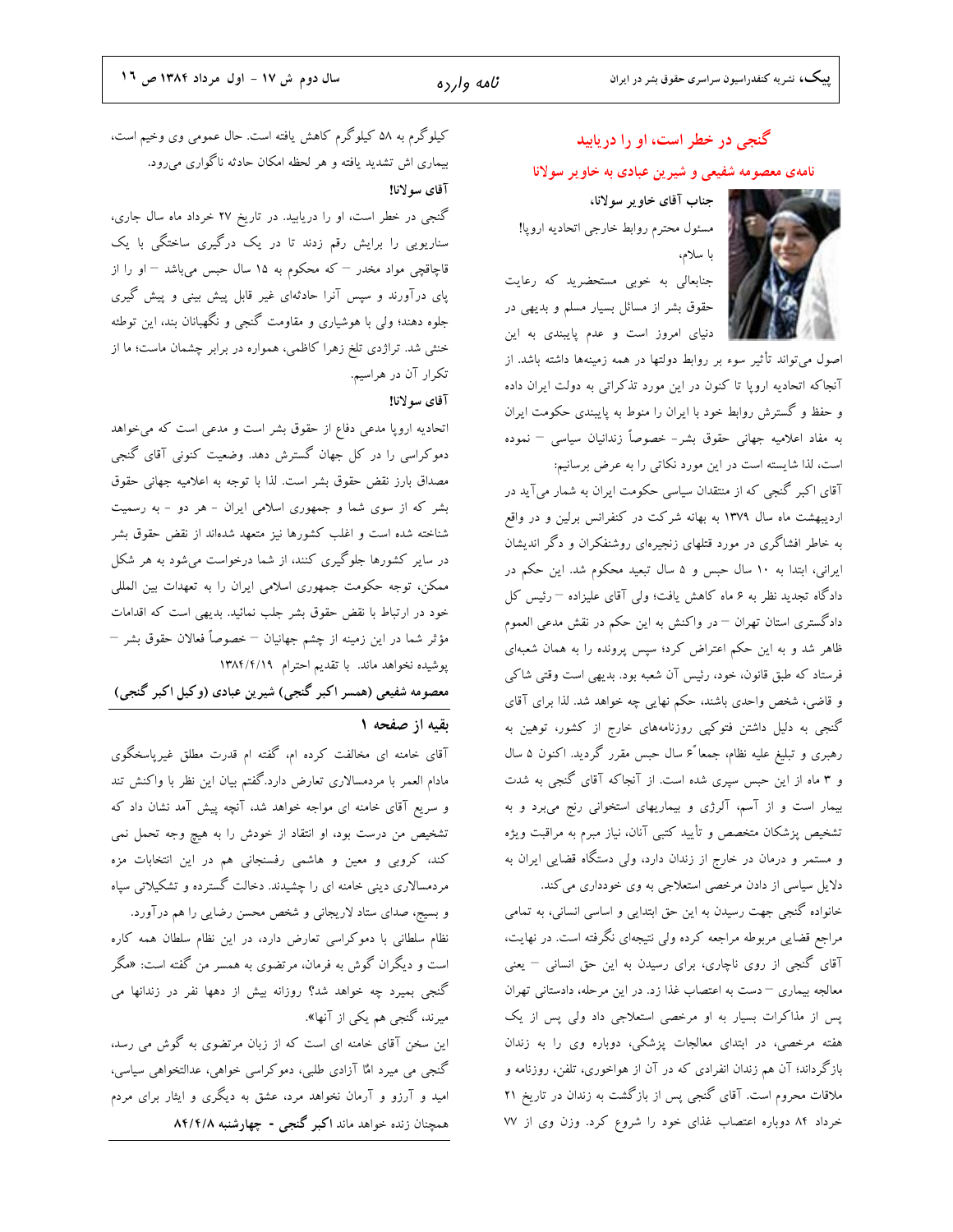#### مهيندخت مصباح

#### خشم مردم و ناآرامی در مهاباد

مردم کردستان شانزده سال است بیست و دوم تیر ماه را به گرامیداشت یاد دکتر عبدالرحمن قاسملو دبير كل حزب دمکرات کردستان میگذرانند که در چنین روزی به همراه یارانش در وین ترور شد.اما مهاباد امسال علاوه بر مراسم یادبود قربانیان ترور وین، شاهد درگیری هایی بود که در پی کشته شدن یکی از فعالان



اجتماعی شهر به دست نیروهای انتطامی پیش آمد و مهاباد را یکپارچه به تعطیلی کشاند. مردم و دوستان خشمگین شوانه قادری قربانی تازه خشونت پلیس در کردستان چهارشنبه پس از دفن او به خیابانها ریختند. کشته، سید کمال مشهور به "شوانه" است که در تعقیب و گریز ماموران انتظامی زخمی و دستگیر میشود اما روز بعد، جسد شکنجه شده و مثله شده او تحویل خانواده اش میگردد. این موجی از خشم و نفرت را در مهاباد دامن میزند که منجر به تعطیلی کامل بازار شهر در روز چهارشنبه میشود. آقای خسرو کرد پور روزنامه نگار ساکن مهاباد شروع ماجرا را چنین شرح میدهد:

"سید کمال مشهور به شوانه یکی از جوانانی بود که درتظاهرات و تجمع های یکساله اخیر شهرستان مهاباد نقش فعالی داشت و بهمین دلیل تحت تعقیب نیروهای حکومتی بود. روز حادثه او درمسیر دانشکده پیراپزشکی مهاباد که درحال احداث است، با یک نفر دیگر در حال عبور با ماشین بوده که مورد شناسایی گشتی هاي نیروي انتظامی قرار میگیرد و به سوي ماشین شان تیراندازی میشود. بعد از زخمی شدن و بازداشت توسط نیروهای انتظامی، جنازه او به خانواده اش داده میشود. کشته شدن شوانه موجي از نفرت را بخصوص درميان مردم محلات فقير نشين مهاباد برمي انگیزد. عکس هایی که درسایت های اینترنتی منتشر شده نشان میدهد که او به شکل فجیعی مورد ضرب و شتم قرار گرفته است."

یکی دیگر از اهالی مهاباد، مسعود .م که نمیخواهد نام کاملش گفته شود میگوید شوانه جزو افرادی بود که مراسم شادی بخاطر تغییرات کردستان عراق از جمله رییس جمهور شدن آقای طالبانی و سوگند خوردن آقای بارزانی را بعنوان رییس حکومت کردستان عراق در شهر مهاباد سازماندهی کرد و این مسئولان محلی را خوش نمیامد.

" كشته شدن ايشان باعث شد تظاهرات سياسي در مناطق مختلف شهر به راه افتد. دیروز و امروز مردم شهر تصمیم گرفتند به این اعتراض ها بپیوندند. تعداد زیادی از اصناف شهر مغازه هایشان را بستند. تا این لحظه

كه من با شما صحبت ميكنم وضع شهر فوق العاده است. مردم ميخواهند يدانند شوانه چرا كشته شد".

باید گفت چهارشنبه ۲۲ تیر در مهاباد مراسم شانزدهمین سال ترور دکتر قاسملو نیز برگزار شد و جسد شوانه هم همین چهارشنبه به خاک سپرده شد. تلاقی این دو مناسبت باعث شد که اعتراض ها اوج بیشتری بگیرد و شهر بیشتر از حالت عادی خارج شود.

در کردستان این برفورد ها فشن تر از تهران است. پون اینها پوشش رسانه ای کمتری دارد و فبرگزاری های مستقل <sub>د</sub>ر کر<sub>د</sub>ستان مفور آنهنانی نرارنر. نیروهای ضر شورش با فشونت بیشتری با مردم برفورد میکننر و در بسیاری موارد درگیری پیش میایر.

" ظاهرا نيروهاي زيادي را از شهرهاي اطراف از جمله اروميه و مهاباد آورده اند تا با هرگونه حرکت اعتراضی مردم برخورد کنند".

گو اینکه هر دو حزب موجود در کردستان طی اعلامیه هایی شوانه قادری را عضو یا وابسته خود عنوان کرده اند اما مسعود .م و خسرو کرد پور در پاسخ به این سوال که آیا وي فعالیت سیاسی مشخصی با حزب خاصی داشته، اظهار بی اطلاعی میکنند.

اینک مهاباد تحت کنترل نیروهای ضد شورش است. مردم خشمگین اند. عکس های منتشر شده درسایت های اینترنتی احساسات مردم و دوستان شوانه را سخت جریحه دار کرده است. اما رفتار نیروهای اعزامی ضد شورش با مردم چگونه است؟

" در کردستان این برخورد ها خشن تر از تهران است. چون اینجا پوشش رسانه ای کمتری دارد و خبرگزاری های مستقل در کردستان حضور آنچنانی ندارند. نیروهای ضد شورش با خشونت بیشتری با مردم برخورد میکنند و در بسیاری موارد درگیري پیش میاید". مسعود. م می افزاید که راههای ورود و خروج شهر مهاباد بسته نشده اما ایست و بازرسی در آنها برقرار کرده اند و تلفن ها هم اشکال دارند و تماس ها بخوبی برقرار نمیشود. در حال حاضر در مهاباد عده ای بازداشت هستند. تعدادی که روز اول دستگیر شدند، آزاد شده اند و شمار بازداشتی ها شناور و در حال تغییر است. واکنش مردم اما در قبال این شرایط چیست و کار به کجا خواهد انجامید؟" البته در مناطق کرد نشین از ابتدای انقلاب تا کنون همیشه حالت فوق العاده و غیر عادی برقرار بوده و این چیز جدیدی:نیست. حاکمیت هم البته نیروهای امنیتی اش را در مناطق مستقر کرده اما این باعث نمیشود مردم از مطالبات و خواسته های خود کوتاه بیایند". شوانه قادری که کشته اش یکروز پس از بازداشت به بستگانش تحويل شد ٢۵ سال داشت و داراي زن و فرزند نبود.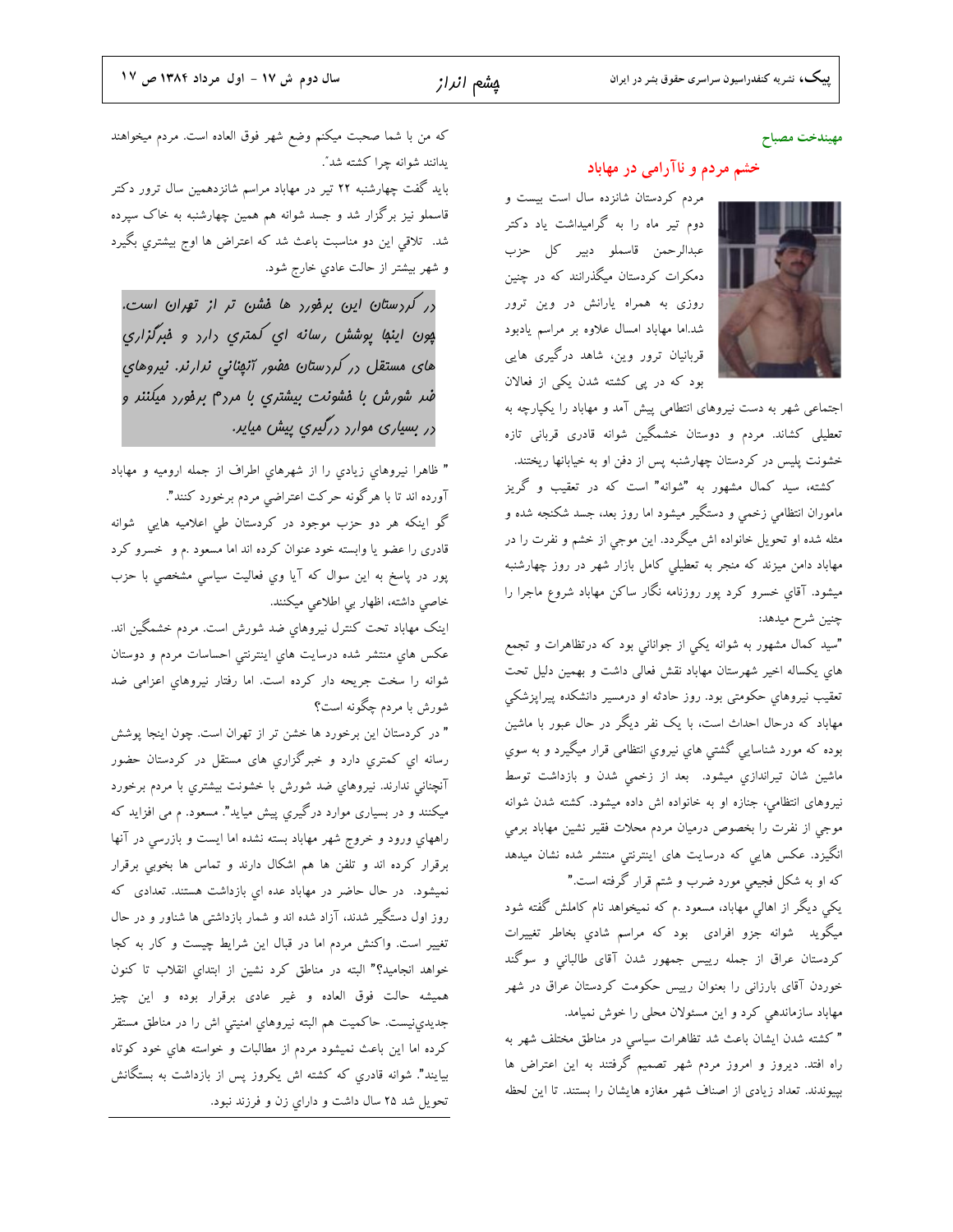# ميثاق بين المللي حقوق اقتصادي، اجتماعي و فرهنگي

### سازمان ملل متحد

مصوبه ١۶ دسامبر ١٩۶۶ - قطعنامه  $\mathbf{Y} \cdot \cdot - \mathbf{A}$  شماره قدرت اجرایی بنابر ماده ۲۷، سوم ژانویه ۱۹۷۶(دیماه ۱۳۵۴)



#### ديباچه:

دولتهاى عضو اين ميثاق:

– با توجه به اصولی که در منشور ملل متحد اعلام شده است، شناسایی حیثیت ذاتی و حقوق برابر و غیر قابل انتقال کلیه اعضاء خانواده بشر، مبنای آزادی، عدالت و صلح در جهان است،

– نظر به اینکه، حقوق مذکور ناشی از حیثیت ذاتی شخص انسان میباشد، - با توجه به اعلاميه جهاني حقوق بشر، كمال مطلوب انسان آزاد، برخورداری از آزادی و رهایی از ترس میباشد. این خواست در صورتی میسر میشود که هر کس از حقوق فرهنگی، اجتماعی و اقتصادی خود و همچنین از حقوق سیاسی و مدنی برخوردار گردد.

– با توجه به منشور ملل متحد، دولتها متعهد برعایت و احترام به حقوق و آزادیهای انسان وترویج آنها در سراسر جهان ًمیباشند، – با درک این حقیقت که افراد نسبت به یکدیگر و اجتماعی که بدان تعلق دارند دارای وظائفی هستند و برای تحقق بخشیدن و ترویج و رعایت حقوق شناخته شده مندرج در این میثاق مسئول میباشند، (دولتهای عضو این میثاق) مواد زیر را پذیرفته اند:

بخش يكم

#### ماده اول

١- تمام ملتها حق خود مختارى دارند. بواسطه اين حق، آنها وضعيت سیاسی، اقتصادی، اجتماعی و توسعه فرهنگی خود را آزادانه تعیین مىكنند.

۲- تمام ملتها میتوانند برای اهداف خود، بدون لطمه زدن به تعهدات ناشی از همکاریهای اقتصادی بین المللی که بر مبنای اصول سود متقابل و حقوق بین المللی، آزادانه (منعقد شده است) ثروتها و منابع طبیعی شان را مصرف نمایند. در هیچ موردی نمی توان ملتی را از وسایل امرار معاش خود محروم نمود.

٣- دولتهای عضو این میثاق، از جمله دولتهای مسئول اداره دولتهای مستعمره و تحت قیمومت، باید در تحقق بخشیدن حق خودمختاری و احترام گذاشتن به این حق، طبق مقررات منشور ملل متحد، سرعت بخشند.

#### بخش دوم

#### ماده دوم

۱- هردولت عضو این میثاق متعهد میگردد که بطور انفرادی و یا از طریق همکاریهای بین المللی، بویژه اقتصادی، فنی و با (استفاده از) حداکثر منابع موجود و با کلیه وسائل مناسب بویژه ابزارهای قانونگذاری در جهت دستیابی و تحقق کامل حقوق شناخته شده در این میثاق، اقدام نمايد.

۲- دولتهای عضو این میثاق متعهد می گردند که حقوق اعلام شده در این میثاق را بدون هیچ نوع تبعیض از حیث نژاد، رنگ، جنس، زبان، مذهب، عقیده سیاسی و یا هر عقیده دیگر یا اصل و منشاء ملی یا اجتماعی، دارایی، نسب یا هر وضعیت دیگر تضمین و اعمال نمایند.

۳- دولتهای در حال رشد با توجه به حقوق بشر و (وضعیت) اقتصاد ملی خودشان تعیین میکنند که تا چه اندازه حقوق اقتصادی شناخته شده در این میثاق را در مورد اتباع بیگانه تضمین خواهند کرد.

#### ماده سوم

دولتهای عضو این میثاق متعهد می شوند که حق مساوی مردان و زنان را در برخورداری از تمام حقوق اقتصادی، اجتماعی و فرهنگی که در این میثاق آمده، تامین نمایند.

#### ماده چهارم

دولتهای عضو این میثاق، تصدیق میکنند که در برخورداری از حقوقی که مطابق این میثاق برای دولت (عصوی) مقرر شده است، آن دولت نمیتواند این حقوق را تابع محدودیتهائی نماید، مگر محدودیتها بموجب .<br>قانون و در تطابق با ماهیت حقوق مذکور و بمنظور توسعه رفاه عمومی در یک جامعه دمکراتیک اعمال گردد.

#### ماده ينجم

۱- هیچیک (از مواد) این میثاق نباید بنحوی تفسیر گردد که بموجب آن حقی برای دولتی یا گروهی و یا فردی در جهت فعالیت و یا انجام هر عملی که باعث از بین رفتن هر یک از حقوق و آزادیهای شناخته شده در این میثاق شود و یا محدود کردن آن حقوق بیش از آنچه که در این میثاق پیش بینی شده است، ایجاد نماید.

۲- هیچ شرط (محدودیتی) یا عدول از حقوق اساسی بشر که در قوانین (عرف)، پیمان نامه ها، آیین نامه ها و یا رسوم هر یک از دولتهای عضو این پیمان شناخته شده است و یا وجود دارد، به بهانه اینکه در این میثاق (آن حقوق) برسمیت شناخته نشده است و یا به میزان کمتری برسمیت شناخته شده است، پذیرفته نخواهد بود.

هر کس حق آزادی عقیده و بیان دارد ماده ۱۹ اعلامیه جهانی حقوق بشر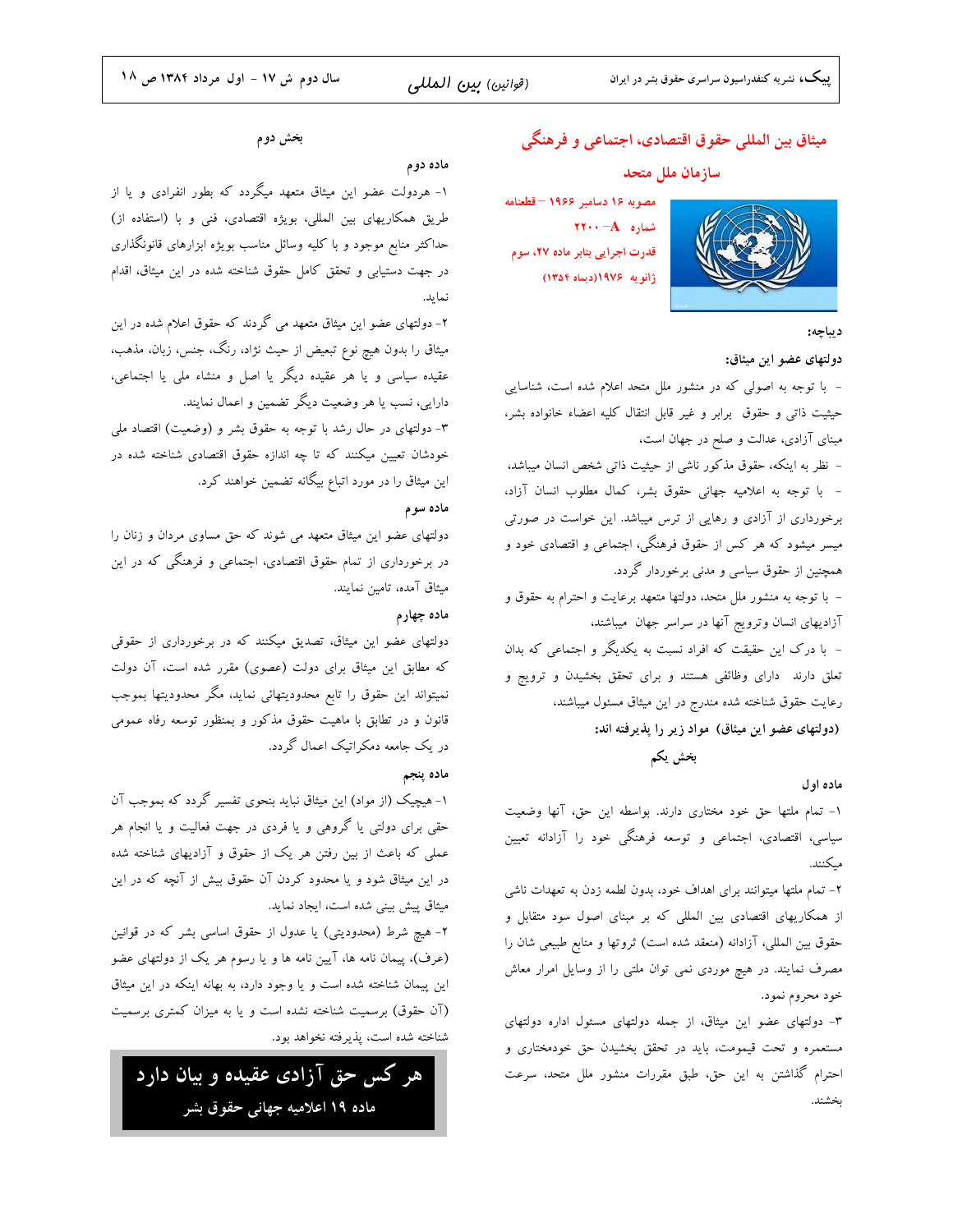ویژه نامه ۱۸ تیر، ۱۳۷۸ سالروز قیام رانشووئی ایران



#### گفتوگو با عزتالله سحابی

#### اهداف اصلاحطلبانه ابزار مصلحانه



مهندس عزتالله سحابي ازجمله شخصيتهاى

سیاسی بود که آن روزها با حضور در کوی، دانشگاه و تجمعات دانشجویان، اندرز همیشگی خود خطاب به آنان را تبلیغ می کرد: "اهداف اصلاح طلبانه، ابزار مصلحانه مي طلبد."

در این بخش این فعال سیاسی در گفتوگو پیرامون رخداد هجدهم تیر، تحلیل خویش از روند ماجرا را به بازگویی نشسته است.

س: از آن روزها چه به یاد دارید؛ روزهای بحران یک هفتهای تهران، دانشگاه، خوابگاه، خیابانها و…؟

ج: از یکی دو روز قبل از ۱۸ تیر ۷۸ ما شنیده بودیم که در دانشگاهها، ناآرامیهایی هست. این جوٌ ناآرام بهدلیل رفتارها و روند خشونتی بود که لحظهبهلحظه افزایش پیدا می کرد و به همین دلیل اعتراضاتی می شد. بعضی

از روزنامهها هم تعطیل شده بودند، روزنامهٔ سلام هم در آخرین روزهای قبل از این حادثه توقیف شد. همین مسائل موجب اعتراض دانشجویان گردیده بود. در روز حادثه من در شهر نبودم و از جریان اطلاعی نداشتم. عصر روز جمعه ۱۸ تیر که به منزل بازگشتم، یکی از مهمانهایم نقل می کرد، هنگامی که از چهارراه امیرآباد اتفاقی عبور می کرده، متوجه جماعت و مأمورانی شده است که مشغول شستن و تمیزکردن خیابان بودهاند!! با شنیدن این خبر بسیار نگران شدم و به این سو و آن سو زنگ زدم. بالاخره توانستم با آقای علیجانی سردبیر ایرانفردا تماس بگیرم. آنوقت بود که دانستم در شب قبل، عدُّهای از دانشجویان در باغ کوی تظاهرات می کردند و به تعطیلی روزنامهها اعتراض مینمودند. سپس بهتدریج نیروهایی به محل آمده و سر چهارراه امیرآباد جمع شدهاند و بعد که تعدادشان زیاد شده است، از نو به طرف کوی حرکت کردهاند. نیروهای لباس شخصی هم به آنها ملحق شدهاند و به داخل کوی حمله کرده و در طول شب به ضرب و شتم و تخریب اتاقها و وسایل دانشجویان میپردازند که همگی این وقایع را شنیده ودیدهاند. این حملات تا حوالي صبح هم ادامه مي يابد، البته اين مطالب را براي من نقل کردهاند. فردای آن روز، همگی خبرها را دنبال میکردیم و هر لحظه خبرهای بد و ناخوشایندی میرسید، حتی گمان میکردیم علاوه بر زخمیها، چندنفری هم کشته شدهاند. از طرفی دانشجویان هم که درد کشیده و بسیار ناراحت بودند، تحصن کرده و امکان داشت حرکت اعتراضی به خیابانها کشیده شود! همین موضوع هم بیشتر ما را نگران می کرد. نزدیک ظهر (یکشنبه ۲۰ تیر) بود که از طرف دفتر تحکیم وحدت به ما زنگ زدند و گفتند: «بهتر است مهندس سحابی بیاید و با این دانشجویان صحبت کند و آنان را که بسیار خشمگین شدهاند، قانع نماید تا قدری آرام شوند.» من هم بلافاصله قبول کردم و در اولین ساعات بعدازظهر، به اتفاق دوستان دیگر که در دفتر مجله ایران فردا حضور داشتند، به طرف کوی دانشگاه حرکت کردیم. در خیابان امیرآباد انبوه جمعیت و حضور مأمورین، راه عبور را بسته بود و نتوانستیم از در اصلی وارد کوی دانشگاه شویم. به همین دلیل از طرف بزرگراه چمران، از پشت محوطهٔ کوی از راه فرعی، خود را به این مکان رساندیم و از بيراهه وارد شديم.

### س: از راه نردهها به داخل کوی دانشگاه رفتید؟

ج: خیر، از نردهها نرفتیم. یک راه فرعی باز بود و ما از طریق آن وارد محوطهٔ کوی دانشگاه شدیم. در کوی یکی از دانشجویانی که میشناختیم ما را راهنمایی کرد و ما به کمک او به طرف میدان مرکزی کوی رفتیم و مشاهده کردیم که آنجا خیلی شلوغ است. در آنجا جمعیت بسیار زیادی از دانشجویان جمع شده و بسیار ناراحت بودند. صحبتهای زیادی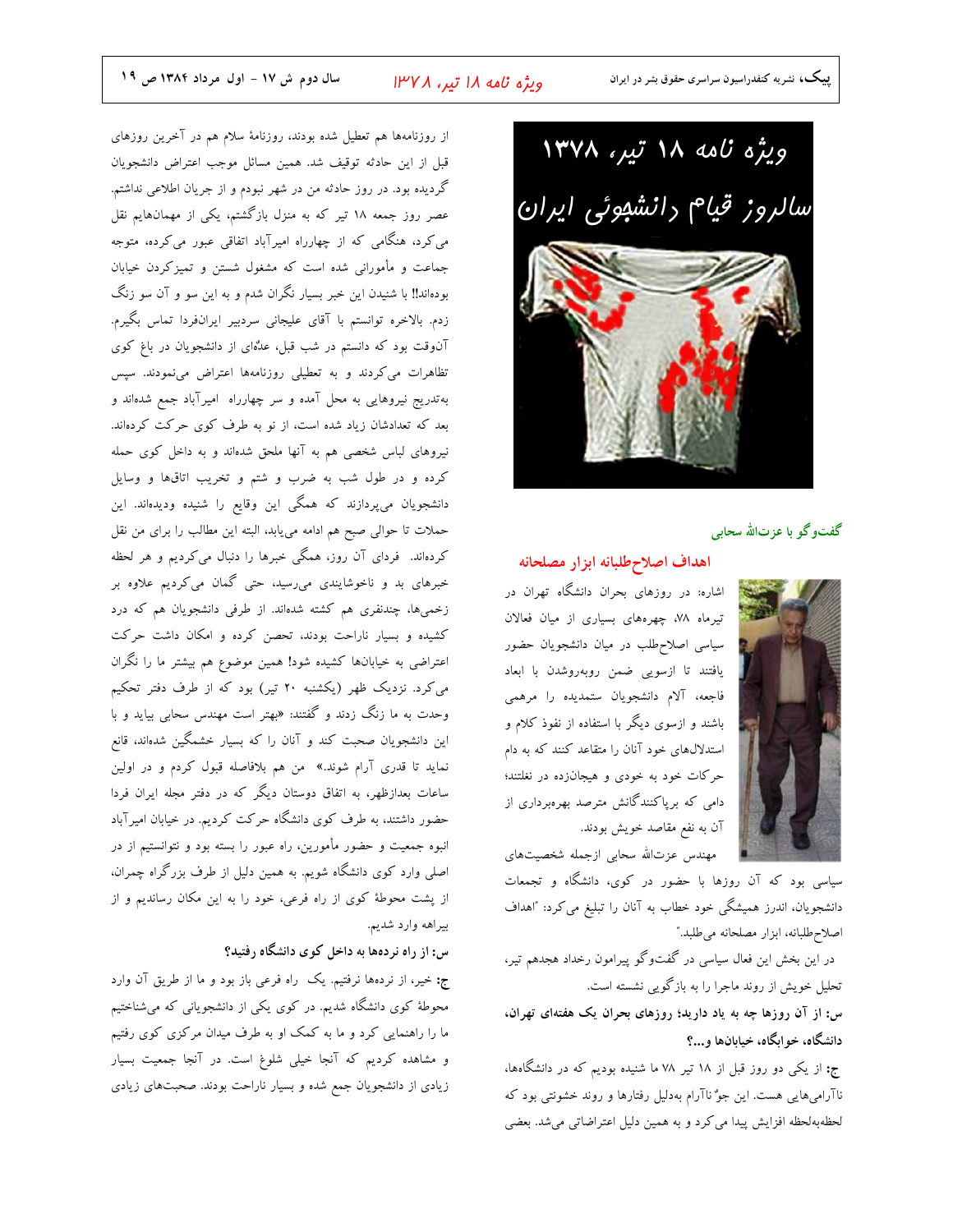هم از سر درد، ولی داغ و بیپروا شده بود! چند تن از دوستان ما و شخصیتها و مسئولان نیز آنجا بودند.

س: آیا شما صحبتهای مسئولان و کسانی را که در آنجا بودند شنىدىد؟

ج: خیر، من سخنرانی شخص دیگری را نشنیدم، ولی مطرح می کردند که بعضی از مسئولان و دوستان دیگر برای آرامکردن بچهها صحبتهایی ایراد کردهاند، ولی با عدم پذیرش یا اعتراض یا «هو»کردن دانشجویان مواجه شدهاند. حتی وزیر کشور (آقای موسوی لاری)، خانم فائزه هاشمی و آقای ماشاءالله شمس|لواعظین هم آمده بودند و صحبت کرده بودند. اما فضا، فضای پذیرش نبود. از دوستان ما هم، آقای دکتر رضا رئیس طوسی و چندتن دیگر در جمع دانشجویان حضور داشتند.

س: آیا خود شما نیز صحبت کردید؟

ج: بله؛ اما گفتههای خود را خوب به یاد ندارم، فقط مضمون آن را در خاطر دارم. وقتی من برای صحبت با دانشجویان رفتم، عدهای استقبال کردند، ولی تعداد زیادی به ما بدوبیراه میگفتند و حتی علیه ما شعار میدادند. بیشترشان میگفتند: «سحابی سازش کرده و آمده تا ما را خاموش کند» و یا با رفتار و حالتی خاص از من میپرسیدند که چه کسی تو را مأمور کرده است؟ ولی من که میدانستم آنها بسیار رنجیدهخاطر و ناراحت هستند، درصدد جوابدادن یا بحث و جدل با آنها برنیامدم. فقط می گفتم: «الآن میگویم چه کسی مرا مأمور کرده است؛ پنجاهسال تجربهام مرا مأمور كرده كه به شما بگويم از اينجا بيرون نرويد!»

سپس به آنها گفتم که، تا بهحال چند بار، در ۱۶ آذر ۱۳۳۲، اول بهمن ۱۳۴۰ و ۱۳ بهمن ۱۳۵۷ به دانشگاه حمله شده است. حتی بهسوی دانشجویان تیراندازی شده و آنها را به خاک و خون کشیدهاند، لیکن تا ۔<br>آنجا که من به خاطر میآورم، از لحاظ حجم کار و وسعت حمله، از نظر میزان نفرت و شدٌت کینهٔ بهکار رفته، این حادثه با حوادث قبلی قابل مقايسه نيست! اما دانشجو بايد با ابزار خودش اعتراض كند. ابزار دانشجو، درگیری و خشونت نیست. ابزار دانشجو، همان طور که شایستهٔ یک انسان فرهیخته، اهل فکر و اهل بحث و استدلال است، با ابزار کسانی که در خیابانها حمله می کنند، نعره میزنند و تخریب می کنند، فرق می کند. ابزار آنها، زورشان است و شما نباید با ابزار خودشان با آنها مقابله کنید. ابزار یک دانشجو عقلانیت، گفتوگو، بحث منطقی و دعوت است. حال اگر آنها باز هم جواب شما را با خشونت دادند، مقاومت کنید، اما در هر حال شما شروع كنندة خشونت نباشيد.

س: به چه دلیل شما از دانشجویان خواستید که از کوی خارج نشوند؟ ج: صحبت اصلی ما به دانشجویان همین مطلب بود؛ چون شنیده بودیم و اطلاعاتی به ما رسیده بود که مهاجمان قصد حملهٔ وسیعتری دارند. اگر

تظاهرات به خیابانهای انقلاب و جمهوری و پایین میرسید احتمال تیراندازی و خشونت بیشتر وجود داشت و من از پیامدهای این کار خیلی نگران بودم. این بود که از آنها خواستم و پافشاری کردم که به هیچوجه از محوطهٔ کوی بیرون نروند. حتی بعدها ما شنیدیم که پایگاههایی در چند نقطه تشکیل دادهاند که افرادی در آنها با قیافههای مبدُل مجهٌز می شدهاند؛ همچنین شنیده شده که افرادی با خشونت به تخریب و آتشزدن ماشین و اتوبوسها و یا ضربوشتم مردم میپرداختند. این نوع حرکات مخدوش و مبهم بود و مشخص بود که دانشجویان دست به این كارها نمىزدند. اما درنهايت نيز بر ما معلوم نشد كه اينها، ضدانقلاب بودند، که از خارج از کشور آمده و برای ایجاد آشوب و بلوا پول گرفته بودند یا آن که از گروههای فشار بودند؟! هنوز هم بر ما روشن نشده که چه کسانی به آن اعمال زشت دست میزدند؟ آن روز هم با توجه به خطراتی که احساس میکردم، به دانشجویان گفتم که این حرفکه، «بیرون٫فتن و به خیابان کشانیدن اعتراضات چه آشوبها و نتایج اسفباری میتواند داشته باشد» را از کسی که موی سپیدی دارد و تجربهای اندوخته است، بشنويد.

س: آیا با اتفاقاتی که در آن چند روز بر دانشجویان گذشته بود، میشد از آنها انتظار داشت که ساکت بمانند و اعتراضی نکنند؟

ج: البته نمیتوانستند ساکت باشند و حفظ آرامش در آن روزها و شرایط کار بسیار مشکل و سختی بود. من از آنها نمیخواستم که اعتراض نکنند؛ بلکه تأکید کردم که حق اعتراض دارند و حتی محورهایی را برای معترض شدن به آنها پیشنهاد نمودم.

س: پیشنهاد شما به دانشجویان مشخصاً حول چه محورهایی بود؟

ج: اول این که تحصن و مقاومتهایی از این دست را (آرام و دور از هرگونه خشونت) در درون دانشگاه ادامه دهند. دوم آن که افشا، پیگیری و مجازات حمله کنندگان را از مسئولان درخواست کنند. سوم آن که استعفا یا برکناری فرماندهٔ نیروی انتظامی تهران را خواستار شوند و این به آن جهت بود که شخص آقای لطفیان در مصاحبها ی که صبح آن روز (یکشنبه ۲۰ تیر) انجام داده بودند، رسماً آن کار را تأیید کرده و امری لازم دانسته بودند!

اینها محور صحبتهای ما بود و بعد از آن هم در جمعهای پراکندهای که با دانشجویان در گوشه وکنار تشکیل میشد، دربارهٔ حوادث پیش آمده و این که «چه باید کرد؟» گفت وگو و بحثهای زیادی داشتیم. از طرف روزنامه نشاط هم به ما مراجعه كردند و ما نيز اصل صحبتهايمان در کوی را با ایشان در میان گذاشتیم و آنها هم چاپ و منتشر نمودند. روز بعد، هنگام غروب، وقتی در دفتر مجلهٔ ایران فردا بودم، ازسوی دفتر تحکیمٖوحدت با ما تماس گرفتند و گفتند: «خوشبختانه صحبتهای شما مؤثر بوده و دانشجویان به خیابان نرفتهاند و قرار است به مقاومت و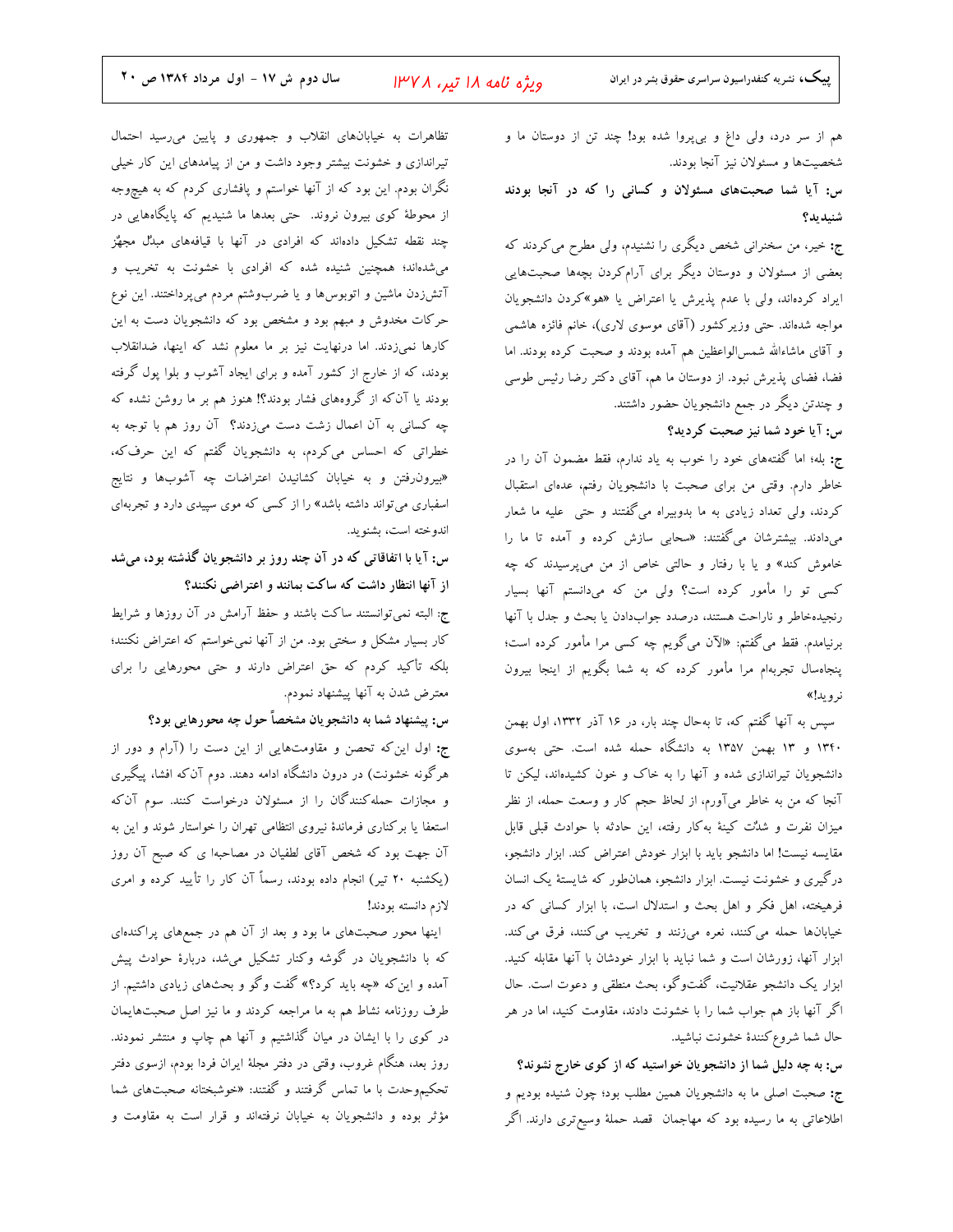اعتراض در فاز دانشجویی ادامه داده شود. »س: آیا این سخنان نشاندهندهٔ این نیست که در آشوبهای خیابانی، در روزهای بعد و تخریب و آتشزدنها، هیچیک از دانشجویان دخالتی نداشتهاند؟ ج: البته ممكن است عناصر دانشجو هم در ميان آنها بوده باشند، من نمیتوانم قاطعانه بگویم که هیچ دانشجویی در درگیریها نبوده است؛ ولی اگر دانشجویی نیز در آشوبها باشد، حتماً اشخاصی بودهاند که از جای دیگر تحریک شدهاند. اما از دفتر تحکیم وحدت، انجمنهای اسلامی و اشخاصی که ما میشناختیم، نبودهاند. البته دوستانی که هر شب در نزدیکی دانشگاه حاضر ً میشدند از شعارهای تند و داغی که عدهای از دانشجویان؛ علیه مسئولان مطرح می کردند خبر میدادند، ولی هیچ یک از این دانشجویان دست به تخریب و آشوب و حرکتی از این دست نزدند. س: تحولاتی را که پس از این حادثه روی داد چگونه میبینید؟

ج: به نظر اینجانب، حوادث بعد از این واقعه خیلی ناگوار بود. بازتاب تلخی که این حادثه در جامعه، بهویژه در جامعهٔ دانشجویی باقی گذاشت، از یکسو و پیش نرفتن و عدمرسیدگی به دادخواهیها از سوی دیگر، یک نومیدی در میان مردم ایجاد کرد، بهویژه دانشجویان پس از این .<br>اتفاقات نسبت به عمل و شیوهٔ منطقی و اعتراضات مسالمتآمیز دانشجویی احساس سرخوردگی کردند. ولی آنچه از نظر شخصی برای من اهمیت داشت، حوادثی بود که بعد از این واقعه برای خود ما پیش آمد. بعد از این واقعه ما هم مانند دیگر مردم که از این حادثه متأثر بودند، مسئله را دنبال می کردیم و همچون دیگر روزنامهها و نشریات، صفحاتی از نشریه را به این مسئله اختصاص داده بودیم. بهخصوص مسئلهٔ شهادت عزت ابراهیم;ژاد را مطرح کردیم و چند مقاله و گزارش دربارهٔ این مسئله در نشریه درج نمودیم.

در ۳۰ تیر سال ۱۳۷۸ از ما دعوت شد که به اهواز برویم. در خوزستان، مراسم یادبودی برای عزت ابراهیمنژاد برگزار شد که مادر و خواهر و برادر او در این مراسم حضور داشتند و در آنجا، حقایقی از طریقهٔ کشتهشدن فرزندشان را که بسیار دردناک و متأثرکننده بود، از آنها شنیدیم. بعدها در جریان بازداشت ما در سال ۱۳۷۹ مشخص شد که بسیاری از فشارهایی که به ما وارد شد بهدلیل پیگیری مسائل کوی دانشگاه ازسوی ما بوده و تلاش۵ایی صورت میگرفت تا ما اقرار کنیم که این توطئه خارجی بوده و از طرفی، دوستان ما را عامل اصلی اجرای این توطئه میخواندند! و پیشنهاد بنده در برکناری یا استعفای سردار لطفیان را یک توطئه حسابشده که از خارج طراحی شده بود ــ آن هم به قصد تضعیف مقام رهبری (سید علی خامنه ای) و محروم کردن ایشان از نیروهای امنیتی و محافظ نظام ــ تلقی کردند. درحالی که از نظر من آن پیشنهاد در آن شرایط به نفع امنیت کشور و کنترل بحران بود. دیگر این که نسبت به آقایان صابر و علیافشاری و تاجزاده بدگوییهای

شدیدی ابراز میداشتند مبنی بر این که آقایان صابر و افشاری با آقای تاجزاده هماهنگ کردهاند تا در دورانی که بچهها در کوی متحصن بودند، از ماشینهای وزارت کشور برای حمل غذا و کوکتل مولوتف به داخل کوی استفاده کنند! این حرف را بارها و بارها تکرار کردند که البته من با توجه به شناخت کلی که از بچهها داشتم انکار می کردم. بعدها به بی|ساس بودن این تهمتها پی بردم و فهمیدم که در مورد آشوبی که با آن شدت همهٔ ما سعی در فرونشاندن آن داشتیم، دروغ گفتهاند و ما را از توطئه گران و برهمزنندگان دانشگاه معرفی کردهاند که این بی|نصافی بزرگی بود.

س: آیا از عواملی که به قول مقامات رسمی، از ضدانقلاب بوده و از خارج آمده و یا در این توطئه دست داشتند نیز کسی دستگیر شد؟

ج: متأسفانه این افراد تعقیب نشدند و یا آنکه مردم اطلاعی از تعقیب این قضیه پیدا نکردند. مثل همیشه در تمام این کارها مشاهده میکنیم که با آن ضدانقلاب که به گفتهٔ خود مسئولان از خارج از کشور تحریک شده و یا آمده، یا بنابر همین اقوال، پول زیادی با خود آورده و در اینجا پخش میکند؛ آنچنان کاری ندارند و بیشتر درصدد سرکوب و خراب کردن ما هستند. متأسفانه قضایایی به این اهمیت، هیچ گاه از اساس و بنیاد پیگیری نمیشوند و آن منابعی که به ادعای خود مسئولان به خارج متصل و مربوط است و توطئه را هدایت می کند، به هیچوجه تعقیب نشده و درنهایت ماجرا به سرکوب و زندان یا هتک حرمت و اتهام عدهای از ملّیون و دلسوزان ختم میشود.

س: ظاهراً در جریان بازداشت بعدی شما، اشارههایی هم به موضوع کوی شده بود. شما که در برخوردهایتان با دانشجویان آنها را به رفتارهای مسالمتآمیز ترغیب می کردید، پس نقطه ابهام پرونده شما بر ای باز داشت کنند گان چه بو د؟

ج: رفتار و طرز برخورد مقامات امنیتی و بازجویان با ما و بخصوص شخص بنده مرا به یاد سابقهای انداخت که از فعالیتهای نظری یهودیان صهیونیست که بعدها منجر به تشکیل دولت اسراییلی و اشغال سرزمین فلسطین و آواره کردن فلسطینیهای عرب، مسلمان و مسیحی از وطنشان گردید؛ در ذهن داشتم. در آخرین سال@ای قبل از شروع جنگ جهانی دوم كه فشار بر يهوديان آلمان افزايش مىيافت، شخصى بهنام "لوى اشتراوس" از یهودیان آلمان که مقام فلسفی داشت، از آلمان به امریکا مهاجرت کرد. وی مکتب فلسفی خود را در امریکا گسترانید که "پلولفوويتز" معاون قبلي وزير دفاع و "مايكل لدين"، تئوريسين كنوني نئوکانها از شاگردان او بودند. یکی از تزهای او این بود که در مطالعه آثار و کتابهای دیگران، بخصوص آنها که به هر دلیل، در طرف مقابل شما قرار دارند به نوشتههای مشخص سطور آن اثر اعتنایی نکنید، بلکه به آن نانوشتههایی که در لابهلای سطور مخفی است توجه کنید و سعی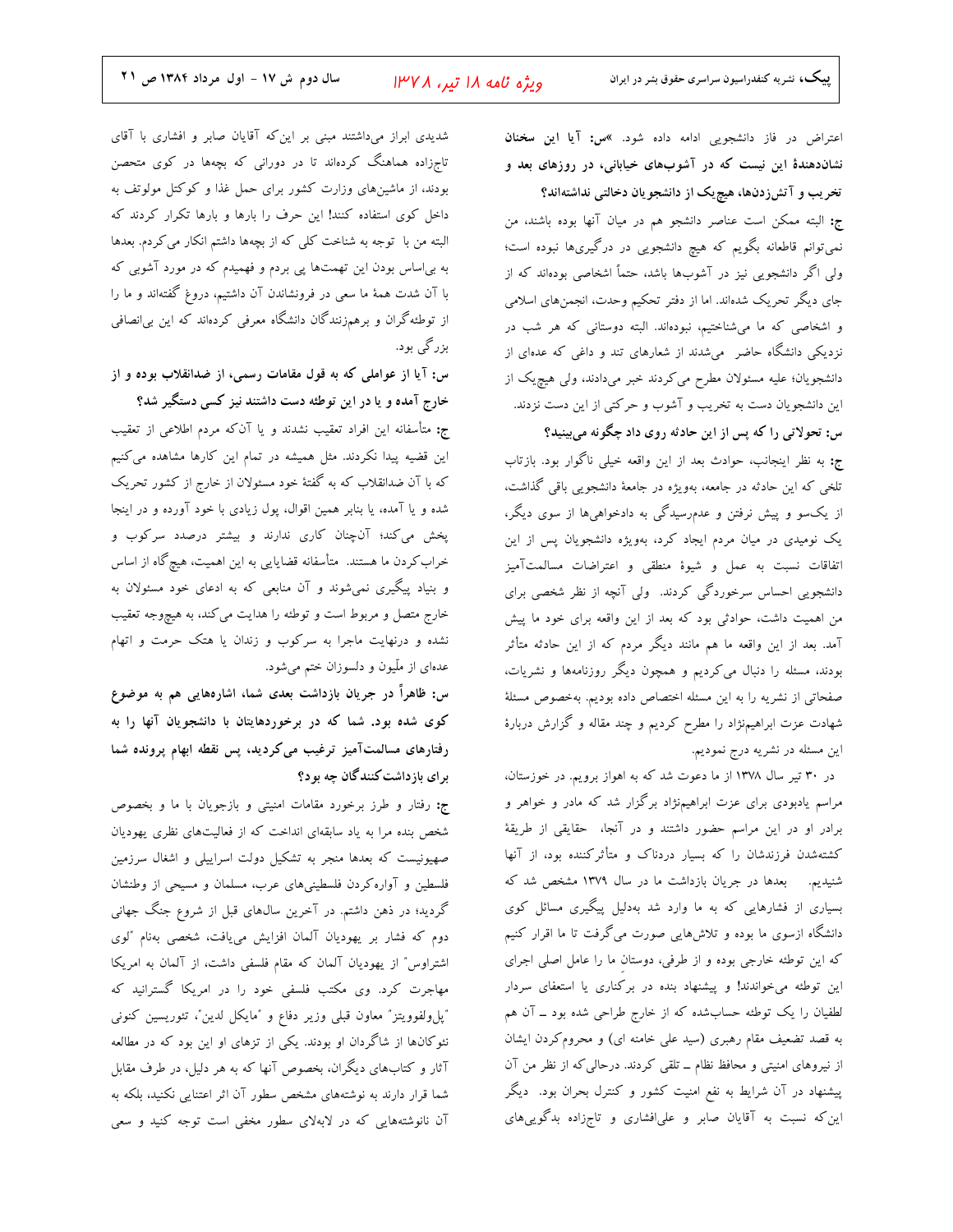نمایید که آنها را کشف کنید و آن را مبنای موضع گیری خود نسبت به آن شخص قرار دهيد.

من متوجه شدم که آقایان بازجو هم ناخودآگاه همان توصیههای ″لوی اشتراوس"، را بهکار میبرند و به تصریحات و تأکیدات من که نوشته و گفته شده، کاری ندارند و بهدنبال کشف آن نانوشته من هستند و میخواهند از من اقرار بگیرند که من قصد محرومکردن مقام رهبری (سید علی خامنه ای) را از حمایت نیروی انتظامی داشتهام! گویی مقام رهبری نمیتوانستند شخص دیگری را که حامی ایشان باشد به ریاست نيروي انتظامى بگمارند!

شش سال پس از <mark>۱۸</mark> تیر



تاثيرگذاري جنبش دانشجويي بر جريان هاي اجتماعی سياسی ايران، چه قبل و چه بعد از انقلاب انکار ناپذیر است. این جنبش که پس از انقلاب فرهنگی، جنگ و گزینش های عقیدتی آن دوران دجاررخوت شده بود، با باز شدن نسبی فضای پس از جنگ تا آنجا رشد کرد که در خرداد ۷۶ نقشی بسزا ایفا نمود. اما آیا این رویش دوباره، پس از حمله به کوی دانشگاه درسال ۷۸ دجار افت شد؟ ایا بیلان دولت هشت ساله اصلاحات برای این جنبش مثبت بود؟ آیا تغییرات سیاسی اخیر در دورنمای فعالیت های دانشجویی تاثیر تعیین کننده خواهد داشت؟

رضا دلبري، عضو شوراي مركزي دفتر تحكيم وحدت و دبير سابق انجمن اسلامی دانشگاه امیر کبیر و عباس صابونی از اعضای انجمن اسلامی دانشگاه آزاد شهرکرد به مناسبت سالروز ۱۸ تیر درمصاحبه با م. مصباح و ف. عاصمي به پاره اي از اين پرسش ها پاسخ گفتند.

م.م : آقاي دلبري امروز كه سالگرد هجدهم تير سال ٧٨ است، ناگفته هایی از آنروز هست که شما بخواهید بیانش کنید؟

رضا دلبري: مهمترين ناگفته اينست كه عاملان و آمران حمله به كوي دانشگاه مشخص نشدند. هرچند براي دانشجويان معلوم است که از سوي چه جریانی اینها حمایت شدند، اما هیچکس بخاطر حمله به کوی دانشگاه محکوم نشد و در رسیدگی ها تنها دو نفر در نهایت محکوم شدند. یکنفر بخاطر دزديدن ريش تراش و سربازي هم بخاطر تمرد از فرمان مافوق اش! هیچکس در فاجعه ای به این وسعت که نسلی از دانشگاهیان را در

برگرفت، علت حمله را جرم ندانست و مسبب حمله ها را مجرم نشناخت. همه اینها توانستند از دادگاه تبرئه بگیرند. این در حالی است که روز شنبه نوزدهم تيرماه سال ٧٨ روزنامه انتخاب كه متعلق به محافظه كاران است نوشته بود چهار نفر در کوی دانشگاه کشته شده اند اما در گزارش های بعدی وگزارش شورای امنیت ملی، تنها به عزت ابراهیم نژاد که روز بعد هجدهم تيره ماه كشته شد، اشاره رفت. مشخص نشد واقعا تعداد كشته شدگان چقدر است و مشخص نشد که عوامل اصلی کیستند. نقاط تاریک و پنهانی وجود دارد و هر چند معلوم است از سوی چه جریانی حمله کنندگان حمایت شدند، اما شناساندن آنها به جامعه مخفی مانده و عملی نشده است.

م.م : آقاي دلبري با گذشت اين سالها از هجدهم تير، پيامدهاي آن روز را چگونه میتوان فرموله کرد؟

رضا دلبري: در واقع، حادثه کوي دانشگاه بي پناهي و فقدان ارزش دانشگاه و دانشجو را در بین اقشار مسلط غیردمکرات در ساختار قدرت نشان داد و از زاویه دیگر مشکل ضعف تشکیلاتی جنبش دانشجویی را نيز آشكار كرد. تاثيرفوري حادثه كوي، فراكنش ياس ، حرمان و عمل بريدگي در بخشي از بدنه جنبش بود. اما ماندگار ترين تاثير كوي دانشگاه و مهمترین پیامد آن آشکار سازی تنگی و دشواری های حصول مطالبات دمکراتيک از ساز و کار هاي ساختار قدرت و بي اعتمادي دانشجویان به حل مشکلات از طریق حاکمیت بود که نطفه اولیه حرکت هاي بنيادي و خارج از چارچوب پارلمانی را در ميان بخشی از دانشجويان به وجود آورد. حمله به کوي دانشگاه مهمترين پيامدش خارج کردن دانشگاه از فعالیت هاي دمکراتيک بود که از دوم خرداد شروع شده بود. م.م : پس میتوان نتیجه گرفت که در این فاصله جنبش دانشجویی افت كرده است؟

رضا دلبري: من معتقدم جنبش در اين فاصله افت كرد و ياس و سرخوردگي عميقي تا چند سال به وجود آمد. اين ياس يک علتش خود حمله و علت دیگرش بی پاسخ ماندن شکایت دانشجویان بود. عملا چند سال طول کشید تا جنبش دانشجویی مجددا خود را بازیابی کرد. فعالیت های دانشجویی در سال ۸۱ در اعتراض به حکم اعدام آغاجری شروع شد اما ما شاهدیم که پس از جریان های آبان و آذر ۸۱ و خرداد ۸۲ جریان مشابه ۱۸ تیر ماه به وجود میاید و دستگیري هاي گسترده اي نیز در خرداد ۸۲ پیش میاید.

م.م : طبق اخبار محكوميت هاي دانشجويان در كميته هاي انضباطي يا دادگاهها بالا رفته. این چه معنی میتواند داشته باشد؟

رضا دلبري: يک بخش اش به معناي رشد فعاليت هاي دانشجويي است و این که هنوز دانشگاه فعالیت هاي مدني و دمکراتیک اش را ادامه میدهد و تسلیم ارعاب و خفقان موجود نشده و ازطرفی نشان دهنده این است که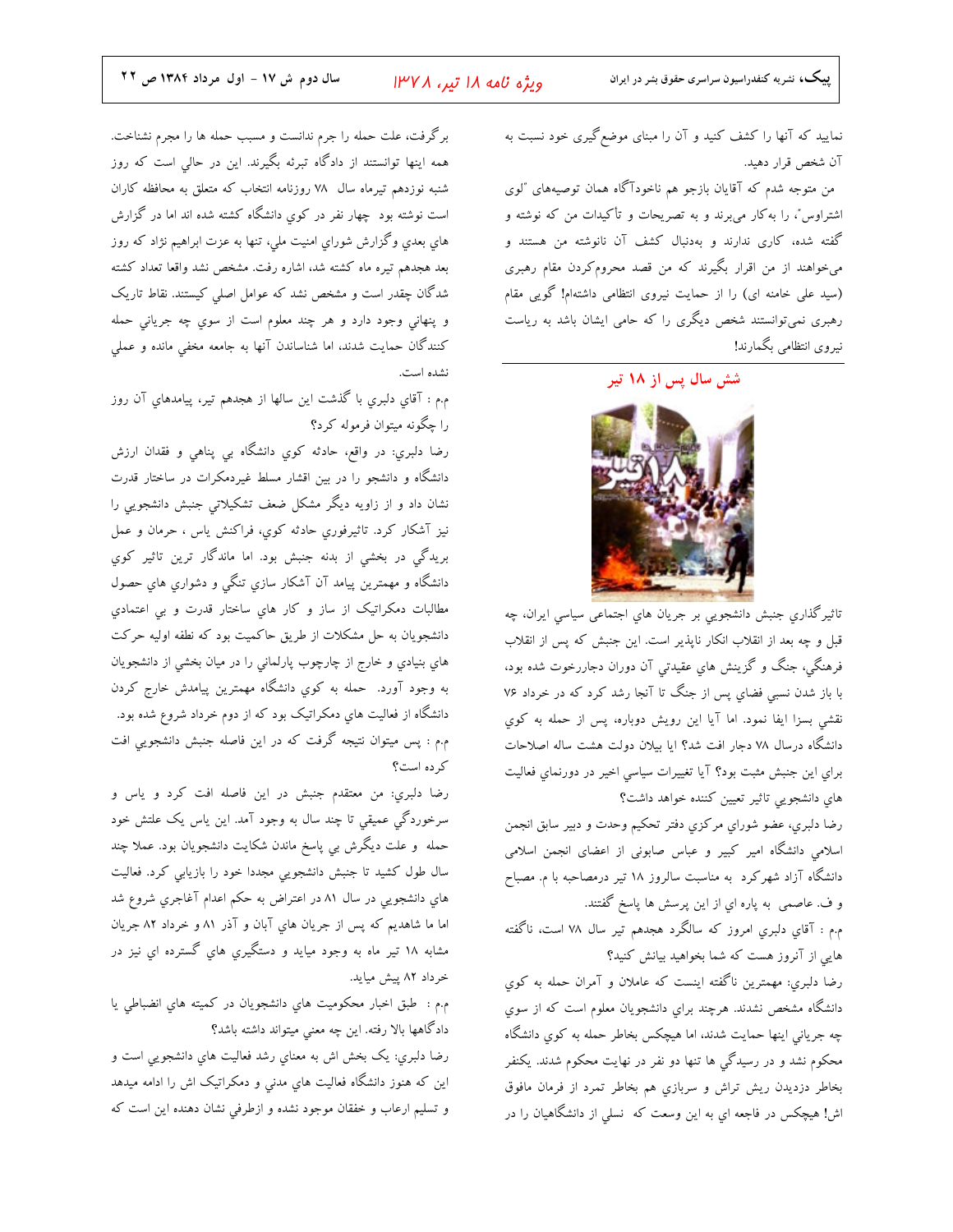ویژه نامه ۱۸ تیر، ۱۳۷۸

آستانه تحمل حاکمیت بسیار در برخورد با دانشجویان پایین است و فعالیت های سیاسی دمکراتیک را کمتر میتواند بپذیرد. تقریبا ما در این چند ماه گذشته شاهد احضارهای بسیار گسترده بوده ایم و برخوردها با دانشجویان قهر آمیز شده است. حاکمیت احساس میکند دانشجویان دوباره دارند یک فرآیند رو به رشد را طی میکنند و نمیخواهد این فرآیند به اوج برسد.

م.م : انجمن اسلامی دانشکده پزشکی در رابطه با مسئله ۱۸ تیر بیانیه ای داده و خواستار شده آقای احمدی نژاد در مورد این روز موضعگیری کند و بیان شفافی داشته باشد. شما چه میگویید؟

رضا دلبري: موضعگيري احمدي نژاد از اين لحاظ كه مشخص شود نظرش در مورد ١٨ تير چيست، بد نيست.اما كساني كه با انديشه هاي جریانی که احمدی نژاد نماینده آن هست، آشنا هستند، میدانند که این جریان میگوید دانشگاه فراتر از حد خودش عمل کرده و از خطوط قرمز رد شده. بنابراین باید باآن برخورد شود. این جریان برخورد حاکمیت را موجه تر از فعاليت هاي جنبش دانشجويي مي پندارند.

م.م : با توجه به بیانیه ای که وزارت کشور در رابطه با عدم صدور مجوز براي فعاليت هاي خلاف قانون در ١٨ تير داده ، امسال تجمع و مراسمي در کار نیست؟

رضا دلبری: وزارت کشور تاکنون در چند سال اخیر هیچ مجوزی برای برگزاری تجمع به دفتر تحکیم وحدت که یک نهاد قانونی است نداده. امسال هم ما بخاطر همين ً مجوزي در خواست نكرديم چون حدود يكماه پیش که براي اعتراض به انتخابات فرمایشی مجوز خواستیم، با پاسخ منفی مواجه شدیم. راستش از این بازي موش و گربه با حاکمیت خسته شدیم. از طرفی در سالهای گذشته یک دولت پنهان وجود داشت که با حرکت های دمکراتیک دانشجویان و مردم مخالفت میکرد و امکان برگزاری میتینگ و همایش را نمی داد. حالا امسال این دولت پنهان، دولت آشکار شده و از بخش انتصابی وارد بخش انتخابی شده و ما با حاکمیت تقریبا یکدستی روبرو هستیم که امروزه کارهایِ غیرعلنی اش را دیگر آشکار انجام میدهد.

#### مصاحبه دوم، فرين عاصمي

ف . ع : می گوید: دانشجویان این دانشگاه (آزاد شهر کرد) به یاد قربانیان حادثه کوی دانشگاه، روزه سیاسی گرفتند.

عباس صابوني: به خاطر فضاي بسيج كه الان بر جامعه و مخصوصا دانشگاه ها حاکم است، برنامه خاصی بچه ها نتوانستند بریزند، به خاطر این که اکثر دانشجویان امتحاناتشان را دادند و الان در شهرهای خودشان به سر می برند، اما ما امروز عزاداریم و مشکی پوشیدیم و امروز و فردا را به احترام کسانی که در این حادثه هزینه دادند عزادار هستیم و روزه

گرفتیم، چون هیچگاه این لکه ننگ از دامن کسانی که به حریم دانشگاه تجاوز کردند پاک نشود. ف . ع: دلیل این که امسال مراسم نگرفتید، آیا وضعیت سیاسی کشور و آن چیزی که الان حاکم شده نیست؟ به دلیل انتخابات و بعد از آن ييامدهايش؟

عباس صابونی: یکی از علت هایش همین است. به خاطر مسائل سیاسی كه الان بر جامعه ما حاكم است. ما نمي خواهيم حساسيت ها را زياد بالا ببریم. الان آقای احمدی نژاد رئیس جمهوری منتخب اسلامی ۱۷ میلیون نفر(؟) است و ما همین الان می گوییم به آقای احمدی نژاد که اگر ایشان بخواهند در جهت منافع ملی ما قدم بگذارند، از ایشان حمایت هم می کنیم، اما اگر ضد این عمل کنند، مطمئن باشند ما به عنوان جنبش همیشه پویای دانشجویی اجازه نخواهیم داد که منافع ملی ما زیر سئوال برود و به کسی ظلمی شود.

#### توفان تبريز، تير ماه ١٣٧٨





#### على بيكس

شما امروز و فردا میبینید ما چه بلایی به سرتان میآوریم دانشگاه را مثل آب میوهگیری له میکنیم. امروز تهران، فردا امید زنجان [سرپرستی تبريز.]

این سخنان را دو نفر موتور سوار لباس شخص، ساعت ١٢ ظهر ١٨ تير ٧٨ به پیمان پاکمهر، خبرنگار امید زنجان دفتر سرپرستی تبریز میگویند و زمانی که با اعتراض و تهدید وی مبنیبر تماس با شماره تلفن ١١٣ خبرگیری اطلاعات مواجه میشوند، با عصبانیت میگویند:

ما به همه چیز تسلط داریم. من به تو میگم خودتو بکش کنار! ما از بعضی از دوستان شما دوستانه خواستیم برن کنار و از خیلی چیزها کنار بکشن، به شما هم می گم … هیچ قدرتی - منظور وزارت اطلاعات - توان مقابله با نیروی ]...[ را ندارد ]...[ ما در تهران به امثال ]...[ نشون خواهیم داد که امثال شما ]…[ هیچ غلطی نمیتونن بکنن."

طی گزارشی که آقای پیمان پاکمهر در روز هجدهم تیرماه ۷۸ بهمدیر مسوول ويژه نامه آذربايجان [ويژه نامه نشريه اميد زنجان] ارايه مي كند، با شواهد و قرائن نشان میدهد که نیروهای لباس شخصی در تدارک و برنامهریزی برای حمله به مراکزی هستند که جنبش اصلاح طلبی در آذربایجان و تبریز ریشه در آنجا دارد.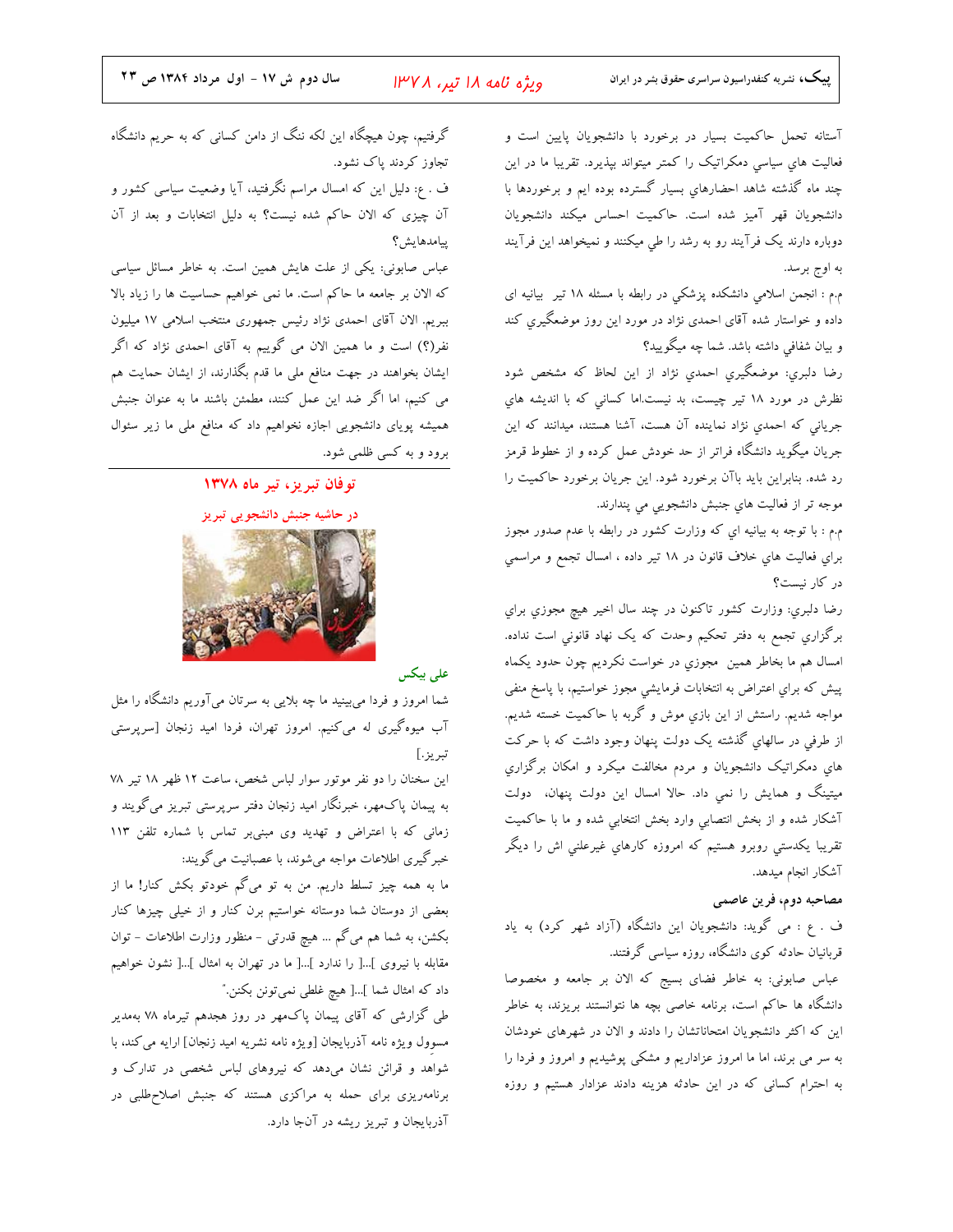مجموعهای از فعالان دوم خرداد - ۷۶ دفتر دارایی - بلافاصله پس از پیروز شدن دوم خرداد، در تدارک حزبی مستقل از حاکمیت و جناحهای سیاسی موجود برآمدند. سازمان سروش بیداری ایران، حزبی بود که بیستوسوم آذرماه ۷۶ تقاضایش برای صدور پروانه تسلیم وزارت کشور شد. سال ۷۷ همین افراد، دفتر سرپرستی هفته نامه امید زنجان را در تبریز راه انداختند.

یک نفر از اعضای هیات موسس سروش بیداری، همزمان با قتلهای زنجیرهای در حالی که در حال فعالیت برای راهاندازی سندیکای معلمان آذربایجان شرقی بود در ″چاراویماق″ بهطرز مشکوکی و توسط اسلحه شکاری دوستش به قتل رسید.

سرانجام یکی از اعضای هیات موسس سروش بیداری، تعدادی از دانشجویان ترک و کرد مستقل، اقدام به تاسیس کانون مستقل دانشجویان نمودند. از اینجا بود که این دانشجویان و نیز نیروهای سیاسی و فرهنگی خارج از دانشگاه تحت فشار قرار گرفته و در کانون، هدف برنامهریزیهای گروههای فشار و لباس شخصی قرار گرفتند. کانون مستقل دانشجویان با امضای حدود ششصدتن از دانشجویان دانشگاه تبریز متولد شد و تا زمان حادثه تیرماه ۷۸ در آماج حملات و کارشکنیهای شبه نظامیان دانشجویی قرار داشت.بعد از این پیشینه میپردازیم به حادثهي بيست تير و علل آن.

همانگونه که در گزارش خبرنگار نشریه امید زنجان مشخص بود، نیروهای شبه نظامی در تدارک این حادثه بودند وقتی حدود ساعت ١٢ ظهر روز هجدهم تیرماه، آن دو نفر خبر از حوادث تهران میدهند و حتی با پیش،بینی حوادث تبریز اظهار میدارند که دانشگاه را مانند آبمیوهگیری له می کنیم. کاملاً مشخص است که آنها از قبل، از روی دادن حوادث دانشگاههای تهران و تبریز اطلاع دارند در جریان برنامهریزی برای دانشگاهها بودهاند و این حوادث ربطی بهچند نفر لباس شخصی خود سر نداشته است.

شب روز هجدهم، اخباری مبهم در کوی دانشگاه پخش میشود. و روز نوزدهم تیرماه در دانشگاه تبریز غلغلهای است. نگرانی، اضطراب، اخبار استعفای وزرای کابینه و توهم کودتا از دفتر انجمن اسلامی پخش می شود. تیتر نشریهی نشاط این است: "دانشگاه کانون بحران" و عکس از دانشگاه تهران و درگیریها … آرام و قرار از دانشگاه ربوده شده بود. اخبار تهاجم به کوی دانشگاه احساسات همه را جریمه دار کرده بود. ″چه باید کرد"؟ این سوالی بود که هرکسی درباره آن میاندیشید. دانشجویان جز دفتر انجمن محل دیگری برای کسب اخبار صحیح نداشتند. البته در این میان، اخبار نادرست و شایعات هم پخش میشد. تعدادی از بچههای كانون به دفتر انجمن رفته بودند و از ماجرا آگاه شدند؛" بسته شدن روزنامه سلام" !

حدود ساعت یازده، اعضای کانون همدیگر را روی چمنهای جلو دانشکده ادبیات پیدا کردند. خلیل علیزاده آذر، علی بیکس، علی صادقی، عارف سلیمی و علی مهری. صبح روز بیستم تیرماه، حدود ساعت ۹ صبح، یکساعت قبل از شروع مراسم، دو تن از دانشجویان عضو کانون با خورشیدی، فرماندار وقت تبریز ملاقات کرده و درخواست کمک مالی برای برگزاری تحصن نمودند که با مخالفت فرماندار مواجه شدند. آنها همچنین متوجه شدند که انجمن اسلامی درخواست راهپیمایی کرده ولی با آن موافقت نشده است. ساعت ١٠ صبح، حدود بيست تن از اعضاى هیات موسس و هواداران کانون، روبهروی سایت ریاست دانشگاه تحصن خود را شروع کردند. حدود ساعت ۳۰/۱۰ دقیقه، وانت انجمن اسلامی در گوشه دیگر حیاط، روبهروی سایت ایستاد و اعضای انجمن با پخش آیات قرآن مراسم خود را آغاز کردند. آقای کرمی، از اعضای شورای مرکزی، از اعضای کانون خواست تا به تجمع آنان بپیوندند. اعضا نیز پس از مشورت، تصمیم گرفتند که به تجمع انجمن بپیوند تا هم دو دستگی ایجاد نشود و هم بعد از تجمع به تحصن خود ادامه دهند تا شاید انجمنها هم به تحصن آنها بپیوندند. اما پس از اندکی متوجه شدند که كنترل جمعيت از دست انجمن رها شده است. تجمع كنندگان با شعارهای مستقلی در حیاط روبهروی سایت شروع به شعار دادن و راهپیمایی کردند. در مرکز این تجمع و تظاهرات، یک دانشجوی وابسته به ]...[ در حالی که ریش خود را از ته تراشیده بود، به همراه چند دانشجوی دیگر که لباس سیاه پوشیده بودند، دانشجویان را به طرف بیرون از دانشگاه هدایت می کردند. اعضای کانون به این جریان پیوستند، ولی بهتدریج در جهت کنترل آن به کمک بچههای انجمن پرداختند. بعد از این که خروج دانشجویان از در غربی دانشگاه مهار شد، دانشجویان با هدایت انجمن اسلامی به طرف در اصلی دانشگاه رفتند. در آنجا نیز تعدادی از اعضای یک نهاد شبه نظامی دانشجویی در حالی که صورت خود را تراشیده بودند، دانشجویان را به بیرون از دانشگاه هدایت می کردند. در درگیری|ی که بعداً با اعضای یکی از پایگاههای مستقر روبهروی دانشگاه پیش آمد، سنگ پرانی بهسوی دانشجویان آغاز شد. درگیری دانشجویان با آن عده تا ساعت ۱۸ ادامه داشت تا این که در این لحظه، شبه نظامیان به بسته بودن درهای دانشگاه توجه نکردند و حدود ۱۰۰ تا ۱۵۰ نفر با اسلحه از در و دیوار وارد دانشگاه شدند. آنها به هیچ دانشجویی رحم نکردندو دختر و پسر و مجروح و سالم را زیر ضربات مشت و لگد و حتی هدف شلیک تیر مستقیم به دست و پای دانشجویان قرار دادند.

آقای ایوب سلیمی که قبلاً در تیراندازی بیهدف، پایش مورد اصابت قرار گرفته بود و قادر به حرکت نبود، همان پای او را دوباره مورد اصابت دو گلوله دیگر قرار دادند. به نقل از شاهدان عینی، مژگان توکلی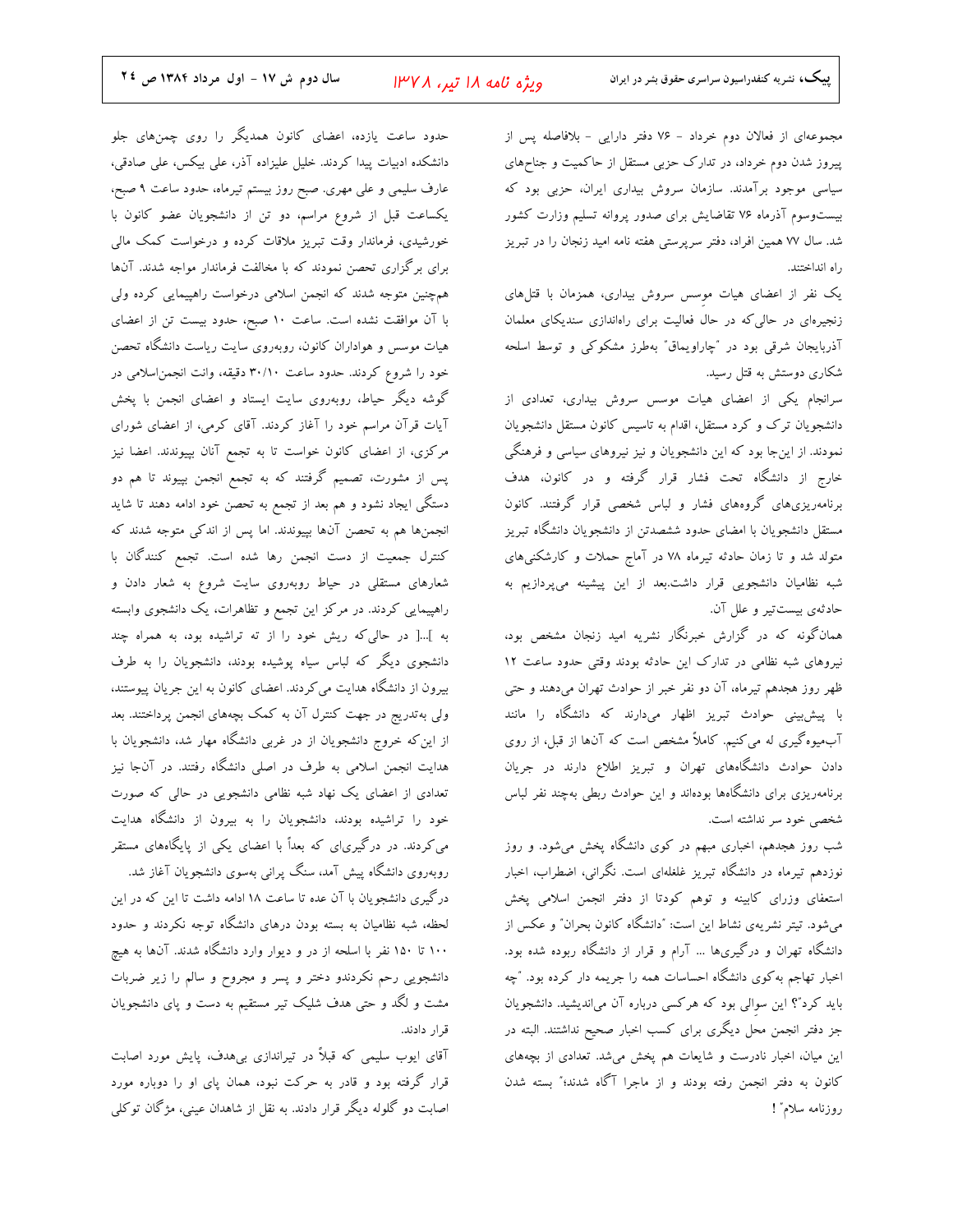تشریح می کند. وی می گوید تظاهراتی که صبح شنبه توسط او و سایر اعضای انجمن اسلامی دانشگاه اصفهان برگزار شد کمابیش صلح آمیز بود و شماری از مردم شهر و جوانان نیز در راهپیمائی شرکت کردند. بهمن کلباسی (دانشجوی سابق در اصفهان): در اصفهان بامداد روز جمعه ساعت ۲ نیمه شب با زنگ تلفن یکی از دوستان از تهران از خواب بیدار شدم و تنها یادم است که دوستم از دفتر تحکیم بود و می گفت دارند همه را می کشند. اول اصلا نتوانستم بفهمم جریان چیست و فکر کردم فاجعه ای در پیش است اما امکان پیش بینی وقایع در ابعادی که پیش آمد ممکن نبود. بامداد جمعه ساعت هشت صبح مجددا تماس هائی گرفته شد و بالاخره خبرهای دست اول تری به دستم رسید و با دوستانم در دانشگاه اصفهان تماس گرفتم و ظهر بود که تقریبا همه دیگر از بچه های فعال انجمن اسلامی و فعالان دانشجوئی دانشگاه اصفهان و دانشگاه صنعتی اصفهان همراه با بچه های دانشگاه آزاد و نجف آباد در دفتر انجمن اسلامی دانشگاه اصفهان جمع بودیم، حدود ساعت یک بعدازظهر و هر لحظه تلفنی خبرها را می گرفتیم و همان وقت تصمیم گرفتیم یک راهپیمائی بگذاریم و دعوت کنیم از دانشجویان. دانشگاه به علت آنکه امتحانات پنج روز قبل به پایان رسیده بود، کمابیش تعطیل شده بود و دسترسی به خیلی از دانشجوها مشکل بود ولی ما به هر تقدیر اطلاعیه ای در سطح دانشگاه پخش کردیم و در سطح شهر و با همه کسانی که می شناختیم تماس تلفنی گرفتیم. صبح شنبه راهپیمائی در محل دانشگاه اصفهان کنار سالن دانشکده پزشکی شروع شد و ما حرکت کردیم به سمت بیرون دانشگاه و ما که از در دانشگاه خارج شدیم شاید ۲۰۰ نفر بیشتر نبودیم ولی به محض اینکه وارد میدان شیراز شدیم تعداد زیادی از جوانها و مردمی که نگاه می کردند متوجه شدند و آنها هم از خبرها مطلع شده بودند به وسیله روزنامه های صبح شنبه به ما پیوستند و این تظاهرات کمابیش با آرامش برگزار شد و مورد مخالفت نیروهای انتظامی هم قرار نگرفت که حاضر نشده بودند ولی وقتی به سر خیابان چهارباغ بالا و سی وسه پل در حال حرکت بودیم در نیمه راه، راه را بستند و بچه ها مجبور شدند دور بزنند و ادامه بدهند تظاهرات را در میدان شیراز و بعد به دانشگاه اصفهان برگردند و در آنجا چند سخنرانی انجام شد و بعد جمعیت متفرق شد. اصفهان جزو شهرهائی بود که تظاهرات اعتراض آمیز در آن كمابيش صلح آميز گذشت. شنبه بعد ازظهر وقتى ما از اين تظاهرات به سمت تهران آمدیم و در جریان تهران قرار گرفتیم طبیعتا خشونت در تهران قابل مقايسه نبود.

كميته دفاع از مقوق بشر در ايران www.polpiran.com

دانشجوی رشته کشاورزی در حالی که بر بالین دانشجوی دیگری که مورد اصابت گلوله واقع شده بود به او کمک میکرد، بدنش با سلاح سرد مهاجمان دریده شده و کشته شد. البته مسولان دانشگاه ضمن انکار وجود چنین دانشجویی، چنین هویتی را انکار کردند. این در حالی است که علی مهری، یکی از اعضای موسس کانون، شهادت میدهد که: ریاست دانشگاه وجود چنین دانشجویی را تکذیب کرد، اما اذعان داشت که وی قبلاً فارغ|لتحصیل شده است. بنابراین، هویت این شهید انکار شدنی نیست. حال چرا مسوولان حتی حاضر نیستند هویت او را قبول کنند. علت چیست؟" اینک، بخشی از اخباری که توسط خبرنگار امید زنجان ارایه شده که خود صحنه حاضر بوده است:

×در میان مجروحان و گلوله خوردهها، تعداد زیادی دانشجوی دختر وجود دارد.

×آمار دقیق تا ساعت ۵ بعد از روز یکشنبه – قبل از ورود مهاجمان مسلح به اورژانس بیمارستان ۷۰ نفر اعلام شده بود.

×آمار مجروحان گلوله خورده بعد از حضور مهاجمان مسلح حداقل ۲۰ نفر گزارش شده است. این آمار جدای از کسانی است که توسط مهاجمان جمع آوری شده و به بیمارستان محلاتی انتقال داده شدهاند.

×حریم بیمارستان را رعایت نکردند، حتی دانشجوی زخمی را در حالی که پای او را گرفته بودند و روی زمین میکشیدند، در محوطه بیرون از اورژانس زیر چماق و مشت و لگد گرفتند.

×مهاجمان مسلح، آمبولانسها را متوقف کرده و مجروحان و پزشکان را مورد ضرب و شتم قرار دادند.

×دانشجویان پزشکی با ایجاد کمپ به درمان مجروحان حادثه می پرداختند، چرا که بسیاری از دانشجویان بهدلیل ترس از دستگیر شدن به بیمارستان مراجعه نمی کردند.

×مهاجمان با مراجعه به خوابگاه خواهران، در حال<sub>ی</sub> که روسری آنها را بر میداشتند، می گفتند: شما آزادی میخواهید، مگه نه؟ اینهم آزادی؟.! پس خاتمی شما کجاست؟! مهاجمان در حالی که دانشجویان را خیس می کردند، مورد ضرب و شتم قرار میدادند و سپس آنها را در حالی که رمقی نداشتند، در جادههای اطراف تبریز با لباس پاره رها می کردند.

وقایع ۱۸ تیرماه ۱۳۷۸ در اصفهان از دید یک شاهد عینی



| وقایع ۱۸ تیرماه ۱۳۷۸ از تهران به تبریز و اصفهان و شهرهای دیگر کشیده شد. بهمن کلباسی که در آن زمان دانشجوی رشته فیزیک در دانشگاه اصفهان بود و به دنبال این وقایع بازداشت شد، در مصاحبه ای، وقایع ۱۸ تیرماه سال ۱۳۷۸ و روزهای بعد از آن را در اصفهان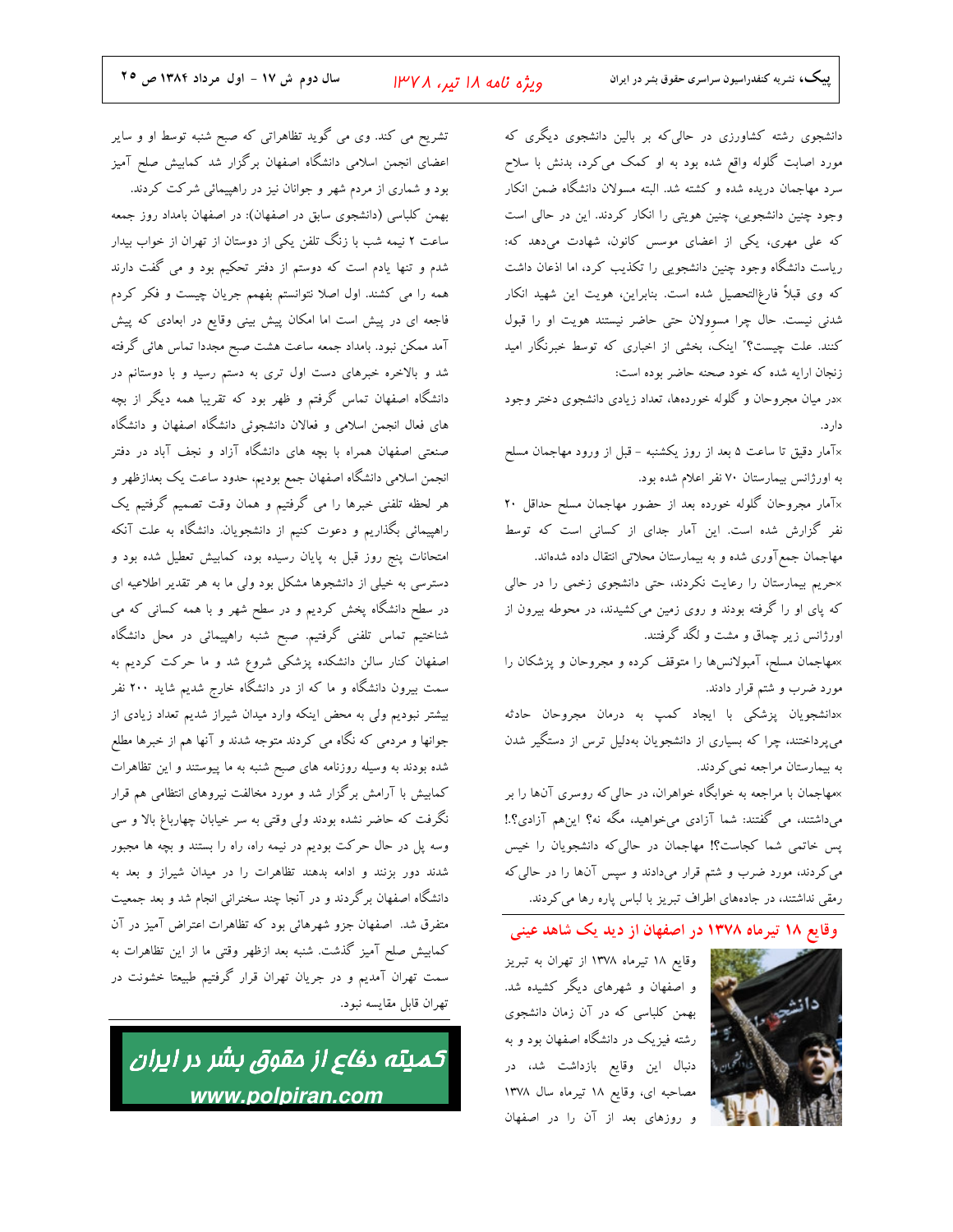وقایع ۱۸ تا ۲۱ تیرماه ۱۳۷۸ تهران از دید یک شاهد عینی

هادی کحال زاده، عضو شورای مرکزی ادوار تحکیم وحدت، که در سال ۱۳۷۸ دانشجوی رشته اقتصاد در دانشگاه علامه طباطبائی بود، در مصاحبه ای، به تشریح وقایع روزهای ۱۸ تا ۲۱ تیرماه ۱۳۷۸ در تهران می پردازد. وی دراین مصاحبه، بعد از برشمردن تظاهرات دانشجویان و حمله عناصر شبه نظامی پلیس و ماموران امنیتی

به کوی دانشگاه، می گوید دانشجویان خواسته های خود را افزایش دادند و تظاهرات به روزهای بعد کشیده شد اما عوامل سرکوب که با لباس مبدل به داخل دانشجویان فرستاده شده بودند، جریان را به خشونت کشاندند و سرانجام دستگیری ۲ هزار دانشجو در پیامد این تظاهرات به ایجاد فضای یاس و سرخوردگی سیاسی در میان دانشجویان انجامید.

هادی کحال زاده: علنی شدن پرونده قتل های زنجیره ای و ارسال نامه ای از سعید امام<sub>ی</sub> در روزنامه سلام به توقیف روزنامه سلام منجر شد. دانشجویان کوی دانشگاه شب جمعه در اعتراض به توقیف روزنامه سلام، دست به تظاهرات زدند. با یورش و هجوم نیروهای انتظامی و نیروهای شبه انتظامی به خوابگاه دانشجویان فاجعه کوی دانشگاه رخ داد و نقطه ای تاریک در پرونده مستبدان روزگار گذاشت. وی می افزاید صبح جمعه .<br>چند بار نیروها به داخل کوی حمله کردند. روز جمعه حمله وحشتناک به مجروح شدن و دستگیری شمار کثیری انجامید و به درگیری های خشونت آمیز در خیابان امیرآباد منجر شد. جنایات شبه نظامیان در کوی دانشگاه موج وسیعی از تظاهرات را در داخل کشور به همراه داشت و از جمله در تبریز فاجعه ای دیگر به وقوع پیوست. صبح روز شنبه تعدادی دانشجو ناپدید و بعضی کشته شدند که این خبر بعدا تکذیب شد و صبح .<br>شنبه تظاهرات گسترده ای در برابر سر در اصلی دانشگاه برگزار شد و نمایندگان مختلف دانشگاه ها پیام های استعفای وزیران کشور و روسای دانشگاه ها را قرائت کردند.

روز شنبه بعد از ظهر خیابان امیرآباد دست دانشجویان و گروه های مردمی به کوی آمدند و شاهد خرابی های فجیع در کوی بودند. روز یکشنبه در کوی همه جمع بودند و مردم متاثر بودند و دسته دسته به کوی می آمدند. یکشنبه بعدازظهر تجمعی در برابر وزارت کشور برگزار شد و آرام آرام آن تجمع به تظاهرات گسترده ای در خیابان ولیعهد و بولوار کشاورز منجر شد که شاید یکی از بزرگترین تظاهرات اعتراضی بود که در تاریخ جمهوری اسلامی همه شاهد آن بودند و خیابان بولوار کشاورز را کاملا پر کرده بود. ساعت ۹ و ۳۰ دقیقه شب اعتراضات مجددی صورت پذیرفت و مجددا دانشجویان در بزرگراه گمنام تظاهراتی

شروع کردند و به سمت خبرگزاری جمهوری اسلامی رفتند و کل تلاش هائی می شد که جمعیت به سمت خیابان جمهوری فرستاده شود که ممانعت خود دانشجويان جمعيت را مجددا به خيابان فاطمى و به خيابان امیر آباد کشانید.

صبح روز دوشنبه اساتید در مسجد دانشگاه تهران تجمع کردند و عده ای از دانشجویان بسیجی به دیدار رهبر جمهوری اسلامی رفتند و رهبر جمهوری اسلامی سخنانی در مورد حادثه کوی ابراز کرد و همان روز ساعت ۱۲ تجمع ها و درگیری های پراکنده ای در دانشگاه شریف و اطراف آن وجود داشت و ساعت یک بعد ازظهر خیابانهای اطراف دانشگاه تهران مسدود شد و جمعیت کثیری در اطراف دانشگاه تجمع کرده بودند و بحث بر این بود که تا وقتی مطالبات دانشجوئی برآورد نشده است تظاهرات ادامه پیدا کند و در داخل خود دانشگاه باشد و جمعیت پراکنده نشود. ولی اختلافاتی در داخل دانشگاه بود وفعالین سیاسی و برخی گروه ها و همچنین برخی از خانواده های زندانیان سابق سیاسی و بسیاری از کسانی که مشکلاتی داشتند و بسیاری از عوامل نفوذی، تشتت آرا زیادی در بین دانشجویان به وجود آوردند و چهار طرف دانشگاه مسدود بود و تنها از درب علوم پزشکی باز بود و دانشگاه از زمین و هوا مورد حمله وشلیک گازهای اشک آور واقع شده بود و به دانشجویان اعلام شد که نیروهای شبه نظامی قصد حمله به دانشگاه را دارند و فرصتی تعیین شد برای خروج.

شورای منتخب متحصنین که نمایندگانی از دانشگاه های مختلف داشت قرار شد تشکیل شود در مسجد دانشگاه که تشکیل شد و بعدازظهر هنوز مقاومت بود که دانشجویان ار دانشگاه خارج نشوند ولی این امکان پذیر نبود و اختلاف و تشتت در بین دانشجویان فراوان شد و نگرانی های فراوانی از جمله شبه نظامیان وجود داشت و امکان قتل عام دانشجویان وجود داشت و تصمیم بر این شد که دانشجویان را از داخل به بیرون راهنمائی کنند و عصر دوشنبه ساعت هشت یا نه شب بود که دانشجویان از داخل دانشگاه منتقل شدند به بیرون و صدها نفر مصدوم در داخل دانشگاه بود و وضعیت وحشتناکی بود و دور تا دور دانشگاه را نیروهای امنیتی و پلیس محاصره کرده بود و درب شمالی دانشگاه را هم کاملا در تحت محاصره گرفته بودند و مجموعه ای از نیروهای نظامی در بیرون دانشگاه صف کشیده بودند که دانشگاه را هدایت کنند و دانشجوها فرد فرد از دانشگاه خارج می شدند و واقعا این نگرانی وجود داشت و ماندن در دانشگاه یا بیرون رفتن از دانشگاه هیچکدام امنیت نداشت و وضعیت بسیار پلیسی و امنیتی در شهر برقرار شده بود.

من خودم هفت یا هشت شب بود که شاهد بودم کسانی که با لباسهای مبدل از نیروهای امنیتی در بین دانشجوها بودند، همان افراد با مسلسل و اسلحه گرم در خیابانها گشت زنی می کردند و بسیاری از خرابی ها و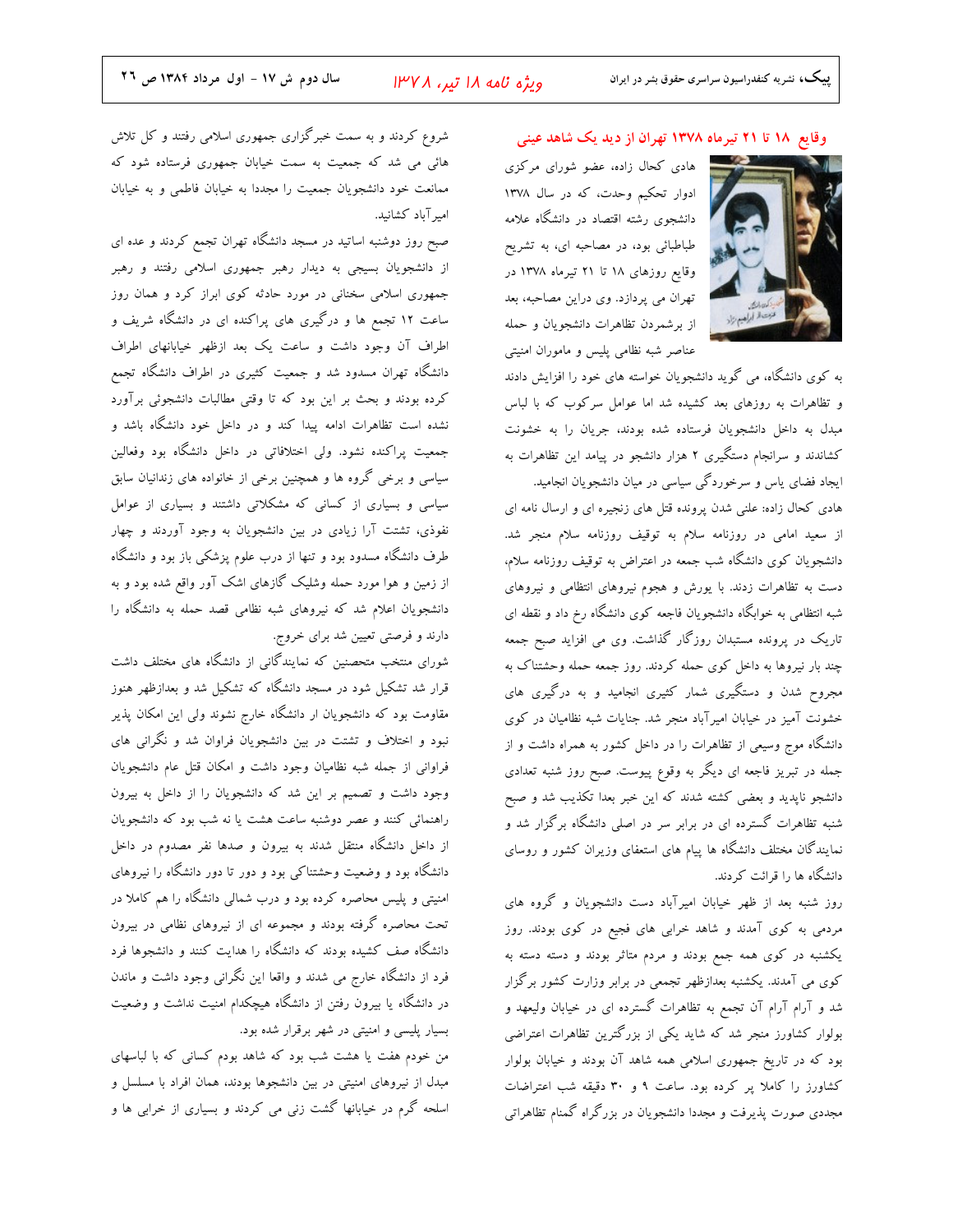ویرانی ها محصول عمل نیروهای شبه نظامی بود که در بین دانشجویان بودند و در داخل شهر تلاش می کردند امنیت را برقرار کنند.



یراکنده ای در میدان وليعهد و خيابان فاطمي به وجود آمده بود ولي حاكميت پذیرفته بود که تا روز دوشنبه این اعتراض ها را تحمل كند و از بعد ازظهر روز دوشنبه قرار به برخورد جدی شد و شب یک حالت

کاملا امنیتی و پلیسی در تهران داشتیم و تا یک ماه بعد کاملا این حالت پلیسی و امنیتی حفظ شد و اکثر فعالین سیاسی به خوبی این حالت پلیسی را درک کرده بودند و به شدت نگران عواقب آن بودند و سه روز اعتراضات را با عتراضات بهمن ماه ۱۳۵۷ مقایسه می کردند و بسیاری بعد از دوشنبه را که روز ۲۱ تیرماه بود، کاملا با روزهای خرداد دهه ۱۳۶۰ و تیرماه دهه ۱۳۶۰ مقایسه می کردند و کاملا فضای امنیتی و پلیسی در دانشگاه و کوی دانشگاه برقرار شده بود و دانشجویان حاضر در کوی و شهرداری تهران کوی را به طور خیلی سریع روزهای دوشنبه وسه شنبه پاکسازی کردند و روز چهارشنبه هم تظاهرات کاملا حکومتی برگزار شد. هرچند که فشارهای زیادی به دفتر تحکیم وارد شد برای دعوت ولی روز چهارشنبه یک اتوموبیل از عکس های آقای خاتمی را توقیف کردند و موبایل ها در تهران قطع بود و نیروهای نظامی در تهران و تبریز و شهرهای بزرگ فضا را کاملا به دست آوردند و نهاد های پیگیر مطالبات دانشجوئی به دلیل شرایط و بالارفتن میزان خشونت در روزهای بعد تحرک جدی نداشتند و صلاح در این دیده شد که تحرک جدی و اعتراض جدی وجود نداشته باشد و یک رعب و وحشتناکی در نیروهای سیاسی خصوصا در اصلاح طلبان به وجود آمد و نگرانی های شدید نسبت به عواقب گسترش خشونت و فضای امنیتی و پلیسی در کشور به وجود آمد.

در صحبت های خود فرمودید جنایت های شبه نظامیان. ممکن است خ یک کمی آنرا باز کنید. منظورم این است که با جزئیات بیشتری بگوئید و اگر مورد خاصی را خود شاهد بودید یا شنیدید.

هادی کحال زاده : تلاش برای توجیه سرکوب برای جامعه بی طرف، تلاشی بود که نیروهای نظامی و امنیتی تلاش می کردند که این توجیه را

برای جامعه برای سرکوب دانشجویان بیاورند. حمله به بانکها و آتش زدن اتوبوس و تعرض به افراد و اشخاص توسط اراذل و اوباشی که بسیاری از آنها اجیر شده بودند، این توجیه را برای بسیاری از مردم که از جریانات آگاه نبودند می آورد که برای امنیت لازم است برخورد بشود. بنابراین بعد از اینکه حاکمیت از گیجی خارج شده بود روز یکشنبه، شاهد حضور افراد ناشناخته یا بهتر بگویم، شناخته شده ای در بین دانشجويان بوديم كه هدف آنها انحراف ودوما تخريب اماكن عمومي و دستگیری جریان کار برای این که توجیه بشود این سرکوب و ما شاهد آن بودیم و تلاش می کردند اتوبوس را آتش بزنند و شیشه های بانک را خورد کنند یا حتی شنیده شد که تلاش کردند یک پمپ بنزین نبش خیابان وصال را آتش بزنند که دانشجویان اجازه ندادند و حرکات افراطی دیگر که این توجیه را برای سرکوب کل جریان می آورد و برای انحراف موضوع و بنابراین ما شاهد چنین برخوردی بودیم وقبل از آن هم اگر شاید کلمه جنایت، کلمه سخیفی باشد برای اتفاقات و تحولاتی که در کوی دانشگاه رخ داد. آن جمعه شب و روز جمعه ۱۸ و ۱۹ تیرماه آن اتفاقاتی که در کوی افتاد و بعد متاسفانه مشابه آن در خوابگاه طرشت دانشگاه علامه دوسال پیش تکرار شد و درها شکسته شد و دانشجویان با انواع و اقسام لوازم و سلاح های گرم وسرد مضروب شدند و در داخل سالن های بسیاری باریکی که در ساختمان های کوی هست -- این ساختمان ها بسیار قدیمی است و سقف کوتاهی دارد و شلیک گاز اشک آور در بامداد و موقعی که همه خواب هستند و مضروب کردن دانشجویان در خواب و شکستن لوازم آنها و تعرض به حریم خصوصی آنها، شاید استفاده از کلمه جنایت برای این کارها سخیف باشد و ما شگفتی را حقیقتا به عنوان یک دانشجو داشتم موقعی که درکوی قدم می زدم و با بغض این تحولات را دنبال می کردم که آیا یک انسان می تواند چنین عملی را انجام بدهد یا این ظرفیت در او هست که اینچنین باهمنوع خود برخوردکند و چنین فجایعی را برای همنوع خود و هموطن خود به وجود بياورد.

ماجرای وقایع کوی دانشگاه با اعتراض به بسته شدن روزنامه سلام آغاز شد. ولی روزهای بعد، دانشجوها به دنبال مطالبات دانشجوئی و

سیاسی بودند. می شود بگوئید این مطالبات چی ها بودند دقیقا؟ هادی کحال زاده: : روزنامه سلام بسته شد و اعتراض دانشجوها اگر با برخورد پلیسی مواجه نمی شد، کما اینکه به نظر من کلانتری یوسف آباد که همیشه برای تجمعاتی که ما در کوی داشتیم یا تجمات صنفی که در کوی بود، آگاه بود که این تجمعات دو سه ساعت بیشتر طول نمی کشد ومعمولا از مقابل در کوی تا چهار راه امیرآباد و بالعکس تا انتهای خیابان، محدود می شد و تمام می شد به نظر من این اطلاعات را آنها داشتند ولی سازمان دهی شده بود برای سرکوب و این آگاهی وجود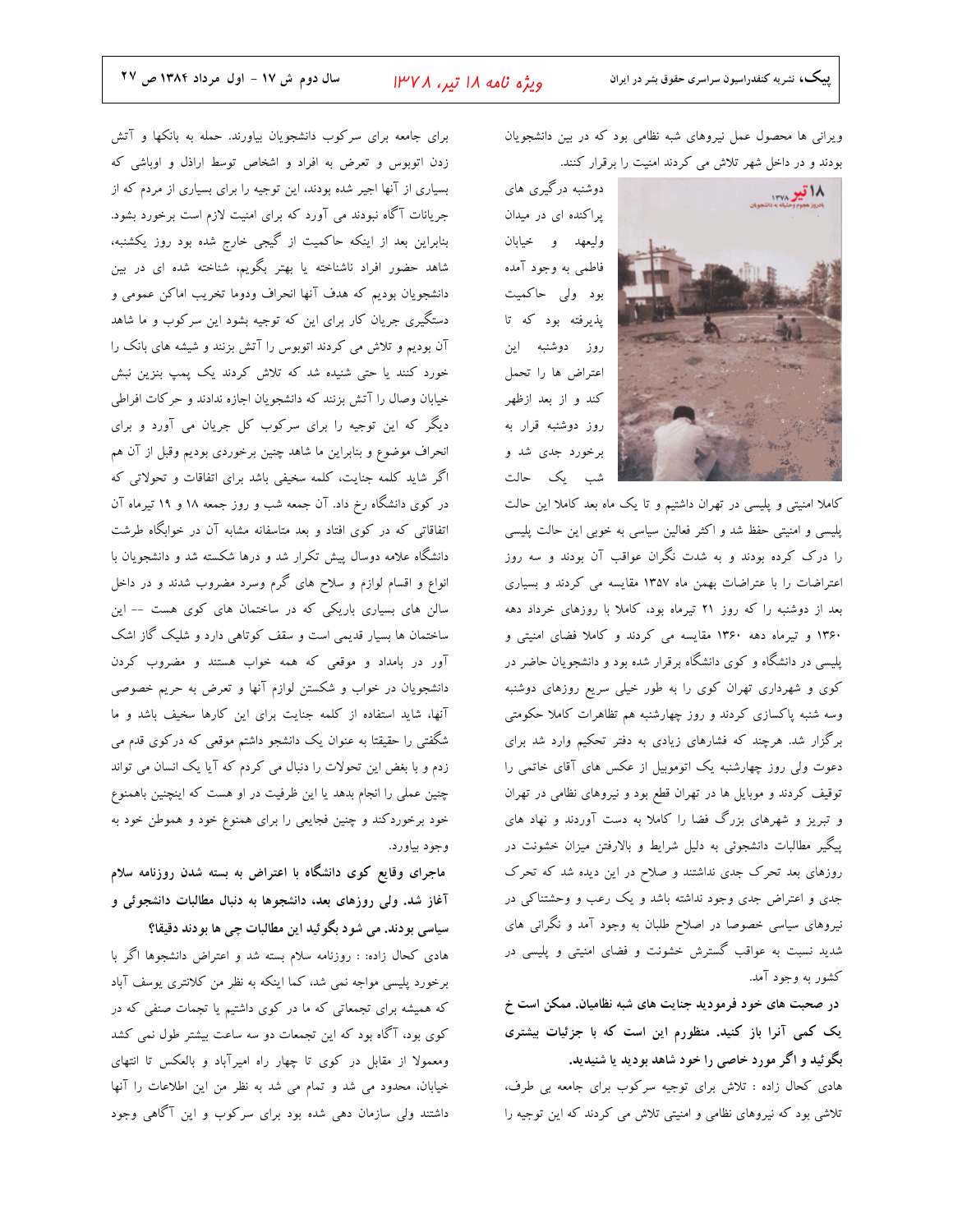ويژه نامه ۱۸ تير، ۱۳۷۸

داشت که اگر چنین فرصتی به وجود آمد سازماندهی وسیعی بشود برای سرکوب دانشجویان. حضور نیروی انتظامی و برخوردهائی که شد و حضورش در کوی دانشگاه و حضور آن در مسجد کوی و حمله به دانشجویان و سکوت آن در قبال حمله شبه نظامیان به داخل کوی این خواسته را در فضای بعد از دوم خرداد در میان دانشجویان پدید آورد که بایستی مسئولین این حادثه برکنار شوند و عذرخواهی کنند. برکناری فرمانده کل نیروی انتظامی، فرمانده نیروی انتظامی تهران... که این اتفاق نیافتاد و دایره سرکوب را بعد از روز دوشنبه داشتیم و نه تنها این اتفاق نیافتاد بلکه قوه قضائیه در تمسخر نشان داد و یک سرباز را به جرم دزدیدن یک ریش تراش محاکمه نمود. بعد از آن در فضای ایجاد شده به نظر من انرژی پتانسیلی از دانشگاه آزاد شد و خود را در فضائی معلق دید که بسیاری از مطالبات را در آن می توانست طرح کند. تجمعات آزادی که روز یکشنبه خصوصا و شنبه به وجود آمد این استعداد را برای پیگیری مطالبات کلان تری هم به دنبال داشت و شعارهای تندتر و تندتری را آورد. عوامل اخلال در تظاهرات دانشجوئی، کسانی که گفتم بیشتر به نیروهای امنیتی شبیه بودند و بعضی از صدمه دیدگان از جمهوری اسلامی هم در تند تر کردن این شعارها موثر بودند و کف شعار ها که همان شعاری بود که روز شنبه مبنی بر استعفای فرمانده نیروی نظامی طرح شد و سقفی دیگر ما برای شعارها متصور نبودیم و هر نوع خواسته سیاسی با هر سطحی در آن روزها مطرح شد و متاسفانه علاوه بر عوامل اخلال که من خدمتتان گفتم، یک توهم نسبت به جایگاه و اثر دانشگاه و کارکرد دانشگاه در بین فعالان دانشجوئی و دانشجویان به وجود آمد و آن سقف مطالبات را بالا برد. سرکوب و بعد دستگیری بیش از دوهزار نفر در آن فاصله، به یک انفعال و ناامیدی و یاس تا داستان خرم آباد حداقل، برای دانشجویان به وجود آورد و متناسب نبودن کشش جنبش دانشجوئی با مطالبات آن و طراز نکردن خواسته ها و توانائی هاش و متعاقب آن سرکوبی که صورت پذیرفت یاس و ناامیدی را برای جنبش دانشجوئی به وجود آورد اما به نظر من دستاورهای کوی دستاوردهائی است بسیار بزرگ و مفید، چه در شکستی که جنبش داشجوئی خورد و چه تجربه ای که به دست آورد، اینها دستاوردهای بسيار قابل توجهي است.

#### واژه های آن سوی آبها

نگاهی بر مطالب چند نشریه خارجی پیرامون واقعه ۱۸ تیر اشاره: واقعه هجدهم تیرماه ۱۳۷۸ و پیامدهای آن که درقالب آشوبهای گسترده خیابانی، برای چند روز تهران را فراگرفت، نهفقط در ابعاد ملی، که از بعد جهانی هم مورد توجه افکارعمومی دیگر کشورها قرار گرفت. در آن روزها بسیاری نشریات و خبرگزاریهای خارجی برای پوشش

خبری حوادث تهران، خبرنگاران خود در ایران را فعال کرده و بسیاری

از سرفصلها و موضوعات مرتبط با واقعه کوی و حوادث بعدی را به تیترهای صفحات نخست نشریات خود تبدیل کردند. در مطلب حاضر نگاهی اجمالی به ترجمه برخی مقالات و مطالب منتشره در بعضی نشريات معتبر و شناختهشده جهان پيرامون وقايع مذكور افكنده شده است. مطالب حاضر صرفنظر از نوع داوری و بینش سیاسی ــ ایدئولوژیک نشریات یادشده، صرفاً از منظر نگاه حرفهای گردانندگان این رسانهها به اطلاع خوانندگان میرسد.

لوموند (چاپ فرانسه): رژیم ایران با شورش دانشجویی غافلگیر شد.

Le Monde.fr

روزنامه لوموند در مطلبی که همزمان با وقوع رویدادهای تیر ۷۸ درباره وقایع کوی و تبعات بعدی آن به چاپ رساند ازجمله نوشت: بهنظر می رسد بحران ایران در روز دوشنبه دوازدهم ژوئیه چنان وضعیتی پیدا کرد که مقابله با آن آسان نبود. تعداد روزافزون تظاهرکنندگان که در اعتراضات دانشجویی شرکت کردند و به سرکوب پلیس در تهران اعتراض داشتند و گسترش این جنبش به شهرهای تبریز، رشت، مشهد و اصفهان، واکنش شدید پلیسی، استعفای رئیس دانشگاه تهران و وزیر آموزش عالی و اعلام یک اعتصاب مطبوعاتی برای روز سهشنبه به پیچیدهشدن اوضاع کمک کرده است. یک منبع نزدیک به جنبش دانشجویی در تهران به روزنامه لوموند خاطرنشان ساخت در روز یکشنبه بهمنظور جلوگیری از بدترشدن بیشتر اوضاع، طرح تشکیل کمیتهای که وظیفه پیگیری خواستهای دانشجویان را برعهده بگیرد، پیشنهاد شد. دانشجویان اعلام کردند تا شکل گیری عملی این طرح، از روز دوشنبه تظاهرات خود را از سر خواهند گرفت. اما شورای عالی امنیت ملی با بیان این مطلب که هرگونه حرکت مشابهی یا راهپیمایی بدون مجوز، غیرقانونی است هشدار داد کسانی که مقررات را زیر پا بگذارند مطابق با قانون مجازات خواهند شد. دانشجویان خواستار آزادی بیشتر و تسریع اصلاحات شدند، اما شورای امنیت ملی هیچ وعدهای در این مورد به آنها نداد. آنها خواستار استعفای رئیس پلیس، تیمسار هدایتالله لطفیان شدند و درمقابل، شورا فقط عزل یک افسر پلیس، ژنرال محمد احمدی [میراحمدی] و یکی از معاونانش را که مسئول حمله به خوابگاه دانشگاه شناخته شده بودند اعلام کرد. مجازات انضباطی یک افسر دیگر نیز وعده داده شد. دانشجویان همچنین از رهبر جمهوری اسلامی، آیتالله علی خامنهای، خواستند تا شبهنظامیان افراطی خشونتطلب انصار حزبالله را مهار کرده و اختیار نیروی انتظامی را به وزیر کشور، عبدالواحد موسوی لاری، واگذار کند. در ابتدا دانشجویان تنها در محوطه دانشگاه مستقر بودند اما روز یکشنبه راهپیمایی کردند و با پیوستن صدها طرفدار به آنها اجتماع آنها بزرگتر شد. بدین ترتیب آنها در حدود ۲۰هزار نفر بودند که در تهران تظاهرات میکردند، در همین حال تظاهرات کوچکتری در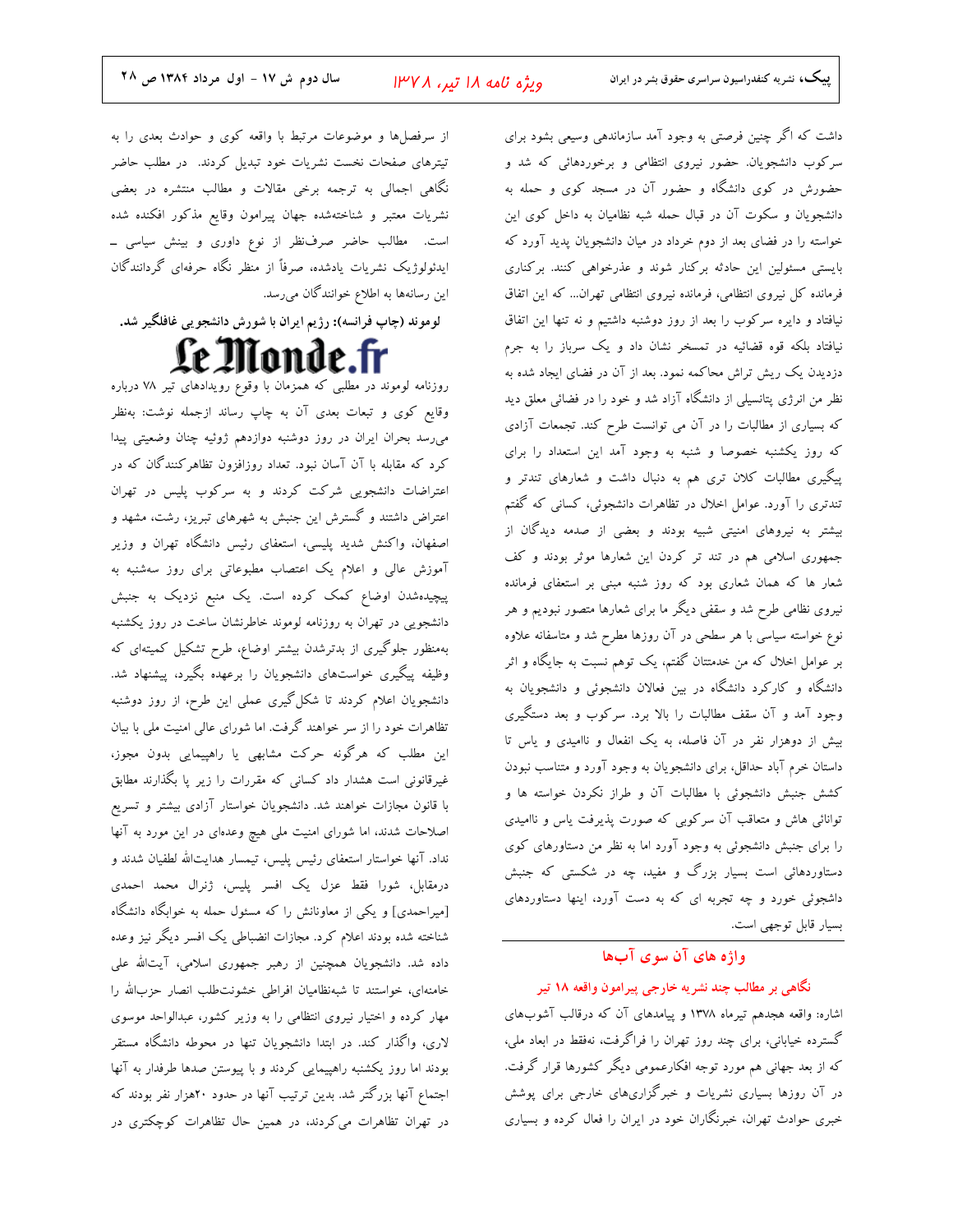ویژه نامه ۱۸ تیر، ۱۳۷۸

دیگر شهرها برگزار شد. جبهه مشارکت اسلامی ایران به رهبری برادر رئیس جمهور اصلاح طلب (آقای خاتمی) حمایت خود را از آنها اعلام کردند. در یی انتشار خبر استعفای رئیس دانشگاه تهران (منصور خلیلی عراقی)، هجدهتن از مدیران دانشکدههای دانشگاه تهران نیز استعفا کردند. رئیسجمهوری در نامه خودش به آقای معین از دانشجویان خواست در رعایت قانون و نظم خود را نمونه نشان دهند و مداخله نیروهای انتظامی در جنبش آنها را "زشت و خشن" نامید. با این وجود باید توجه داشت که این تعبیر برای آرامکردن شورش دانشگاهی بسیار ناکافی است. تعداد کشتهشدهها و مجروحان این حادثه در چهارروز اخیر بهطور متفاوتی در منابع مختلف خبری ذکر شده است. روزنامه خرداد به نقل از منابع دانشجویی، تعداد کشتهشدهها را ۵ نفر و تعداد زخمیها را دهها نفر اعلام کرد، اما منابع رسمی اعلام کردند یک سرباز کشته و ۳ نفر مجروح شدهاند. به گزارش این منابع، هفت شبهنظامی اسلامگرا بازداشت و ۲۰۰ دانشجو دستگیر شده، در روزهای پنجشنبه و جمعه پس از بازجویی، آزاد شدند. دانشجویان اظهار داشتند که مجروحان منتقل شده به بیمارستانها ناپدید شدهاند و خرداد نهادهای اطلاعاتی را متهم کرد که بهمنظور دستگیری برخی از مجروحان به بیمارستانها مراجعه داشتهاند.

تاگز سایتونگ (چاپ آلمان): اصلاح یا جنگ داخلی؟

چگونگی فضای ایجادشده در جریان بحران هجدهم تیر و وجود تحلیلهای متفاوت در این زمینه، دستمایه چاپ مطلبی در روزنامه آلمانی تاگزسایتونگ شد. خلاصهای از یکی از مطالب منتشره در این نشریه پیرامون حادثه یادشده در پی میآید:

در ایران حدود ۱/۲ میلیون دانشجو وجود دارد که نیمی از آنان را زنان تشکیل میدهند. عده بسیاری از اینان از مدتها پیش از جمهوری اسلامی دلز ده شدهاند.

بنیادگرایان در عصر اینترنت و ماهواره دشوار میتوانند جوانان را به سوی شیوه زندگی مورد قبول خود جذب کنند. اما بدون حمایت زنان و جوانان نیز آقای محمد خاتمی دوسال پیش به مقام ریاست جمهوری نمی رسید. او از آن رو به این مقام دست یافت که آزادی بیشتر و بویژه امنیت حقوقی را نوید داده بود. در این فاصله، آزادی در کشور، اندکی بیش از گذشته است. اما جمهوری اسلامی هنوز از دولت قانونی فرسنگها فاصله دارد. مانند گذشته به نظر می رسد که رئیس جمهوری نمیتواند درباره نیروهای انتظامی و نظام قضایی تصمیم گیرنده باشد. نمونههایی از ناتوانی آقای خاتمی در دوسال گذشته به اندازه کافی وجود داشته است: هر بار تحت فشار تندروها، روزنامهای به اجبار تعطیل میشد و هر بار روزنامهنگار یا نویسندهای به قتل میرسید، رئیسجمهوری پیگیری تازهای را نوید میداد و هوادارانش را به اعتدال فرامیخواند. اما پس از آن یا هیچ رخ نمیداد یا کار قابل توجهی صورت نمیگرفت.

حتی هنگامی که وزیرکشور او ازسوی نیروهای فشار بنیادگرا مورد حمله قرار گرفت، هرچند رئیسجمهور خشمگین مینمود، اما در عین حال ناتوان نیز به نظر میرسید. وضع بدین منوال ادامه داشت تا این که شب پنج شنبه هفته گذشته، نیروهای امنیتی به همراه گروههای فشار با خشونت به یکی از محلهای سکونت دانشجویان حمله کردند و کاسه صبر دانشجویان لبریز شد. از آن روز، اعتراضها متوقف نمیشوند، زیرا قطار آزادی مدتهاست که از مسیر ایران منحرف شده است. اما این سفر به کجا منتهی میشود؟ رئیسجمهوری بار دیگر خواهد کوشید افراد را آرام سازد، زیرا شدت گرفتن اعتراضها به نفع او نیست. آقای خاتمی رئیس جمهور جمهوری اسلامی است و مایل نیست این جمهوری را برهم ; ند.

لارپوبلیکا (چاپ ایتالیا): کیسههای خواب، نوشابه و چادر

پسران با پیراهنهای چسبناک از عرق و باندهای سفید بر پیشانی، دختران پیچیده در چادرهای بلند چروک که لبههای آنان خیابان را جارو می کنند؛ جوانان "۱۸تیر"، دانشجویان آن روز جمعه لعنتی که پلیس به محوطه دانشگاه در امیرآباد، واقع در شمال تهران حمله کرد و بذر مرگ و ویرانی کاشت، خسته و کوفته به نظر میآیند، اما مبارزه را ادامه خواهند داد. در آن شب گرم ایران، هزاران نفر به آرامی وارد محوطه خوابگاه میشوند، که یک شهرک دانشگاهی عظیم است و بیش از یازدههزار جوان را در خود جای داده است.

آنان از مرکز پایتخت بازمیگردند. جایی که تمام روز در آنجا با مأموران ضدشورش به مقابله پرداختهاند و از جایی که توسط تندروان اسلامی که سوار بر موتور سیکلتهای پر سر و صدا به دانشگاه رسیدهاند، رانده شدهاند. در دو طرف خیابان که به طرف خوابگاه می رود، سکنه امیرآباد، (محلهای نیمهمرفه) با علاقه به جوانان خوشامد میگویند و به آنان شیرینی و آب خنک تعارف میکنند. از دو روز پیش تظاهرکنندگان شعار سر میدهند و از مردم برای سرازیرشدن آنان به خیابانها دعوت می کنند و بسیاری با وجود تردید و دودلی از آنان پیروی کردهاند....هیچکس هنوز در اتاقها که با حمله سبعانه مأموران و افراطیون اسلامی مسلح به سنگ و چماق ویران شده است، نمیخوابد. آنها بهطور آشکار بر اثر پنجروز پرتنش، راهپیمایی، تحصن و بیخوابیهای طولانی درهم شکسته شدهاند. بسیاری در راهروها با دیوارهای تکهپاره، پنجرههای شکستهشده، تصاویر خاتمی و قهرمانان فوتبال که بر دیوارها آویخته شدهاند، در رفتوآمد هستند. بر خوابگاهها یک آشفتگی و بی نظمی غیرقابل توصیف حاکم است و بسیاری ترجیح میدهند در فضای باز بخوابند درحالی که خود را در کیسههای خواب پیچیدهاند، دخترها و پسرها مجبورند از هم فاصله بگیرند. گروهی از دانشجویان که همه پسر هستند روی چمن نشستهاند و مهمانی کوچکی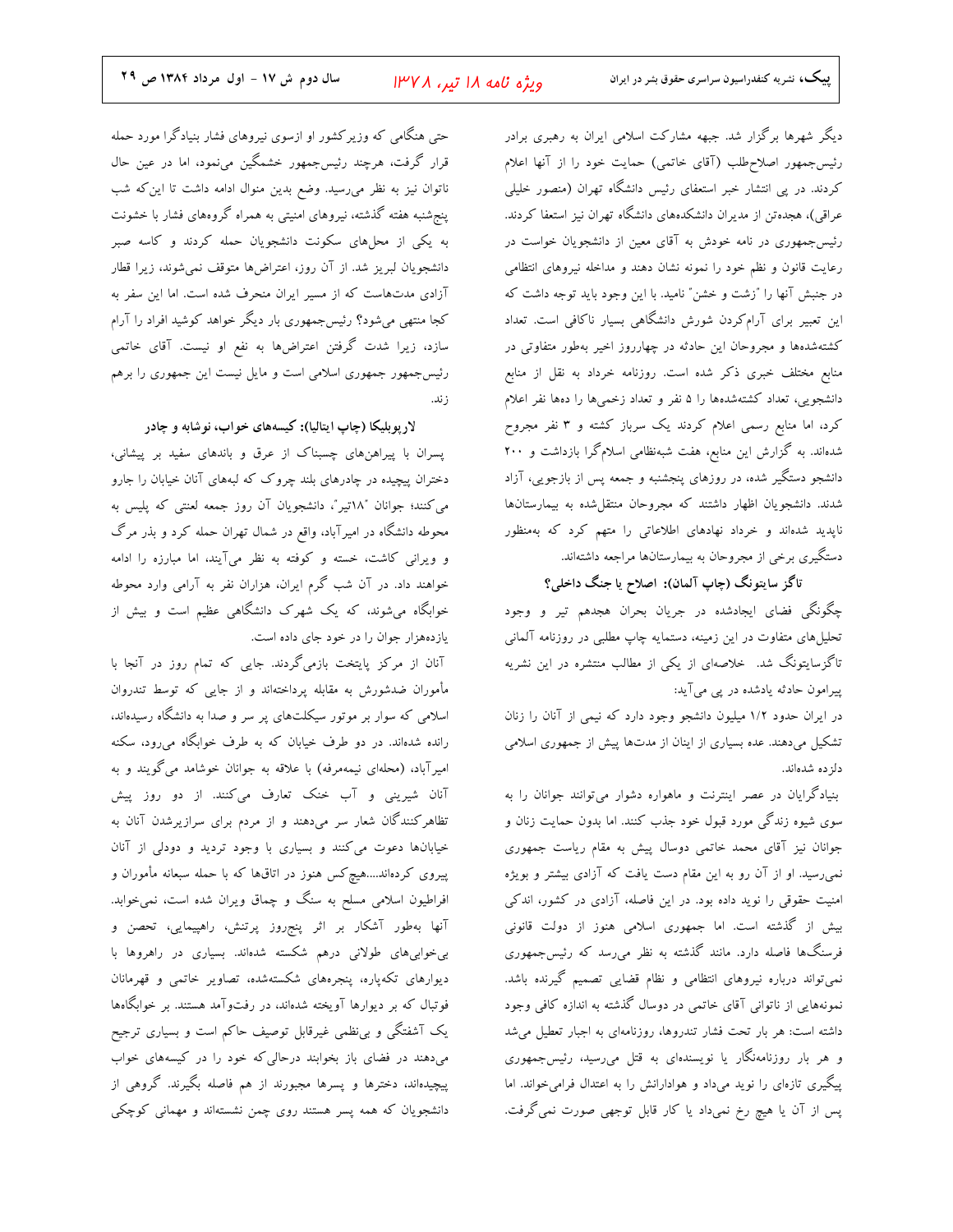با بیسکویت و کوکاکولای "مشهدی" که تقریباً مشابه کامل نوشابه افسانهای امریکایی است ترتیب دادهاند. آنها جلسه مشاوره کوچکی برگزار می کنند تا تصمیم بگیرند که چه باید کرد. مقامات هرگونه تظاهرات بدون مجوز را ممنوع كردهاند. اما بخش اعظم دانشجويان نمی خواهند از اعتراض دست بکشند. به نظر احمد ۲۷ ساله: "ما میدانیم که کاری خطرناک است. به ما گفتهاند که پاسداران آماده تیراندازی هستند، اما کسی باید با ما وارد توافق بشود. باید به ما امتیازهایی بدهند. اولین آنها این است که رئیس پلیس را برکنار کنند."

توده دانشجویان ۱۸تیر در کنار آقای خاتمی صفآرایی کردهاند، مطالبات آنان برنامه انتخاباتی او را در بر میگیرد که بیستمیلیون جوان، زن و روشنفکر او را در آن پیروز گردانیدند. اما تحقق آن با مقاومت سرسختانه "عقابهای" رژیم مذهبی روبهرو شده است. بهروز ــ دانشجوی ادبیات ــ میگوید: "قبل از هرچیز ما خواهان عدالت هستیم. آنهایی که به ما حمله کردند و رفقای ما را کشتند نباید قسر در بروند." دیگر این که آن چیزی را میخواهیم که آقای خاتمی به ما قول آن را داده است، یعنی آزادی، دموکراسی و کار پس از پایان دانشگاه. اما او حالا باید واکنش نشان دهد، باید به ما کمک کند."

گاردین (چاپ انگلستان): دانشجویان معترض ایرانی در انتظار حرکت بعدى شطرنج

> **Guardian Unlimited**

ااین هفته هنگامی که میترا احمدی در خلال تظاهرات در دانشگاه تهران، زیر چشم افراطیون چماق بهدست دست راستی

روی پیادهرو نشست، اوقاتی را به یاد آورد که در خلال انتخابات ریاستجمهوری صرف تبلیغ برای آقای محمد خاتمی می کرد؛ انتخاباتی که دو سال قبل در آن پیروز شد.

روز گذشته، وی در حالی که در محوطه خارج خوابگاهش روی صندلی نشسته بود و دیگر دانشجویان سرگرم بستن چمدانها و عزیمت به منازلشان برای گذراندن ایام تعطیل بودند، به توصیف سرخوردگی که به .<br>تظاهرات دانشجویان در ایران منجر شد و همچنین عدم توانایی رئیس جمهور در سرکوب گروههای تندرو که زمینهساز گلایه و ناراحتی اعتراض كنندگان بود، پرداخت.

خانم احمدی مانند دهها هزار دانشجویی که برای آقای خاتمی تبلیغات می کردند و میلیونها نفری که به او رأی دادند، گمان می کرد او رهبر متفاوتی خواهد بود. خاتمی به مطبوعات آزاد، نظام سیاسی پلورالیستی و حقوق بیشتر زنان معتقد است. لیکن در خلال سال گذشته، دانشجویان از روند بطئي تحولات سرخورده شدهاند.

پس از آنکه آزار و اذیت مستمر افراطیون محافظهکار به تهاجم خونین به خوابگاه دانشجویان در هفته پیش از آن منجر گردید، تظاهرات بهطور

جدی آغاز شد. در شب هشتم ژوئیه و ساعات اولیه بامداد نهم ژوئیه، "انصار" به کمک نیروهای انتظامی حریم خوابگاه را شکسته و وارد محوطه آن شدند. آنها با چوب و چماق به ضرب و شتم دانشجویان پرداخته، شیشهها را شکستند و شش کشته و تعداد زیادی مجروح برجای گذاشتند. مقامات دولت فقط مرگ یک نفر را تأیید کردهاند.

این تهاجم در واکنش به تظاهرات تعداد قلیلی دانشجو علیه محدودیتهای جدید مطبوعاتی صورت گرفت. اما هنگامی که تهاجم .<br>"انصار" خشم بیشتر دانشجویان را دامن زد و به درگیریهای خیابانی منجر شد، مقامات ازجمله رئیسجمهور خاتمی خواهان خاتمهدادن به این تظاهرات شدند. خوابگاه دانشجويان دانشگاه تهران روز گذشته تقريباً خلوت بود، زیرا دانشجویان بار و بنه خود را بسته و برای گذراندن تابستان، عازم شهرهای خود شده بودند. مأموران امنیتی و اطلاعاتی در خیابانهای خالی اطراف خوابگاه گشت میزدند. کاملاً بدیهی بود که هم دولت و هم تظاهرکنندگان طرفدار آزادی خواستار آتشبس شدهاند. زهرا دختری که چادر سیاه (محافظه کارترین شکل پوشش) به سر کرده و خود را بسیار مذهبی توصیف میکرد، گفت: "کل ا وضاع مثل بازی شطرنج است. همه منتظر حرکت بعدی هستند."

یومیوری (چاپ ژاپن): اعتراض دانشجویان علیه فشارهای جناح محافظه کار

THE DAILY YOMIURI

پس از ماجرای اعتراض دانشجویان به توقیف روزنامه سلام و مداخله

نیروی انتظامی به خوابگاه دانشجویان آقای مصطفی معین ــ وزیر فرهنگ و آموزش عالی ـ استعفای خود را به رئیسجمهوری تقدیم کرد. روز دهم ژوئیه دانشجویان در اعتراض به حمله و مداخله نیروی انتظامی به تظاهرات پرداختند و از میان تظاهرکنندگان شعارهای خواستار استعفای ... از مقام خود نیز شنیده میشد. همچنین در دانشگاه استان گیلان نیز تظاهراتی انجام گرفت. احتمالاً اعتراض دانشجویان به سراسر کشور گسترش پیدا خواهد کرد. جناح محافظه کار با سیاست دولت آقای خاتمی در ارتباط با آزادی بیان به شدت مخالفت می کند و تلاش می کند تا جلو این آزادی را بگیرد. با در نظر گرفتن وضعیت کنونی، تظاهرات گستردهتر در آینده پیشبینی میشود. ماجرا از این قرار بود که شب نهم ژوئیه دانشجویان بهعنوان اعتراض به توقیف روزنامه سلام در خوابگاه اجتماع كردند. صبح روز دهم ژوئيه دانشجويان ازسوى افراد انصار حزبالله گروه تندرو جناح محافظه کار و نیروی انتظامی مورد حمله قرار گرفتند. آنها با چاقو و چماق به دانشجویان هجوم آوردند و بین دوطرف، درگیری سختی بهوجود آمد. گفته میشود در این جریان صدنفر دانشجو مجروح، ۳ نفر کشته و بیش از ۵۰۰ نفر دستگیر شدند. در ایران کلیه دانشگاهها تحت نظارت وزارت فرهنگ و آموزش قرار دارند. مداخله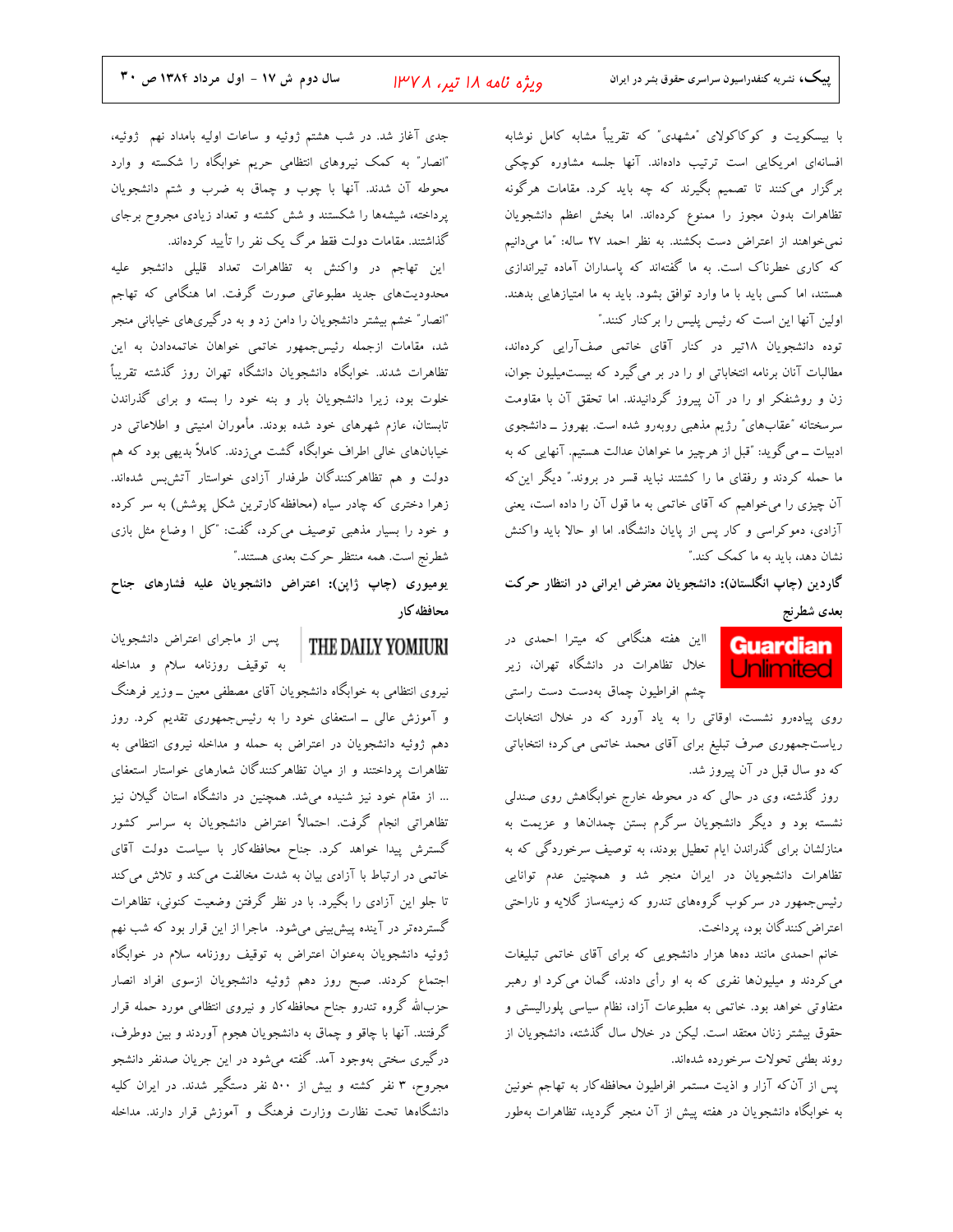نیروی انتظامی به مجوز وزارت فرهنگ و آموزش عالی نیاز داشت، ولی حرکت اخیر نیروی انتظامی بدون مجوز ازسوی وزارت فرهنگ و آمورش عالی صورت گرفت. آقای معین (وزیر فرهنگ و آموزش عالی) در مورد جریان اخیر گفت: "عملیات نیروی انتظامی تجاوز به قانون و توسل به زور و غیرقابل تحمل است."در زمان انقلاب اسلامی ایران در دانشگاه درگیری وجود داشت، ولی درگیری گسترده اخیر در دانشگاه پس از انقلاب سابقه نداشت. آقای مهدی خلیلی ــ رئیس دانشگاه تهران ــ نیز بهعنوان اعتراض استعفای خود را تقدیم کرد.

آقای خاتمی رئیسجمهوری روز نهم ژوئیه اعضای شورای عالی امنیت ملی را فراخواند و به آنها تأکید کرد واقعیت ماجرا را پیگیری کنند. آقای عبدالواحد موسوی لاری ــ وزیر کشورــ نیز تأکید کرده که مسئولان شورش اخیر در دادگاه محاکمه خواهند شد و کل دانشجویان دستگیرشده آزاد خواهند شد. جریان توقیف روزنامه سلام در روز هفدهم ژوئیه، آغاز حادثه کوی دانشگاه است. دلیل توقیف روزنامه سلام افشای مطالب محرمانه بوده است. پشت صحنه این امر فشارهای جناح محافظه کار وجود دارد که میخواهد آزادی بیان را محدود کند. روز هفتم ژوئیه ماده اصلاحیه قانون مطبوعات که ازسوی نمایندگان جناح محافظه کار پیشنهاد شده بود در مجلس تصویب شد. در اصل ماده چنین آمده که در صورت نیاز نهتنها سردبیر روزنامه، بلکه خبرنگار و نویسنده مطلب را میتوان در دادگاه احضار کرد. حتی اگر نیاز بود منابع نیز باید آشکار شود. بنابراین با تصویب این ماده بهطور حتم ضربه بزرگی به روزنامههای اصلاح طلب وارد خواهد شد.

#### صباح (چاپ ترکیه): حوادث ایران

در جعبه سحرآمیز گشوده شد… من روزنامهنگاری هستم که قریب یک ماه در ایران بوده و انقلاب خمینی را از نزدیک مشاهده کردهام. از این رو این روزها مدام از من خواسته میشود ایران سال ۱۹۷۹ را با ایران سال ۱۹۹۹ مقایسه کنم. اینک بیستسال به عقب بازگشته و به آن دوره نگاهی کوتاه اندازیم: نیروی پیشبرنده انقلاباسلامی سال ۱۹۷۹ نیز دانشجویان بودند. دانشجویان هوادار حزبتوده که حزبی کمونیست بود، شورشهای دانشجویی را رهبری می کردند... بعدها بازاریانی که از فساد و دزدی و رشوه دوران شاه به ستوه آمده بودند نیز به انقلاب پیوستند. بازار جایی است که قلب اقتصاد ایران در آن می تپد. جایی مانند بازار سنتی ما و بازار ذرتفروشان در استانبول. این گونه بود که انقلاب شد. دانشجویان و روحانیان به تنهایی قادر نبودند انقلاب را به پیروزی برسانند.حالا باز هم دانشجویان در خط مقدم هستند. آنها خواهان حقوق دموکراتیک خود هستند؛ آن هم پس از بیستسال ظلم و ستم. حقوقی مانند رفع ممنوعیت از روزنامهها. مردم ایران اساساً با انتخاب آقای خاتمی در انتخابات، آنهم با اکثریت مطلق علاقهمندی خود را به تحول نشان داده بودند. اما

روحانیانی که نیروی پلیس، سیستم قضایی و ارتش را در اختیار خود دارند، از نعمات انقلاب بهرهمند هستند و در عین حال حامی خشونت میباشند، خواست مردم را خوب درک نکردند. ایندیپندنت (چاپ انگلستان): درگیری دانشجویان با پلیس در تهران

# THE Y ONLINE **INDEPENDENT**

دانشجویان و پلیس شهر تهران دیروز در خیابانهای پایتخت به زدوخورد با یکدیگر پرداختند. این درگیری بیانگر روند رو به گسترش مبارزات اصلاح طلبان و تندروهای مذهبی در جمهوری اسلامی ایران است. در پنجمین روز این اعتراض، کم و بیش حدود دهفزار دانشجو در اعتراض به سانسور مطبوعات و رفتار خشن پلیس، در مرکز شهر تهران راهپیمایی کردند. یورش روز جمعه گذشته پلیس به محوطه دانشگاه خشم دانشجویان را برانگیخت. گفتنی است که در حادثه جمعه گذشته یک نفر کشته شد و تعدادی از آنان مجروح و در نتیجه به بیمارستان منتقل شدند. دانشجویان فریاد میزدند: "ما حکومت زورگو نمیخواهیم، ما پلیس مزدور نمی خواهیم." پلیس برای متفرق کردن افراد تظاهر کننده به شلیک گاز اشکآور و تیرهای هوایی اقدام نموده و چندین نفر از تظاهرکنندگان را دستگیر کرده و به داخل وانتهای پلیس انداختند. مغازهدارانی که در مسیر حرکت راهپیمایان قرار داشتند، به دلیل وحشت از وقوع درگیریهای احتمالی در آن منطقه تجاری شهر تهران، کرکرههای مغازههای خود را پایین کشیدند. انفجار یک نارنجک دستی که بهظاهر توسط یک موتور سوار در حال گذر پرتاب شد، تظاهرکنندگان را متوحش ساخت و هزاران معترض را وادار کرد به محوطه دانشگاه بازگردند. هزاران دانشجوی دیگر به تحصن صلحآمیز کارکنان دانشگاه علیه یورش جمعه گذشته پلیس پیوستند. البته، چنین به نظر آمد که روزنامهنگاران شهر تهران از برگزارکردن اعتصاب یک روزه خود، در حمایت از روزنامه اصلاحطلب "سلام"، منصرف شدند. چون ناشر روزنامه سلام از همکاران مطبوعاتی خود در بیست نشریه دیگر خواست که ناآگاهانه عمل نکنند و با اعتصاب خود یک نوع انسداد اطلاع٫رسانی بهوجود نیاورند. البته این اعتراضات دانشجویی بیانگر شکاف رو به گسترش میان اصلاحطلبان طرفدار رئیسجمهوری محمد خاتمی و تشکیلات مذهبی محافظهکار مورد حمایت… است. رئیسجمهوری خاتمی یورش به دانشگاه را محکوم کرد. اما تقاضاهای بی پروا و گستاخانه دانشجویان به احتمال قوی او را نگران کرده است. دانشجویان معترض خواستار برکناری سرتیپ هدایت لطفیان \_ فرمانده نیروهای انتظامی ــ شدند. دانشجویان به درخواست شورای امنیت ملی مبنی بر ممنوعیت هرگونه راهپیمایی و تجمع بدون مجوز در سطح شهر اعتنایی نکردهاند. در عوض، عدهای از دانشجویان از رئیسجمهوری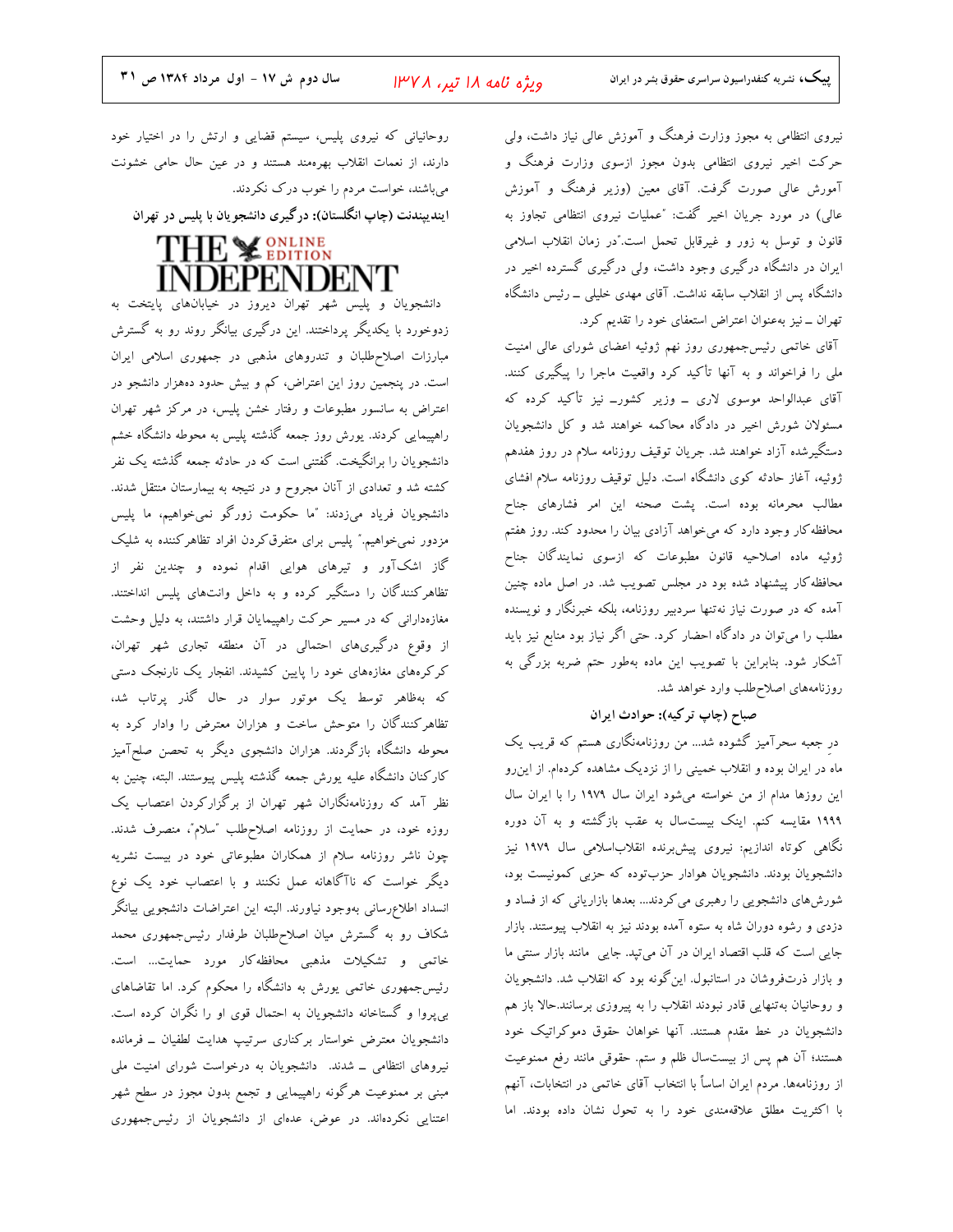خاتمی خواستند که به آنان بپیوندد و برای آنان سخنرانی کند. آنها فریاد میزدند "خاتمی کجایی؟ دانشجویانت را کشتهاند." تظاهرکنندگان با این اقدامات خود محافظه کاران را در یک موضع تدافعی قرار دادهاند. دیروز آیتالله خامنهای نیز با محکوم کردن یورش روز جمعه گذشته پلیس به محوطه دانشگاه در زمره محکوم کنندگان این حادثه درآمد. او گفت: "این حادثه قلب مرا به درد آورد." دولت ایران در روز یکشنبه دو فرمانده امنیتی را به اتهام صدور دستور برای یورش روز جمعه گذشته از کار بركنار ساخت. البته هيچگونه اقدامي تاكنون عليه سرتيپ لطفيان صورت نگه فته است.

ساندی تلگراف ( انگلستان): انقلاب بعدی مجبور به انتظارکشیدن است

# Sünday Telegraph

این مقاله نشریه "ساندی تلگراف" را "جان سیمپسون" دبیر شبکه بین|لملل "بی.بی.سی" به نگارش درآورده است. از نظر دنیای خارج، به نظر میرسید که گویا انقلاب بعدی ایران شروع شده است. به نظر میرسید که همهچیز لازم برای انقلاب وجود دارد: سنگرها، شعارها، گاز اشکآور، ضربات باتوم و خشم سیاستمداران دولت، اما تاکنون، انقلاب علیه انقلاب، موفق نبوده است. یک چیز ضروری غایب بود: حمایت اساسی تودهای. بدون این حمایت، دانشجویان به خود واگذار شدند. پس از یکهفته تظاهرات، نظام حاکم ایران مجدداً گروهبندی شده است. محافظه کاران و لیبرال $\epsilon$ ای روحانیت، نیروهای خود را به یکدیگر پیوند زدهاند و صدها مورد دستگیری انجام شده است. رهبران دانشجویی وادار به فعالیت مخفی شدهاند. تا اواخر روز سهشنبه گذشته، به نظر میرسید که ممکن است دانشجویان به دیگر گروههای ناراضی مردم دسترسی یابند، یعنی طبقات متوسط رو به پایین فقرزده، بیکارها و نیروی کار شهری. معلوم نیست رهبران دانشجویی تا چه حد برای برقراری تماس با آنها تلاش کردند، اما مسلماً موفق به این کار نشدند. آن تماس، تنها شانس موفقیت آنها بود. جامعه ایران یک جامعه بسیار متفاوت از آن چیزی است که غرب تصور میکند: به مراتب پیچیدهتر و روشنفکرتر از دیگر کشورهای اسلامی بنیادگرا مثلاً ازقبیل عربستان سعودی. درک غلط ناظران خارجی به این دلیل بوده است که این کشور نمیخواهد دنیای خارج آن را درک کند. از زمانی که در سال ۱۹۷۹ شاه از ایران بیرون رانده شد، جمهوری اسلامی ایران دیواری بلند به دور خود کشیده است تا غربیها را دور نگهدارد. بهعنوان نمونه، طی هفته گذشته، مقامهای تهران این نکته را روشن ساختند که تا زمان خاتمه تظاهرات دانشجویان به خبرنگاران خارجی ویزای ورود نخواهند داد. با وجود این، اگر برای مطبوعات خارجی امکان داشت، در مورد آنچه که بهوقوع پیوست،

گزارش ارائه دهند، معلوم میشد که این بحران آنقدر که به نظر میرسید، برای نظام حاکم خطرناک نیست. به هر صورت، خطرناک نبود. تهران مرکب از دو دنیای بسیار متفاوت است. مناطق مرکزی و جنوبی این شهر وسیع و بی در و پیکر ۱۳ میلیونی، جایگاه افراد فقیرتر و سنتیتر جامعه ایران است. بیستسال گذشته، سال&ای مهربانی برای این مردم، از نظر اقتصادی نبوده است. دو آمار بنیادی موجود در مورد ایران نشان میدهند که جمعیت این کشور از سال ۱۹۷۹ به بعد بیش از دو برابر شده است، درحالی که درآمد مبتنی بر نفت به نصف کاهش یافته است. برای بقا لازم است همه مردم دست کم دو شغل داشته باشند. با وجود این، مردم مرکز و جنوب تهران به روحانیون ــ که کشور را اداره می کنند و بیشتر آن وظایفی را در جامعه انجام میدهند که کشیش های کاتولیک زمانی در مناطق روستایی اسپانیا یا ایرلند انجام میدادند ــ وفادار هستند. حکومت با توجه زیاد به منافع طبقه کارگر اداره شده است. این امر کمکی به اقتصاد نکرده است، اما به پایین نگهداشتن نسبی سطح نارضایی کمک کرده است. از زمان پایان جنگ علیه عراق صدامحسین، در ۱۹۸۸، برای ایرانیها مسافرت به خارج و برای تبعیدیها بازگشت به ایران، آسانتر شده است. آنها با خود انتظارات به مراتب بزرگتری را به همراه آوردهاند. محدودیتهای کوچک و بی پایان در ایران مدرن، به نظر آنها شدیداً کسل کننده است. تظاهرات دانشجویی هفتههای گذشته، یک واکنش خشونتآمیز علیه فشارهایی بود که زندگی را برای جوانان ایرانی تقریباً غیرقابل تحمل میسازد. تظاهرات دانشجویان بهعنوان بیان حمایت از مشی مورد نظر شخص آقای خاتمی شروع شد ــ یعنی مشی اعطای آزادیهای عظیمتر. اگرچه، این تظاهرات بهطور اجتنابiاپذیری تبدیل به ابراز خشم علیه خود حکومت اسلامی شدند. دشمنان آقای خاتمی در داخل نظام سیاسی، شروع به استفاده از آشوبهای خیابانی، برای ضربهزدن به اصلاحات وی نمودند: بویژه ضربهزدن به آزادی مهم مطبوعات، که تنها دستاورد عمده وی تاکنون بوده است. بنابراین آقای خاتمی مجبور شد بر سر دانشجویان بکوبد. اکنون همان تفتیش کنندگان عقاید، که وی وعده داده بود بال0های آنها را بچیند، دارند خانه به خانه میروند و رهبران تظاهرات ـ زنان و مردان جوانی که تا این اواخر خود را طرفدار آقای خاتمی تلقی می کردند ــ را دستگیر می کنند و به این ترتیب، تظاهرات در هم کوبیده شده است. دانشجویان بیش از اندازه زیادهروی کردند و موجودیت جمهوری اسلامی را به مبارزه طلبیدند. این امر باعث اتحاد محافظه کاران و لیبرالهای حکومت علیه آنها شد. با وجود این، تفرقهها هنوز وجود دارد و درنتیجه آنچه اتفاق افتاد، وخیمتر نیز خواهد شد.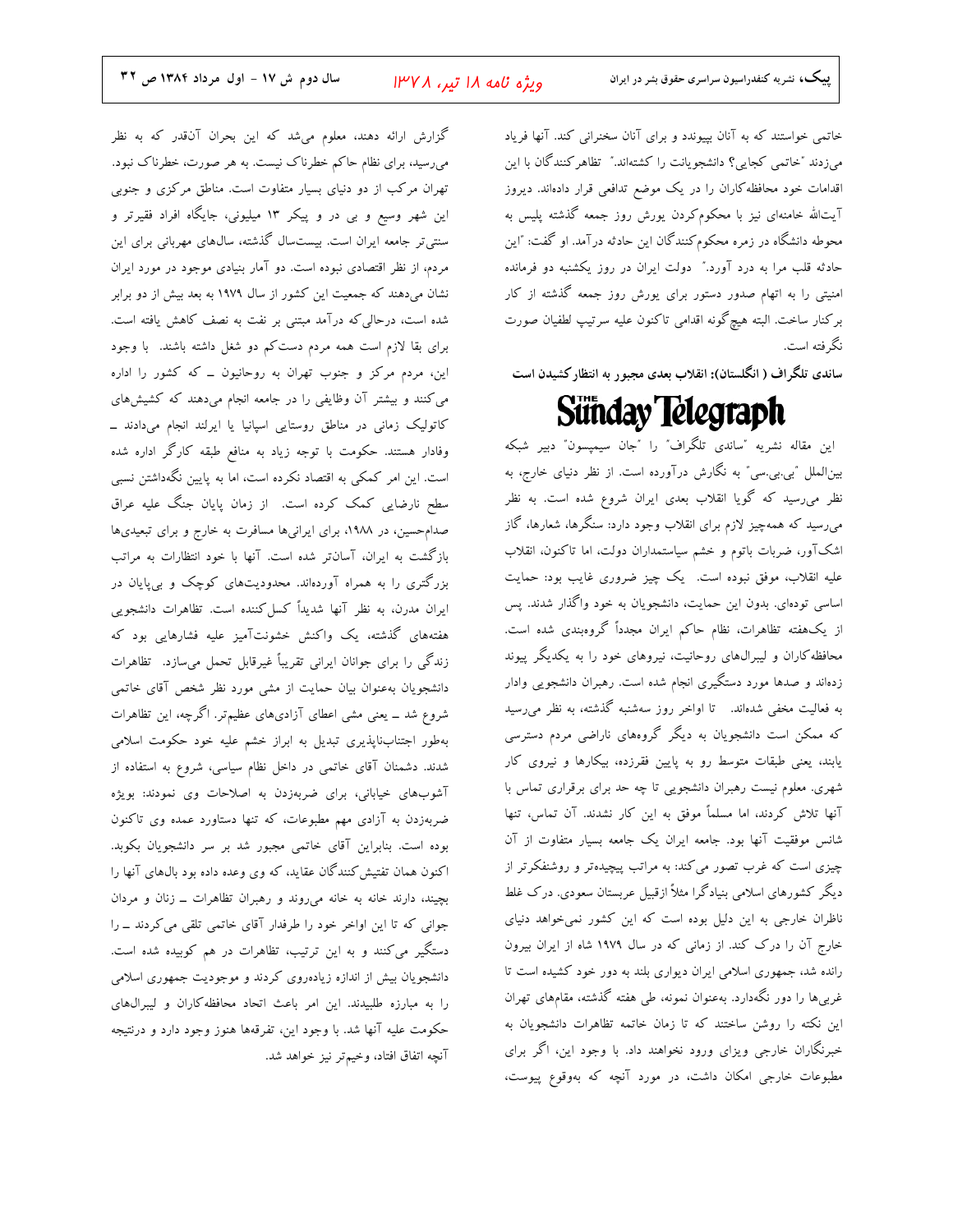نیو یورک تایمز (چاپ امریکا): خشمگینانه تر ین تظاهرات The New York Times

با وجود برکناری برخی مقامهای نیروی انتظامی، تظاهرات ایران هنوز خشمگینانهترین تظاهراتی است که تاکنون دیده شده است.

در نشانه جدیدی از ستیزهجویی، حداقل پانزده هزار نفر از دانشجویان روز یکشنبه به خیابانهای تهران در ایران ریختند. این تظاهرات تبدیل به اعتراض علیه یک دولت دچار تفرقه که نیروهای امنیتی آن در دست محافظه کاران باقی مانده، شده است. شاهدان گفتند که این تظاهرات خشمگینانهترین تظاهرات از زمان وقوع انقلاب اسلامی در دودهه پیش است و همچنین آزمایشی سخت برای رئیس جمهوری آقای محمدخاتمی رهبر میانهرو ایران است که از حمایت گسترده مردمی برخوردار است، اما باید کنترل خود را بر یک ساختار سیاسی از همگسیخته استحکام بخشد. در ظاهر، این تظاهرات تنها نتیجه خشم چندین روزه دانشجویان در مورد هجوم نیروهای امنیتی و نیروهای خودسر محافظه کار به خوابگاه دانشگاه شب سهشنبه بوده است. اما تظاهرات همچنین نشانه نارضایتی عمیق از این حقیقت است که بخش عظیمی از دولت آقای خاتمی که با بیشتر آرای مردم انتخاب شد، در دست دیگران است. تظاهرکنندگان برنامه قبلی خود را برای راهپیمایی به مرکز شهر لغو کردند، اما بعد از سه روز خشم فزاینده، آنها شکی باقی نگذاردند که از اطلاعیه دولت آقای خاتمی مبنی بر این که سرتیپ هدایت لطفیان و معاونش از کار برکنار خواهند شد، راضی نبودهاند.

راهپیمایان روز یکشنبه شعار میدادند: "یا اسلام و قانون یا یک انقلاب دیگر." و این شعار اشارهای به انقلاب سال (۱۹۷۹) ۱۳۵۷ بود که باعث سرنگونی محمدرضاشاه پهلوی شد. بیش از نیمی از جمعیت ایران بعد از انقلاب بهدنیا آمدهاند و جوانان یک نیروی قدرتمند در انتخابات سال ۱۳۷۶ (که خاتمی را بر سر قدرت آورد) به حساب میآمدند. اما بسیاری از این جوانان و بسیاری از ایرانیها از این که محافظه کاران (که قدرت را بعد از انقلاب عمدتاً در دست داشتهاند هنوز در موضع قدرت بوده و کنترل کشور را در دست دارند) عصبانی هستند.

آقای خاتمی نیروهای انتظامی و ارتش را در کنترل ندارد و تلاش های وی برای بهوجودآوردن مطبوعاتی آزادتر پیوسته بهوسیله قوهقضاییه تحت كنترل محافظه كاران، عقيم مانده است. قوهقضاييه، روزنامههايي راکه مدعی است از حد آزادی تجاوز کردهاند، مجازات کرده است. مجازات روزنامه "سلام"نیز یکی از همین مجازاتها بود که باعث تظاهرات اخیر شد. این روزنامه اطلاعاتی را به چاپ رسانید که نظرها را معطوف به نقش وزارت اطلاعات تحت نفوذ محافظه كاران در كشتار پاییز گذشته نمود. در آن کشتار، تعدادی از روشنفکران ایران به قتل لوموند (چاپ فرانسه): دوگانگی غیرقابل تحمل قدرت

دیگر دوران برخوردهای خفیف و ملاحظه کارانه که از دوسال پیش میان محافظه کاران و اصلاحطلبان در گرفته بود به سر آمده است، از این پس درگیری شدت خواهد یافت و علیرغم این که پیش بینی نتیجه آن دشوار است اما بی شک اوضاع در جمهوری اسلامی دیگر نمیتواند همچون قبل باشد. دوگانگی قدرت در ایران دیگر قابل تحمل نیست. تهران و شهرهای دیگر کشور از پنجشنبه هشتم ژوئیه صحنه درگیریهایی با چنان شدتی بود که از بیستسال پیش تاکنون سابقه نداشته است و این امر بیانگر شدت تناقضاتی است که به نظر میرسد نظام را بهطور کامل زمین گیر کرده است. احتمال زیادی وجود دارد که کنترل تمام دستگاهها از دست آن خارج شود. درحقیقت وقایعی همچون توقیف روزنامه "سلام" ــ كه طرفدار رئيس جمهوري اصلاح طلب آقاي محمدخاتمي است \_ و تصويب همزمان كليات طرح قانون بسيار محدودكننده مطبوعات منشأ اين جنبش ناگهاني خشونتآميز است.

این جنبش، دانشجویان اصلاح طلب و طرفداران آنها را در برابر پلیس و شبهنظامیان تندرو افراطی انصار حزبالله قرار داد. مراد ثقفی ــ سردبیر مجله گفتوگو\_ در تماس تلفنی از پاریس توضیح داد: "واکنش خشونتآمیز نیروهای انتظامی و نیروهای آشوبگر با هم از پنجشنبه شب در برابر یک تظاهرات چندصدنفره در خوابگاه دانشگاه تهران به خوبی نشان داد که برای محافظه کاران موضوعی بسیار مهم تر از یک قانون ساده در مورد مطبوعات مطرح است."

اگرچه دانشجویان با مقابله خشونتآمیز و غیرمنتظره رقبای سیاسی خود و نیروهای انتظامی روبهرو شدند، ولی خود آنها نیز با تهور و بیباکی از […] انتقاد كردند و همچنين با عزم جزم خود جهت تحقق خواستههايشان طرف مقابل را غافلگیر کردند. این شاهد این مدعاست، (البته اگر نیازی به شاهد باشد)، که جامعه ایران دیگر همان جامعه بیستسال پیش نیست و این که سرکوب و تهدید دیگر اثر ندارد. برخی از اعضای مهم جناح محافظه کار که ظاهراً دریافته بودند خطر یک گسترش بسیار زیاد جنبش هنوز واقعی است، درصدد برآمدند آن را خنثی کنند. از طرف دیگر محمد یزدی ــ رئیس محافظه کار افراطی قوهقضاییه ــ وعده کرد تا هر فردی که در این خشونتها دخالت داشته باشد را تعقیب کند. ...و آیا رئیسجمهوری آقای خاتمی خواهد توانست با توجه به تهاجم رقبایش و بی صبری فزاینده طرفدارانش به استفاده از فرصتها، به آرامش معهود خود ادامه دهد و در اجرای اصلاحات (که خود قهرمان آن است) هر بار به مصالحه متوسل شود؟ باری، دیر یا زود احتمال دارد او توسط گروه اول یا گروه دوم مغلوب شود.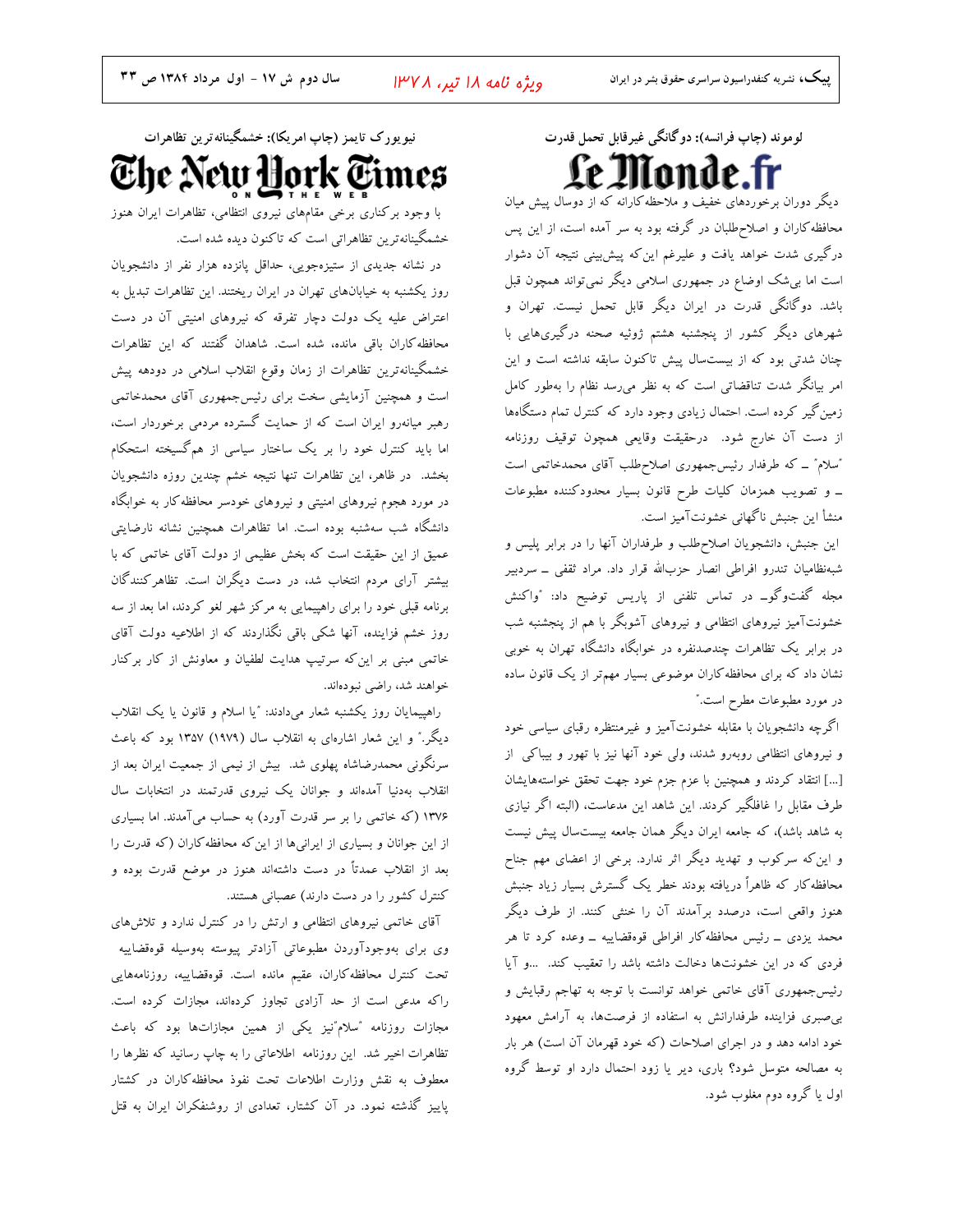ویژه نامه ۱۸ تیر، ۱۳۷۸

رسیدند. دستور بستن این روزنامه به این دلیل که گفته میشد این اطلاعات محرمانه بوده است، داده شد. در تلاشی آشکار برای سریوش گذاردن بر این نارضایی، شورای عالی امنیت ملی ایران، روز یکشنبه اعلام کرد که دو افسر بلندپایه نیروهای انتظامی را که مسئول سرکوبهای پنجشنبه بودهاند برکنار کرده است. در بیانیهای که در تلویزیون خوانده شد گفته شده بود که شورای عالی امنیت ملی که تحت فرمان آقای خاتمی است، دستور اخراج و محاکمه لطفیان و معاون وی را صادر کرده است. در این بیانیه همچنین گفته شده است که رئیس نیروهای انتظامی تهران نیز بهدلیل انجام عملیات پنجشنبه شب در خوابگاه دانشجویان توبیخ شده است. اما در این بیانیه با گفتن این مطلب که تنها .<br>یکنفر در این ناآرامیها کشته شده است و تکذیب تمام <sup>"</sup>شایعات و گزارشات غیررسمی" در مورد دیگر کشتهشدگان، سعی شده بود که وسعت ناآرامیها کوچک جلوه داده شود. به گروههای دانشجویی گفته شده است که وزارت اطلاعات هفتنفر از گروههای خودسر اسلامی را بهدلیل شرکت در این حملات دستگیر کرده است. در این بیانیه گفته شده است که این وزارتخانه به تحقیقات خود در مورد این گروه ادامه میدهد و اضافه شده است که تمام ۲۰۰ دانشجوی دستگیرشده بعد از این حمله آزاد شدهاند. دیپلماتها در ایران گفتهاند که نارضایی دانشجویان یک تهدید عمده برای ثبات سیاسی ایران محسوب میشود.

اکپسرس خرونیکا (چاپ روسیه): ناآرامی در ایران

بنیادگرایی اسلامی با نافرمانیهای آشکار مواجه شده است. آن هم در کشوری که زادگاه آن است. در هفته گذشته، ایران با تظاهرات وسیع دانشجویان مواجه بود. حادثه از زمانی شروع شد که به تصمیم ″دادگاه ويژه روحانيت" روزنامه اصلاح طلب "سلام" تعطيل شد و اين جريان مخالفت شدید دانشجویان را برانگیخت. بهزودی تظاهرات مخالفتآمیز در تهران، تبریز، اصفهان، مشهد، شیراز و سایر شهرها گسترش یافت. جوانان معترض خواهان آزادی،ای دموکراتیک و انحلال ″حکومت بی ضابطه روحانیون″ شده بودند و این جریان به برخورد میان آنان و قوای انتظامی و نیز اعضای سازمان بنیادگرای "گروه انصار" که به دفاع از قوای انتظامی برخاسته بودند، منجر شد. روز جمعه نهم ژوئیه قوای انتظامی و بنیادگرایان به خوابگاه دانشجویان دانشگاه تهران یورش بردند و دانشجویان را بهوسیله باتوم و میلههای آهنی مورد ضرب و شتم قرار دادند. در جریان این عملیات سرکوبگرانه پنجنفر کشته و دهها نفر مجروح شدهاند. روز یکشنبه نیز برنامه ترور ادامه یافت. اما این بار شرکت کنندگان در تحصن اعتراضآمیز که قریب به پنجهزارنفر بودند آماج حملات قرار گرفتند. فردای آن روز بیش از دههاهزارنفر به خیابانهای تهران هجوم بردند. مردم پایتختنشین ایران علناً از دانشجویان دفاع میکردند و قوای انتظامی با باتوم و گاز اشکآور از آنان استقبال

کردند. دانشجویان اعلام کرده بودند که روز شنبه (چهاردهم ژوئیه) تظاهرات وسيع ترى را به راه خواهند انداخت. اما اين بار مسئولان حکومتی از جوانان پیشی گرفته و هواخواهان خود را به خیابانها راندند. طبق آمار رسمی در این راهپیمایی بنیادگرایان مخالف تظاهرات دانشجویان، حدود یکمیلیون نفر شرکت کردند. دانشجویان انتظار دارند ازسوی خاتمی حمایت شوند. اما رئیسجمهوری ضمن محکوم کردن عمل قوای انتظامی، تظاهرکنندگان را به آرامش دعوت کرده است. وی از آنجا که ساختارهای انتظامی و قدرتی، تحت کنترل بنیادگرایان قرار دارند، توان اعمال نفوذ بر آنها را ندارد.

السفیر (چاپ لبنان): جنگ مطبوعات در دانشگاه تهران



دیروز میان جناح محافظه کاران و اصلاحطلبان در ایران به خاطر ″جنگ مطبوعات ؒ و توقیف روزنامه ″سلام″ ــ طرفدار آقای خاتمی ــ در دانشگاه تهران و امیرآباد درگیری شدیدی صورت گرفت که درنتیجه آن دهها تن زخمی شدند. رهبران جناح محافظه کار علناً به بهانه جلوگیری از تبلیغات علیه حکومت اسلامی از ایجاد محدودیتهای فضای مطبوعاتی حمایت کردند. تندروهای اسلامی با استفاده از گاز اشکآور، چوب و سنگ به یک تجمع دانشجویی طرفدار دموکراسی حمله کردند. دانشجویانی که در صحنه درگیری در کوی دانشجویان دانشگاه تهران در نزدیکی یک بیمارستان حضور داشتند گفتند: در اثر درگیری شب پنجشنبه دهها دانشجو مجروح شدهاند و احتمالاً یکنفر کشته شده است. ساختمانهای دانشگاه به صحنه نبرد مبدل شد، زیرا که تعدادی از .<br>اتاقهای خوابگاههای دانشجویان به آتش کشیده شده، شیشهها خرد و بر روی زمین پخش شده و خودروها و موتورسیکلتهایی در جلو این ساختمان منهدم شده بودند. یک خبرنگار ایرانی که از خوابگاه دانشجویان بازدید کرده بود گفت: برخی از دانشجویان که در خواب بهسر می,بردند قبل از فرار نتوانستند جز بخش اندکی از وسایل شخصی را همراه خود ببرند. او افزود: برخی از اتاقها کاملاً ویران و سوخته بود و دیروز نیروهای انتظامی، ساختمان و کوی دانشگاه را محاصره کرده بودند و ورود به آن ممنوع بود... . گفتنی است که وزارت اطلاعات طی شکایتی اعلام داشته بود روزنامه سلام به درج قسمتهایی از یک سند بسیار محرمانه مربوط به وزارت اطلاعات بهنام سعيد امامي بود. نامبرده به علت مشارکت در ترور مخالفان، سال گذشته بازداشت شده بود و در زندان خودکشی کرد. سعید امامی در سال گذشته به وزارت اطلاعات پیشنهاد کرده بود که قوانین مربوط به مطبوعات، سختگیرانهتر شود و مفاد پیشنهاد او، همانند طرحی بود که درباره مطبوعات روز چهارشنبه گذشته در مجلس شورای اسلامی به تصویب رسید. از طرف دیگر آیتالله جنتی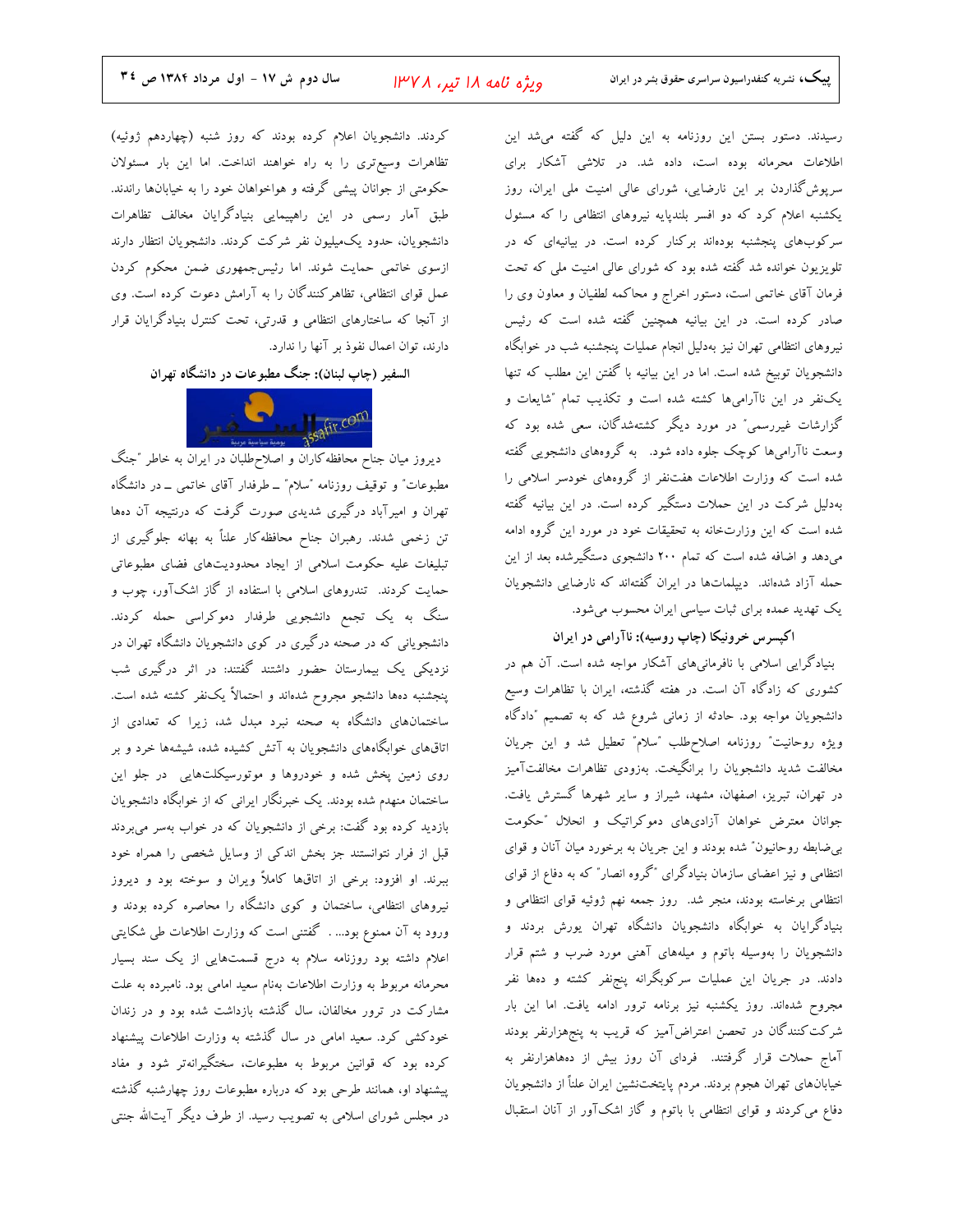ویژه نامه ۱۸ تیر، ۱۳۷۸

دبیر شورای نگهبان از قانون محدودکردن مطبوعات حمایت کرد و تأكيد ورزيد كه آزادى بيان نبايد بهعنوان وسيلهاى براى "توطئه" عليه نظام اسلامی، به کار گرفته شود. جنتی به خاطر تصویب کلیات طرح تغییر قانون مطبوعات، از مجلس شورای اسلامی تشکر کرد و گفت: "عليرغم توطئههاى اسراييل و ايالات متحده امريكا و فرانسه كه تلاش کردند این طرح را به شکست بکشانند، به تصویب رسید. به موجب قانون جدید مطبوعات، رسیدگی به تخلفات مطبوعاتی به دادگاههای انقلاب واگذار شده است. گفتنی است که مجلس شورای اسلامی، بررسی جزییات کامل طرح اصلاح قانون مطبوعات را که با مخالفتهای شدید مطبوعات اصلاح،طلب و نیز آقای خاتمی رئیسجمهوری به علت محدودیتی را که بر آزادی بیان اعمال می کنند روبهرو شده، فعلاً به وقت دیگری موکول کرد. در این راستا آیتالله علی مشکینی از روحانیون برجسته شهر قم بار دیگر خواستار اعمال محدودیتهای بیشتری بر مطبوعات شد.

الشرق الاوسط (چاپ لندن): دانشجو يان تنها نيستند



پروفسور چنگیز پهلوان ــ استاد علوم سیاسی، اجتماعی و فرهنگی در دانشگاه تهران \_ گفت: درحال حاضر جمهوری اسلامی ایران با یک "بحران قانونی" مواجه است. وی تأکید کرد تعداد بسیاری از استادان دانشگاهها در طرفداری از تظاهرات دانشجویی شرکت کرده و سرکوب دانشجویان توسط نیروهای انتظامی را محکوم کردهاند. پهلوان درباره ارزیابی رفتار با آقای خاتمی گفت: با آقای خاتمی در ایران بهعنوان یک فرد لیبرال برخورد میشود. موضع محتاطانهای که آقای خاتمی در برخورد با حوادث جاری اتخاذ کرد، این ترس را بهوجود آورده است که وی احتمالاً در کشمکش برای تصاحب قدرت، متزلزل شود. او هشدار داد که چنین وضعیتی به آقای خاتمی زیان شدیدی وارد میسازد و علاوه بر او موضع وزیرکشور را هم تضعیف خواهد کرد، هر چند که موسوی لاری اعلام کرد که دستور حمله به کوی دانشگاه را صادر نکرده است. پهلوان این نکته را که دانشگاه، دژ محکم محافظه کاران است "بی|ساس" خواند و افزود: دانشگاه قبل از دیگر ارگانها گرایش مربوط به "لزوم اصلاحات" را اتخاذ کرد، همانگونه که در دوران حکومت شاه سابق نیز این امر اتفاق افتاده بود. او گفت: "نمیدانم چرا با دانشگاه بهعنوان یک موسسه محافظه کار برخورد میشود؟ شاید به این علت باشد که در بیستسال گذشته پس از انقلاب جلو هر رفتار اعتراضآمیز ازسوی دانشگاه گرفته شده است." پروفسور پهلوان خاطرنشان کرد که دانشجویان در حوادث اعتراضآمیز کنونی تنها نبودند و مردم عادی برای نشاندادن همبستگی خود با دانشجویانی (که در دانشگاه اعتصاب کرده

بودند) به آنها موادغذایی می٫ساندند. همچنین اعضای کانون نویسندگان ايران قوياً از دانشجويان حمايت كردهاند.

الزمان ( انگلستان): اتهام فرمانده انتظامی تهران؛ سرکوب دانشجو یان

In English

سره

دادستانی نظامی ایران بر دخالت بیستتن از نیروهای انتظامی و در رأس آنها سرتيپ فرهاد نظرى \_

فرمانده ناحیه تهران بزرگ ــ در سرکوب اعتراضات دانشجویی ژوئیه گذشته تأکید کرد. در اطلاعیه روز گذشته دادستانی نظامی آمده است که تحقیقات پیرامون حوادث دانشگاه تهران چند ماه ادامه داشت و منجر به متهم کردن بیستتن از مسئولان انتظامی گردید. در رأس این افراد سردار سرتیپ نظری قرار دارد که دستور ورود غیرقانونی به کوی دانشگاه را صادر کرد. همچنین چهار افسر و ۹ سرباز وظیفه وابسته به نیروی انتظامی به ضرب و شتم دانشجویان و تخریب اتاقهای کوی دانشگاه متهم شدهاند. بیانیه توضیح داد که پرونده برای رسیدگی و تعیین زمان محاکمه برای دادستان نظامی ارسال شده است، دادستانی برخی از متهمان را بازداشت و گروهی دیگر را با ضمانت مالی آزاد کرد. شایان ذکر است که پنجاهنفر از افسران و سربازان وظیفه بهعنوان متهم و همچنین هفدهنفر بهعنوان شاهد احضار شده بودند. دادستانی نظامی ورود نیروهای انتظامی به رهبری سرتیپ نظری به کوی دانشگاه در ساعتهای نخستین از روز جمعه مورخه نهم ژوئیه گذشته را بدون اجازه مقامات قضایی غیرقانونی میداند و نظری را متهم به اجرانکردن دستورات وزیرکشور که خواستار عدم ورود نیروی انتظامی به کوی دانشگاه شده بود، کرده است. دادستانی همچنین دانشجویان را به خاطر سردادن شعار علیه برخی از مسئولان و افسران و پرتاب سنگ و همچنین حمله به برخی از افراد غیرنظامی که وارد اتاقهای دانشجویان شده و اثاثیه را ویران و به ساکنان آن حمله کردند، مورد سرزنش قرار داد. بیانیه دادستانی نظامی به عدم شناسایی قاتل عزت ابراهیمنژاد (که در درگیریها کشته شد) اعتراف کرده و خاطرنشان میسازد که تحقیق در این مورد همچنان ادامه دارد.

نیوزویک (چاپ امریکا): جنگهای خیابانی در تهران

این انقلاب دیگری نیست. حداقل هنوز نه، ولی مردم ایران به شکلی فزاینده برای دگرگونی ناشکیبا هستند. زمانی که ناآرامی شروع شد ناصر، ۲۲ ساله، دانشجوی رشته مهندسی دانشگاه تهران، در خوابگاه خود خوابیده بود. قبلاً حدود ۲۰۰ دانشجوی دیگر در اعتراض به توقیف یک روزنامه جناح چپ دست به تظاهرات زده بودند. بعد هم برای خوابیدن به خوابگاهشان رفته بودند. ساعت چهار صبح بود که یک نفر فریاد زد "پلیسها دارند میآیند.″ یک گروه از افراطیون مذهبی که چوب و چماق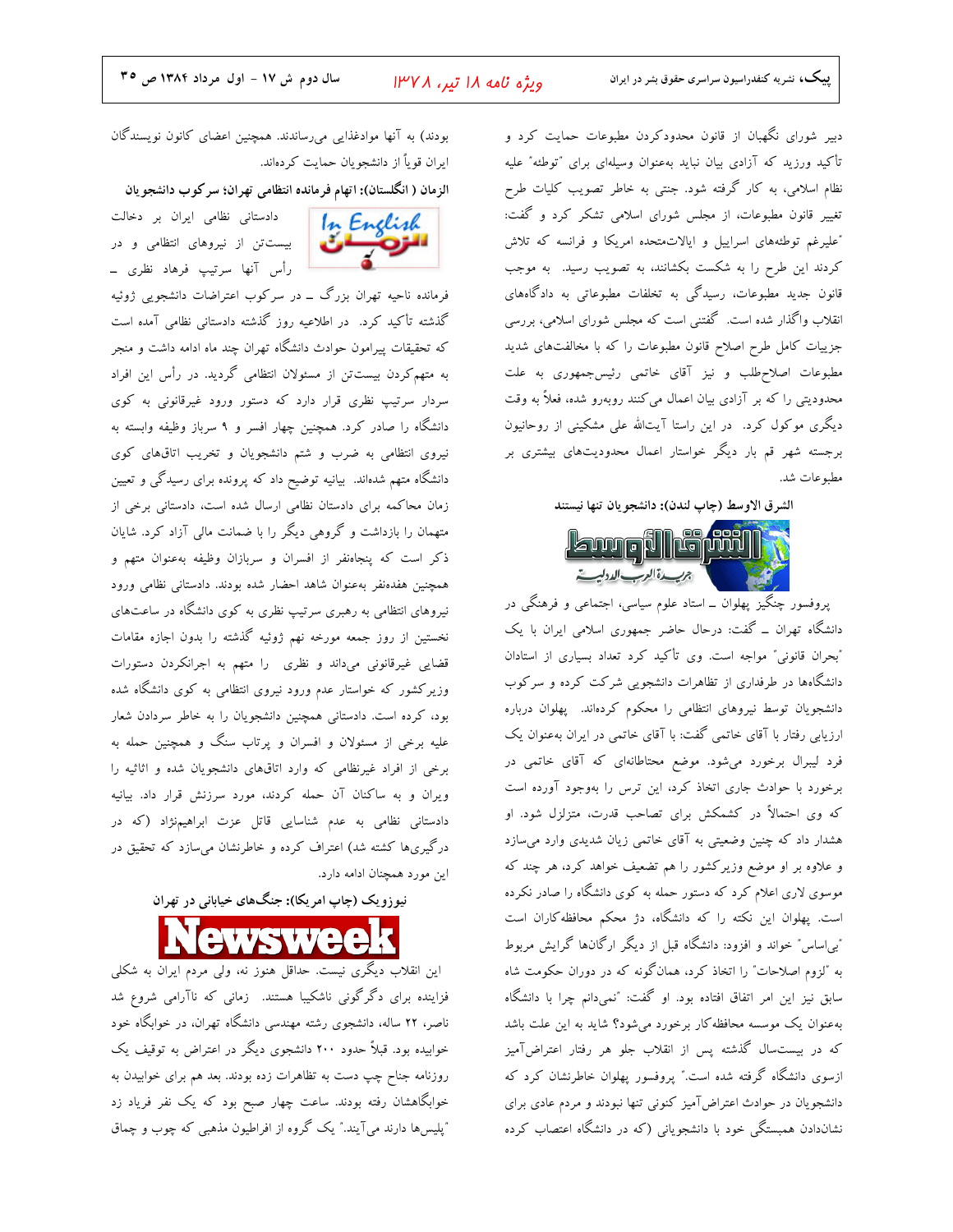و چاقو در دست داشتند، آنها را همراهی می کردند. ناصر می گوید پلیس با لگد در را باز کرد و مرا از اتاق بیرون کشید و پرت کرد توی راهرو. مهاجمین اتاق را به هم ریختند. کامپیوترها را خرد کردند و کتابها \_ حتی قرآن \_ را سوزاندند. ناصر می|فزاید من سعی کردم فرار کنم، اما قبل از آنکه بتوانم از آنجا خارج شوم مرا زیر مشت و لگد گرفتند و حسابی زدند. من مقاومت نکردم و آنهایی که مرا میزدند، بدتر کردند. بدین ترتیب خونین ترین ناآرامیهایی که ایران همانند بیست سال پیش در روزهای اول انقلاب اسلامی شاهد آن بود، آغاز شد. فعالان در اعتراض به حمله وحشیانه به دانشگاهها به خیابانها ریختند و افراد بسیاری که دانشجو نبودند نیز به آنها پیوستند. در شش شهر دیگر کشور تظاهراتی برپا شد. حتی اکثر روحانیون محافظه کار حادثه دانشگاه را محکوم کردند و دوتن از فرماندهان پلیس از کار برکنار شدند، اما آتش خشم مردم فروکش نکرد. اعتراضهای تهران به شورش تبدیل شد. پلیس و دانشجویان، افراطیون مذهبی و مخالفان چپگرا به مبارزه با یکدیگر پرداختند. گزارش شد که پنجنفر کشته و صدها نفر زخمی شدهاند. برای مدت ۲۴ ساعت چنین به نظر میرسید که انقلاب جدیدی ــ علیه رژیم اسلامی \_ در حال شکل گیری است. خاورمیانه بی ثبات، آماده یک اغتشاش تازه بود.

هرگز این طور نشد. چرا؟ زیرا در ایران کنونی اکثر مردم، مردمی که بر اثر انقلاب قبلی، جنگ سیاسی که رهبران این کشور بهوجود آوردند و یک اقتصاد نه چندان سالم سرمایه خود را از دست دادهاند، بهدنبال خشونت و هرجومرج نیستند. تا اواسط هفته، خود معترضان خواستار آرامش بودند. به اصرار دولت صدها هزار نفر به خیابانها آمدند که برخی از آنها از این وضع و عدهای هم از اصلاحات حمایت می کردند. اما در مجموع همه نگران ثبات کشور بودند. خیابانها آرام شدند؛ هر چند که فصل جدیدی از یک بلاتکلیفی آغاز شده بود... رقبای خاتمی افراد باقدرتی هستند. او از مقاصد آنها آگاه است. او محتاط و سرسخت است. وقتی که برخی از هواداران کلیدی او در دولت استیضاح و یا زندانی شدند، او افراد جدیدی را به جای آنها به کار گمارد. نامزدهای خاتمی برای دفاتر شهرداری (شورای شهر) از شرکت در انتخابات منع شدند اما به دادگاه شکایت کردند و سرانجام در رأیگیری پیروز شدند. روزنامههای طرفدار رئیسجمهوری تعطیل شدند و چند روز بعد با اسامی دیگری مجدداً منتشر شدند. در اواخر سال گذشته پنج $تن از روشنفکران$ خواستار آزادی بیان به قتل رسیدند اما خاتمی قاتلان آنها را ـ که افرادی در ردههای پلیس مخفی بودند ــ رسوا و زندانی کرد. در این میان، واشنگتن اظهارنظری نکرده است. دولت کلینتون امید داشته است بتواند با كمك آقاي خاتمي به اين روابط تيره بيست ساله خاتمه دهد. اما امریکاییان میدانند اگر علناً از کسی حمایت کنند، موقعیت او را به خطر

می|ندازند. از نظر مردم امریکا، حتی آدمهای خوب هم گذشته سیاهی دارند. در واقع بسیاری از نزدیکترین یاران آقای خاتمی، رهبران رادیکال ترین جناحهای انقلاب بودند. ناشر روزنامه سلام ــ که صبحها منتشر میشود و همان روزنامه طرفدار آقای خاتمی که دانشجویان در دفاع از آن تظاهرات خودشان را آغاز کردند ــ سیدمحمد موسوی خوئینیها است. گرچه او اکنون به عنوان یک طرفدار برجسته دموکراسی در داخل ایران مدنظر قرار دارد، اما در خارج به عنوان "یک رهبر مذهبی" شهرت دارد که سفارت امریکا در ایران را اشغال و دیپلماتهای امریکایی را مدت ۴۴۴ روز به گروگان گرفتند.

اسپرسو (چاپ ایتالیا): از آیتاللهها تا موسیقی راک و آزادی

گزارشی درباره نسل شورشی در تهران؛ درحالی که دو جناح کشور با یکدیگر به مقابله میپردازند. … پس از چند روز پرتحرک، دادگاههای ویژه هم|کنون برای محاکمه دانشجویان دستگیر شده و محکوم کردن آنان به عنوان "ضدانقلابيون" بسيج شدهاند، دانشجوياني كه همانند رودخانهای، تماماً به خیابانهای تهران سرازیر شدند تا با قدرت محافظه کاران به مخالفت برخیزند. قدرتی که به لرزه درآمد. قدرتی که گرچه رشته کنترل خود بر عوامل طرفدارش را برای سرکوب خونین موج آزادیخواهی و شادی باز کردهاند، اما در معرض خطر سرنگونی هم قرار دارد. "مرگ بر استبداد"، "مرگ بر دیکتاتورها"، و… شعارهایی است که از تاریخ هشتم ژوئیه (یعنی از زمانی که هزاران دانشجو اعتراض خود را شروع کردند)، در خیابانها و دانشگاههای تهران شنیده میشود.

آنان در خیابان انقلاب راهپیمایی کردند، همان جایی که بیستسال قبل والدينشان به خيابانها ريخته و با انجام همين راهپيمايي، شاه وقت را مجبور به رفتن از این کشور و انتقال قدرت به رهبران اسلامی کرده بودند. جرقهای که این اعتراض را شعلهور ساخت بستهشدن روزنامه اصلاح طلب "سلام" بود که توسط یک نماینده روحانی نزدیک به رئیسجمهوری آقای خاتمی چاپ میشود. اعتراضی که برای اولین بار در تاریخ بیستساله جمهوری اسلامی، تابویی را شکست. روز بعد، تظاهرات اعتراضآمیز توسط واحدهای ضدشورش به خون کشیده شد. این، زلزلهای سیاسی است و اخبار این روزها آن را نشان میدهند. اعتراضات روز به روز گسترش می یابد و مردم عادی را نیز که با دانشجویان همبستگی نشان میدهند، درگیر میسازد... . رئیس جمهوری محتاط ایران، با نگرانی از روندی که این وقایع پیدا کرده و نیز از امکان بروز جنگ داخلی، همگان را به آرامش فرامیخواند و خشونتها علیه دانشجویان را "غیرقابل تحمل" توصیف میکند و عملکرد خشن برخی "شاخههای منحرف در میان جوانان را که خلاف منافع ملت حرکت می کنند" نیز محکوم می کنند. دانشجویان خود را محدود به درخواست بازگشایی روزنامه تعطیل شده و دستگیری عاملان سرکوب میکنند. درواقع، این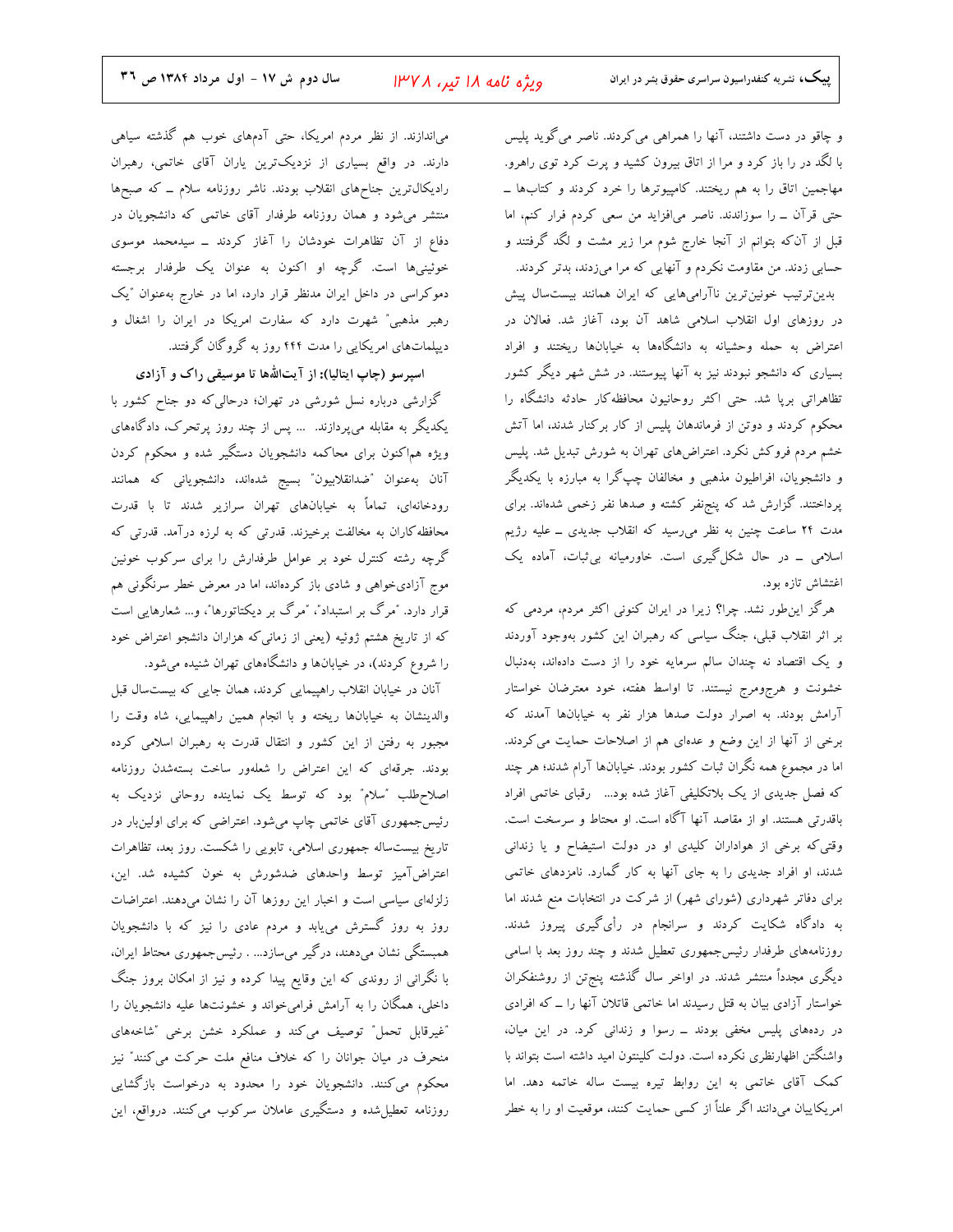سال دوم ش ١٧ - اول مرداد ١٣٨٤ ص ٣٧

ویژه نامه ۱۸ تیر، ۱۳۷۸

پییک، نشریه کنفدراسیون سراسری حقوق بشر در ایران

# **INTERNATIONAL** Herdd Oribune

برخوردهای شدید میان نیروهای امنیتی و دانشجویان معترض به محدودیتهای سفت و سخت جدید مطبوعاتی، روزجمعه در پایتخت تهران تعدادی مجروح برجای گذاشت. زمانیکه درگیری بر سر مطبوعات ایران، بزرگترین محیط و کوی دانشگاهی کشور را فراگرفت، نیروهای ″تندرو خودسر″ با گاز اشکآور، چماق و سنگ به گردهمایی دانشجویان طرفدار دموکراسی حمله کردند... . خبرگزاری ایران از قول سخنگوی وزارت اطلاعات گفت: "تعدادی از دانشجویان و مأموران نیروی انتظامی در این درگیریها زخمی شده، به بیمارستانی در آن نزدیکی برده شده بودند." به گفته او، تعدادی از دانشجویان دستگیر شده بودند، اما همه آنها بهجز سازماندهندگان گردهمایی، بعدها آزاد شدند. به گفته این سخنگو، نیروهای امنیتی ″بدون هماهنگی با وزرات کشور به این گردهمایی قریب به پانصدنفری حمله کرده بودند." به گفته خبرگزاری ایران، افرادی هم در "لباس شخصی" به این جماعت اعتراض کننده حمله کردهاند. ایرنا اشاره می کند که احتمال دارد این افراد بنیادگرایان اسلامی بوده باشند که همیشه سعی میکنند تظاهرات دانشجویان گیبرال را از هم بپاشند. یک دانشجوی دختر در حالی که صف نیروهای انتظامی ضدشورش را که در ورودی به کوی خوابگاه دانشگاه واقع در غرب تهران \_ را بسته بودند، زير نظر داشت، گفت: "بستن سلام، حمله به آقای خاتمی بود، و حمله به او یعنی حمله به مردم." برخوردهای تازه روز دوشنبه آغاز شد، درحالی که پنجروز است تظاهرات گستردهتر ادامه دارد. محمد خاتمی خواسته است اجازه دهند نظم و قانون حاکم شود. این خشن ترین تظاهرات پس از انقلاب سال ۱۳۵۷ است که در حال گسترش به دیگر شهرهای ایران است. در لوسآنجلس، هوستون و دالاس نیز به حمایت از دانشجویان تظاهراتی انجام شد. دولت ایران اعلام کرده بود آماده استفاده از زور است. خاتمی همچنان قهرمان دانشجویان است. رهبر مذهبی اول ایران تلاش می کند ناآرامی را آرام کند، درحالی که دانشجویان با پلیس درگیر شدهاند. اواخر دوشنبه گروههای غیرنظامی مسلمان سعی کردند به مواضع دانشجویان در خارج از محوطه خوابگاه دانشگاه تهران حمله کنند اما با کتک به عقب رانده شدند. شاهدان اعلام کردند که بسیاری از مردم در این ماجرا زخمی شدند و بسیاری از پنجرههای مغازهها در میدان ولیعصر خرد شد. شاهدان گفتند که نیروهای پلیس درحالی که هلیکوپترها بر فراز سر آنها پرواز می کردند مردم را بازداشت می کردند. سازمان خبری رسمی ایران اعلام کرد تظاهر کنندگان به نیروهای امنیتی حمله بردند و اینکه یک خودرو پلیس به آتش کشیده شد. آقای خاتمی همچنان قهرمان بیشتر دانشجویان است، که در انتخابات بقیه در صفحه ۱۱

مخالفت بسیار عمیق است. شورشی علیه یک حکومت دچار دوگانگی و چندگانگی است که روح پریشان و متفرقی دارد: در اینجا چهل میلیون نفر از جمعیت کل کشور کمتر از ۲۵ سال دارند که دوسوم جمعیت را تشکیل میدهند. این شورشی است علیه یک دید بسیار قدیمی از جامعه... . همهچیز از دوسال قبل و زمانی شروع شد که آقای خاتمی، (یک روحانی آرام و دست کم گرفته شده ازسوی جناحهای محافظه کار)، با کسب ۷۰درصد آرای مردم به ریاستجمهوری انتخاب شد. این یک چرخش بود. آقای خاتمی فارغ|لتحصیل مدرسه علوم الهی قم، آشنا به فلسفه غرب، قادر به تکلم به زبانهای عربی، انگلیسی و آلمانی، مترجم آثار كانت و توكويل، يك "اصلاحطلب" است و نه مسلماً يك "انقلابي". اما انتخاب او آشکار ساخت که اشتیاق به نوگرایی که در کل جامعه ايران جريان دارد تا چه حد وسيع است. زنان، تحقير شده به واسطه معیارهای نابرابر و محدودیتآور، روزنامهنگاران و روشنفکران و هنرمندانی که از سانسور دولتی در رنج و عذاب هستند، کارگران و تجار خسته از اقتصاد راکد و بی کفایتی دولت در اداره آن و فساد حاکم و بویژه جوانان، خسته و کلافه از... و مشتاق گوش کردن به موسیقی راک و پوشیدن لباسهایی که تمام جوانان دنیا میپوشند. آزادی مطبوعات یکی از کارهایی بود که آقای خاتمی وعده آن را داده بود و هنوز به آن پایبند است. رئیسجمهوری به محض انتخابشدن، به عطاالله مهاجرانی \_ یکی از افراد بسیار وفادار خویش ــ منصب مهم وزارت فرهنگ و ارشاد اسلامی را واگذار کرد که ابزاری قدرتمند برای هدایت سیاسی و فرهنگی [کشور] است. رادیکالها این وزارتخانه را تجسم عینی خواست و اراده تغییر تلقی می کنند و بدینترتیب با آن به مخالفت و دشمنی برمیخیزند. اولین اقدام وزیر این بود که با تسهیل و اعطای امتیاز برای بازکردن روزنامههای جدید به سست کردن زنجیرهای سانسور بپردازد. از آن زمان روزنامهها و هفتهنامههای بسیاری متولد شدند. بسیاری از اینها نیز بعداً توسط مقامها تعطیل شدند. اما نشریات دیگری سر بر آوردند. در مرحلهای از زمان، قوهقضاییه شروع به خصومت با روزنامهنگاران کرد، بهطوری که وزیر فرهنگ (که هدف حمله گروهی از نمایندگان قرار گرفت که اخیراً پیشنهاد استیضاح و رأی عدماعتماد به او دادند) صندوقی به مبلغ حدوداً سه میلیارد لیر، معادل تقریبی دومیلیون دلار، (كه عدد قابل توجهي براي ايران است) جهت پرداخت وديعههاي درخواست شده برای آزادسازی آنان تأسیس کرد. اگر در سطح داخلی اوضاع برای جناح تندرو روحانی مسلماً اطمینانبخش نیست، در سطح بین|لمللی نیز اوضاع به همان اندازه نگران کننده است. اما بی|عتبارساختن آقای خاتمی در زمان توفیق سیاست گشایش درقبال غرب، تهدیدی است که ممکن است متوجه عاملان آن شود.

هرالد تریبیون (چاپ امریکا): برخورد دانشجویان با پلیس ایران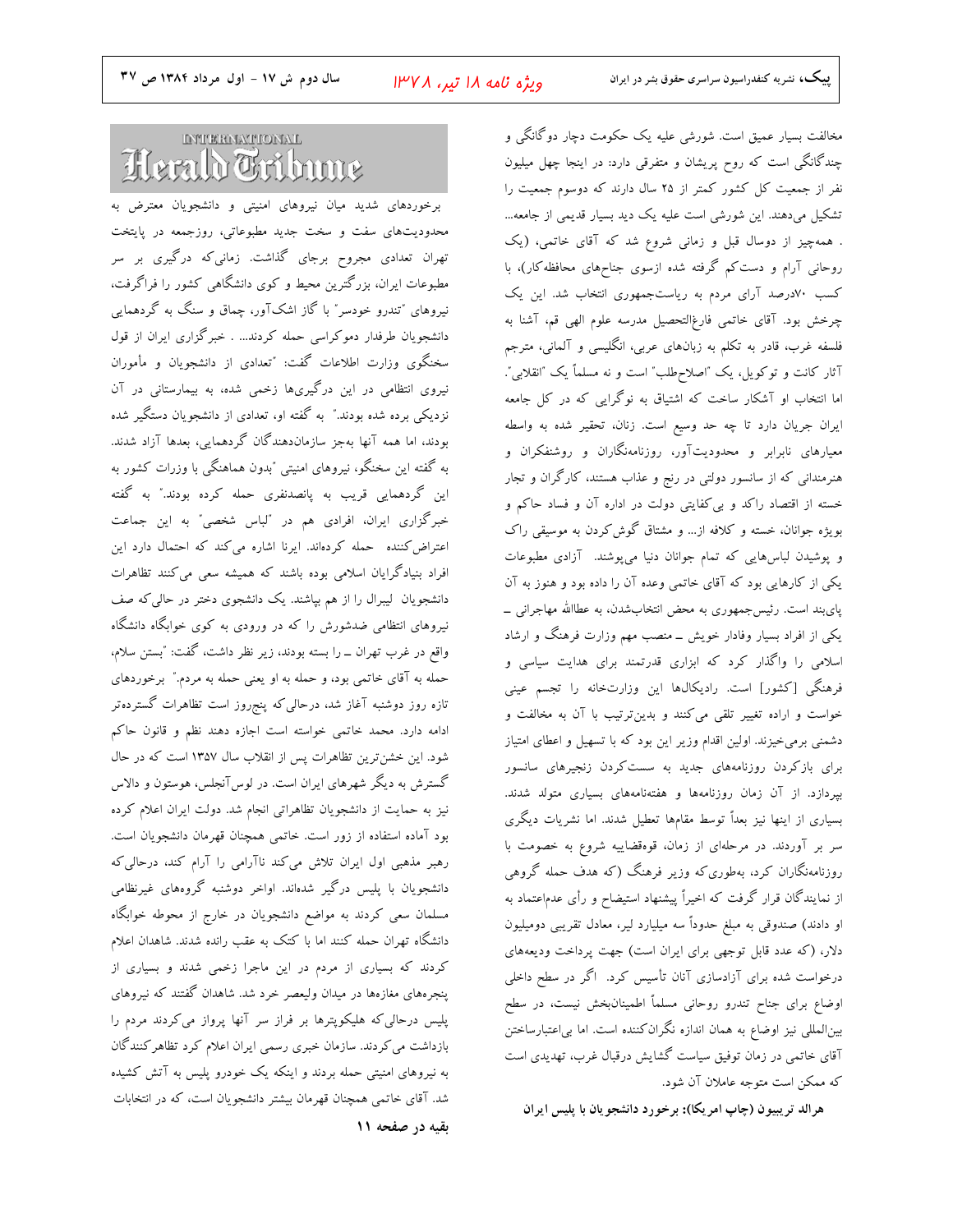#### بقیه از صفحه ۴۶

جهان خارج محقق میشود، به نظامی ضددموکراتیک منتهی خواهد شد. هم اصل تئوری نادرست و غیر دموکراتیک است، هم مصداق آن، در تعارض کامل با دموکراسی، تمام عرصه سیاسی را در کنترل دارد و حاكميت يگانه مطيع اوامر تشكيل داده است.

#### ۲-۱) مبارزه برای حقوق بشر:

حقوق بشر مجموعهای از ضوابط ضروری حداقلی برای هر فرد است تا بتواند حیاتی توأم با عزت و کرامت داشته باشد. دیوید بیتام هم حقوق بشر را حداقل شرایط ضروری برای فرد جهت نوعی زندگی انسانی سالم میداند. به نظر جان رولز و رونالد دورکین، عدالت به مثابه انصاف، بر این فرض استوار است که تمامی مردان و زنان صاحب حق طبیعی به برابری در توجه و احترام هستند، نه حقی که به دلیل تولد یا یک ویژگی یا شایستگی یا شرف بلکه صرفاً به عنوان انسانهایی که توانایی برنامه ریزی و عدالت خواهی دارند، دارا هستند. از نظر دورکین حقوق یک هدیه خدایی نیست بلکه از حق نخستین به برابری ناشی میشود. فینیس هم در این نظر با دورکین اشتراک فکری دارد و ریشه اصلی حقوق را برابری انسان ها میداند. به گفته او، در کاربرد نوین حق، به درستی بر برابری تأکید میشود، این حقیقت که هر موجود بشری محل شکوفایی ویژگی های انسانی است و بایستی اهمیت این شکوفایی را برای همه به یک اندازه در نظر گرفت. به بیان دیگر، گفتمان حق، عدالت را در پیش زمینه بررسیهای ما حفظ می کند.

ارتباط دموکراسی و حقوق بشر یکی از مسائل فلسفهی کنونی است. به گفتهی مایکل فریمن: «نظریهی دموکراسی میپرسد: چه کسی باید حکومت کند و پاسخ میدهد: مردم، نظریه حقوق بشر میپرسد: حاکمان چگونه رفتاری باید داشته باشند و پاسخ میدهد آنها باید به حقوق انسانی همه افراد احترام بگذارند. دموکراسی مفهومی جمعی است و دولتهای دموکراتیک میتوانند حقوق انسانی افراد را نقض کنند. در مقابل، مفهوم حقوق بشر برای محدود کردن قدرت دولتها آمده و تا آن جا که حکومتها را در معرض کنترل عمومی قرار میدهد دارای ویژگی دموکراتیک است. امٌا حقوق بشر قدرت مشروع همه حکومتها از جمله حکومتهای دموکراتیک را محدود می کند.»(۱)

دیوید بیتام، نظارت همگانی بر تصمیم گیریهای جمعی را هسته مرکزی دموکراسی میداند. به گمان او اصل برابری همه شهروندان، آنها را محق می سازد تا از طریق انجمنهای جامعه مدنی و مشارکت در حکومت در مورد موضوعات عمومی اظهار نظر کنند. اگر حق همهی شهروندان در اظهار نظر دربارهی موضوعات همگانی و اعمال نظارت بر حکومت، گوهر دموکراسی را تشکیل میدهد. «برای به فعلیت رسیدن این حق، از یک سو به نهادهای سیاسی نظیر انتخابات، احزاب و مجالس قانون گذاری

نیاز داریم و از سوی دیگر به تضمین آن دسته از حقوق بشری نیاز داریم که حقوق مدنی و سیاسی نامیده میشود و در کنوانسیونهایی نظیر میثاق بین المللی، حقوق مدنی و سیاسی و کنوانسیون اروپایی حقوق بشر قید شدهاند.»(۲)

به نظر بیتام، ماهیت مشترک بشر، توجیه فلسفی واحدی برای دموکراسی و حقوق بشر فراهم میآورد. توانایی انسان در انتخاب آگاهانه و منطقی یا اقدام اندیشیده و هدفمند در مسائلی که بر زندگی اش تأثیر میگذارد، پیش فرض فلسفی در بارهی ماهیت بشر است. دموکراسی مبتنی بر قبول « فرض توانایی انسان در حل مسائلی است که بر زندگی مشترک یا دولتی اش تأثیر میگذارد. چون حق رأی دادن یا نامزد شدن برای مناصب عمومی.» (۳) آدمیان قادرند در حوزهی خصوصی و عمومی تصمیم بگیرند و زندگی شان را اداره کنند.

رونالد دورکین معتقد است حقوق فردی همچون برگهای برنده (TRUMPS) در دست افرادند که دولت نمیتواند حتی به بهانهی مصلحت عمومی آنها را پایمال کند. به نظر او به محض این که حقوق مشخص شدند نمیتوان آنها را کنار زد. به گفتهی او، اگر شخصی حق انتشار نظریات خود را داشته باشد، مقامات دولتی نمیتوانند آن حق را نقض کنند، حتی اگر، به درستی، معتقد باشند که اگر چنین کنند به طور کلی به نفع جامعه خواهد بود.

راقم این سطور در طی سال0های گذشته بارها موارد نقض حقوق بشر در ایران را بر ملا کرده است. در این جا به چند نمونه از نقض گستردهی حقوق بشر در ایران اشاره می کنم.

• طی سال@ای گذشته به دنبال فرمایش صریح و علنی آقای خامنهای در خصوص مطبوعات که پایگاه دشمن|ند، نزدیک به یکصد نشریه به طور فلَّهای توقیف شد و روزنامه نگاران روانهی زندان شدند. مقامات قوهی قضاییه رسماً طی مصاحبههایی اعلام داشتند که به دنبال فرمایشات رهبر با مطبوعات برخورد كردهاند. اين است معنى آزادى بيان در رژيم سلطانی. سال@ا تلاش و حبس روزنامه نگاران در سلولهای انفرادی نتوانست حتی به کشف یک مورد از پایگاه دشمن منتهی شود. امٌا دستگاه قضایی هیچ گاه از آقای خامنهای نخواست مدارک و مستندات خود را در خصوص پایگاه دشمن بودن مطبوعات به دادگاه ارائه نماید و حال که روشن شده است آن مدعا کذب محض بوده، هیچ برخورد قانونی با رهبر به دلیل پایمال کردن حقوق روزنامه نگاران و مطبوعات صورت نگر فت.

• یعنی رهبر با بقیهی مردم برابر نیست. او میتواند اتهام بلادلیل بر شهروندان وارد نماید بدون آن که پیگرد قانونی در کار باشد.

• در آغاز به دست گرفتن رهبری نظام، آقای خامنهای از«شبیخون فرهنگی دشمن» و ضرورت مقابله با آن سخن گفت، به دنبال آن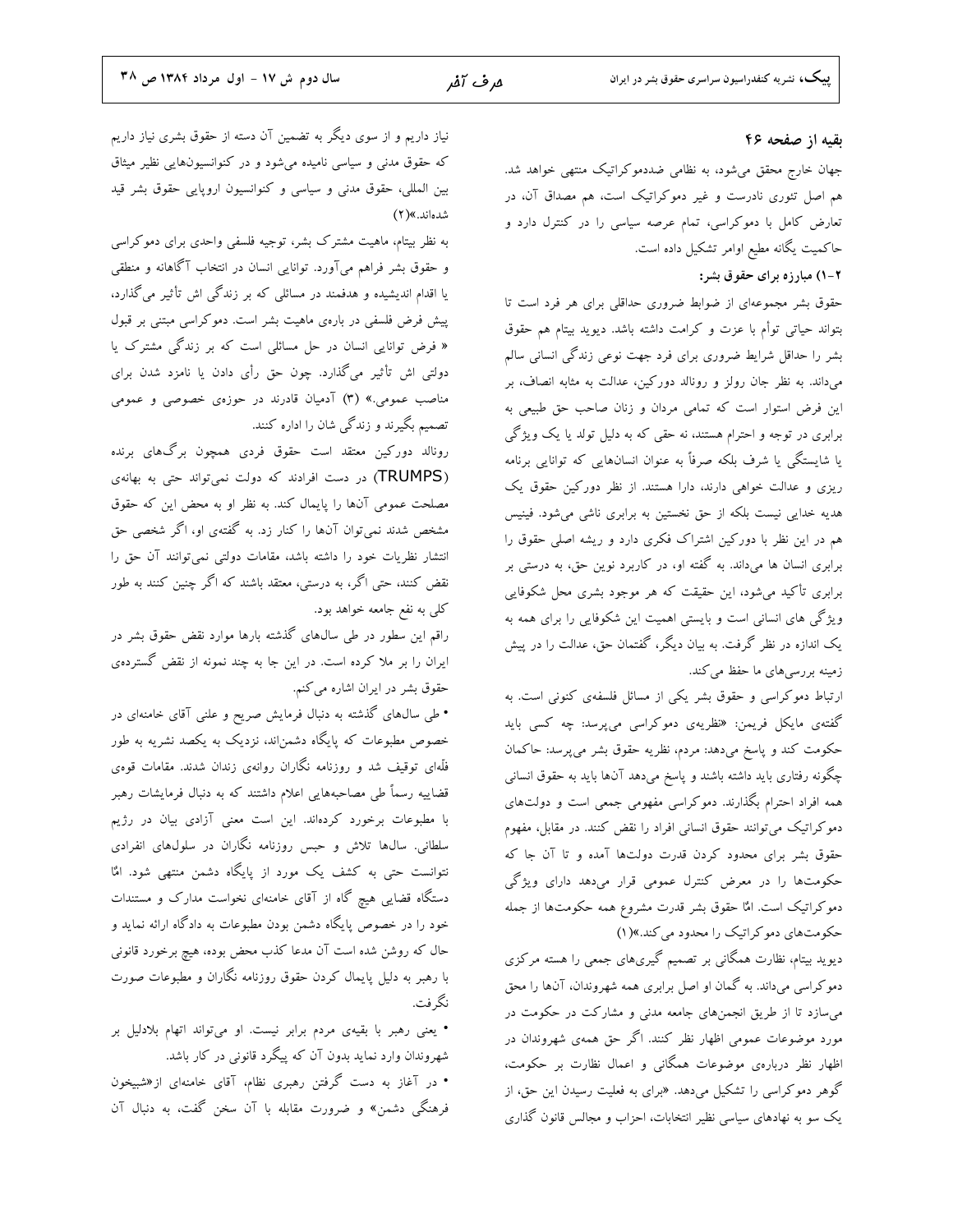برنامههایی چون «هویت» ساخته شد و روشنفکران دگراندیش به نام عاملان شبیخون فرهنگی دشمن توسط مسئولین رده بالای وزارت اطلاعات به فجیع ترین شکل ممکن با کارد سلاخی شدند. • ترور مخالفان در خارج از کشور توسط «فرنگی کاران» بخش دیگری از پروژه قتل عام درمانی بود. اصطلاح عالیجناب و عالیجنابان خاکستری

پوش برای اشاره به آمر اصلی این پروژه جعل شد. قتل زهرا کاظمی نیز در چنین بستری شکل گرفت. زهرا کاظمی تنها مقتول بدون قاتل در تمام جهان است.

• حمله وحشیانه به کوی دانشگاه تهران و بازداشت گسترده دانشجویان مظلوم مضروب یکی دیگر از موارد نقض حقوق بشر در ایران بود. اینک حتی به دانشجویان اجازه داده نمیشود تا یک مراسم ساده در یکی از دانشگاهها با آن مناسبت برگزار کند. سرکوب سیاسی گسترده برای ایجاد جامعه تک صدایی است. در این جامعه فقط و فقط باید یک صدا شنیده شود: صدای رهبر. تنها یک گوینده باید وجود داشته باشد، بقیه بايد فقط شنونده باشند.

• در پرونده نظرسنجی و پرونده وبلاگ نویسان فجایعی رخ داد که قلم قاصر از بیان آنهاست. در مرخصی کوتاه مدتی که داشتم، دیداری با وبلاگ نویسان صورت گرفت. آنها گفتند که همگی آنان را عریان به داخل یک حمام برده و از آنها فیلم تهیه کردهاند. سعید مرتضوی هم به آن ها گفته بود: «ممکن است در خیابان که راه می روید، یک ماشین به شما بزند و بمیرید. روزانه تصادفهای زیادی رخ میدهد، این هم یکی از آن ها».

#### ٢) عدالت اجتماعي فاشيستي:

فاشیستها مخالف آزادی بیان، تساهل و رواداری، تمایز سپهر خصوصی از سپهر عمومي، جامعه مدني، انتخابات آزاد رقابتي، حقوق بشر و ... هستند. آنها از عدالت اجتماعی دفاع کرده و از آن برای به قدرت رسیدن و واننهادن آن استفاده میکنند. امٌا عدالت اجتماعی فاشیستی چه نوع عدالتی است؟ تئودور آدرنو و زیگموند فروید به نحو احسن ماهیت این نوع عدالت اجتماعی را برملا کردند. آدرنو مینویسد: «جریان نیمه پنهان تساوی طلبی موذیانه و برادری همگانی در خفّت، یکی از مؤلفههای تبلیغات فاشیستی و خود فاشیسم است. فرمان مشهور هیتلر برای تحقق Eintopfgericht (یک کاسه کردن) نماد همین امر بود. هرچه خواست آنان برای تغییر ساختار درونی جامعه کمتر باشد، بیشتر درباره عدالت اجتماعی وراجی می کنند و البته منظورشان آن است که هیچ یک از اعضای «اجتماع ملّت» نباید سرگرم لذّات فردی شوند. تساوی طلبی سرکوب گر، به عوض تحقق برابری حقیقی از طریق امحای سركوب، جزء ذاتي ذهنيت فاشيستي است».(١)

فروید هم درباره این نوع عدالت اجتماعی مینویسد: « عدالت اجتماعی بدین معناست که ما چیزهای بسیاری را بر خود حرام می کنیم تا دیگران نیز مجبور به چشم یوشی از آن شوند یا به بیان دیگر قادر به خواستن و طلب كردن آن ها نباشند.»

آقای خامنهای طی سال های گذشته دستور کار سیاسی کشور را عدالت اجتماعی و مبارزه با فساد اجتماعی، نه آزادی و دموکراسی، اعلام کرده است. وقتى مخالفان واقعى تحوُلات ساختارى و اصلاحات بنيادين، شعار عدالت اجتماعی سر میدهند روشن است که در مدعایشان صادق نیستند. مگر میتوان آدمیان (زن و مرد، مسلمان و غیر مسلمان، فقیه و غیر فقیه و ...) را از نظر حقوقی برابر ندانست و باز هم مدعی عدالت اجتماعی شد؟ صغیر دانستن مردم و قیم دانستن صنف خود چه نسبتی با عدالت اجتماعی دارد. مگر عدالت سیاسی بخش مهمی از عدالت اجتماعی نیست؟ پس چگونه با حیلههای مختلف بخشهای مهمی از اقشار جامعه را از مشارکت در عرصه سیاسی حذف و حقوق مدنی و سیاسی آنان را پایمال کرده و آن گاه مدعی عدالت اجتماعی میشوند؟ اگر منظور از عدالت اجتماعی، فروکاستن عدالت به توزیع ثروت و مبارزه با فساد اقتصادی (سوء استفاده از منابع عمومی برای استفاده خصوصی) باشد، باز هم جای این پرسش وجود دارد که نظام غیردموکراتیک سلطانی حامل چه نوع توزیع ثروتی خواهد بود؟ مگر حامی پروری امکان توزیع عادلانه ثروت را میدهد؟ مگر در نبود رسانههای مستقل و آزاد میتوان به جنگ رانت خواران و غارتگران اموال مردم رفت؟ وقتی جامعه مدنی سرکوب میشود، قوه قضائیه گوش به فرمان رهبر چگونه میتواند با فساد اقتصادی مبارزه کند؟ تنها مطبوعات آزاد، روزنامه نگاران شجاع و نهادهای مدنی مستقل میتوانند فسادهای زمامداران را افشا و برملا کنند. دولتهای خودکامه به جای عدالت اجتماعی، فقر و فساد و فحشا(تن فروشی) را گسترش میدهند. وزارت اطلاعات در کدام دوره گرفتار فعالیتهای اقتصادی شد؟ چه کسی جرأت داشت فعالیتهای اقتصادی وزارت اطلاعات را در دورهی علی فلاحیان را برملا کند؟ فعالیتهای اقتصادی زمامداران جمهوری اسلامی و طبقه جدید، محصول نظام سلطانی همیشه مصون از برخورد بوده و هست. فسادهای اقتصادی حکام، حریم ممنوعهای است که مردم و رسانهها حق ورود به آن را ندارند به گفته پورتا: «یکی از متغیرهایی که شدیداً با فساد ارتباط دارد دخالت دولت در ساختار حیات اقتصادی است. ازدیاد قوانین و مقررات، رشد بخش عمومی و توسعه نظام رفاهی، جملگی فرصتهای آلوده شدن به فساد را افزایش میدهند. این فرصتها از طریق اختیاراتی که کارمندان دولت اعمال می کنند نیز افزایش میbیابد.» تجربه بشری نشان داده است که احتمال بروز فساد سیاسی در نظامهای استبدادی مطلقه، که افکار عمومی و مطبوعات در آن ها مجاز به برملا کردن موارد فساد نیستند به مراتب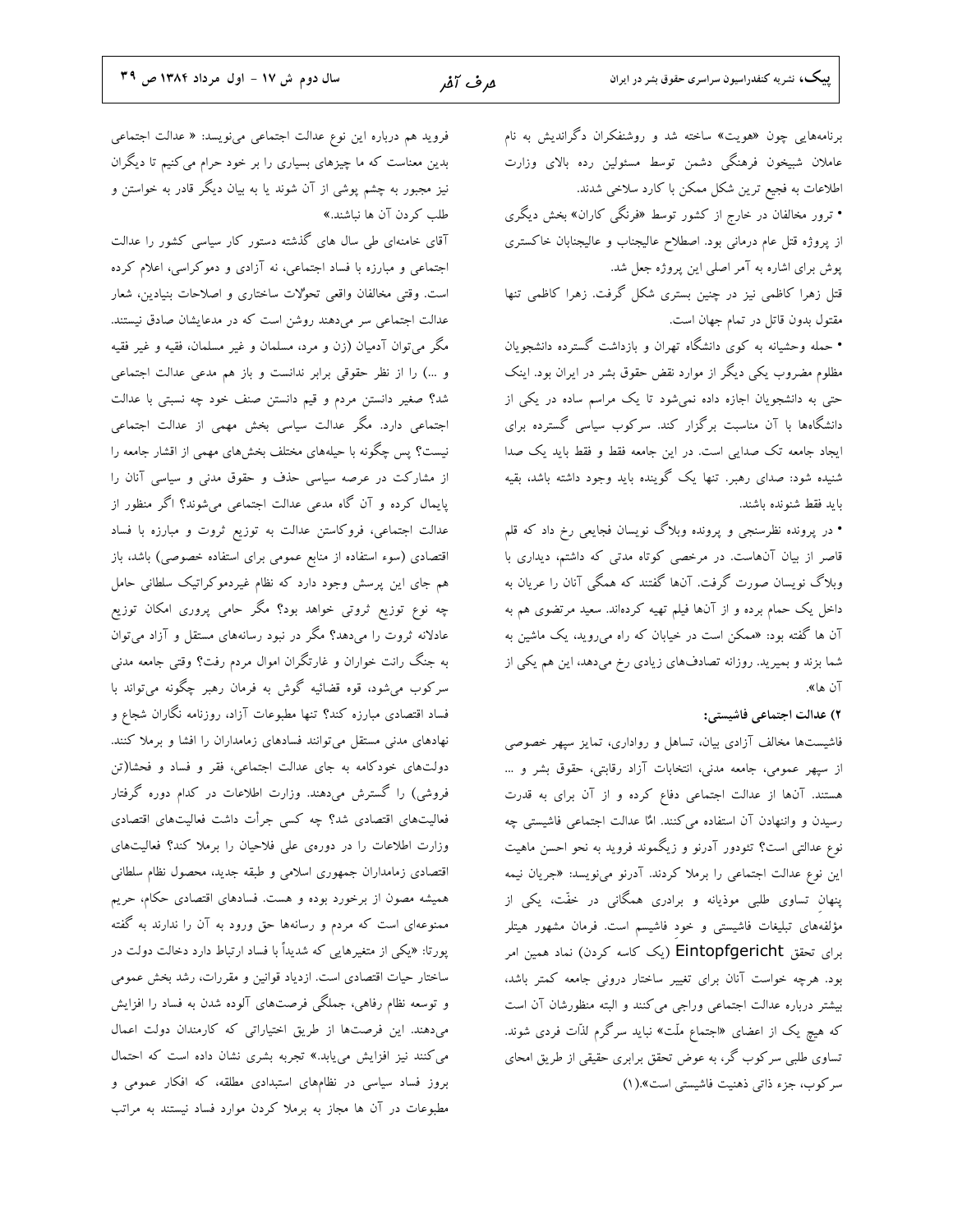بیشتر از دیگر نظامهاست. دولت حداقلی (کمینه) فساد را کاهش میدهد. در دولت حداکثری سلطه گر، چه کسی جرأت میکند از طریق مطبوعات این پرسش را مطرح کند که چرا آن «آقا» با آن زن شوهردار روابط نامشروع داشت و از او برای حمل قاچاق مواد مخدر و سلاح به خارج از کشور استفاده می کرد و وقتی دید روابط نامشروعش با آن زن، دارد لو می رود، او را کشت؟ چرا آن آقای دیگر با یک زن شوهردار رابطه نامشروع داشت و وقتی قرار شد به پرونده او رسیدگی شود با دستور «بالا» پرونده مختومه شد؟ وقتی به ناموس مسلمانان رحم نمیشود، چه جای سخن گفتن از مبارزه با فساد. آقازادهها در این مملکت به راحتی می توانند با اسلحه، فردی را به قتل برسانند و در دادگاه علنی تبرئه شو ند.

#### ۳) پروژه قهرمان سازی و اسطوره پردازی:

دورهی قهرمان سازی و به دنبال نجات دهنده بودن، گذشته است. گویی به قهرمانان و اسطورهها نمیٍتوان نزدیک شد. آنها به حریم ممنوعه تعلق دارند. برخی بر این گمانند که گنجی وضعیتی به وجود آورده که دیگر نمی توان او را نقد کرد؛ لذا چارهی خلاص شدن از این معضل آن است که وی به ترتیبی این وضعیت را تغییر دهد. من نمیدانم این چه استدلالی است که میگوید چون پیامد ناخواسته مقاومت و ایستادگی در مقابل جباریت و نقض حقوق بشر در جوامع غیردموکراتیک آن است که به گمان برخی مقاومت کننده، قهرمان یا شخصیتی اسطورهای است، پس نباید در مقابل حاکمان خودکامه و ناقضان حقوق بشر ایستاد. این رویکرد به گمان من به دلایل زیر، تماماٌ باطل است.

۰۱–۳) به جای دست کشیدن از مبارزه با جباران و ناقضان حقوق بشر، باید توهٌمات ماقبل مدرن مردم را رد کرد. باید گوشزد کرد که هیچ نجات دهندهای وجود ندارد. تمام آدمیان، متوسط و جایز الخطااند. بشر زمینی گناهکار و خطا اندیش است.

۲-۳) باید عقاید و باورهای همگان، از جمله دگراندیشان، را از طریق اوراق کردن (Deconstruction)، بی رحمانه به نقد کشید. نقد در عرصه عمومی صورت میگیرد. مگر صادق هدایت، احمد شاملو، شریعتی، مطهری، خمینی، سروش، مجتهد شبستری، ملکیان، شایگان، آشوری، جواد طباطبایی و … توانستهاند از نقد بگریزند که یک روزنامه نگار متوسط بگریزد؟ این اصلاً مهٌم نیست که فردی انتقادناپذیر باشد، این هم مهٌم نیست که مریدان یک متفکر یا فعال سیاسی مراد خود را خطاناپذیر بدانند، مهٌم آن است که امکان نقد وجود داشته باشد تا در عرصه عمومی، همگان نقد شوند و کسی نتواند با ایدئولوژیهای تمامت خواه، مردم را فریب دهد. عرصهی عمومی را روشنفکران و متفکران شجاع باید بسازند، نه آن که منتظر بمانند تا رژیم حاکم برای آن ها

عرصه عمومی بسازد. عقلانیت انتقادی تنها سلاح در مبارزه با قهرمان سازی است.

۳-۳) مسئله اصلاٌ ربطی به قهرمان سازی ندارد. مسئله این است، یک فرد را به دلیل عقاید و نظرات دگراندیشانه اش سال هاست که حبس کردهاند امٌا به این اقدام غیر منصفانه، غیر عادلانه و نامشروع، کفایت نکرده و او را ممنوع التلفن و ممنوع از درمان بیماری کردهاند، می گویند یا باید توبه نامه بنویسی و تمامی عقاید پیشین خود را نقد و رد کنی یا در شرایط تو نه تنها تحوُّلي ايجاد نخواهد شد بلكه پس از پايان محكوميت فعلى سالها تو را از طریق یک محاکمه جدید در زندان نگاه خواهیم داشت. آیا ایستادن در مقابل این فرایند ناجوانمردانه به معنای قهرمان سازی است؟ آیا ناقدان مرا به توبه نامه نویسی دعوت میکنند؟ هدف نظام شکستن و نابود کردن من است. اگرچه جسماً در طول این سال ها کاملاً شکسته شدهام ولی سعی کردهام که از نظر روحی و اعتقادی نشکنم و به جباران حاکم «نه» بگویم. نهای که دارد به بهای جانم تمام میشود. این جسم، در حال زوال کامل است، امٌا چون به حدسهایی (کلیه نظراتم) که زدهام باور دارم، دلیلی برای انکار آن ها نمیبینم. بدیهی است که تمام آن حدسها بايد به تيغ ابطال سپرده شوند. التزام به «عقلانيت نقدى» با «به زور زندان از اعتقادات دست کشیدن» تفاوت دارد.

۴-۳) رژیم سیاسی لباسی است در حد قد و قامت مردم یک جامعه. اگر مردم، نظام سیاسی خودکامه را میپسندند و آن را برآورنده نیازهایشان میدانند، هیچ کس نمیتواند آنان را از آن چه انتخاب می کنند باز دارد. مردم میتوانند رژیم دیکتاتوری یا دموکراسی را انتخاب نمایند، عًلم دموکراسی برافرازند یا چادر استبداد بر سر کشند. مگر قهرمان مردمانی که با خودکامان، سازش و مدارا می کنند، ارزشی دارد که کسی جان خود را فدای آن کند؟ «مردمان<sub>ی</sub> که از دیکتاتورها اطاعت می کنند و در عین حال از زائد بودن آنان به نحوی باخبرند. مردمان این تضّاد را به میانجی این فرض آشتی میدهند که آنان خود همان حاکمان و ستمگران بي رحمند.»(١)

زندان مرا گرفتار توهم نکرده است. سرخوردگی، ناامیدی، یأس، عزلت نشینی، فرار از سیاست و عرصه عمومی، به دنبال زندگی و خوشگذرانی رفتن، امروزه در جامعه ما فراگیر شده است من هرگز گرفتار این توهم نبودهام که کسی (مردم) در بیرون منتظر من است. سهل است، نزدیک ترین دوستانم افکار و گفتار و نوشتار و رفتارم را قبول ندارند. امٌا هیچ یک از این واقعیتها مرا مکلّف نمیسازد که در مقابل خودکامگان سر خم کنم تا شاید از زندان آزاد شوم، زندگی در بردگی برای من پشیزی ارزش ندارد. همان گونه که بسیاری خود را مخیر میدانند که با خودکامگان همکاری کنند، یا در مقابل نقض حقوق بشر سکوت پیشه نمایند، من هم حق دارم در مقابل خودکامه بایستم و با صدای بلند به او و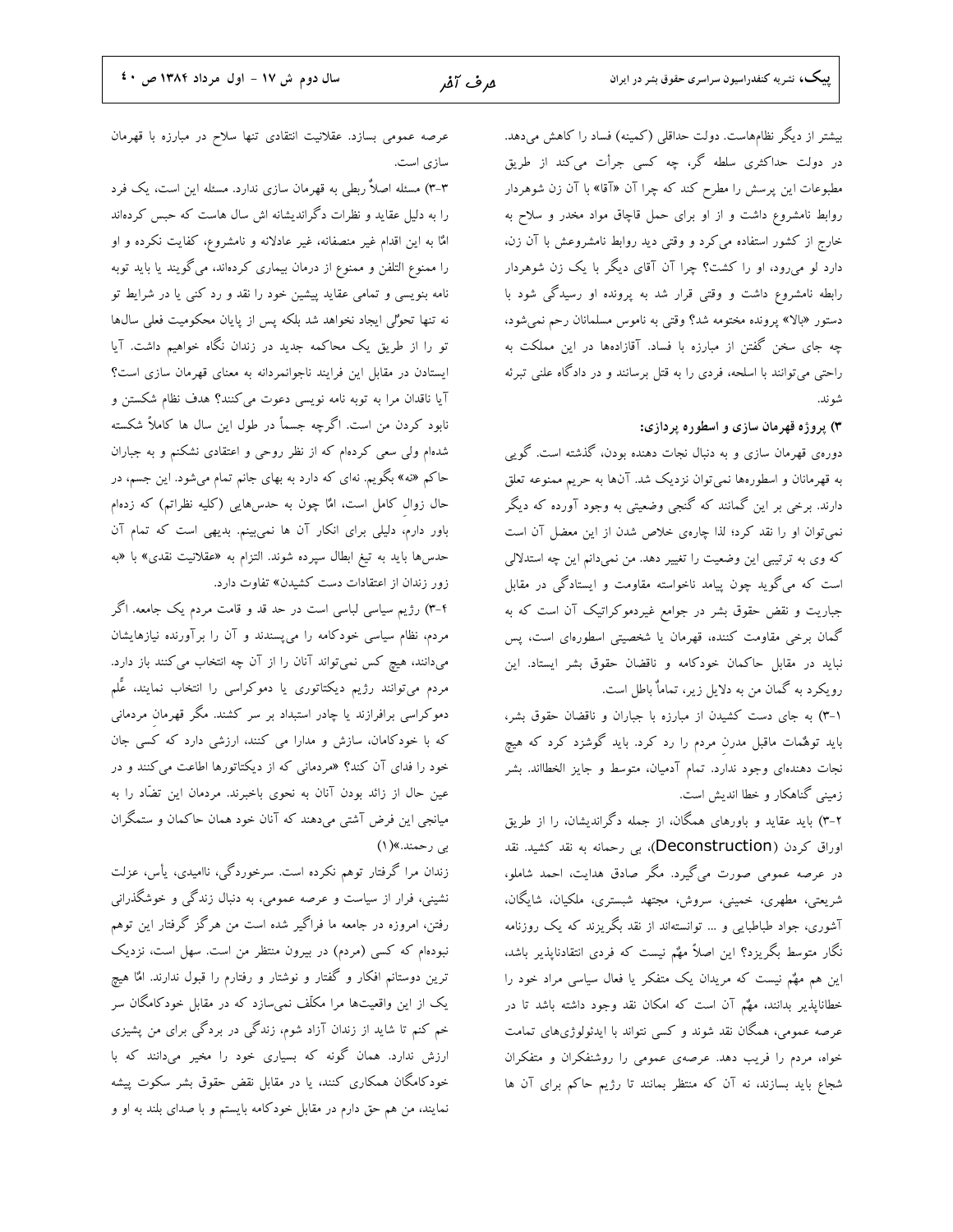رفتارش نه بگویم. این حقی است که شریعت محمدی آن را تائید کرده است:

لا يحب الله الجهر بالسوء من القول الا من ظلم و كان الله سميعاً عليما: خدا بلند کردن صدا به بدگویی را دوست ندارد، مگر از آن کس که به او ستمي شده باشد و خدا شنوا و داناست. (سوره النساء، آيه ١٤٨)

۴) مرگ سقراطی:

سقراط دو چیز را همزمان دنبال میکرد. اول: خودمختاری شخصی در برابر جماعت (حق زیستن به عنوان فرد). دوم: آزادانه اندیشیدن و همه چیز را به پرسش گرفتن. سقراط تردیدی به خود راه نداد که زندگی شخصی اش را به خطر اندازد و مرگ را بپذیرد تا اهمیت و برتری اندیشهی شخصی را نسبت به گروه و جماعت و دولت نشان دهد. او با پذیرش مرگ، خویشتن خود را در برابر شهر در مقام فرد به اثبات رساند. سقراط با مرگ خویش تبدیل به نماد فردی شد که برای خود و مستقل از شهر وجود داشت و زیست. امٌا نباید فراموش کرد که مرگ او شکستی برای دولتشهر به شمار میآمد، زیرا وجود یک نارسایی بنیادی، یعنی ناتوانی از به رسمیت شناختن فرد در مقام فرد و پذیرش آزادی اندیشیدن را نمایان ساخت. آن دولتشهر نمیتوانست آزادی شخصی و هستی خودمختار فرد را بیذیرد. توکویل به درستی گوشزد می کند که: «پدران ما واژهی خودباوری را که ما برای استفاده خود ساخته ایم نمی شناختند، زیرا در روزگار آنان فردی که به گروهی تعلق نداشته باشد یا بتواند خود را به طور مطلق تنها بشمارد، یافت نمی شد». در دوران ماقبل مدرن، ایدهی فرد، فردی آزاد در انتخابهایش و تنها در خلوتش، ناشناخته بود. زایش سوژهای که ارباب خود بود، با تعهدات انتخابهای خودش تعریف میشد، حاکی از آن بود که او دیگر خودش را در درجهی اول بخشی از یک کل اندام وار نمیدانست. فرد منحل در جماعت نمیتواند قوای خلاقه و انتقادی اندیشه و تفکر خود را به کار بندد. این امر امکان پذیر نمیباشد مگر زمانی که فرد بتواند خود را متمايز از اجتماع و جمع خود ببيند.

فوکو به نقل از بودلر میگفت انسان مدرن فردی است که خود را چون اثر هنری خلق میکند. فرد خودمختار، دگراندیش و دگرباش است. با دیگران «تفاوت» دارد. تک رو است. نه تنها سبک زندگی خود را خلق می کند، بلکه چگونه مردن خود را هم خود انتخاب می کند. آیا مرگ هم خلق نوعی اثر هنری نیست؟ خصوصاً در نظامی که تفرُد و آزادی اندیشه را به رسمیت نمی شناسد.

تفاوت، شرط لازم بالیدن و رشد آدمی است که برای افراد آدمی، چه مرد و چه زن، گزینشهایی را میسر میسازد که به خودمختاری آنان ارزش و معنا میبخشند. خودمختاری فردی، تنها در یک جامعه «چند فرهنگه» می تواند تحقّق بیابد، جامعهای که در آن حضور فرهنگهای متفاوت به

گزینش معنادار مجال بروز میدهد. باید پذیرفت که افراد خودمختار (autonomous) توان انتخاب از بين آموزهها و الگوهاى گوناگون زندگی را دارند. به گفته الریش بک، جامعه شناس آلمانی، فردی شدن در مدرنیته به این معنا است که افراد در غیاب یقینها و هنجارهای سنّتی .<br>ثابت الزام آور و ظهور شیوههای جدید زندگ<sub>ی</sub> که به طور مداوم در معرض تغییر است، باید خود، زندگی نامه خود را خلق کنند.

مرگ سقراطی یک سبک زندگی است که عقلا در طول تاریخ از تحسین آن باز نایستاندهاند. انتخاب مرگ، اگر مجبور به انکار فردیت خود باشی و امکان آزاد اندیشیدن و آزاد سخن گفتن و آزاد زیستن را نداشته باشی، انتخابی است که خرد را در مقابل خویش ناگزیر میسازد. آزادی بدون قید و شرط یا اعتصاب غذای نامحدود، متکی بر چنین پیش زمینهی نظری است.

۵) دراکولای خون آشام:

فرانکو مورتی در تحلیلی مارکسیستی \_ روانکاوانه از رمان دراکولا، مینویسد: «دراکولا خون ریختن را دوست ندارد . او به خون محتاج است. هدف غایی او این نیست که زندگی دیگران را بنا بر هوا و هوس ویران و تباه ساخته و به هدر دهد، بلکه هدف او استفاده کردن از زندگی آن هاست... . سرشت و طبیعت اش بر او اجبار می کند که برای نامحدود بودن، مبارزه کند و بر کل جامعه استیلا یابد. به این دلیل نمیتوان با خون آشام «همزیستی» داشت. یا باید در برابر او سر تسلیم فرو آورد و یا باید او را کشت تا از این طریق جهان را از حضور او و او را از نفرینش آزاد ساخت… . دراکولا، انحصارگری حقیقی است. تنها و مستبد است و رقابت را نخواهد پذیرفت... . او خود را به ادغام کردن (در معنای حقیقی) توان جسمانی و اخلاقی قربانیانش محدود نمیسازد، او بر آن است تا آن ها را برای همیشه از آن خود کند... . محکومیت آدمی در برابر دراکولا نظیر محکومیتش در برابر شیطان، «نه برای دورهای معین» بلکه برای تمامی حیات است… . خون آشام، نظیر انحصار، این امید را که استقلال آدمی میتواند روزی بازگردد، از بین میبرد. او ایدهی آزادی فردی را تهدید می کند… . هنگامی که دراکولا، آزادی فردی را تهدید می کند، فرد به تنهایی فاقد توان مقاومت در برابر او یا شکست اوست. فرديت انسان مورد تهديد استيلا يافتن خون آشام است. « مشتى افرادى

منزوی نیز توان رویارویی با نیروی متمرکز خون آشام را ندارند».(۲) خودکامگان اگرچه جسم مرا به استیلای خود درآوردهاند ولی چون نتوانستهاند روح و فکر مرا در انحصار خود بگیرند و برای همیشه از آن خود کنند، اینک به خونم تشنهاند. اخیراً سعید مرتضوی در یک جلسه به مسئولین گفته است «مگر وقتی زهرا کاظمی کشته شد، چه اتفاقی افتاد؟ .<br>سازمانهای حقوق بشری طی چند اطلاعیه ایران را محکوم کردند و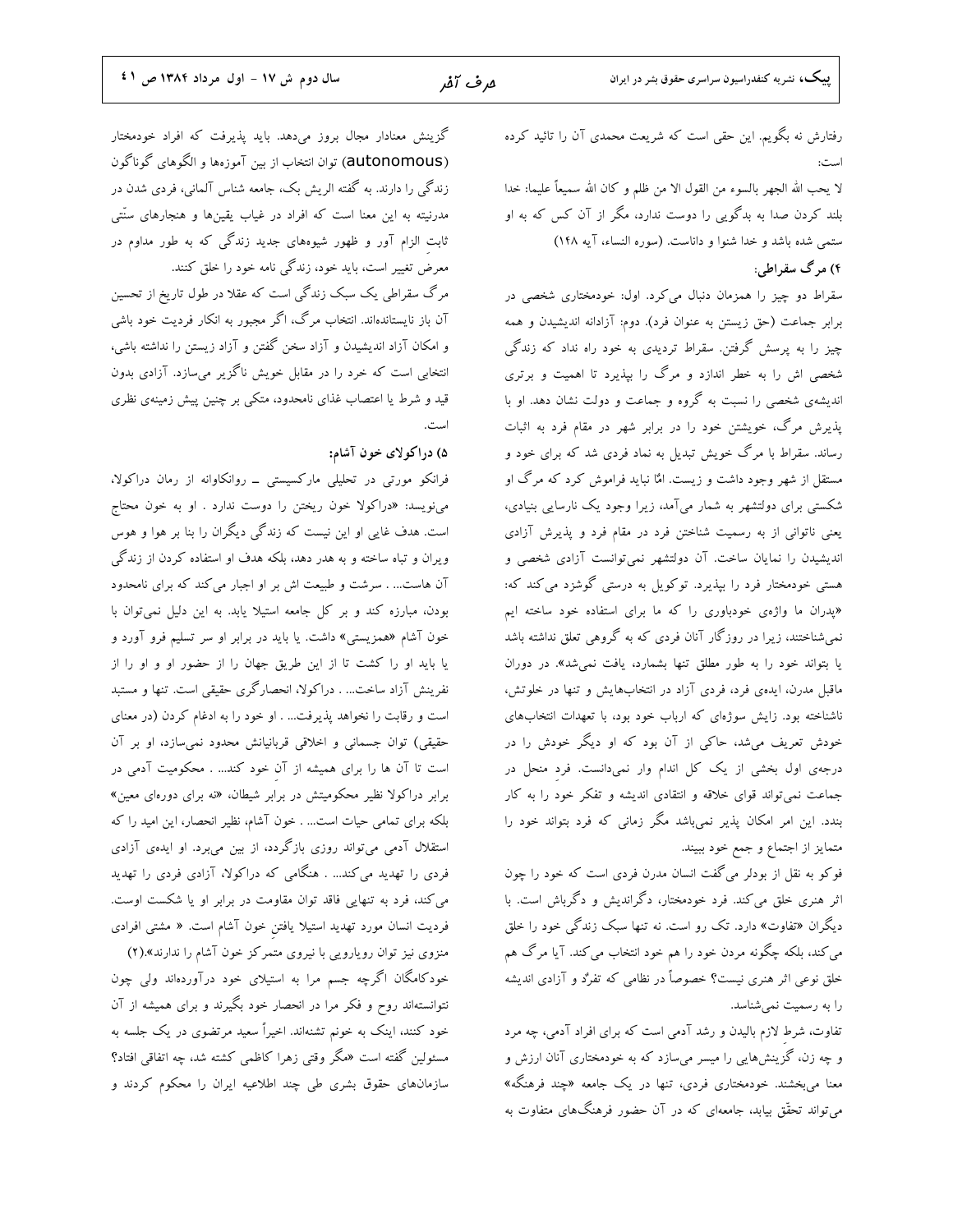سال دوم ش ١٧ - اول مرداد ١٣٨٤ ص ٤٢

۶) نفی و طرد سلطانیسم، پیش شرط دموکراسی خواهی: امروز در کشورهای خاورمیانه گروه های مخالف، مبارزه با حکام شخصی را به عنوان استراتژی برگزیدهاند. مصریان خواستار کناره گیری حسنی مبارک، سوریان بشار اسد، لیبیاییان معمر قذافی، سعودیها، ملک فهد و ... هستند. در جمهوری آذربایجان، دموکراتها، خواهان برکناری الهام علی اف و در ازبکستان، اسلام کریم اف هستند. حاکمان دیکتاتور مادام العمر در همه جا مورد تهاجم|ند. در زمانی که دموکراسی مقبولیت جهانی دارد حکومت مادام العمر به هیچ وجه قابل دفاع نیست و باید به بایگانی تاریخ سپرده شود. گویی دیکتاتورهای شخصی منطقهی خاورمیانه، چند دهه حکومت خودکامه بر کشورشان را کافی نمیدانند که میخواهند به هر نحو ممکن به زمامداری مستبدانه خود تداوم بخشند. اینک در مصر شاهدیم که مردم به طور علنی در خیابانهای قاهره خواهان کناره گیری حسنی مبارک میشوند.

در عرصهی سیاسی، رقابت به منظور دستیابی به قدرت سیاسی صورت می گیرد. امٌا شرط لازم چنان رقابتی حضور رهبران بدیل (با برنامههای بدیل) است. هر کس میخواهد رهبری سیاسی یک کشور را در دست بگیرد باید در یک انتخابات آزاد منصفانه با دیگر رهبران به رقابت بپردازد تا برای زمان محدود قدرت را در دست بگیرد و از طریق انتخابات آزاد و رأی منفی مردم به طور مسالمت آمیز قدرت را به دیگر رهبران واگذار نماید. من به صراحت بارها اعلام کردهام که ۱۶ سال حکومت شخصی، آقای سیدعلی خامنهای را کفایت میکند. اگر چه امروز بیان چنین خواستی در منطق خاورمیانه رایج و کم هزینه است، ولی از نظر رژیم حاکم بر ایران بیان چنین خواستهای مترادف با کفرگویی است. جالب آن که رژیم ایران از طریق سیمای جمهوری اسلامی تظاهرات علیه مبارک را به نمایش میگذارد و نشان میدهد که برای مخالفان حسنی مبارک مشکل چندانی پیش نمیآید، امٌا در اینجا تظاهرات بر علیه خامنهای ناممکن و پرهزینه است و حتی بیان کناره گیری او از قدرت توسط یک دگراندیش هزینههای بسیار سنگینی برای او به ارمغان خواهد آورد یعنی نظام میپذیرد که از رژیم مصر و آذربایجان عقب افتاده تر و کم تحمل تر است. من به تئوری ولایت فقیه و مصداق آن هیچ اعتقادی ندارم و آن را نظامی دموکراسی ستیز و ناقض حقوق بشر میدانم. من زیر بار رابطه خدایگان ــ بنده، که در آن رهبر به مقام خدایی صعود و مردم تا حد بردگان او سقوط می کنند نمی روم. من به جای آقای خامنهای از دانشجویان، روزنامه نگاران، وبلاگ نویسان، مراجع تقلید منزوی، خانوادهی مقتولین قتلهای زنجیره ای، خانواده زهرا كاظمي و … به خاطر هر آن چه در اين سال&ا بر آنها رفته است پوزش میطلبم. من به جای آقای خامنهای از خانواده زندانیان اعدام شدهتابستان ۱۳۶۷ در زندانهای سراسر کشور به شدت ....... بقیه در صفحه ۱۵

مسئله پایان یافت. زهرا کاظمی الان در دل قبر است. مرگ گنجی هم با صدور چند اطلاعیه پایان خواهد یافت. نبودنش بهتر از بودنش است». جغد بارون خورده ای، تو کوچه فریاد میزنه / زیر دیوار بلندی یک نفر جون مي کنه کی میدونه تو دل تاریک شب، چی میگذره / پای بردههای شب اسیر زنجير غم دلم از تاریکی ها خسته شده / همهی درها به روم بسته شده من اسیر سایههای شب شدم / شب اسیر تور سرد آسمون پا به پای سایهها باید برم / همه شب به شهر تاریک جنون چراغ ستارهی من رو به خاموشی میره / بین مرگ و زندگی اسیر شدم باز دوباره تاریکی با پنجههای سردش از راه میرسه / توی خاک سرد قلبم....................... کسی که این جملات را برای من نقل کرد، قسم میخورد که «آرزوی آنها مرگ توست، تو مانع آن ها هستی و برای مرگت لحظه شماری می کنند». آن شخص دلسوز میخواست بدین ترتیب مرا قانع نماید تا اعتصاب غذایم را بشکنم. ولی من به یاد میلان کوندرا افتادم. کوندرا در رمان بار هستی دربارهی وضعیت پس از بهار پراگ مینویسد: «بهتر است فریاد برآوریم و مرگ خود را جلو بیاندازیم یا سکوت کنیم و جان دادن تدریجی خود را طولانی تر سازیم»(۱) من با سکوت چند سال گذشته، جان دادن تدریجی خود را طولانی تر می کردم. انواع و اقسام بیماریهایی که در زندان دچار شدم باعث خوشنودی آنها شد. هرگاه مدارک پزشکی جهت اعزام به مراکز درمانی خارج از زندان ارائه میشد، دادستانی مانع خروج من میشد تا به تدریج در زندان بمیرم. اینک که فریاد برآوردهام مرگ خود را جلو انداختهام، امٌا به کل جهانیان نشان دادهام که نظام سلطانی حاکم بر ایران چقدر بی رحم و غیر انسانی است و چهها در انبان دارد. هنوز این نظام تمام قوای خودکامه اش را به فعلیت نرسانده است. بگذار جهانیان بدانند در هتل اوين و سوئيتهايش چه مي گذرد. حافظ مي گفت: آسایش دو گیتی تفسیر این دو حرف است / با دوستان مروُت با دشمنان مدار ا امٌا مطهري مي گفت اسلام بالاتر از اين را گفته است: «با دوستان مروٌت و مردانگی، با دشمنان هم مروٌت و مردانگی … مروٌت این است که انسان به دشمنان خودش هم مروٌت برورزد.(۲) مروٌت با دوستان و دشمنان پیش کش، اینان چون زورشان به دشمن

نمی رسد و در مقابل دشمنان دائماً مجبور به عقب نشینیاند، تلافی آن را بر سر دگراندیشان داخلی در میآورند.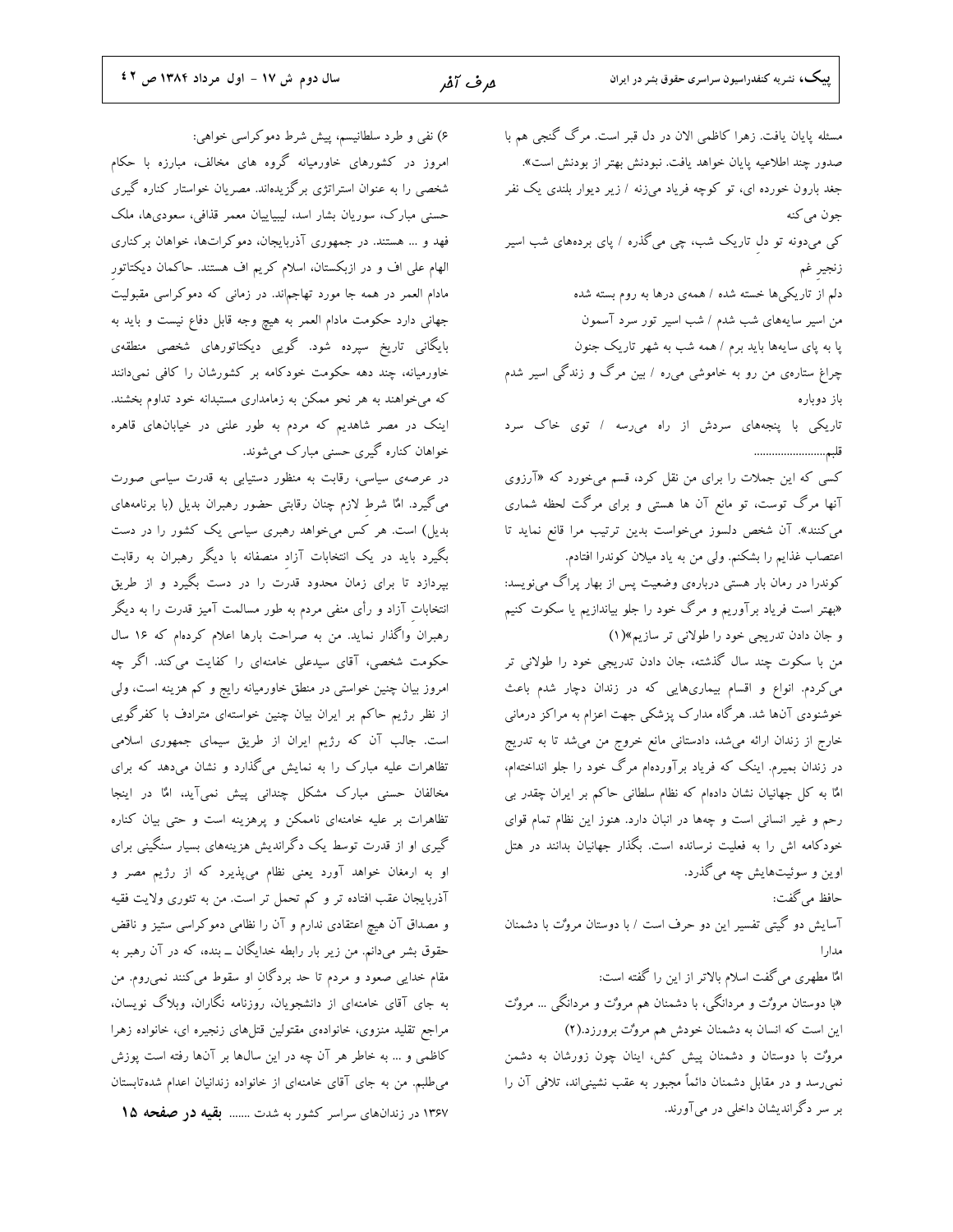#### ترجمه: ن. نوريزاده

#### گزارش کامل ناظران حقوق بشر در مورد ایران

ژوئن ۲۰۰۴ ( خرداد ۱۳۸۲) ش E / ۲



#### مثل مرده در تابوت

شکنجه، بازداشت و سرکوب مخالفین در ایران

ادامه بخش هفتم: د- گواهان(شاهدان عینی)

#### ه- مسعود بهنود

مسعود بهنود در بیست و هفتمین روز دستگیریش جهت ملاقات با .<br>خانواده اش احضار شد. او در این ملاقات مشاهده نمود که یک مرد غریبه کنار صندلی همسرش نشسته است. گفتگوی بهنود با این مرد شکل خنده داری بخود گرفت:

نگهبان به من (بهنود) گفت: این آقا یعنی آقای حسین آبادی وکیل توست." و در این حالت نگهبان رو به مردی که آنجا بود یعنی "وکیل من" کرد و ادامه داد که: "اما شما حق صحبت در مورد پرونده را با او ندار ىد."

حسین آبادی:″پس من حرف دیگری برای گفتن ندارم.″ نگهبان: "قاضی مرتضوی گفته که شما حق حرف زدن در مورد پرونده

را ندار بد."

حسين آبادي: "خب، پس من بايد بروم."(١١١)

بهنود از آن موقع به بعد دیگر قادر به ملاقات خصوصی با وکیل خود نشد. او بیاد می آورد که قاض مرتضوی به او گفته بود که: "اگر او (وكيل) آنجا نباشد بهتر است." با اين حال بهنود در چندين موقعيت موفق به دیدن وکیل خود شد. در آخرین دیدار، او از وکیل پرسید که آیا قادر است پرونده خود را ببیند. (زیرا) او فقط یکبار آنهم تقریبا یکهفته بعد از بازداشت، پرونده و موارد اتهامی خود را در دادگاه قاضی مرتضوي ديده بود.

″ هنگامیکه من به دادگاه رفتم، مرتضوی گفت که تعداد ۶۲ اتهام علیه تو وجود دارد و شاكيان هم اعضاء بسيج و انصار حزب الله مي باشند. آنها نام تعدادی از مقالات مرا در دفترهای خود یادداشت کرده بودند و در زیر بعضی از جملات مقالات من خط کشیده بودند ... من هرگز ۶۲ اتهامی را که بوسیله شاکیانم صورت گرفته بود و نیز پرونده ی خود را ندیدم. از زندانی من چهار ماه می گذشت که به دادگاه رفتم، باید بگویم

که اینبار اوضاع فرق کرده بود. مردی که مامور آوردن من به دادگاه بود، بعد از تحویل دادنم، آنجا را ترک کرد. مرتضوی به من گفت که به اتاق دیگر جهت دیدن قاضی علیزاده بروم. ماموران مرا به زیر زمین آن ساختمان (پارکینگ) هدایت کردند و سپس به درون پاترول نیسان انداختند. آنها چشم بند به چشمانم زدند و دستم را به دستبندی که به صندلی ماشین متصل بود، بستند و سرم را به طرف پایین فشار دادند. من آنها را نمی دیدم و حتی صدایشان را نمی توانستم تشخیص دهم. در حدود یکساعت و نیم که دور شهر گشتیم، آنها مرا از پله های مکانی یایین بردند، روی صندلی نشاندند و نایدید شدند."بعدها بهنود دریافت که آن مکان زندان ۵۹ بوده است. او را در هشتمین روز بازداشت با تنی بیمار و محروم از مراقبتهای اولیه پزشکی نزد قاضی مرتضوی بردند:

مرتضوی به من گفت که: "می خواهم ترا نزد رفقایت در بند ۳۲۵ بفرستم." (بند ۳۲۵ اوین محل زندانی روزنامه نگاران و سردبیران بود) بعد از گذشت ۵ ماه از بازداشتم فهمیدم که هیچ یک از حرفهای او درست نبوده است. در آخر بهنود را به بند ۳۲۴ (۱۱۴) انتقال دادند. به او در بازجوئی ها اطلاع دادند که می تواند دفاعیات خود را بنویسد. بهنود تکرار کرد که برای نوشتن دفاعیات، اطلاعات لازم قانونی را ندارد و مایل است که با وکیل خود در این مورد مشورت کند. اما جواب شنیده که چاره ای ندارد و باید بدون وکیل دفاعیات را بنویسد. همچنین او و دیگر زندانیان سیاسی برای تنظیم دفاعیات خود، تقاضای برگه های اضافی نمودند اما درخواست آنها اجابت نشد.(۱۱۵)

هیچگاه به اطلاع بهنود نرسانده بودند که او را به چه جرمی محاکمه می کنند. او را احضار کردند تا قاضی مرتضوی را ملاقات نماید. مرتضوی در این ملاقات گفت: "دفاعیه خود را بنویس و بده تا من آنرا بخوانم، اگر ننویسی، همین جا خواهی ماند". آنها در اتاق بازجوئی یک برگه كاغذ مقابلم گذاشتند و گفتند كه دفاعيات خود را همين جا بنويس. من نوشتم و آنها آنرا پاره کردند و گفتند که: "این چه نوشتنی است دوباره باید بنویسی". روز دیگر در اتاق بازجوئی مرتضوی به من گفت که "همکاری نمی کنی، من می خواهم واقعا ترا آزاد کنم اما تو همکاری نمی کنی. فقط کافی است که کلمات درست بکار ببری و درست بنویسی، من قادر خواهم بود که ترا آزاد کنم.(۱۱۶)

در اواسط دسامبر سال ۲۰۰۰ یعنی درست یک روز قبل از شروع دادگاه به بهنود خبر دادند که باید نزد قاضی مرتضوی برود.

مرتضوی: "تو آدم خوبی بودی، به ما کمک کن. فقط به من کمک کن تا آزادت کنم". در دادگاه روزنامه نگاران زیادی همراه با خبرنگاران بین المللی وجود داشت. او از برگزاری دادگاه علنی خیلی نگران بود و می ترسید که من مثل گنجی، اعتراض کنم. دادگاه خیلی شلوغ بود، مرتضوی مرا همراه با وكيلم و تشكري نماينده دادستان وقت به دفتر خود برد.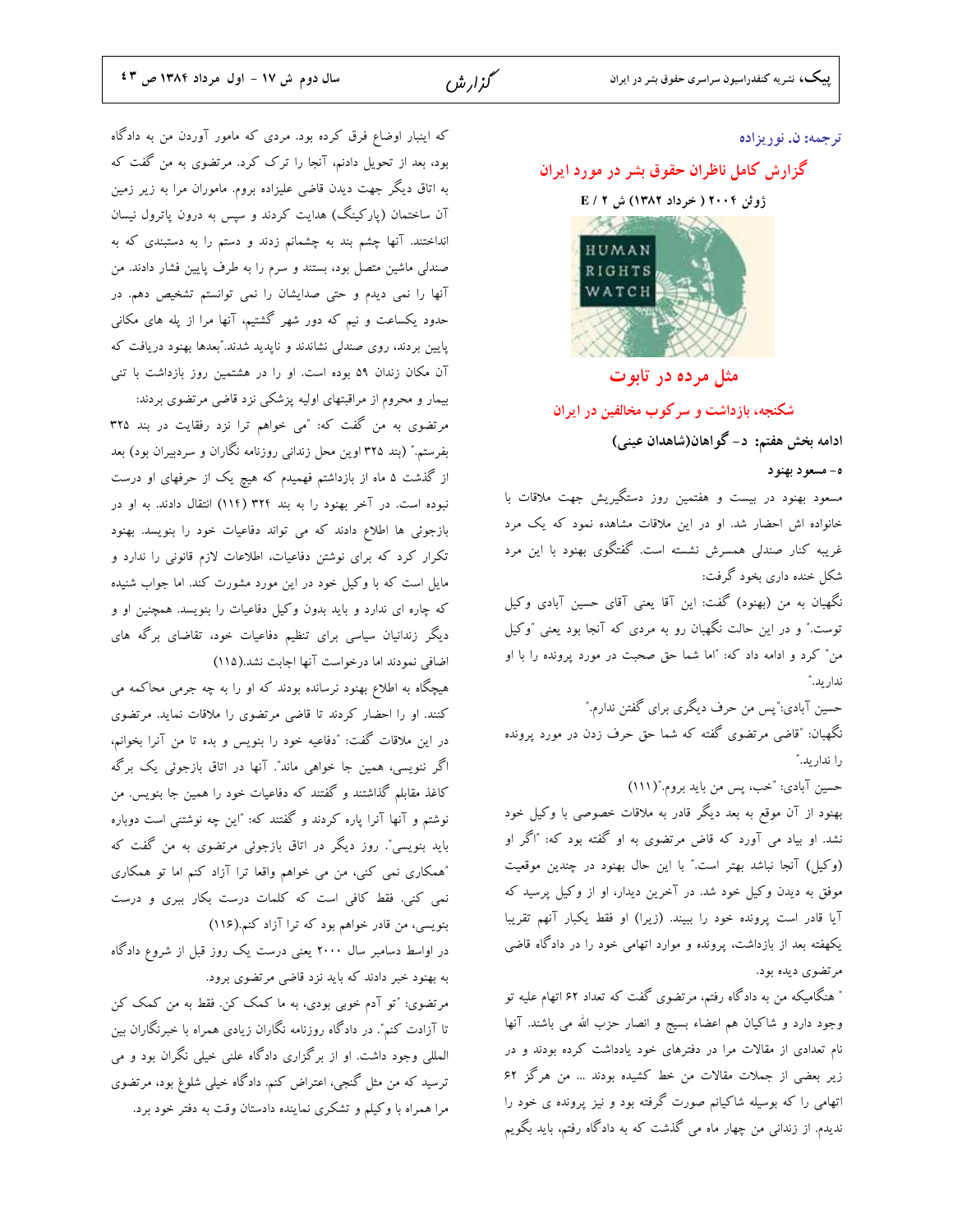تشکری گفت:"این یک دادگاه رسمی و در مقابل دوربین است." سپس آنها به من گفتند که اگر قبول کنم، دادگاه غیر علنی برگزار گردد، مرا آزاد می کنند. او به من گفت: "اگر دادگاه در مورد "مسائل منافی عفت" باشد، قاضی حق دارد آنرا غیر علنی برگزار نماید." وكيلم گفت:"شما اين كار را نمي توانيد بكنيد."

من نمی دانستم که قاضی در باره چه چیزی صحبت می کند. در این موقع مرتضوی عکس همسر مرا که لباس حمام بتن داشت و آنها آنرا از خانه ام برداشته بودند بیرون آورد و گفت:"بگو که این عکس را تو گرفتی والا ما او را دستگیر می کنیم. آیا تو همین را می خواهی؟" تشکری گفت:" این کار در ارتباط با پخش عکسهای مستهجن است و طبق قانون جرم می باشد" و سپس ماده قانونی مربوطه را خواند. من و

وكيلم با هم گفتيم: "اين هيچ چيزي را ثابت نميكند". او گفت:"خب وقتی که تو این عکس را گرفتی، فیلم آنرا برای ظاهر کردن به چه کسی دادی؟" و ادامه داد که: "اگر در دادگاه ساکت باشی

ما كيفر خواست اين جرم را امضاء نمي كنيم".(١١٧) دادستان تشکری در دادگاه علنی بهنود، کیفر خواست را همراه با موارد اتهام که شامل نگهداری هروئین و وسایل استفاده از آن و استعمال مواد مخدر غیر قانونی (تریاک) بود را خواند.(۱۱۸) بهنود قبلا راجع به این اتهامات چیزی نشنیده بود. طبق قانون که جرائم مطبوعاتی می باید در حضور هیئت منصفه رسیدگی شود، اما این دادگاه هیچ هیئت منصفه ای نداشت. در این مورد تشکری به وکیل بهنود اخطار کرد که "اگر شکایت کنی که در دادگاه از هیئت منصفه خبری نبود، می توانی این کار را بکنی اما بدان که موکل تو حداقل برای سه ماه دیگر در زندان خواهد ماند.(۱۱۹) یک هفته بعد حکم ۱۹ ماهه بهنود و سپردن وثیقه ۳۰۰ میلیون تومانی او جهت آزادی صادر شد.(۱۲۰) بهنود در دادگاه و در دفاع از خود گفت: "نماینده دادستانی چند بند از اتهامات مرا مبنی بر تریاکی بودنم و چند جرم هم مربوط به نگهداری هروئین ذکر کرده و سپس آنرا با مشروبات الکلی ارتباط داده است اما شما خیلی خوب می

دانید که من فقط برای نوشته هایم محاکمه می شوم."(۱۲۱) بهنود همراه با وكيل خود تصميم گرفتند با توجه به اينكه ممكن بود ١٤ ماه دیگر به این حکم اضافه گردد، درخواست تجدید نظرکنند. قاضی مرتضوی در این مورد به بهنود گفت که: "تقاضای تجدید نظر نکن، اگر این کار را انجام ندهی من هم یک چهارم از محکومیت ترا کم خواهم کرد. زیرا دادخواست های دادگاه در اختیار من است. این کار را نکن." بهر حال من تقاضای تجدید نظر و دادخواست کردم ولی مرتضوی آنرا به دادگاه تجدید نظر نفرستاد.

بهنود در پیشامدهای بعدی در مورد پرونده خود و اهدافی که قاضی آنرا دنبال می کرد بدون اینکه بداند که تقاضای دادخواست او به دادگاه

فرستاده نشده است، از رسانه مدار بسته زندان شنید که دادگاه تجدید نظر حکم ۱۹ ماه زندان او را تائید کرده است. قاضی مرتضوی در همان نیمه شب با تلفن دستی به بهنود گفت: "من به تو نگفتم که تقاضای تجدید نظر نکن." من (بهنود) رفتم تا او را ببینم و بدانم که قدم بعدی آنها چیست.

مرتضوی:"من حکم ترا درون کشوی میزم گذاشتم. چرا تو برای دانستن آن این همه عجله میکنی؟ اگر تو قول بدهی که دست از نوشتن برداری من این حکم را به اداره اجرائی قضائی نخواهم فرستاد." بهنود ساکت ننشست زیرا یکماه بعد او مقاله ای در روزنامه "بنیاد" که توقیف شده است، نوشت. قاضی مرتضوی به سردبیر آن روزنامه تلفن کرد و گفت:"اگر تو مقاله را چاپ کنی ما او را بازداشت می کنیم و روزنامه ترا هم تعطیل خواهیم کرد. زیرا آقا (منظور سید علی خامنه ای) مایل نیست که او بنویسد." اما زمانی که حکم دستگیری بهنود اعلام شد او در خارج از کشور بود. او به ایران بازنگشت و در گفتگو با ناظران حقوق بشر گفت:" آنها آنچه را که می خواستند، بدست آوردند، برای آنها مشکل بود که مرا در زندان نگه دارند. زیرا همواره افرادی بودند که پرونده مرا پیگیری میکردند و از وضعیتم میپرسیدند. حالا من در خارج از کشور هستم، من در آخرین دادگاه خود اعلام کردم که دست از نوشتن برخواهم داشت، چیزی که آنها می خواستند."(۱۲۲)

و – محسن. م

دکتر محسن. م دانشجوی پزشکی دانشگاه همدان و یکی از رهبران دانشجوئی در مدت زمانیکه در بازداشت غیر قانونی بسر می برد یعنی از ماه آگوست ۲۰۰۰ تا آگوست ۲۰۰۱، هرگز بطور رسمی تفهیم اتهام نشد.(۱۲۳) او در تاریخ دوم سپتامبر ۲۰۰۰، مجبور شد که خود را به شعبه چهار دادگاه انقلاب همدان معرفی کند. محسن. م در مدت یکسالی که در بازداشت بسر می برد علیرغم حق انتخاب وکیل هر گاه طبق قانون اساسی درخواست وکیل می کرد، به او گفته میشد که حق داشتن وکیل را ندارد.(۱۲۴) او قبل از اینکه در سپتامبر همان سال در مقابل دادگاه انقلاب ظاهر شود، با یک وکیل و نیز یکی از اعضاء برجسته اصلاح طلب مجلس (ششم) دیدار کرد. وکیل به او گفت: "او در صورتیکه قاضی اجازه دهد می تواند وکالتش را بپذیرد و در این رابطه قاضی هم گفته است که این اجازه باید از طرف وزارت اطلاعات صادر گردد." محسن. م مطمئن نبود که دیدار او در دفتر قاضی آیا در حقیقت دادگاه او بود يا خير.

دادگاه بعدی من بطور علنی برگزار نشد و فقط کارمندان وزارت اطلاعات و قاضی در آنجا بودند. قاضی گفت:″ما به تو حالی خواهیم کرد که چه اعمالی را انجام داده ای و مدت محکومیت تو چیست؟" مدت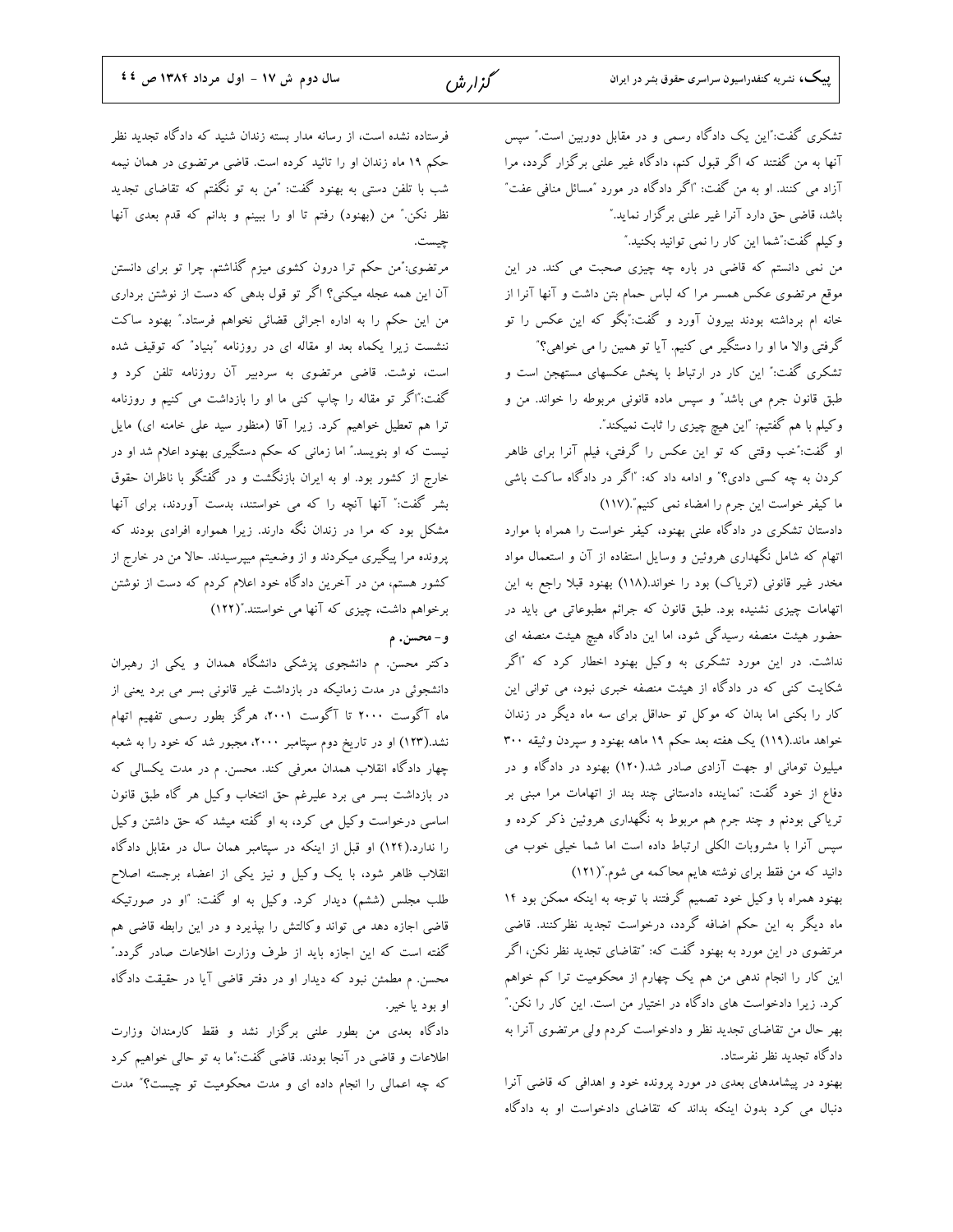قاضی مرتضوی مرا صدا کرد و گفت:"میخواهم که با تو حرف بزنم". من به اتاق او رفتم. او به من گفت:"اسامی تمام شاکیان تو اینجاست" و اشاره به لیستی که در دست داشت کرد. من نگاهی به آن انداختم اما هیچ اسامی ندیدم. در بین بیش از ۵۰ اتهامی که به من نسبت داده بودند، جرم توهين به رهبر (سيد على خامنه اي) هم وجود داشت.

بنابر این آنها گفتند که باید به دادگاه انقلاب شعبه یک بروم. در آنجا به جز من یک قاضی و منشی او و یک افسر پلیس (سپاهی) بعنوان شاکی وجود داشت. در آن موقع تمام پرونده ها به شعبه ۱۴۱۰ دادگاه عمومی تحت نظر قاضي مرتضوي واگذار شده بود.(۱۳۴)

نبوی بعد از دستگیری به سلول انفرادی بند ۲۴۰ و ۲۹۰ زندان اوین فرستاده می شود و به مدت ۳ ماه حبس می گردد. او همچنین در زندان ۵۹ بمدت ۳ روز بازجوئی شده است. نبوی بیاد می آورد که او در مقابل دوربین گفته بود که چگونه در زندان تغییر عقیده داده است. در خلال بازجوئی او در بند ۲۰۹ هر دو قاضی یعنی قاضی احمدی و قاضی مرتضوی، حاضر بودند.(۱۳۵) بیشتر روزنامه نگاران و روشنفکران دادگاه نبوی را بعنوان همکاری که تحت شرایط سلول انفرادی اقرار کرده و تمام اتهامات خود را پذیرفته است، بیاد می آوردند.(۱۳۶) گفتار او در ۱۵ نوامبر سال ۲۰۰۰ بهترین گواه از اثرات سلول انفرادی دراز مدت روی یک نقاد و طنزنویسی چون نبوی می باشد.

"من اتهام نشر اكاذيب را مي پذيرم و بدين خاطر از روى كسانيكه قلم من آنها را نیش و سرزنش کرده است، معذرت میخواهم. من در سلامت عقل و با میل و رغبت یادداشت های خود را نوشته ام و بدیهی است که همه آن نوشته ها تحت شرایط و فضای خاصی انجام گرفته است. من حرفهای سردبیران و مدیران روزنامه را گوش ندادم و به آن حرفها وقعی ننهاده ام زیرا فکر می کردم که قدرت استدلال من از آنها بیشتر است. من بنابر "نشر اکاذیب" اقرار میکنم که اشتباه کردم و در این مورد چیز دیگری نمی توانم بگویم. نشر اکاذیب و در عین حال دفاع از خود، گواه شرمندگی ام است".(۱۳۷)قاضی تشکری در حالیکه قاضی مرتضوی ریاست دادگاه را بعهده داشت، فهرست جرمهای نبوی را قرائت کرد. او بیاد می آورد که به محض اقرار کردن به اشتباه خود کسانیکه در میان تماشاگران او را می شناختند، با صدای بلند خندیدند. نبوی در پایان محاکمه خود اظهار کرد که ۸ ماه حکم او شامل زمانهائی نبود که قبلا در زندان گذرانده است. یک قسمت از مدت محکومیت او باقی مانده است، بنابراین ممکن است در هر زمان دوباره دستگیر و زندانی شود. نبوی بیاد می آورد که قاضی مرتضوی به او گفته بود که "اگر می خواهی که دوباره به زندان بازنگردی، بهتر است که دیگر چیزی ننویسی"(۱۳۸) به او قبل از اینکه اوین را ترک کند، اخطار کردند که در این مورد با ... بقیه در صفحه ١٣ محکومیت من ۵ سال زندان تعزیری (۱۲۵) ۵۰ ضربه شلاق و ۵۰۰ هزار تومان جريمه نقدى بود.(١٢۶) من گفتم:" در خواست استیناف و تجدید نظر می کنم." قاضی گفت:"۱۰ روز برای تهیه استیناف وقت داری." گفتم: ٌبه یک وکیل جهت تنظیم دادخواست احتیاج دارم. ٌ قاضی:"شما حق وکیل داشتن را نخواهید داشت."(۱۲۷) درخواست تجدید نظر و استیناف محسن. م هرگز به دادگاه و مرجع بالاتری ارجاع نشد. او بعد از دریافت حکم خود با رسانه های بین المللی

مصاحبه کرد و معتقد بود که فشار های زیادی که نسبت به پرونده اش انجام گرفته است، باعث شده بود که ۵ سال محکومیت او لغو و حکم شلاق و جریمه نقدی او اجرا شد.(۱۲۸) واکنش مقامات در مقابل اصرار درخواست استیناف از طرف محسن. م واکنش خوبی نبود:

آنها به من گفتند:"به تو باید همین حالا ۵۰ ضربه شلاق زده شود." من از آنها خواستم که یک دقیقه به من فرصت بدهند تا خودم را آماده کنم اما آنها نپذیرفتند. آنها گفتند که جرم من توهین به رهبر (سید علی خامنه ای) بود و به این ترتیب مرا وادار کردند تا کت خود را دربیاورم و روبروی دیوار بایستم. آنان آنقدر مرا شلاق زدند تا بدنم کبود شد، سپس مرا به اتاق پیشامدهای اضطراری (emergency) بردند. وقتی کتم را پوشیدم باور کنید که نفهمیدم چگونه از آنجا خارج شدم. به محض ترک آنجا یکی از آن افراد گفت:"تو ضد انقلاب هستی و چوب آنرا خورده ای."(۱۲۹) محسن. م نزد آخوند زندان و قاضی جهت دریافت پند و نصیحت و نیز پادر میانی قاضی نسبت به پرونده اش فرستاده شد.

من به قاضی گفتم:"۵۰ شلاقی که خوردم پاداش فارغ التحصیلی من از دانشگاه پزشکی بود." از من پرسید که آیا عضو انجمن دانشجوئی دانشگاه هستم؟ من گفتم:″بله، خمینی گفته بود که تمام دانشجویان باید در انجمن اسلامی عضویت داشته باشند." او گفت:" که از این پس نباید در انجمن دانشجوئی فعالیت کنم و ادامه داد که شهدا خون داده اند تا نظام ما پابر جا بماند و تو نباید با فعالیت سیاسی خود خون آنها را زیر پا بگذاری. من در جواب به او گفتم:"پس شهدا در آن دنیا در عذاب اند، آنها از اینکه شما با نامشان ما را مورد ضرب و شتم قرار داده اید معذب

اند. در ضمن آنها دانشجویان جوان بودند که شهید شدند."(۱۳۱) محسن. م از ایران فرار کرد اما می گوید که :"حتی امروز حاضرم که به دادگاه به هر اتهامی که آنها ادعا می کنند بروم، منتهی با دو شرط. یکی اینکه وکیل داشته باشم و دیگری دادگاه بطور علنی برگزار گردد.(۱۳۲) ز- ابراهيم نبوي

ابراهیم نبوی طنز نویس و نویسنده برای اولین بار در سال ۱۹۹۸ بمدت ۲۹ روز زندانی شد. در آن زمان نه تفهیم اتهامات شد و نه حتی محاکمه اش کردند. دستگیری بعدی او در آگوست ۲۰۰۰ اتفاق افتاد.(۱۳۳)